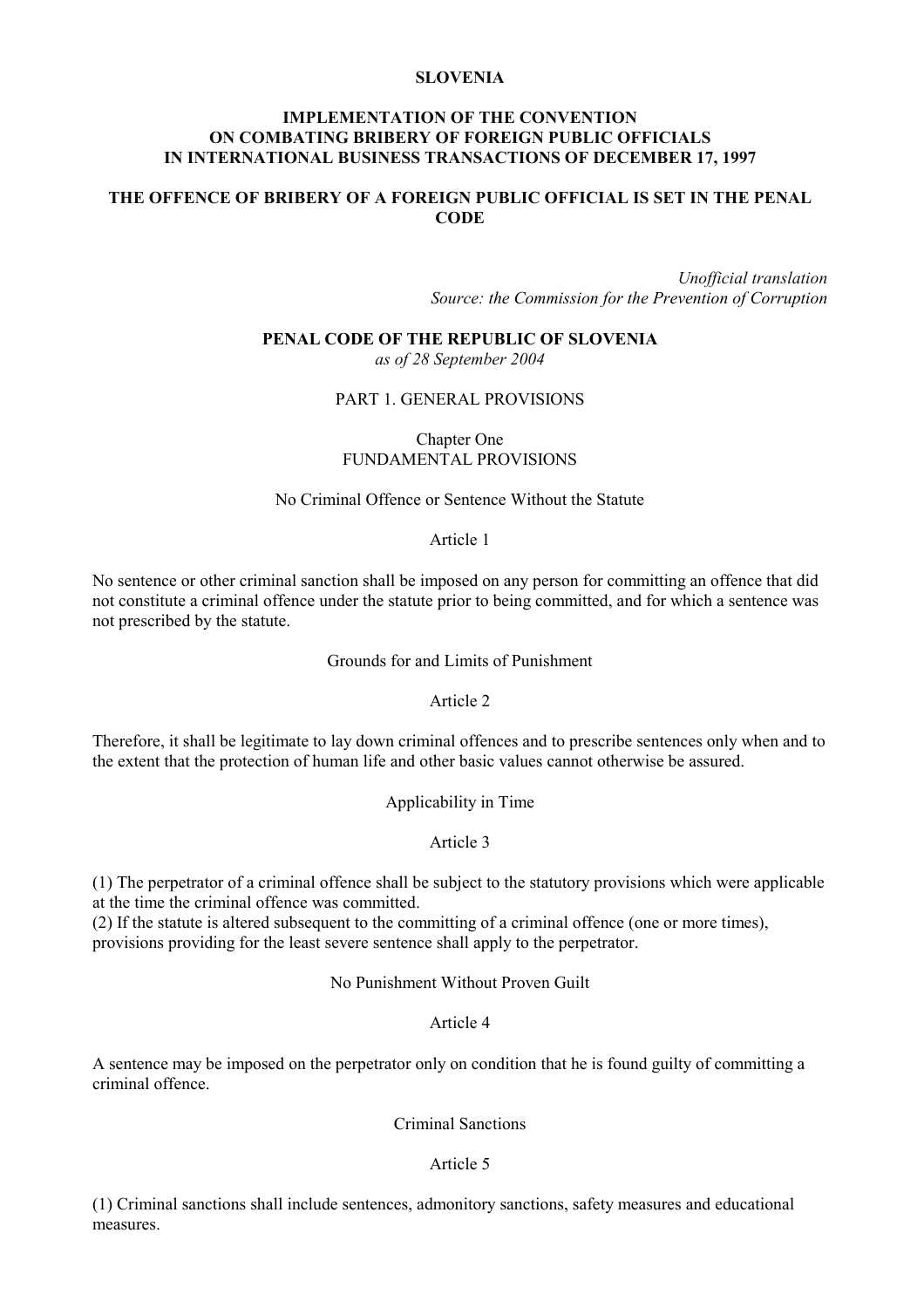(2) The imposition of a sentence shall be prescribed for the perpetration of any criminal offence. Other sanctions shall be imposed according to the general provisions of the present

(3) If the perpetrator has been convicted of a criminal offence or if any other criminal sanction has been imposed on him, he may be subject to the confiscation of property gained through the committing of such a criminal offence and to the publication of the judgement under conditions set forth by the present Code.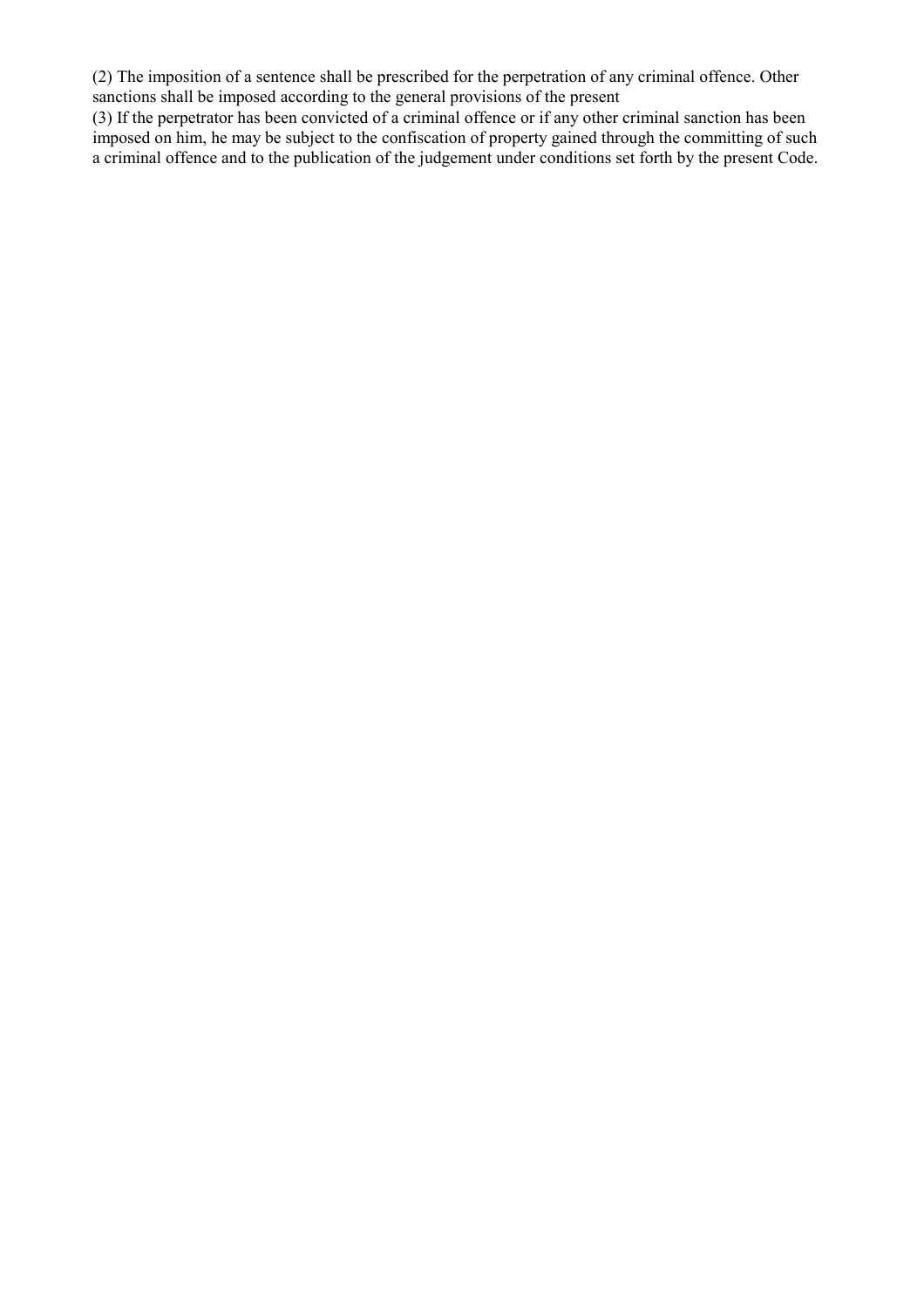## Applicability of General Provisions

### Article 6

The general provisions of the present Code shall apply to all penal provisions contained in the laws of the Republic of Slovenia.

# Chapter Two CRIMINAL OFFENCE AND CRIMINAL LIABILTTY

## 1. General Provisions on Criminal Offence and Criminal Liability

## Criminal Offence

## Article 7

A criminal offence shall be understood to mean unlawful conduct that is, owing to the danger it involves, so determined by the statute, the elements of which as well as the sentence are therein defined.

## Mode of Committing of Criminal Offence

## Article 8

(1) A criminal offence may be committed by voluntary act or by omission.

(2) A criminal offence may be committed by omission when the perpetrator has failed to perform the act which he was obliged to perform.

(3) A criminal offence may be committed by omission, though the offence does not constitute criminal omission under the terms of the statute, when the perpetrator has not prevented the occurrence of an unlawful consequence. In such cases, the perpetrator shall be punished for omission only if he was obliged to prevent the occurrence of the unlawful consequence and insofar as the occurrence of such a consequence could not have been prevented even had he performed any positive act.

# Time of Committing of Criminal Offence

## Article 9

A criminal offence is committed at the time the perpetrator was acting or was obliged to act irrespective of when the unlawful consequence occurred.

## Place of Committing of Criminal Offence

## Article 10

(1) A criminal offence is committed both in the place where the perpetrator was acting and in the place where the unlawful consequence occurred.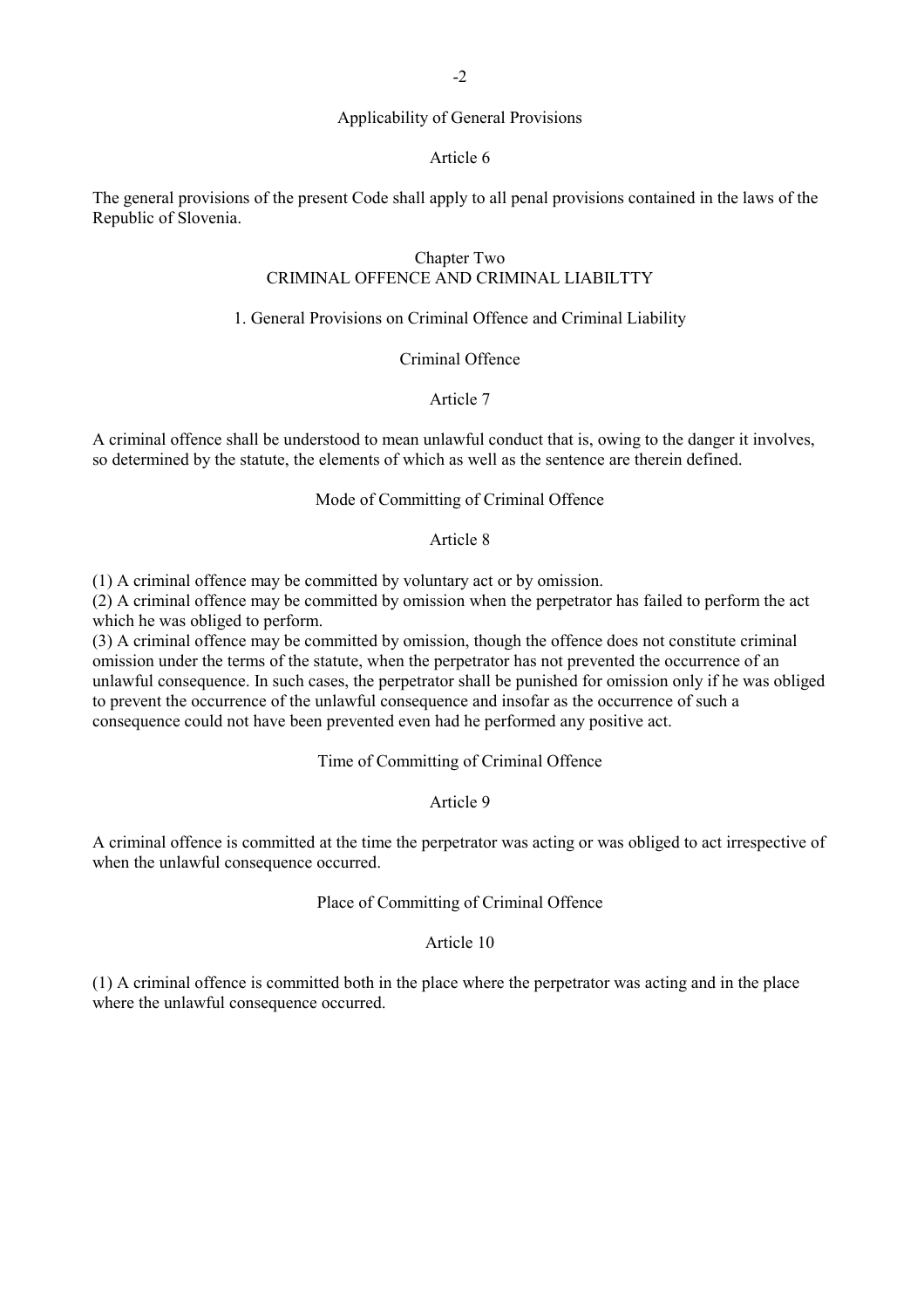(2) The criminal attempt shall be deemed to have been committed both in the place where the perpetrator was acting and in the place where, according to his intention, the unlawful consequence should or could have occurred.

### Self-defence

## Article 11

(1) An act committed in self-defence shall not constitute a criminal offence.

(2) Self-defence shall be understood to mean such defence as is absolutely necessary for the perpetrator to avert an immediate and unlawful attack on himself or on any other person. (3) In the event that the perpetrator has acted beyond the limits of justifiable

self defence, his sentence may be reduced, while if he has so acted by reason of great excitement or fright provoked by the attack, the sentence may be withdrawn.

### Necessity

### Article 12

(1) Any act committed of necessity shall not constitute a criminal offence.

(2) Necessity shall be understood to cover those situations in which the perpetrator has committed an act, otherwise containing all the elements of a criminal offence, in order to avert an immediate threat to himself or to any other person which he has not caused himself and which could not have been averted in any other way, provided that the evil thus incurred does not exceed the evil which threatened him. (3) A reduced sentence may be imposed on any perpetrator who, by reason of negligence, has caused the danger himself or whose conduct has exceeded the limits of necessity; if the perpetrator has acted beyond such limits under particularly mitigating circumstances, his sentence may be withdrawn. (4) If the perpetrator was obliged to expose himself to the danger, his act shall not constitute a necessity.

#### Duress

## Article 13

(1) Any act committed under a coercion which the perpetrator was not able to withstand shall not constitute a criminal offence.

(2) The preceding paragraph shall also apply to cases where a criminal offence has been committed either under a coercion which the perpetrator could have withstood or under threat.

### De Minimis Offences

#### Article 14

Any conduct which is of low significance shall not constitute a criminal offence although it contains all the elements thereof. Conduct shall be deemed to be of low significance when the danger thereby involved is insignificant, owing to: the nature or gravity of the conduct;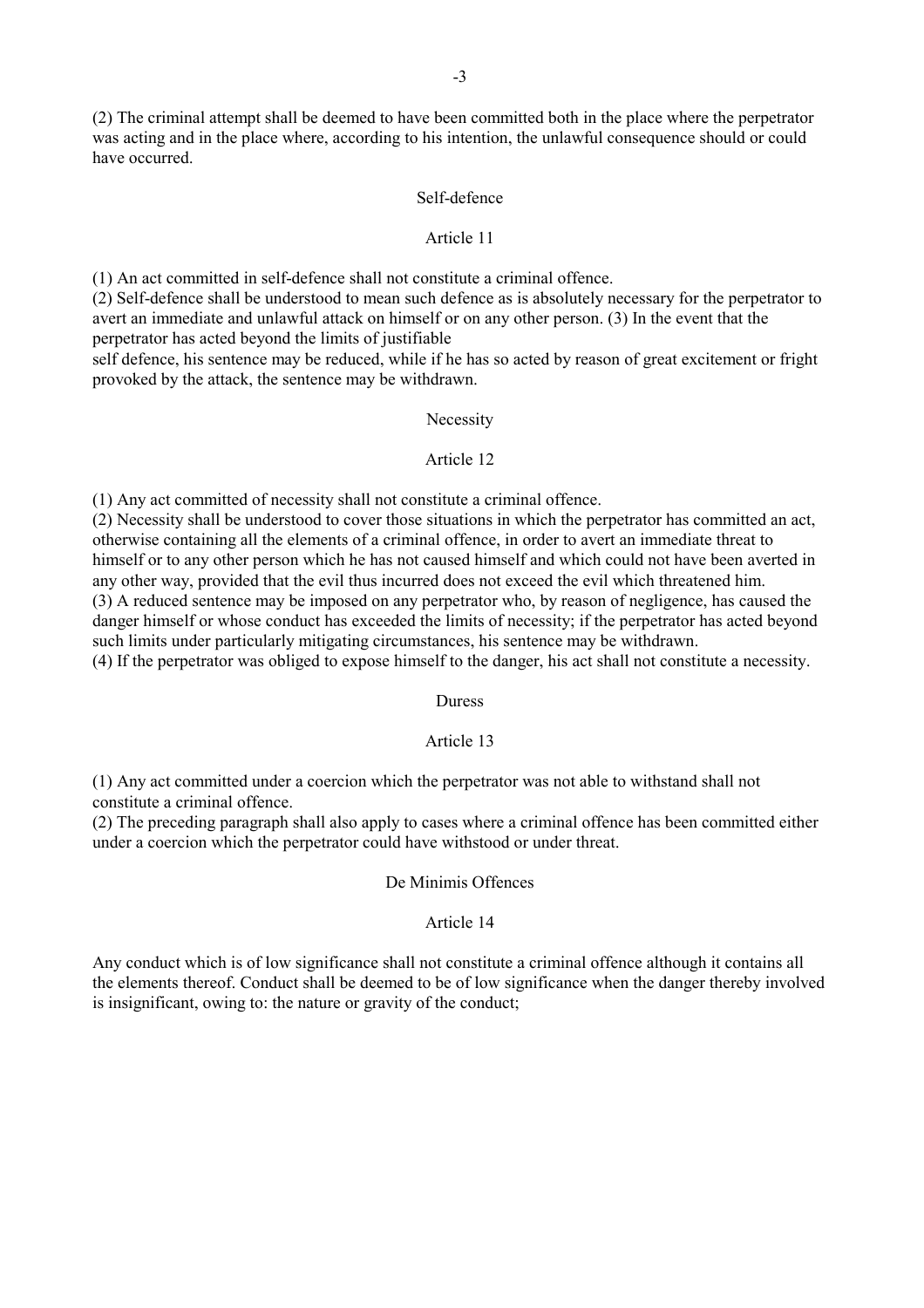the fact that harmful consequences are insignificant or do not exist; the circumstances in which the conduct was performed; the low degree of criminal liability of the perpetrator; personal circumstances of the perpetrator.

#### Criminal Liability

#### Article 15

(1) The perpetrator who is found responsible for and guilty of an offence shall be held to be liable under criminal law.

(2) The perpetrator shall be guilty if he has committed a criminal offence with intent or by negligence and when he must have or could have been aware that his conduct was unlawful.

(3) If the perpetrator has committed a criminal offence through negligence he shall be liable only when so prescribed by the statute.

### Responsibility

#### Article 16

(1) The perpetrator who, at the time of committing an offence, was not capable of understanding the meaning of his act or of controlling his own actions owing to any permanent or temporary mental disease, temporary mental disorder or any other permanent and severe type of mental disturbance (insanity), shall not be held responsible for his actions.

(2) A reduced sentence may be applied to the perpetrator whose ability to understand the meaning of his act or to control his actions were substantially diminished due to any of the states of mind under the preceding paragraph (diminished responsibility).

(3) The perpetrator whose insanity was self induced through indulgence in alcohol, drugs or in other ways shall be deemed to be criminally liable if his guilt, which constitutes a statutory element of the offence in question, is established.

## Negligence

### Article 17

A criminal offence shall be committed through negligence if the perpetrator was aware that an unlawful consequence might result from his conduct but he nevertheless recklessly believed that he would prevent it from occurring or that it would not occur; or if he was not aware that such a consequence might occur but that he should have and could have been aware of that possibility under the given circumstances and with respect to his personal attributes.

#### Liability for Graver Consequences

## Article 18

If a graver consequence has resulted from the committing of a criminal offence for which there is a heavier sentence provided under the statute, such a sentence may be imposed on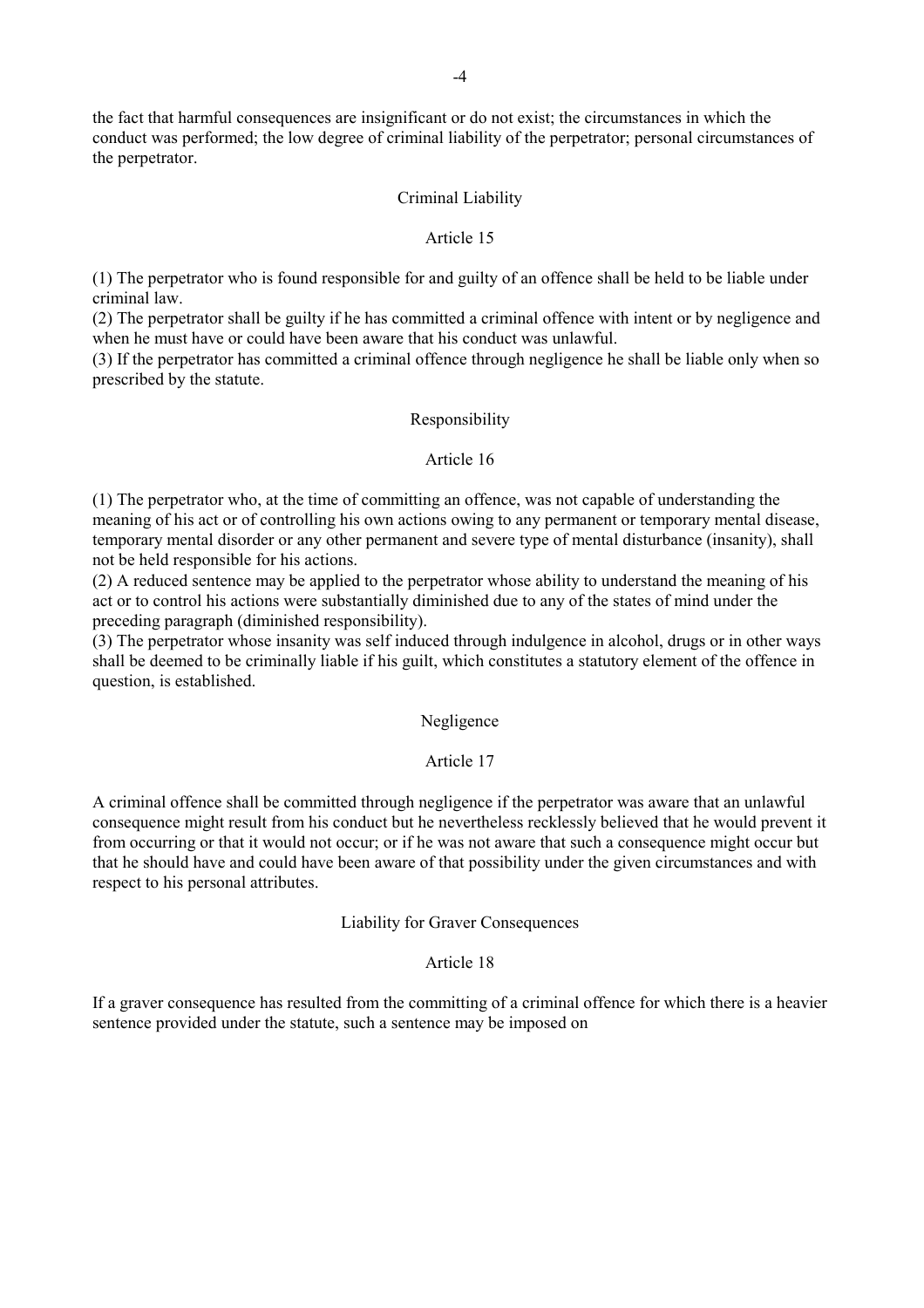the perpetrator on condition that he has acted negligently with respect to the occurrence of such a consequence.

## Mistake of Fact

## Article 20

(1) The perpetrator who, at the time of the committing of a criminal offence, was either not aware of a statutory element of such an offence or that he erroneously believed that circumstances were present which, if they were true, would justify his conduct, shall not be held to be liable under criminal law. (2) If the perpetrator was in error due to his negligence, he shall be held liable for the committing of a criminal offence when such a degree of criminal liability constitutes a statutory element of the offence in question.

## Mistake of Law

# Article 21

(1) The perpetrator of a criminal offence shall not be held to be liable under criminal law if, for reasons which can be justified, he did not know that such an offence was unlawful. (2) The court may reduce the sentence of a perpetrator who could have avoided his mistake.

2. Criminal Attempt

Criminal Attempt

Article 22

(1) Anybody who intentionally initiated a criminal offence but did not complete it shall be punished for the criminal attempt, provided that such an attempt involved a criminal offence for which the sentence of three years' imprisonment or a heavier sentence may be imposed under the statute; attempts involving any other criminal offence shall be punishable only when so expressly stipulated by the statute. (2) Against the perpetrator who attempted to commit a criminal offence, the sentence shall be applied within the limits prescribed for such an offence or it shall be reduced, as the case may be.

Inappropriate Attempt

# Article 23

If the perpetrator has attempted to commit a criminal offence by inappropriate means or to injure an inappropriate object, his sentence may be withdrawn.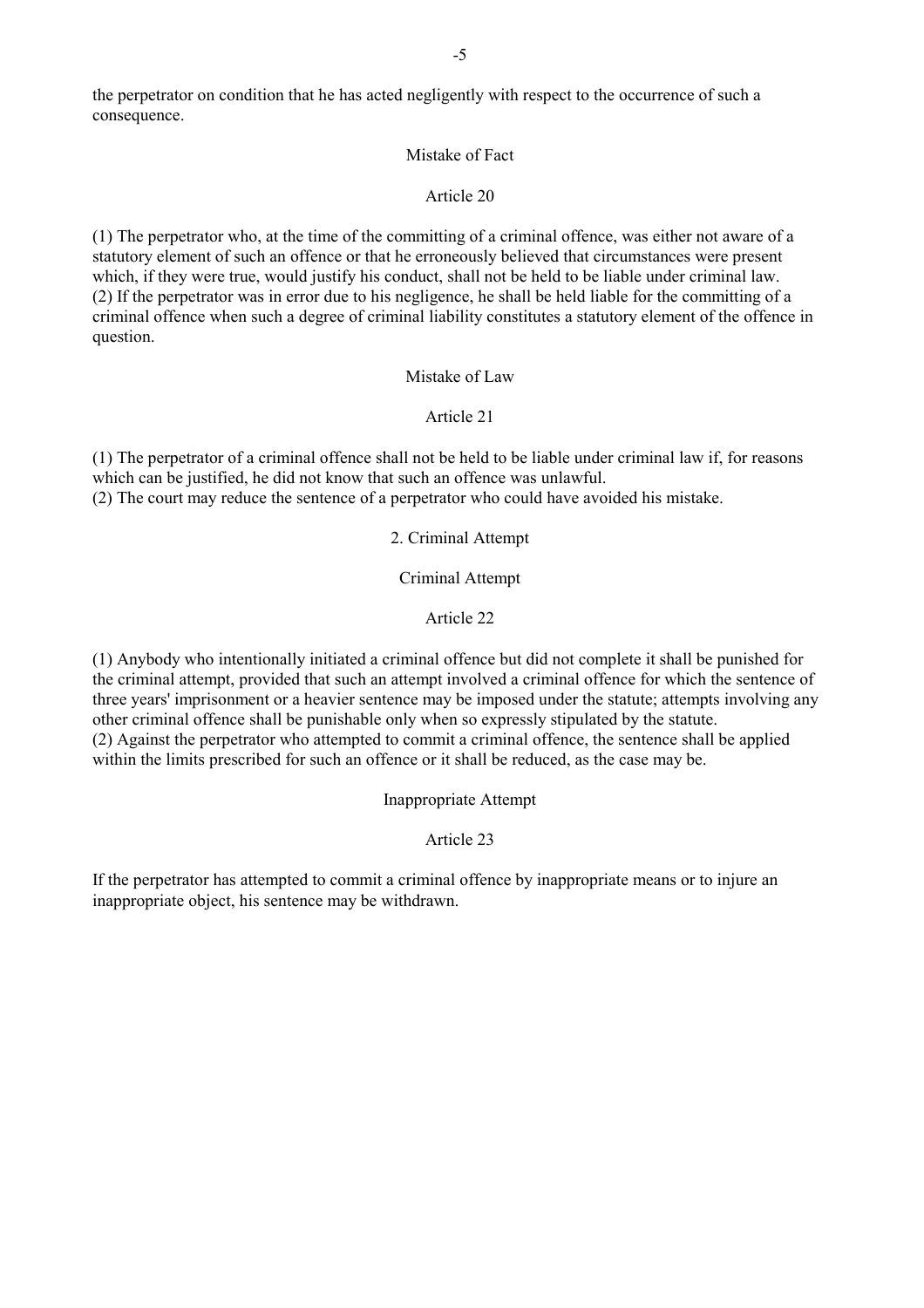## Voluntary Abandonment of Attempt

## Article 24

If the perpetrator has commenced with the committing of a criminal offence but has voluntary desisted from going through with it, his sentence may be withdrawn.

### 3. Participation in Criminal Offence

### Complicity

## Article 25

If two or more persons are engaged jointly in the committing of a criminal offence by collaborating in the execution thereof or by the performance of any act representing a decisive part of the committing of the offence in question, each of these persons shall be punished according to the limits set down in the statutes for the offence in question.

### Criminal Solicitation

#### Article 26

(1) Anybody who intentionally solicits another person to commit a criminal offence shall be punished as if he himself had committed it.

(2) Anybody who intentionally solicits another person to commit a criminal offence for which the sentence of three years' imprisonment or a heavier sentence may be imposed under the statute, shall be punished for the criminal attempt even if the committing of such an offence had never been attempted.

## Criminal Support

## Article 27

(1) Any person who intentionally supports another person in the committing of a criminal offence shall be punished as if he himself had committed it or his sentence shall be reduced, as the case may be. (2) Support in the committing of a criminal offence shall be deemed to be constituted, in the main, by the following: counselling or instructing the perpetrator on how to carry out the offence; providing the perpetrator with instruments of crime; the removal of obstacles for the committing of crime; a priori promises to conceal the crime or any traces thereof; concealment of the perpetrator, instruments of crime or objects gained through the committing of crime.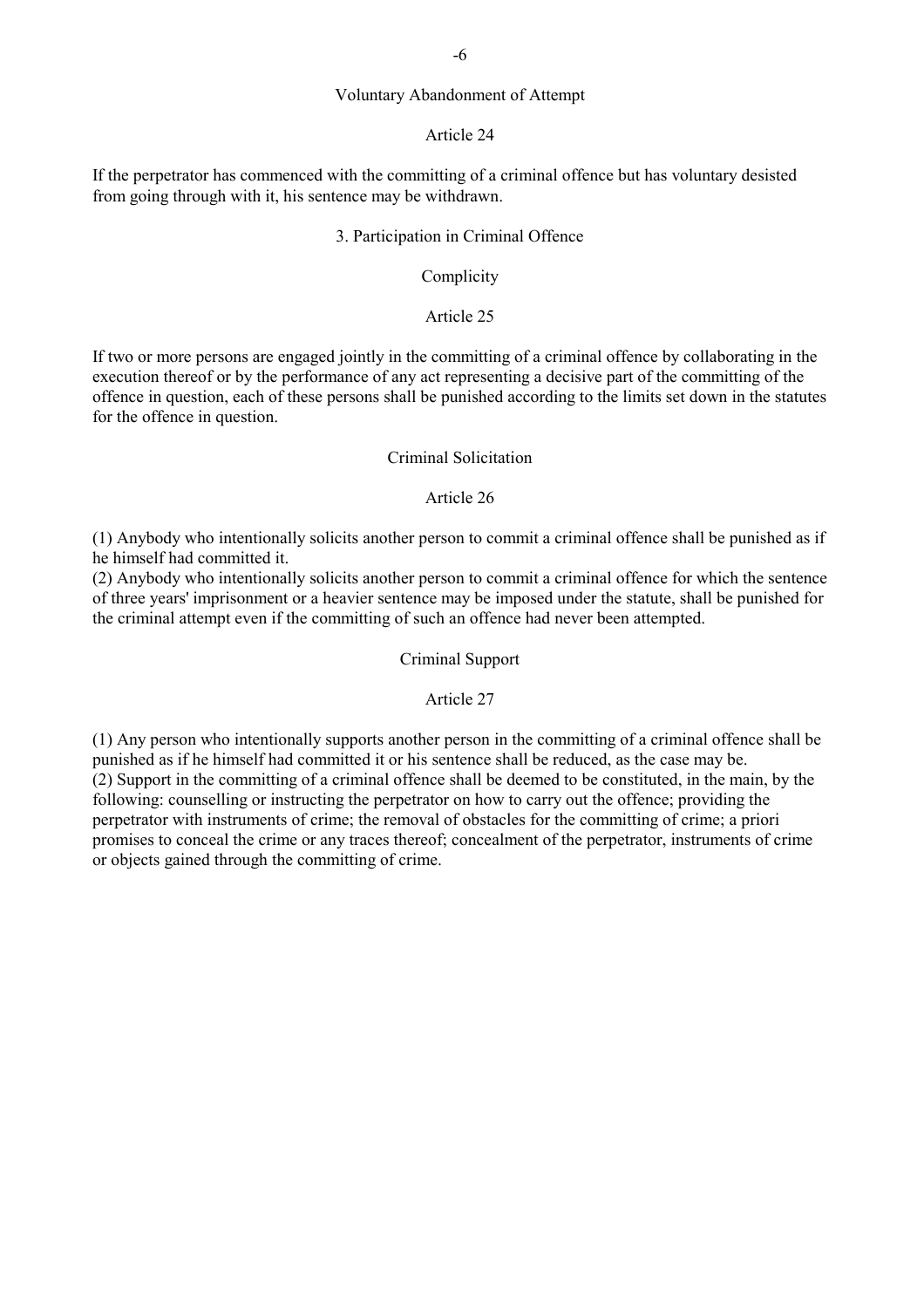## Punishability of Those Soliciting or Supporting a Criminal Attempt

## Article 28

If the perpetrafion of a criminal offence falls short of the intended consequence, those soliciting or supporting the criminal attempt shall be punished according to the prescriptions that apply to the criminal attempt.

# Limits of Criminal Liability and Punishability of Accomplices

## Article 29

(1) The accomplice in crime shall be liable within the limits of his intent or negligence, as the case may'be, while those soliciting and supporting are liable within the limits of their respective intents. (2) If the accomplice, the person soliciting or the person supporting the criminal attempt has voluntarily prevented the intended criminal offence from being accomplished, his sentence may be withdrawn. (3) Personal relations, attributes and circumstances on the basis of which criminal liability is excluded or sentence is withdrawn, reduced or extended, shall be taken into consideration only with respect to the accomplice, the person soliciting or the person supporting the criminal attempt in whom such relations, attributes and circumstances inhere.

4. Special Provisions on Prosecution of Criminal Offences Committed Through Public Media

Punishability of Editor-in-Chief

#### Article 30

(1) If a criminal offence has been committed through a newspaper or another periodical printed publication, or through radio, television or newsreel, the editor-in-chief or a per\_son acting as his deputy at the time of the release of information shall be punished:

1) if the author of such information has remained unknown until the end of the main trial; 2) if such information was released without the author's approval;

3) if factual or legal obstacles for the prosecution, which existed at the time of the release of information, have not ceased to exist.

(2) The editor-in-chief or a person who acted as his deputy shall not be punished if he had justified reasons for not knowing either about some of the circumstances stated in the first paragraph of the present article or about the released information by means of which the offence in question was committed.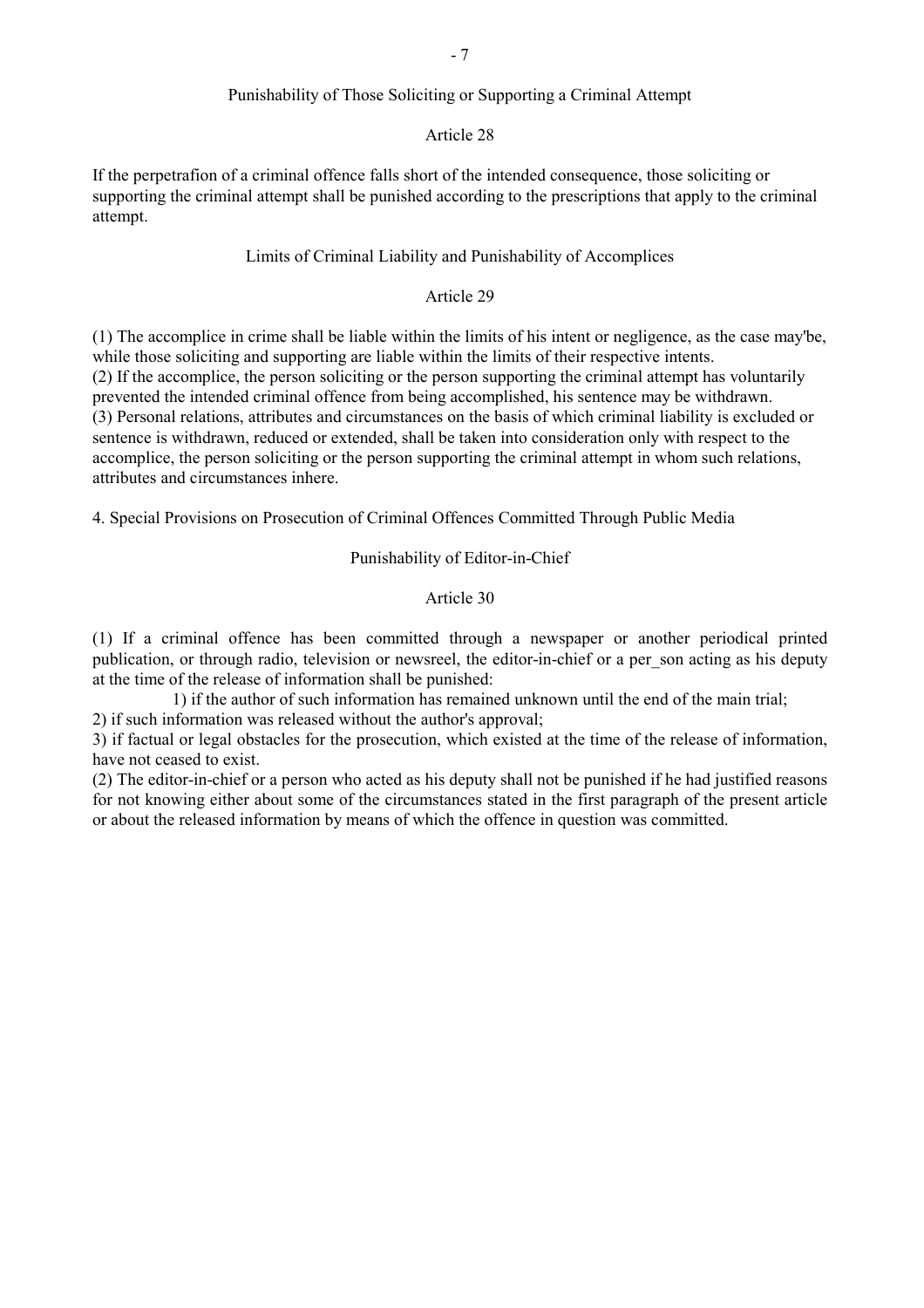## -8-

## Punishability of Publisher, Printer and Manufacturer

## Article 31

(1) Under conditions set forth in the preceding article:

1) the publisher shall be punished for a criminal offence committed through a non-periodical printed publication. In his absence, or in the case of factual or legal obstacles barting his prosecution, the printer shall be punished for the same offence, provided that he was aware of the existence of such an offence.

2) for a criminal offence committed via gramophone record, magnetic tape, film intended for public or private presentation or through slides, photograms and other video and audio devices intended for a greater number of persons and through similar mass media, the manufacturer shall be punished.

(2) If the publisher, printer or manufacturer constitutes a legal person or a state body, the person responsible for the publishing, printing or manufacturing activities of such a legal person or state body shall be punished.

(3) The provisions of the second and third paragraphs of the preceding article shall apply to the publisher, printer and manufacturer as well.

Application of General Provisions on Criminal Liability

### Article 32

The provisions on the punishability of persons under Articles 30 and 31 of the present Code shall be applied, unless such persons are liable under the general provisions on criminal liability of the present Code.

5. Punishability of Legal Persons

## Liability of Legal Persons

## Article 33

(1) The criminal liability of a legal person for criminal offences which the perpetrator commits in his name, on his behalf or in his favour shall be provided for by the statute.

(2) Sentences, admonitory sanctions and safety measures, as well as the legal consequences of the conviction with respect to a legal person, shall be provided for by the statute.

(3) Criminal offences, for the committing of which a legal person may be liable, shall be defined by the statute.

(4) Special provisions governing the initiation of criminal procedures against a legal person shall be prescribed by the statute.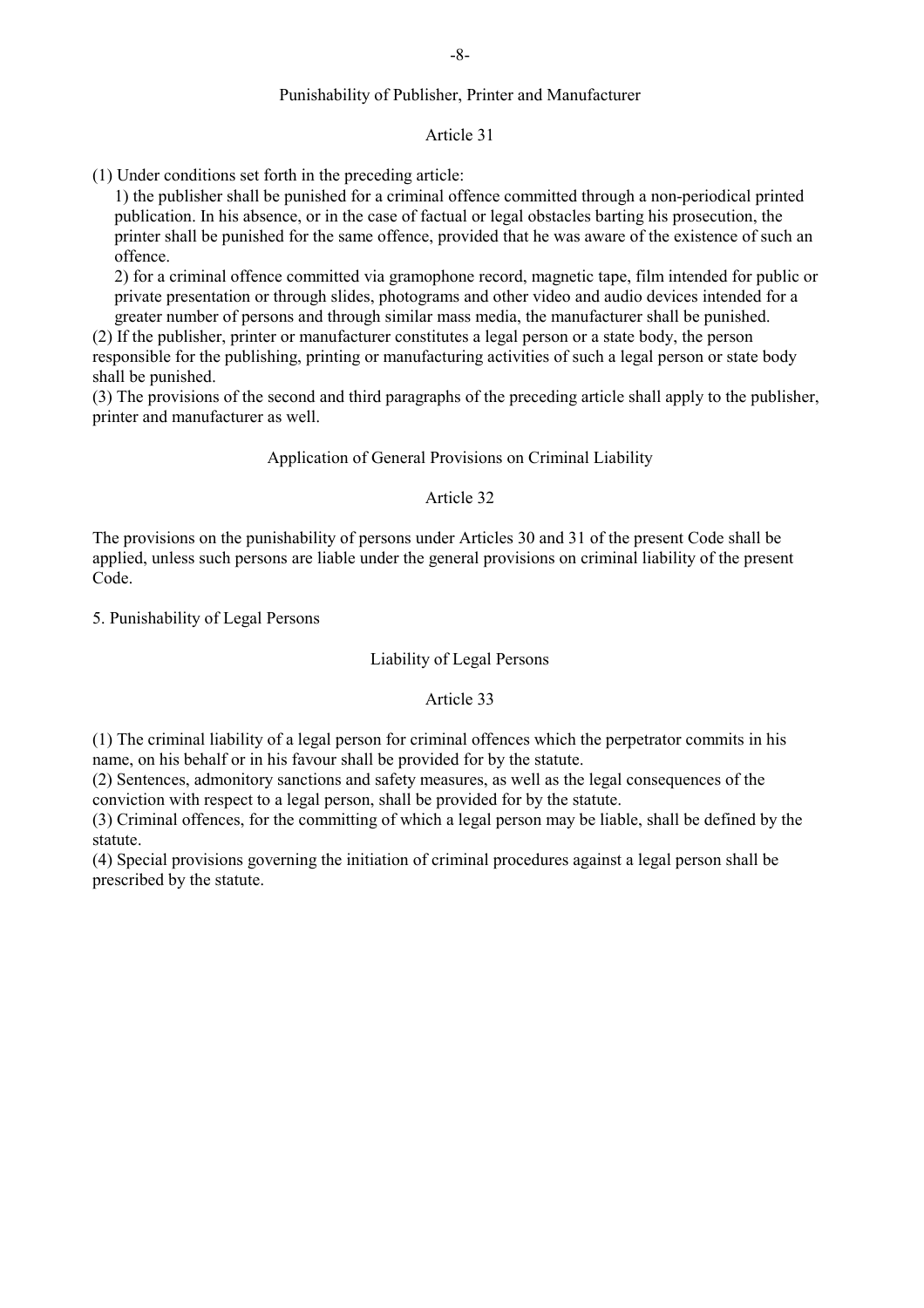## Chapter Three **SENTENCES**

# 1. Types of Sentences and Conditions for Imposition Thereof

Types of Sentences

## Article 34

The following types of sentences may be imposed on perpetrators committing criminal offences:

1) imprisonment

2) fine;

3) revoking of driving licence;

4) deporting of foreign citizen from the country.

## Principal and accessory sentences

# Article 35

(1) A term of imprisonment may only be imposed as a principal sentence.

(2) A fine may be imposed both as a principal and as an accessory sentence.

(3) The revoking of a driving licence as well as the deporting of a foreign citizen from the country may

only be imposed as an accessory sentence to imprisonment, fine or suspended sentence. .

(4) One or more sentences may be imposed as accessory to the principal sentence.

# Legality in Imposing of Sentences

# Article 36

(1) The sentence prescribed for the perpetration of a criminal offence shall be imposed on the perpetrator of such an offence; a reduced or extended sentence may only be imposed under conditions laid down by the present Code.

(2) For criminal offences committed out of greed, a fine may be imposed as an accessory sentence even when it is not expressly prescribed by the statute or in cases where imprisonment and fine are prescribed as alternatives and the court has decided to impose imprisonment as the principal sentence.

Sentence of Imprisonment

Article 37

(1) A prison sentence may be imposed for a term not shorter than fifteen days and not longer than fifteen years.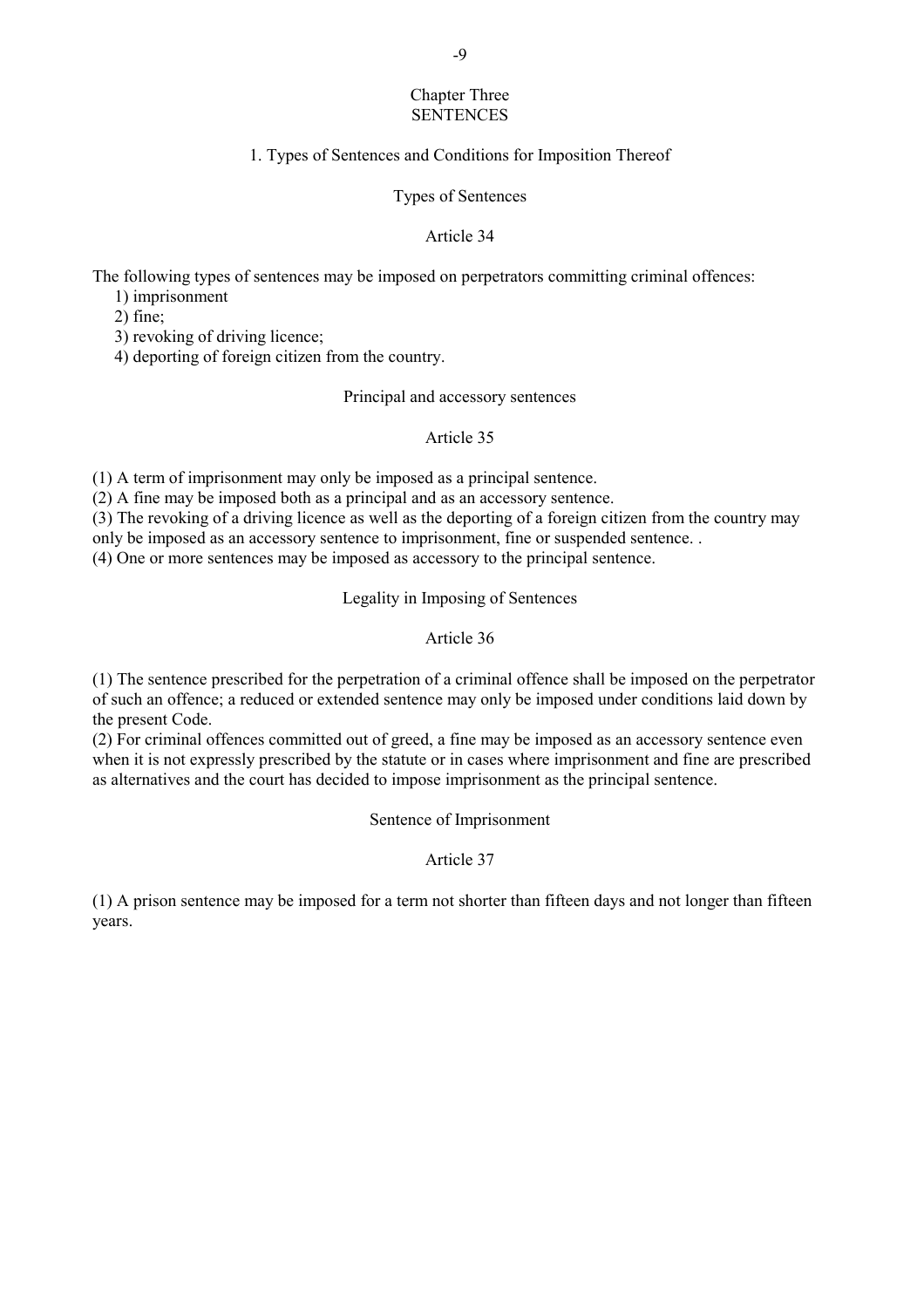(2) The sentence of twenty years' imprisonment may alternatively be prescribed for the intentional committing of the most serious crimes.

(3) Under the conditions of Article 46 and item two of the second paragraph of Article 47 of this Code, a sentence of not more than twenty years' imprisonment may be imposed.

(4) In prescribing a prison sentence for a term of not more than two years, the statute shall not prescribe the minimum term for which sentence may be imposed.

(5) A prison sentence shall be determiried in full years and months, unless its term does not exceed a period of six months, in which case it may be determined in full days.

#### Fines

## Article 38

(1) A fine shall be imposed in daily instalments or, when this is not possible, in a one-off amount. When the fine is imposed in daily instalments, it can range from a minimum of five to a maximum of three hundred and sixty daily instalments, while for criminal offences committed for one's own interest it may total a maximum of one thousand five hundred daily instalments. When the fine is imposed in a one-off amount, the minimum amount may not be lower than SIT 30,000 and the maximum amount may not be higher than SIT 3,000,000, while for criminal offences committed for one's own interest, it may not be higher than SIT 9,000,000.

 (2) The number of daily amounts shall be fixed by the court in accordance with the general rules on sentencing. The court shall fix the daily amount by taking into account the perpetrator's daily income computed on the basis of three months' net salary and other incomes, as well as with respect to his family expenditure. In fixing the daily amount, the court shall base its decision on data not older than six months.

(3) The data from the preceding paragraph with which the court is not acquainted shall be provided by the defendant by the deadline prescribed by the court, and no later than by the end of the main hearing. If the court is not acquainted with the circumstances which are important for fixing the daily instalment of the fine by the end of the main hearing, it shall impose a fine in a one-off amount, in which case it shall take into consideration the general rules for sentencing.

(4) The lowest daily amount shall amount to one sixtieth of the last officially published average monthly net salary in the Republic of Slovenia per employee, while the highest shall amount to one third thereof.

(5) The period of fime in which a fine is to be paid shall be specified in the judgement. Such a period may not be shorter than fifteen days and not longer than three months. Under justifiable circumstances, the court may permit the offender to pay his fine by instalment, where the term of payment shall not exceed two years.

(6) In the event that a fine may not be collected, the court shall enforce it by applying a prison sentence so that each two daily amounts of a fine shall be converted into one day of imprisonment, with the proviso that the so determined term of imprisonment shall not exceed six months.

(7) If the offender has paid only a portion of his fine, the remaining amount shall be converted into imprisonment, the enforcement of which is to be discontinued upon payment of the remainder.

#### Revoking of Driving Licence

# Article 39

(1) The court may revoke a driving licence for the operation of motor vehicles of a certain type or category of any perpetrator who has committed a criminal offence against the security of public traffic. (2) The court shall determine the length of time that the licence remains revoked; this may extend from a minimum of three months to a maximum of one year, to run from the day the judgement is passed. Time spent in prison or in a health institution for medical treatment and detention shall not be counted as a part of the sentence.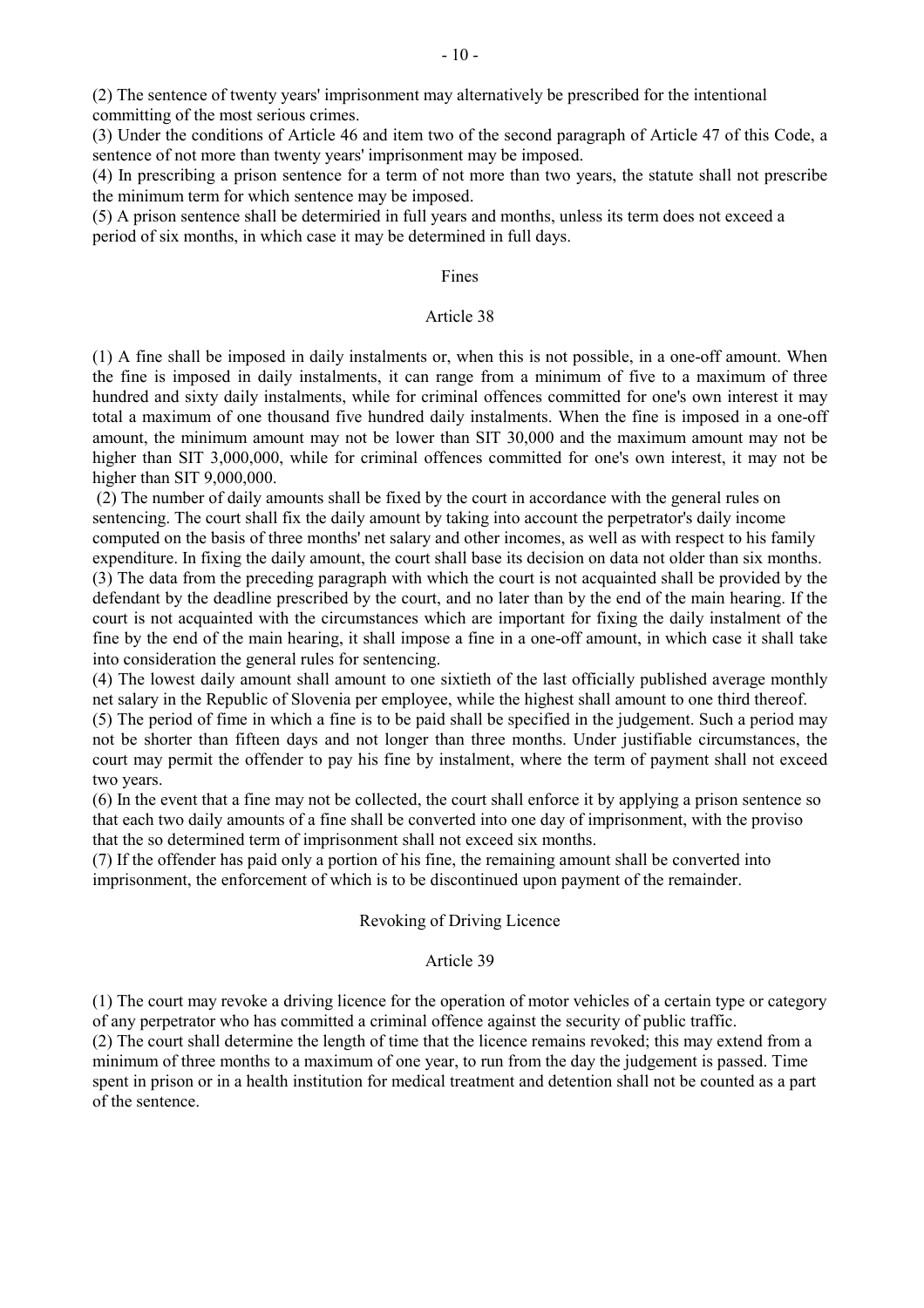(3) In the event of a sentence from the first paragraph of the present article being imposed on a person holding a driving licence issued by a foreign country, the sentence shall prohibit the perpetrator only from using such a driving licence in the territory of the Republic of Slovenia.

#### Deporting of Foreign Citizens From the Country

#### Article 40

(1) The court may deport a foreign citizen from the territory of the Republic of Slovenia for a period ranging from one to ten years.

(2) The period of banishment shall run from the day the judgement is passed. Time spent in prison shall not be credited towards such a sentence.

#### 2. Sentencing

#### General Rules on Sentencing

## Article 41

(1) The perpetrator shall be sentenced for a criminal offence within the limits of the statutory terms provided for such an offence and with respect to the gravity of his offence and his culpability.

(2) In fixing the sentence the court shall consider all circumstances which have an influence on the grading of the sentence (mitigating and aggravating circumstances) and in particular: the degree of the perpetrator's culpability; the motives for which the offence was committed; the intensity of the danger or injury caused to the property protected by law; the circumstances in which the offence was committed; the perpetrator's past behaviour; his personal and pecuniary circumstances; his conduct after the committing of the offence and especially whether he recovered the damages caused by the committing of the criminal offence; and other circumstances referring to the personality of the perpetrator.

(3) In fixing the sentence of a perpetrator who committed a criminal offence after he had already been convicted or had served his sentence, or after the implementation of his sentence had been barred by time, or after his sentence has been remitted (recidivism), the court shall pay particular attention to whether the earlier offence is of the same type as the new one, whether both offences were committed for the same motive and to the time which has lapsed since the former conviction or since the serving, withdrawing, remitting or barring of the sentence.

### Reduction of Sentence

## Article 42

The court may fix the sentence of the perpetrator within the limits of statutory terms or may apply a less severe type of sentence under the following conditions:

1) if the possibility of a reduced sentence is provided for by the statute;

2) if the court ascertains that special mitigating circumstances are present which justify the imposition of a reduced sentence.

3) if the perpetrator of criminal offences committed within a criminal association prevents the further commission of such offences or if they uncover information which has a bearing on the investigation and production of evidence of criminal offences already committed.".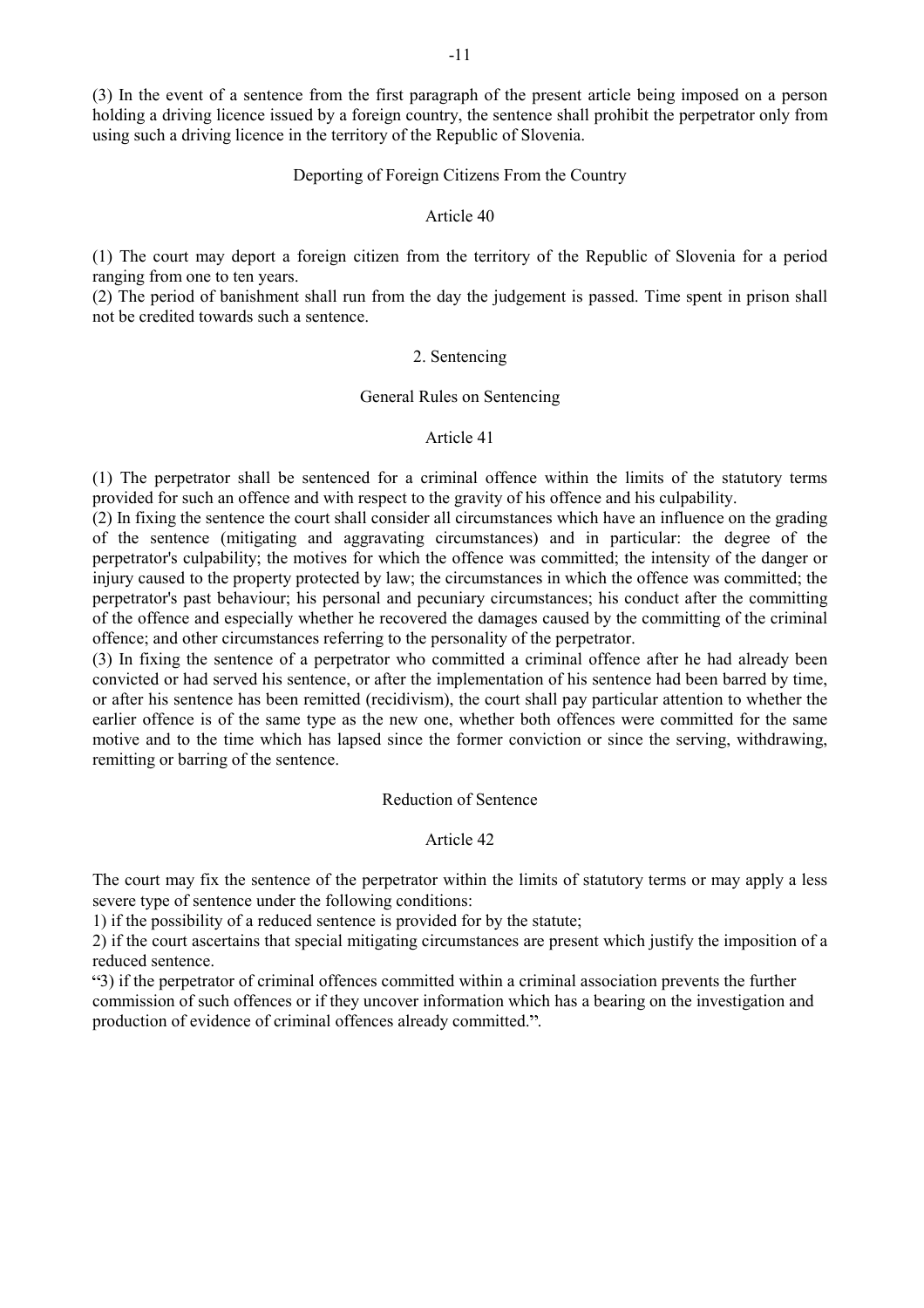## Limits of the Reduction of Sentence

#### Article 43

When conditions for the reduction of a sentence, as outlined in the preceding paragraph, are met, the sentence shall be reduced within the following limits:

1) if a prison sentence for a term of three years or more is prescribed as the lowest limit for a specific offence, such a limit may be lowered by one year of imprisonment;

2) if a prison sentence for a term of one year is prescribed as the lowest limit, such a limit may be lowered to three months of imprisonment;

3) if a prison sentence for a term of less than one year is prescribed as the lowest limit, such a limit may be lowered to fifteen days of imprisonment

4) if a prison sentence is prescribed as the lowest limit without the statutory terms being determined, a fine may be imposed in place of the prison sentence.

## Remission of sentence

#### Article 44

(1) The court may and shall remit a sentence when it is so expressly provided for by the statute. (2) In cases when the court is entitled to remit the sentence, it need not apply the provisions prescribing the limits of the reduction of the sentence.

#### Special Grounds for the Remission of Sentence

## Article 45

The court may remit the sentence of the perpetrator who committed a criminal offence through negligence if the consequences of such an offence harmed him to such an extent that the imposition of a sentence would obviously not be justified.

## Extended Sentence in Cases of Multirecidivism

#### Article 46

(1) In the event of the perpetrator intentionally committing a criminal offence for which the imposition of a prison sentence is prescribed by the statute, the court may extend the term of his sentence under the following circumstances:

1) if the perpetrator has been sentenced to more than one year's imprisonment for the intentional committing of criminal offences of the same type at least twice before;

2) if less than five years has passed from the day when he was discharged from the penal institution where he served his previous sentence and from the day of the committing of the criminal offence in question;

2) the extended sentence may neither exceed the double linut of the terms of the prison sentence nor may it be passed for a period of less than twenty days.

3) In deciding whether to extend the prison sentence, the court shall consider in

particular the similarity of the offences committed, the motives for which these offences have 6een committed as well as any other circumstances which indicate that the perpetrator is likely to recommit such offences.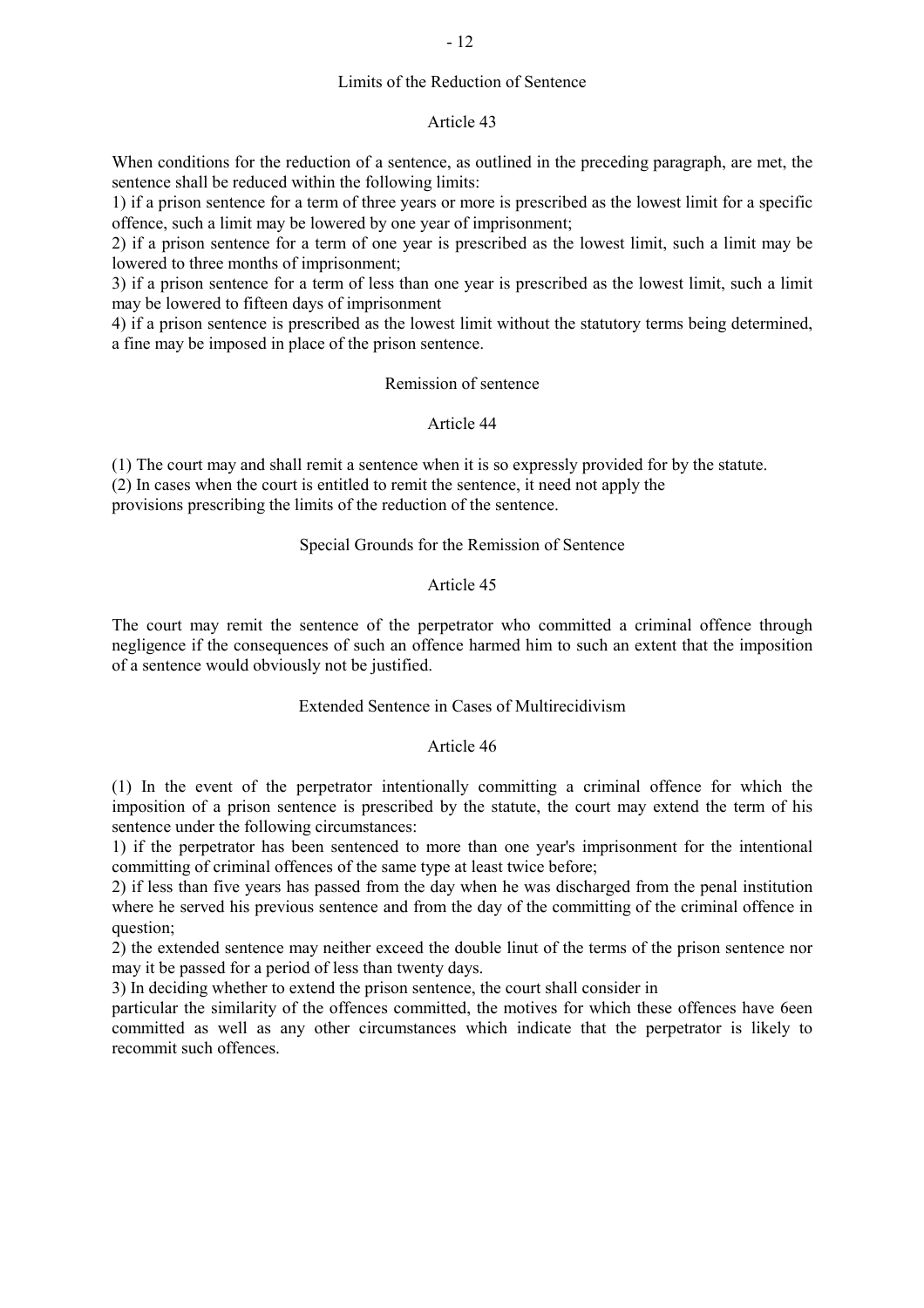## Concurrence of Criminal Offences

#### Article 47

(1) If the perpetrator is being tried for two or more criminal offences simultaneously, the court shall first determine the sentence for each offence concerned and thereafter shall impose a combined sentence for all criminal offences in concurrence.

(2) The combined sentence shall be imposed under the following condifions:

1) if the sentence of imprisonment for a term of thirty years has been determined for any of the concurrent offences, the combined sentence shall contain only this sentence;

2) if the sentence of imprisonment has been determined for all the concurrent

offences, the combined sentence shall exceed each sentence determined for a particular offence but may neither exceed the total sum of all sentences imposed for the concurrent offences nor may it total more than twenty years of imprisonment;

3) if a prison sentence for a term not exceeding three years is prescribed by the law for all the concurrent criminal offences, the combined sentence shall not exceed a term of eight years; .

4) if a fine has been fixed for all the concurrent criminal offences, the court shall increase the amount of the fine whereby it may neither exceed the total sum of fines fixed for each concurrent offence nor the total of three hundred and sixty daily instalments, or SIT 3,000,000; if any of the criminal offences have been committed out of greed, the increased fine may not exceed the total of one thousand five hundred daily instalments, or SIT 9,000,000;

5) if a prison sentence has been determined for some criminal offences and a fine for others, a single combined sentence of imprisonment and a single compound fine shall be imposed under

subparagraphs 2, 3 and 4 of the present paragraph;

6) if more than one accessory sentence has been fixed for more than one criminal offence of the same type, a compound accessory sentence shall be imposed with the proviso that it shall exceed neither the total sum of the aforementioned sentences nor the maximum limit provided for the sentence in question.

(3) If a prison sentence for a term of ten years has been determined for at least three criminal offences, a combined prison sentence of thirty years may be imposed.

(4) The accessory sentence shall be imposed on the perpetrator even if it be prescribed for only one of the concurrent criminal offences; if more than one fine has been fixed, a single compound fine shall be imposed under subparagraph 4 of the second paragraph of the present article.

(5) If the perpetrator has been simultaneously sentenced to imprisonment and to juvenile detention, the combined prison sentence shall be imposed in accordance with the principles laid down in subparagraphs 1, 2 and 3 of the second paragraph of the present article.

### Sentencing of Offenders

#### Article 48

(1) In the event of an offender being tried for a criminal offence committed either prior to the commencement of or during the serving an earlier sentence in prison or juvenile detention centre, a combined sentence shall be imposed on him for all criminal offeneesunder the provisions of the preceding article. In imposing such a sentence, the court shall take into account the fact that his former sentences have already been fixed. The sentence, or any part of which the offender has already served, shall be counted as a part of the sentence imposed.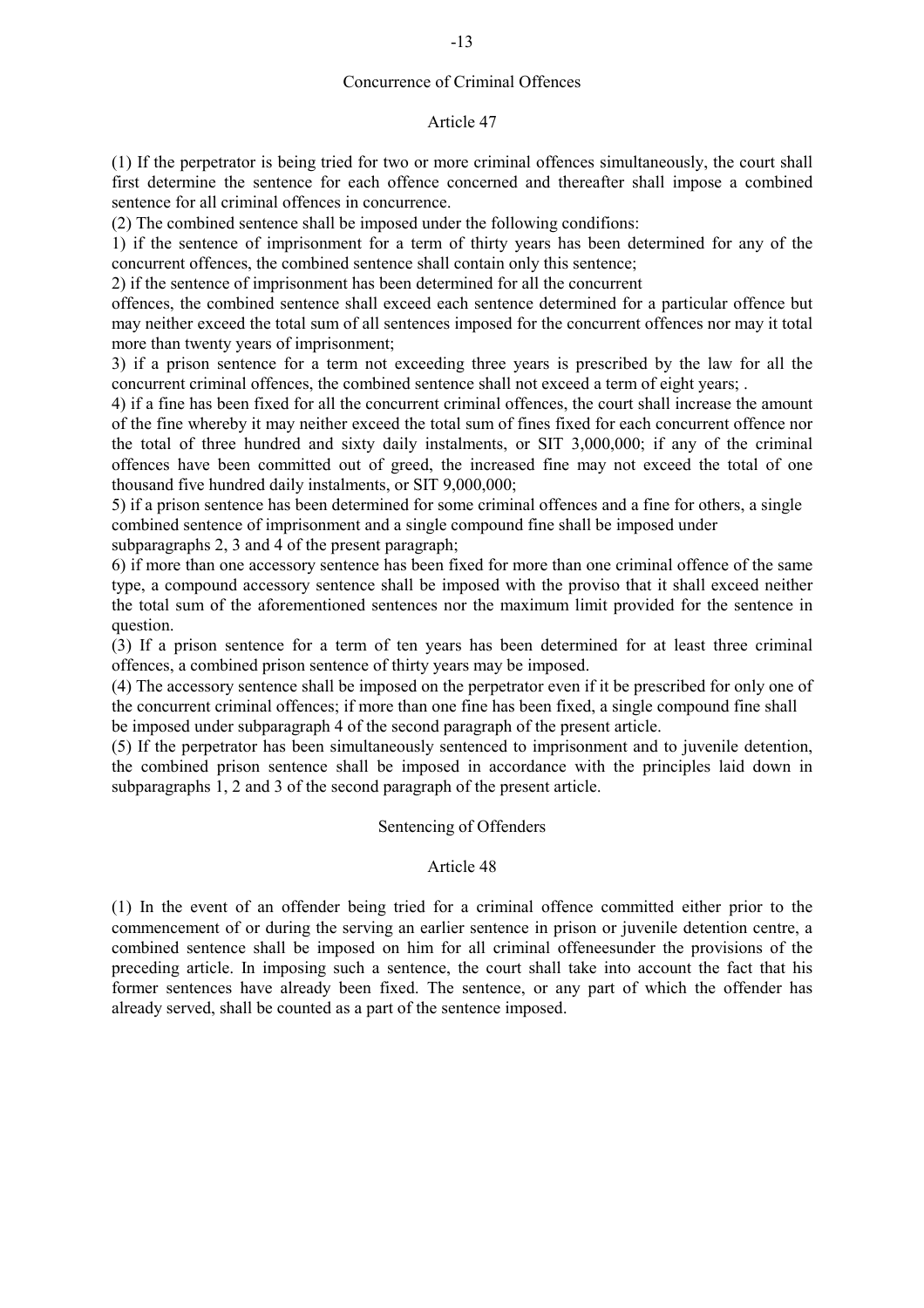(2) For a criminal offence committed during the period of the serving of a sentence in prison or juvenile detention centre, the perpetrator shall be sentenced irrespective of earlier sentences if the application of provisions from the preceding paragraph would lead to an unreasonably short term left to be served.

(3) A disciplinary sanction shall be imposed on an offender who, during the period of his serving a sentence in prison or juvenile detention centre, committed a criminal offence for which a fine or imprisonment for a term not exceeding one year is prescribed by the statute.

Credit of Time Spent in Detention and of Imprisonment Served Under the Earlier Sentence

# Article 49

(1) Time spent on remand shall be counted as a part of the sentence of imprisonment or juvenile detention or shall be credited towards a fine.

(2) If criminal proceedings are iniGated against the perpetrator for committing more than one criminal offence when he has not been detained for any of these offences, the time spent on remand shall be counted as part of the sentence of imprisonment, juvenile detention or fine imgosed for the criminal offence.

(3) A term of imprisonment, a fine or any other criminal sanetion which the offender has served for committing a petty offence as well as any prison term or term of detention applied for the violation of military discipline shall be.counted as part of the sentence, provided that the elements of criminal conduct also constitute a petty offence or a violation of military discipline.

(4) One day of remand, one day of confinement, one day of juvenile detention and one day of imprisonment shall have the same credit as part of the sentence as two daily instalments of the fine, or SIT 10.000 when the fine has been imposed in a one-off amount.

# Chapter Four ADMONITORY SANCTIONS

## 1. Suspended sentence

## General Provisions on Suspended Sentences

## Article 50

(1) Under conditions set forth by the present Code, a suspended sentence may be applied by the court against the perpetrator of a criminal offence instead of a sentence.

(2) In applying a suspended sentence, the court shall pass a sentence which it will not carry out unless the offender, within a term of not less than one and not more than five years (the term of suspension), commits a further criminal offence, depending on the court's decision

(3) The court may condition the suspension of the sentence upon the restitution by the offender of property gained through the committing of the criminal offence, the indemnification for damages caused by the offence, or the performance of other obligatie~prescribed under criminal Law. The time for the fulfilment of such obligations shall be determined by the court within the limits of the term of suspension.

(4) Safety measures applied in addition to the suspended sentence shall be enforced.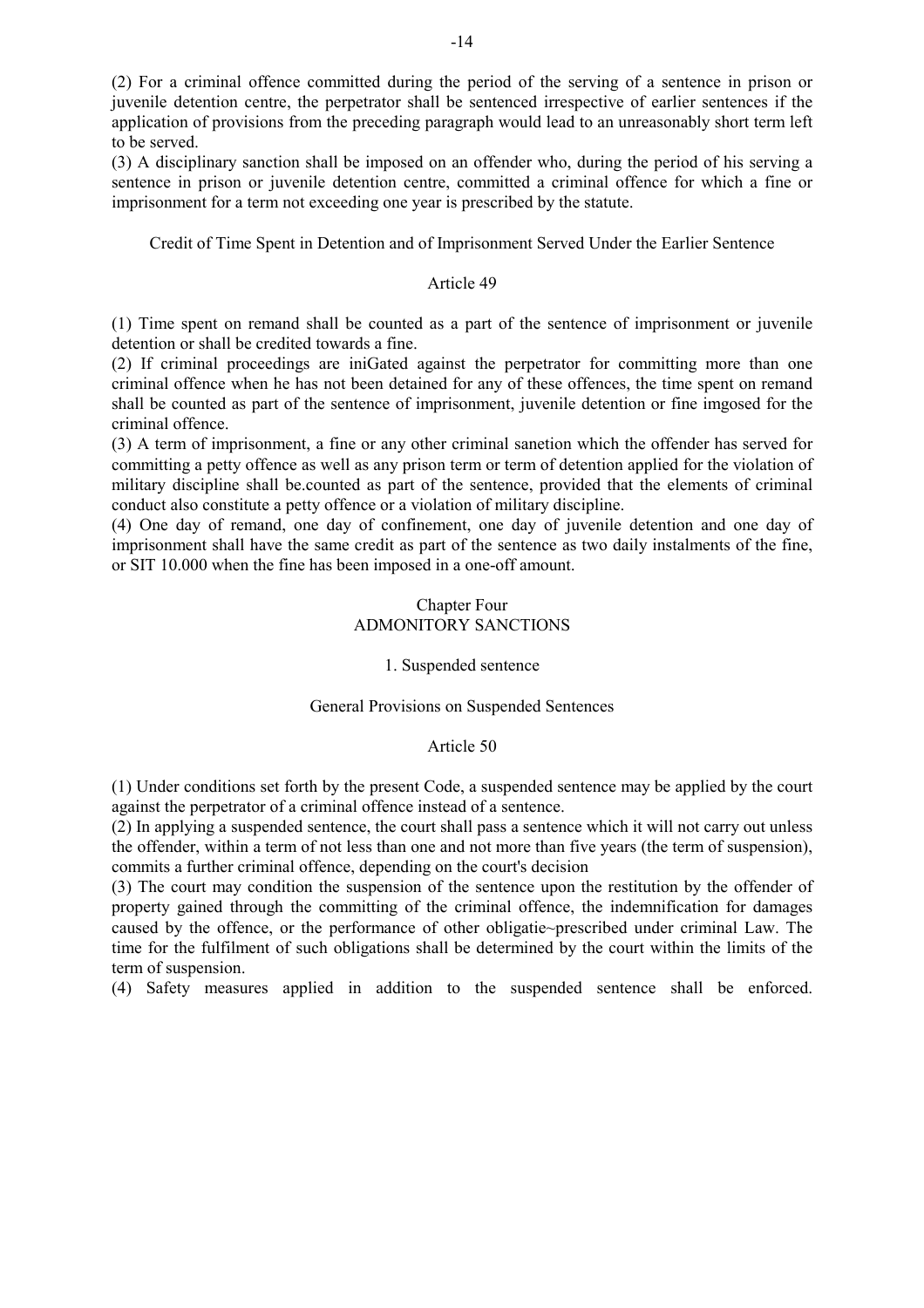## Suspension of Sentence

### Article 51

(1) The court may suspend the sentence when the perpetrator has been punished by imprisonment for a term not exceeding two years or by a fine.

(2) Sentence may not be suspended for criminal offences for which a prison sentence for a term of more than three years is prescribed by the statute.

(3) The court shall suspend a sentence if, in considering the personality of the perpetrator, his past behaviour, his conduct after committing the offence, his degree of criminal liability and other circumstances under which the offence was committed, it comes to the conclusion that it is reasonable to expect that the perpetrator will not commit any further criminal offence.

(4) If the suspended sentence includes any accessory sentences, the court may decide that such seniences are to be carried out.

### Revoking of Suspended Sentence Due to Further Criminal Offence

## Article 52

(1) A suspended sentence shall be revoked if, during the term of suspension, the offender commits one or more criminal offences for which the court has imposed a prison sentence of not less than two years,

(2) In the event of the offender committing one or more criminal offences during the term of suspension, for which a prison sentence or fine has been imposed, the court shall decide whether to revoke the suspension after considering all the circumstances referring to the offences committed and to the perpetrator, and in particular the similarity of the crimes committed, their significance and the motives for which they were committed. In so acting, the court shall be bound by the proviso that no sentence shall be suspended if, for criminal offences decided in the judgement involving a suspended sentence and for criminal offences committed anew, the perpetrator is punished by more than two years of imprisonment (the first paragraph of the preceding article).

(3) In cases involving the revoking of a suspended sentence, the court shall impose a combined sentence which takes into account the criminal offences committed earlier as well as the new offences, in accordance with Article 47 of the present Code, whereby it shall presume the sentence contained in the revoked suspended sentence to be already fixed.

(4) In the event of the court not revoking a suspended sentence, the same sentence may be imposed for the new criminal offence. If a suspended sentence is decided for the new criminal offence, the court, applying Article 47 of the present Code, shall determine a combined sentence for the earlier and the new offence as well as a new term of suspension of not less than one and not more than five years, running from the day of the judgement. If the offender is sentenced to imprisonment for committing a new criminal offence, the period of time spent in serving such a sentence shall not be credited towards the term of suspension determined by the suspended sentence for the previous criminal offence.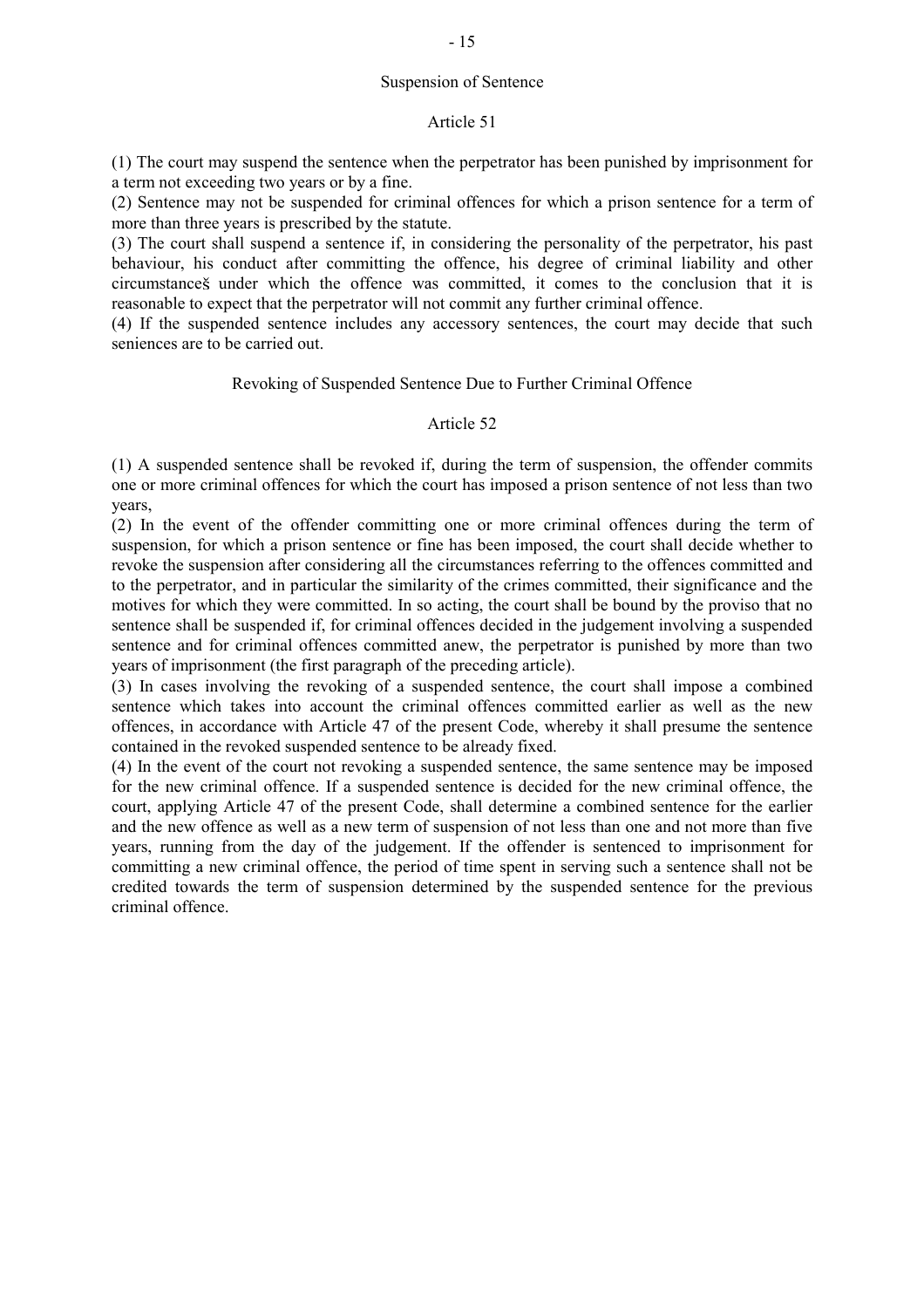## Revoking of Suspended Sentence Due to Preceding Criminal Offence

#### Article 53

(1) The court shall revoke a suspended sentence when, after pronouncing it, it finds that the offender had committed a criminal offence prior to being given a suspended sentence and when it considers that there would not have been sufficient reasons for the imposition of such a sentence had the existence of the prior offence been known. In such a case the court shall apply the provisions contained in the third paragraph of the preceding asticle.

(2) In the event of the court not revoking the suspended sentence, it shall act according to the provisions contained in the fourth paragraph of the preceding article.

# Revoking of Suspended Sentence due to Non-performance of Obligations Imposed

### Article 54

If the performance of some obligation contained in Article 50 of the present Code has been imposed on the offender under the terms of the suspended sentence and if he fails to fulfil such an obligation within the period of Gme determined by the judgement, the court may either prolong the time for the discharge of such an obligation or revoke the suspended sentence. If the court finds that the offender is not able to perform the obligation imposed under the terms of the sentence for justified reasons, the requirement of the performance of such an obligation may be withdrawn or substituted by another obligation (as specified by the statute) which the court considers more appropriate.

## Time Limit for the Revoking of Suspended Sentence

## Article 55

(1) A suspended sentence may be revoked during the term of suspension. If the offender commits a criminal offence entailing the revoking of the suspended sentence during this term and the committing of the criminal offence is established by a judgement passed after the expiry of the term of suspension, the suspended sentence may be revoked within a period of one year beginning from the day the term of suspension expired.

(2) If the offender fails to discharge the obligation imposed under Article 50 of the present Code within the prescribed time, the court may, within a period of one year beginning from the expiry of the term of suspension, revoke the suspended sentence.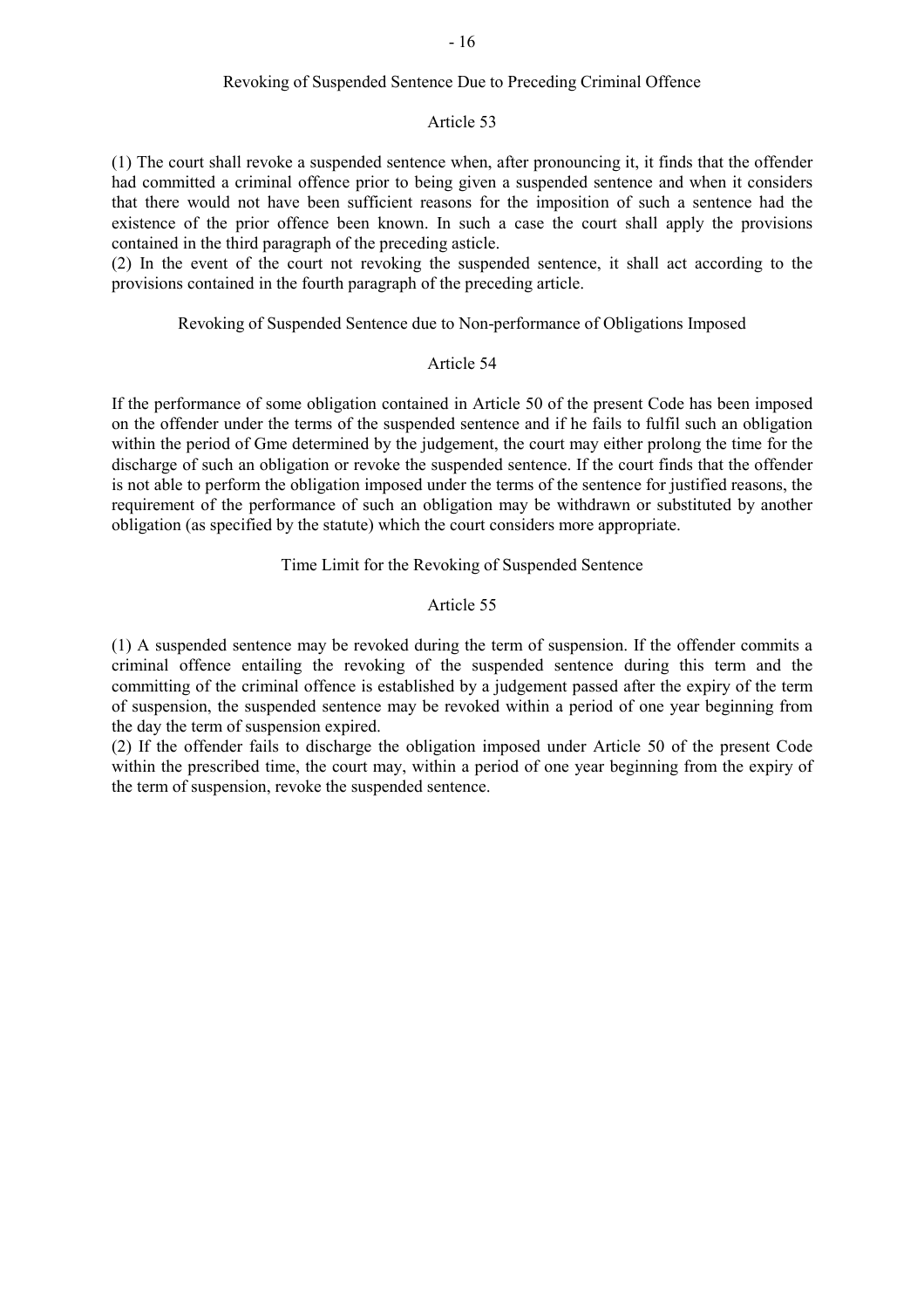#### -17

## 2. Suspended Sentence With Custodial Supervision

#### Custodial Supervision

## Article 56

(1) Under conditions provided for by the present Code, the court may decide that the perpetrator who is given a suspended sentence has to undergo custodial supervision for a certain period of time during the term of suspension.

(2) Custodial supervision shall involve assistance, supervision and custody provided for by the statute.

(3) If the offender for whom custodial supervision has been ordered does not perform the obligations imposed by the court, he may be admonished, his former obligations may be replaced with others, custodial supervision may be prolonged within the limits of the term of suspension, or the suspended sentence may be revoked.

## Conditions for Application of Custodial Supervision

#### Article 57

(1) Custodial supervision shall be applied by the court when it reaches the opinion that, during the term of suspension, the implementation of such a measure is appropriate (second paragraph of the preceding article).

(2) When the court assesses that custodial supervision is no longer required, it may order such a measure to be discontinued even before the expiry of the term of suspension.

### Selection of Instructions

#### Article 58

(1) In applying custodial supervision, the court may also issue one or more instructions, according to which the offender has to behave.

(2) In selecting these instructions, the court shall in particular consider the age of the perpetratot, his psychological characteristics, the motives for which he committed the crime, his personal circumstances, his past behaviour, the circumstances under which the crime was committed as well as his conduct after committing the crime. The choice of instructions must not in any way affect the human dignity of the perpetrator and must not cause him unreasonable hardship.

(3) The court's instructions may include the following tasks to be performed by the offender;

1) to submit himself to a course of medical treatment at an appropriate institution;

2) to attend sessions of vocational, psychological or other consultation;

3) to qualify for a job or to take up employment suitable to his health, skills and inclinations;

4) to spend income according to the duties reiating to family support.

(4) Upon a proposal made by a consultant or by the\_offender, the court may modify.nr-· repeal the instructions ex officio\_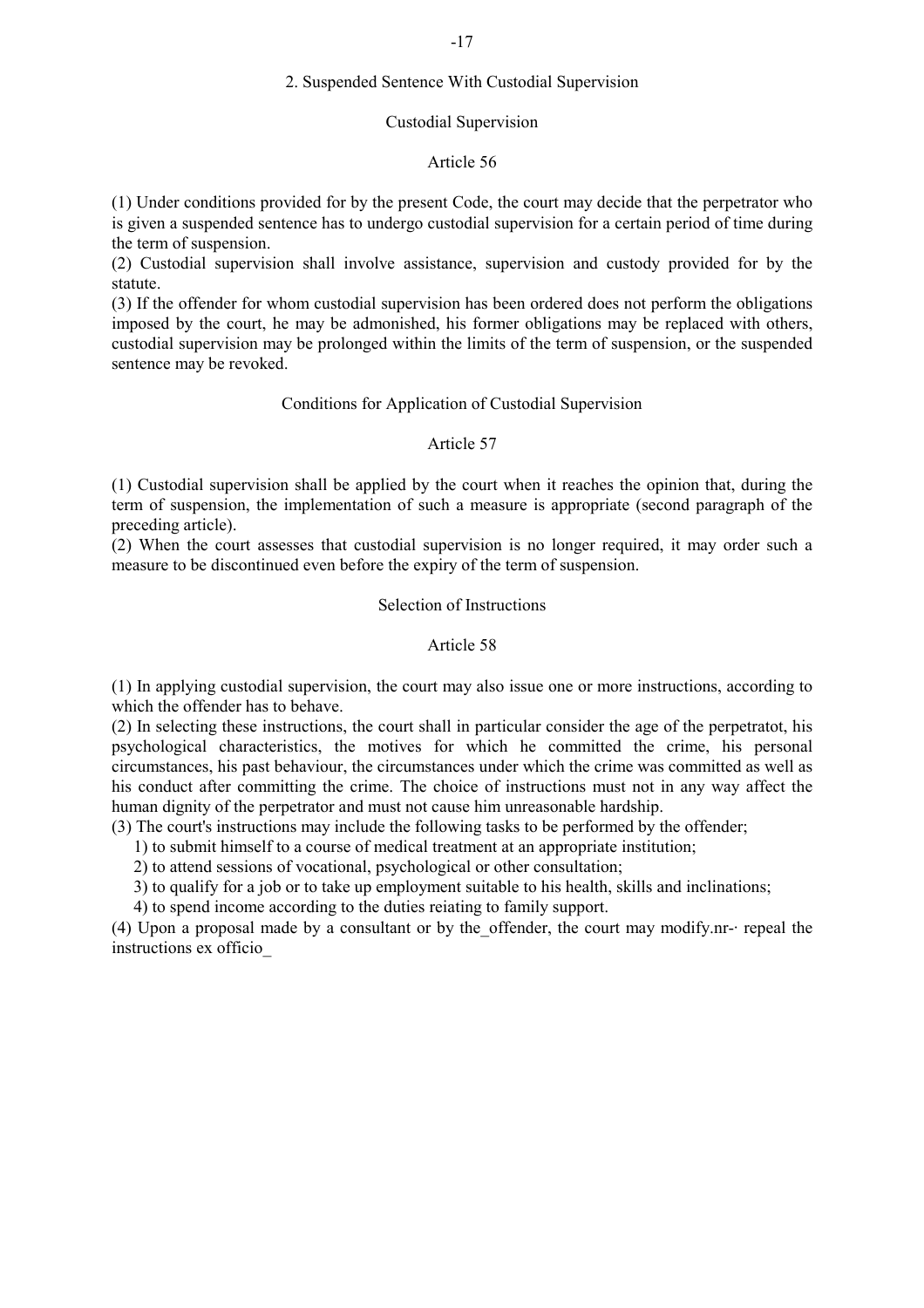### Activity of Guardian

## Article 59

(1) Custodial supervision shall be exercised by a guardian appointed by the court.

(2) The guardian shall provide assistance to the offender and supervise his compliance with the court's instructions. In so acting, the guardian shall be under obligation:

1) to provide aid and supervision as well as to give directions and practical advice to the offender on how to comply with the court's instructions, with a view of preventing the offender from committing further criminal offences;

2) to perform duties under the previous subparagraph and to maintain relations with the offender in a careful and convenient manner;

3) from time to time to report to the court on the exercising of custodial supervision and to propose appropriate modifications or repealing of instructions or the discontinuation of custodial supervision,

## Consequences of Non Compliance With Instructions

## Article 60

If the offender does not comply with the instructions during the term of suspension, or if he avoids relations with the appointed guardian, the court may either admonish him, modify the instructions, prolong the custodial supervision within the limits of the term of suspension or revoke the suspended sentence.

# 3. Judicial Admonition

# Conditions for Application of Judicial Admonition

## Article 61

(1) A judicial admonition may be applied for a criminal offence for which a fine or a prison sentence not exceeding one year is prescribed, provided that such an offence has been committed in particularly mitigating circumstances.

(2) Under conditions set forth by the present Code, a judicial admonition may be applied for certain criminal offences, even if punishable by imprisonment for a term not exceeding three years.

(3) The court shalt administer a judicial admonition for one or more criminal offences committed in concurrence, provided that conditions under the first and the second paragraph of the present articie are met in each of them.

(4) In deciding whether to apply a judicial admonition, the court shall take into account the personality of the perpetrator, his past behaviour, his conduct after committing the criminal offence, the degree of his criminal liability and other circumstances under which the offence was committed.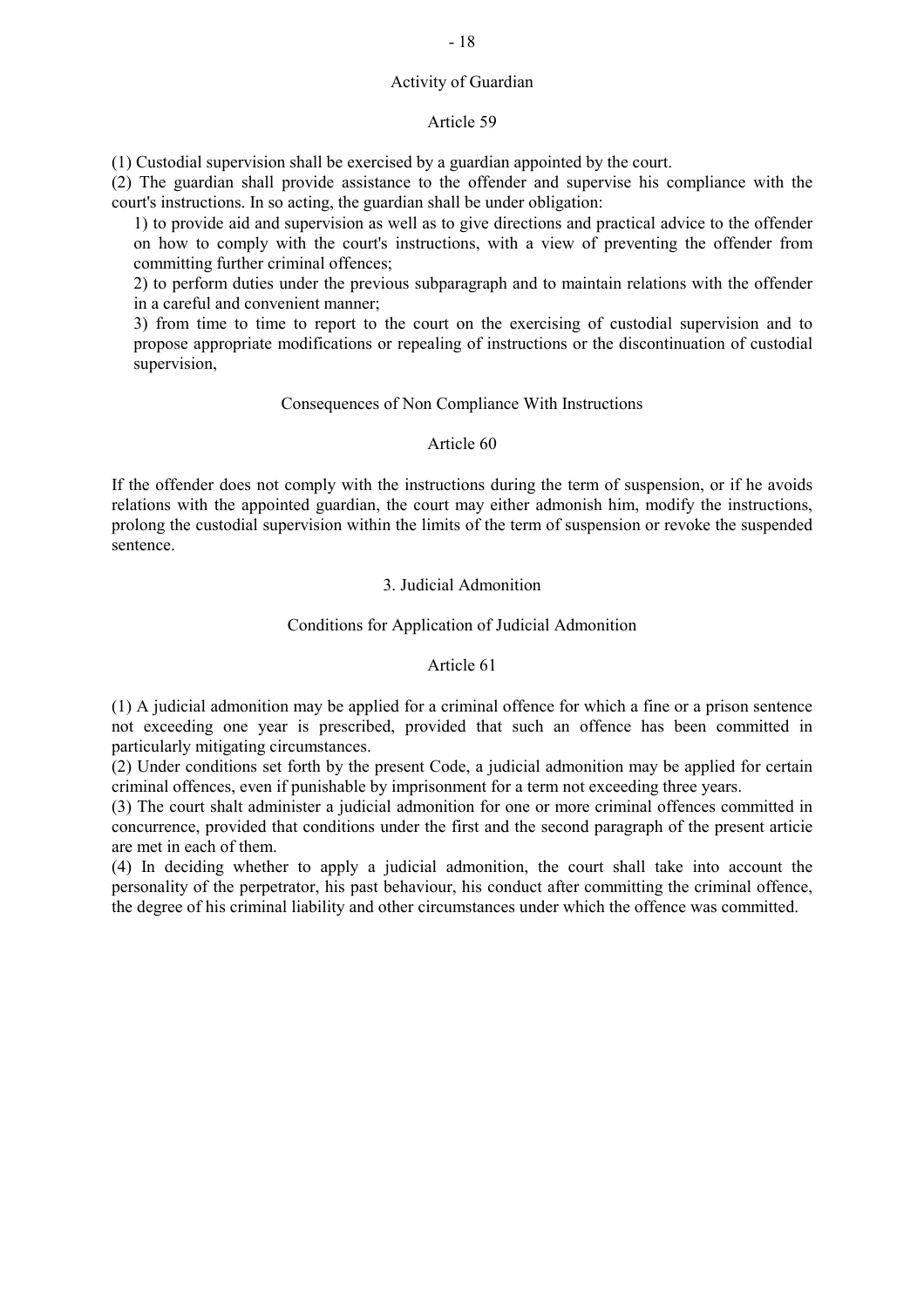## Chapter Five

## SAFETY MEASURES

#### Types of Safety Measures

## Article 62

The following safety measures may be ordered for perpetrators of criminal offences:

- 1) compulsory psychiatric treatment and custody in an appropriate institution;
- 2) compulsory psychiatric treatment in the community;
- 3) compulsory treatment of persons addicted to alcohol and drugs;
- 4) barring from performing occupation;
- 5) revoking of driving licence;

6) confiscation;

#### Conditions for Application of Safety Measures

#### Article 63

(1) The court may apply one or more safety measures to the perpetrator of a criminal offence, when the statutory conditions for their application are met.

(2) Compulsory treatment and detention in an appropriate institution as well as compulsory psychiatric treatment shall be ordered for a perpetrator deemed not to be responsible for his actions, notwithstanding the imposition of any other criminal sanction, Beside these rivo measures, the court may also bar the perpetrator from performing his occupation or may revoke his driving licence as well as order the confiscation of objects.

(3) The revoking of a driving licence and the confiscation of objects may be ordered for the perpetrator when a prison sentence, a suspended sentence or a judicial admonition has been imposed on him, as well as in the case of the withdrawal of a sentence.

(4) The compulsory treatment of persons addicted to alcohol and drugs as well as barring them from performing an occupation may be ordered when the perpetrator has been sentenced to imprisonment or when such a sentence has bean suspended.

## Compulsory Psychiatric Treatment and Detention in Health Institution

#### Article 64

(1) Compulsory psychiatric treatment and detention shall be ordezed for the perpetrator who commits a criminal offehce in a state of insanity or diminished responsibility, if, considering the gravity of the offence and the gravity of the perpetrator's mental disturbance, the court has ascertained that the perpetrator might commit serious criminal offences against life, limb, sexual integrity or property if he were at liberty and that such danger can be avoided only by, means of medical treatment and detention in a health institution.

(2) The discharge of the perpetrator from the health institution shall be ordered by the court upon its determining that treatment and detention are no longer necessary. After the lapse of each consecutive period of one year, the court shall decide whether further treatment and custody are necessary.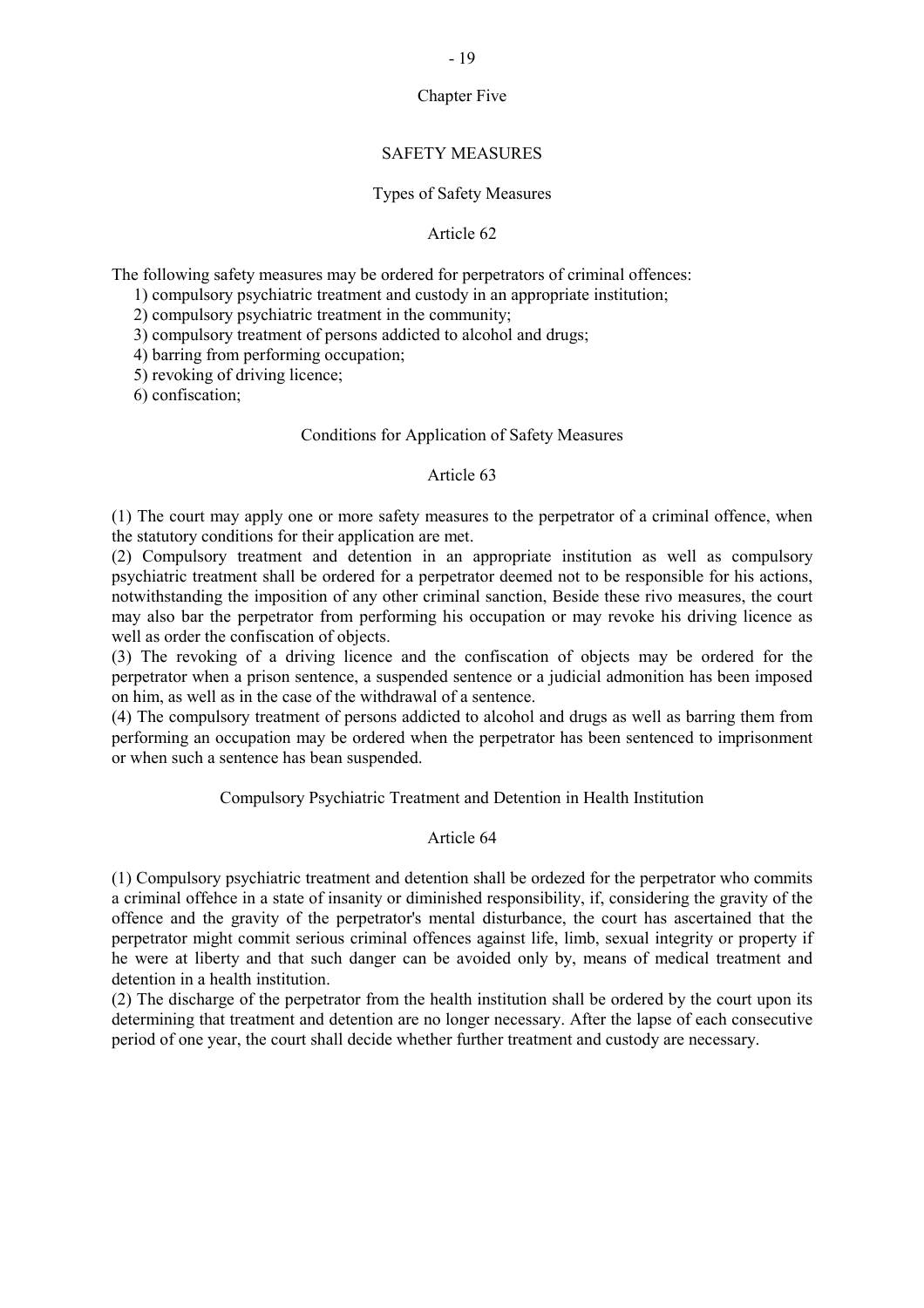(3) The measute outlined in the first paragraph of Ihe present article may be ordered for a perpetrator deemed not to be responsible for his actions for a term not exceeding ten years.

(4) The perpetrator who commits a criminal offence in the state of diminished responsibility and is sentenced to imprisonment shall be discharged from the health institution when the stipulated term has expired. The period of time spent in a health institution shall be counted towards the serving of the sentence. If such a period is shorter than the term of the sentence, the court may order the perpetrator either to serve the remaining period of his sentence or to be released on parole. In deciding whether to release the perpetrator on parole, the court shall consider in particular the success of the treatment, his health situation, the time he has spent in the health institution and the time remaining to be served of the sentence.

## Compulsory Psychiatric Treatment in the Community

#### Article 65

(1) Compulsory psychiatric treatment in the community shall be ordered for the perpetrator who commits a criminal offence in a state of diminished responsibility when the court has ascertained that such a measure is necessary and represents a sufficient guarantee that he will not commit further serious criminal offences.

(2) Compulsory psychiatric treatment in the community may also be ordered for the perpetrator whose responsibility was temporarily diminished at the time of committing the criminal offence and who has been released on parole under the provision outlined in the fourth paragraph of the preceding article.

(3) Compulsory psychiatric treatment in the community may be ordered for a term not exceeding two years. After a period of one year, the court shall consider whether further compulsory psychiatric treatment is necessary.

(4) If the perpetrator is not willing to undergo treatment in the community or if he gives up the treatment of his own free will or if the treatment does not prove successful, the court may, under conditions outlined in the first paragraph of the preceding article, order the measure in question to be exercised in an appropriate health institution. In such a case, the term of treatment may also not exceed two years. After a period of one year, the court shall consider whether further compulsory treatment is necessary.

## Compulsory Treatment of Persons Addicted to Alcohol and Drugs

#### Article 66

(1) The court may order compulsory medical treatment for the perpetrator who committed a criminal offence due to his addiction to alcohol or drugs and is deemed likely to commit further offences.

(2) The measure outlined in the preceding paragraph may be carried out in a penal or health institution. Time spent in the health institution shall be credited towards the serving of the sentence. (3) When pronouncing a suspended sentence, the court may order the perpetrator to submit himself to treatment at liberty, whereby, in particular, his willingness to do this shall be taken into account. If the perpetrator either does not commence his treatment with good reason or gives up the same by his

own free will, the court may revoke the suspended sentence.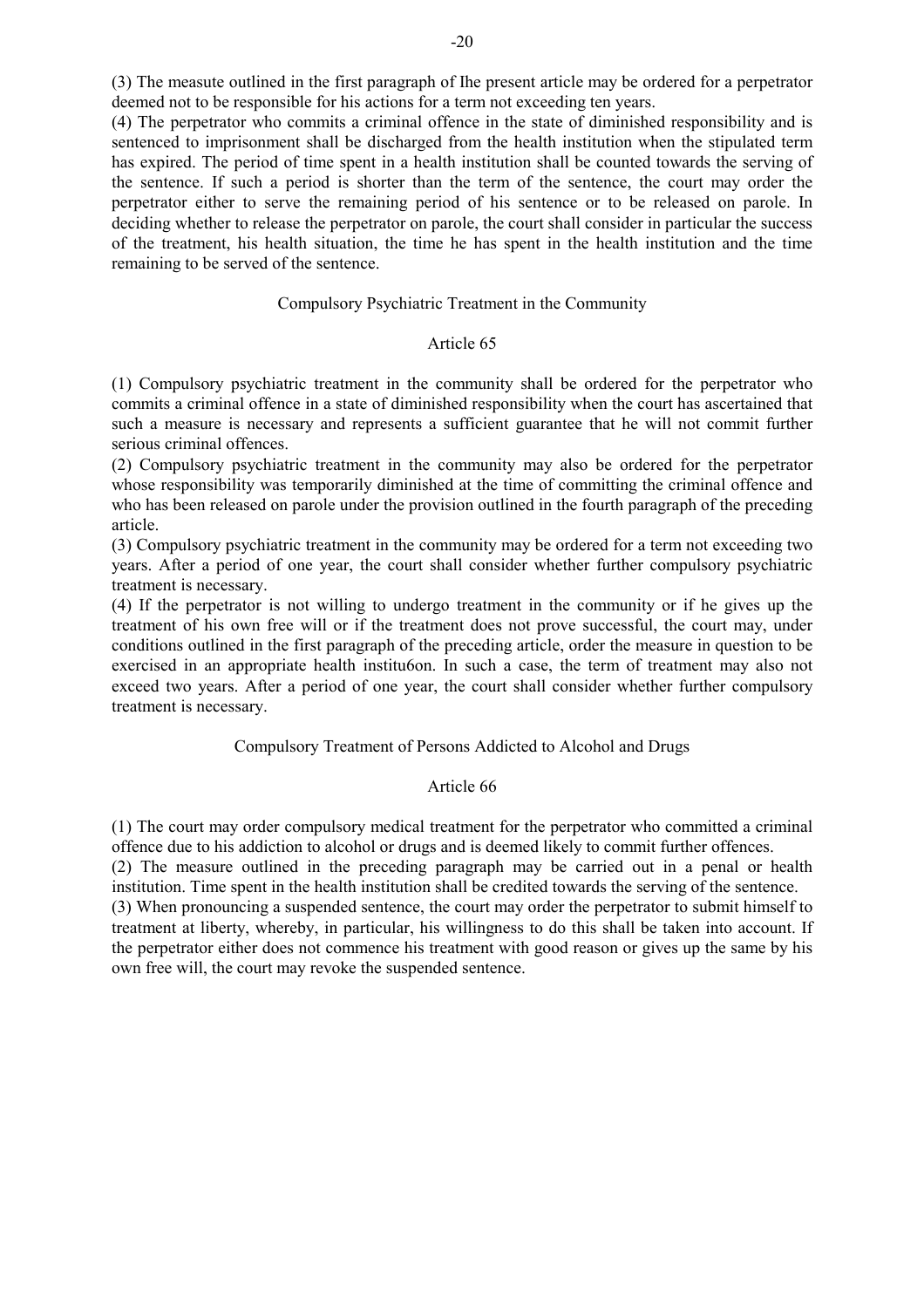(4) If the measure in question has been ordered in addition to the sentence of imprisonment, it may be exercised as long as the sentence is served, while if it has been ordered within the terms of a suspended sentence, it may not last for more than two years,

#### Barring from Performing Occupation

### Article 67

(1) The court may bar the perpetrator from performing a certain profession, autonomous activity or function if, by abusing such a position, activity or function he committed a criminal offence and if the court has probable cause to believe that his further performing of such an occupation would therefore be dangerous.

(2) The court shall determine the length of the measure outlined in the preceding paragraph. This may not be ordered for less than one year and for not more than five years, running from the day the judgement became final, whereby the time spent in prison or in a health institution for treatment and detention shall not be credited towards the term of such a measure.

(3) When pronouncing a suspended sentence, the court may order that such a sentence be revoked if the perpetrator violates the terms of the bar from performing his occupation.

(4) The court may order that such a measure be repealed when a period of two years has expired dating from the day the measure commenced. Then the court may decide upon a request from the offender if it considers that reasons for the imposition of such a measure have ceased to exist.

## Revoking of Driving Licence

#### Article 68

(1) The court may revoke a licence for the operation of a motor vehicle of a certain type or category and order that a new driving licence not be issued to the perpetrator within a period of not less than one and not more than five years. If the perpetrator holds no driving licence, the court may order that a licence not be issued to him.

(2) The court shall administer such a measure if it ascertains that the perpetrator's further presence in public traffic would cause danger, owing to his inability to operate a motor vehicle.

(3) The driving licence shall cease to be valid from the time the judgement is passed. Time served in prison or spent in an institution for treatment and detention shall not be counted as part of the duration of such a measure.

(4) After the expiry date determined by the court within the statutory limits, the perpetrator may obtain a new driving licence under the general conditions applying to obtaining particular types of driving licences.

(5) According to the decision of the court and at the end of a period of two years dating from the commencement of the implementation of the safety measure in question, such a measure may be terminated and the perpetrator may be issued a new driving licence. The court may so decide upon the request from the offender if it considers that reasons for the imposition of such a measure no longer exist.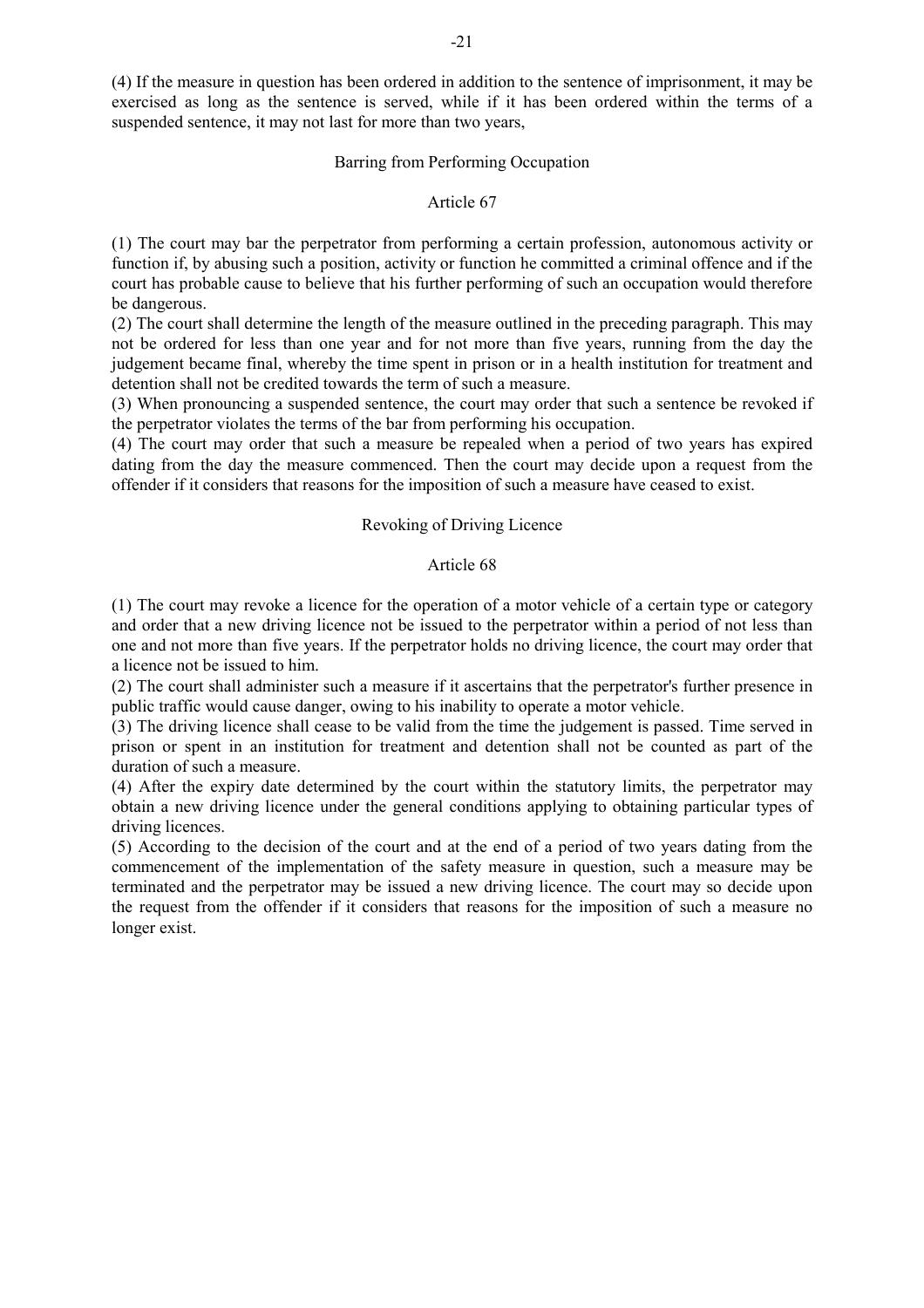# Confiscation of Objects Gained Through the Committing of Criminal Offence

## Article 69

1) Objects used or intended for use or gained through the committing of a criminal offence may be confiscated if they belong to the perpetrator.

(2) Objects under the preceding paragraph may be confiscated even when they do not belong to the perpetrator if that is required for reasons of general security or morality and if the rights of other persons to claim damages from the perpetrator are not thereby affected.

(3) Compulsory confiscation of objects may be provided for by the statute even if the objects in question do not belong to the perpetrator.

# Chapter Six

### EDUCATIONAL MEASURES AND SENTENCES FOR JUVENILE OFFENDER5

1. General Provisions

## Applicability of Special Penal Provisions For Juvenile Offenders

### Article 70

(I) The provisions of the present chapter shall apply to juvenile offenders, while other provisions of the present Code shall be applicable insofar as they are in congruence with special provisions relating to juvenile offenders.

(2) Under conditions set forth in the present chapter, special provisions applicable to juvenile offenders shall also apply to adult offenders tried for criminal offences which they had committed as juvenile offenders. In exceptional cases, such provisions may also be applied to adult offenders for criminal offences they had committed as young adults.

## Exclusion of Criminal Sanctions Against Children

## Article 71

Criminal sanctions shall not be applied against youths under age of fourteen (children) at the time the criminal offence was committed.

## Criminal Sanctions Against Juvenile Offenders

## Article 72

(1) Against a juvenile offender who, at the time of committing the criminal offence had reached the age of fourteen but had not yet reached the age of sixteen (minor), only educational measures may be applied.

(2) Under conditions laid down in the present Code, educational measures may be applied against a juvenile offender who by the time of committing of the criminal offence had reached the age of sixteen but had not yet reached the age of eighteen (young adult).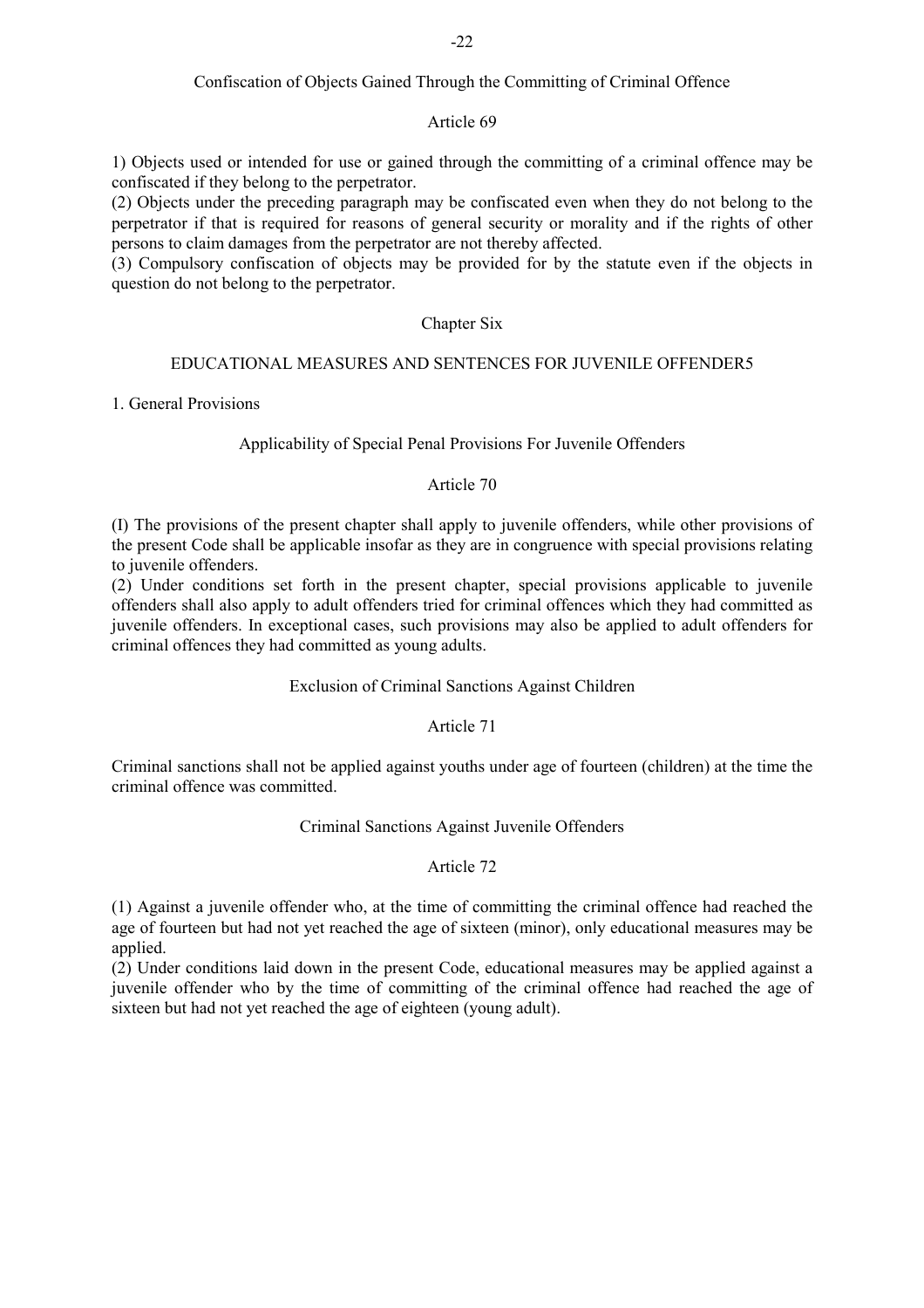(3) In exceptional cases, a fine or juvenile detention may be imposed on a young adult who is found criminally liable; in addition to this, the revoking of a driving licence and banishment from the country may be passed as accessory sentences.

(4) In the event of an educational measure, a fine or juvenile detention being imposed on a juvenile offender, all safety measures, except the bar from performing an occupation, may also be administered.

#### Purpose of Educational Measures and Sentences For Juvenile Offenders

### Article 73

The purpose of educational measures and sentences imposed on juvenile offenders shall be to ensure their education, reform and proper personal development so as to provide custody, assistance, supervision, vocational education and support in helping them to develop a responsible personality.

## 2. Educational Measures

Types of Educational Measures

#### Article 74

(1) Educational measures shall include;

1) reprimands;

2) instruetions and prohibitions;

3) supervision by social services;

4) committal to an educational institution;

5) committal to a juvenile detention centre;

6) committal to an institution for physically or mentally handicapped youth.

(2) I2eprimands, instructions and prohibitions or supervision by the social services shall be administered by the court to a juvenile offender when his attention needs to be drawn to the impropriety of his behaviour and when his education, reform and proper development in his former environment need to be ensured through measures lasting a shorter time and involving appropriate professional guardianship.

(3) Committal to an educational institution, to a juvenile detention centre or to an institution for physically or mentally handicapped youth (institutional measures) shall be administered by the court to juvenile offenders who'need to undergo educational, reform or institutional measures of a longer duration and who need to be wholly or partly separated from their former environment. Institutional measures shall be applied only when the purposes of educational measures cannot otherwise be achieved. The implementation of such measures may be ordered within the limits prescribed by the statute and may continue only as long as is necessary for the purposes of educational measures to be achieved.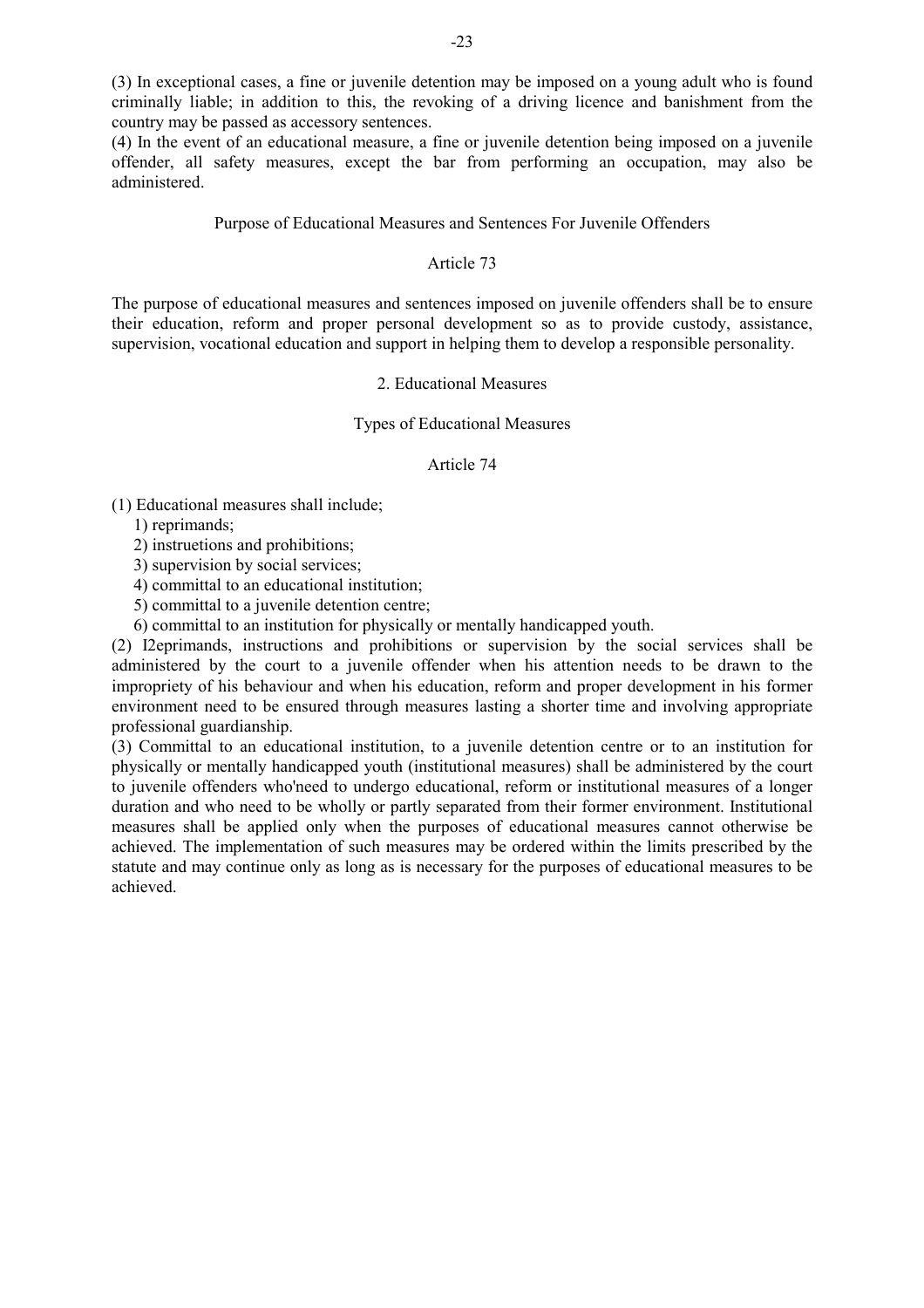## Selection of Educationai Measures

#### Article 75

In selecting the appropriate educational measure, the court shall take into account the age of the juvenile offender and the degree of his mental development, his psychological characteristics, his inclinations, the motives for which he committed the crime, his former education, environment and living conditions, the gravity and nature of the crime, whether he has a criminal record, as well as any other circumstances relevant to the selection of the most appropriate educational measure.

## Reprimands

## Articie 77

(1) A reprimand may be administered to a juvenile offender when the court assesses that such a measure suffices for the achievement of the purposes of educational measures.

(2) In administering a reprimand, the court shall tell the juvenile offender why his behaviour was wrong and shall wam him that, if he reoffends, a more severe punishment may have to be imposed on him.

## Instructions and Prohibitions

### Article 77

(1) One or more instructions or prohibitions may be issued by the court to the juvenile offender if he is deemed to be most appropriately dealt with by such measures.

(2) The following instructions and prohibitions may be issued by the court to a juvenile offender:

1) to make a personal apology to the injured person;

2) to reach a settlement with the injured person by means of payment, work or otherwise in order to recover the damages caused in the course of committing the offence.

3) regular attendance at school;

4) to take up a form of vocational education or to take up a form of employment suitable to the offender's knowledge, skills and inclinations;

5) to live with a specified family or in a certain institution, ete.:

6) to perform community service or work for humanitarian organisations;

7) to submit himself to treatment in an appropriate health institution;

8) to attend sessions of educational, vocational, psychological or other consultation; 9) to atfend a course of social training;

10) to pass an examination on the Highway Code;

11) under conditions applying to adult offenders, prohibition from operating a motor vehicle may be enforced;

(3) In selecting instructions and prohibitions, the\_court shall, in general, take into account the offender's willingness to cooperate.

(4) Instructions and prohibitions may not be issued for a term exceeding one year.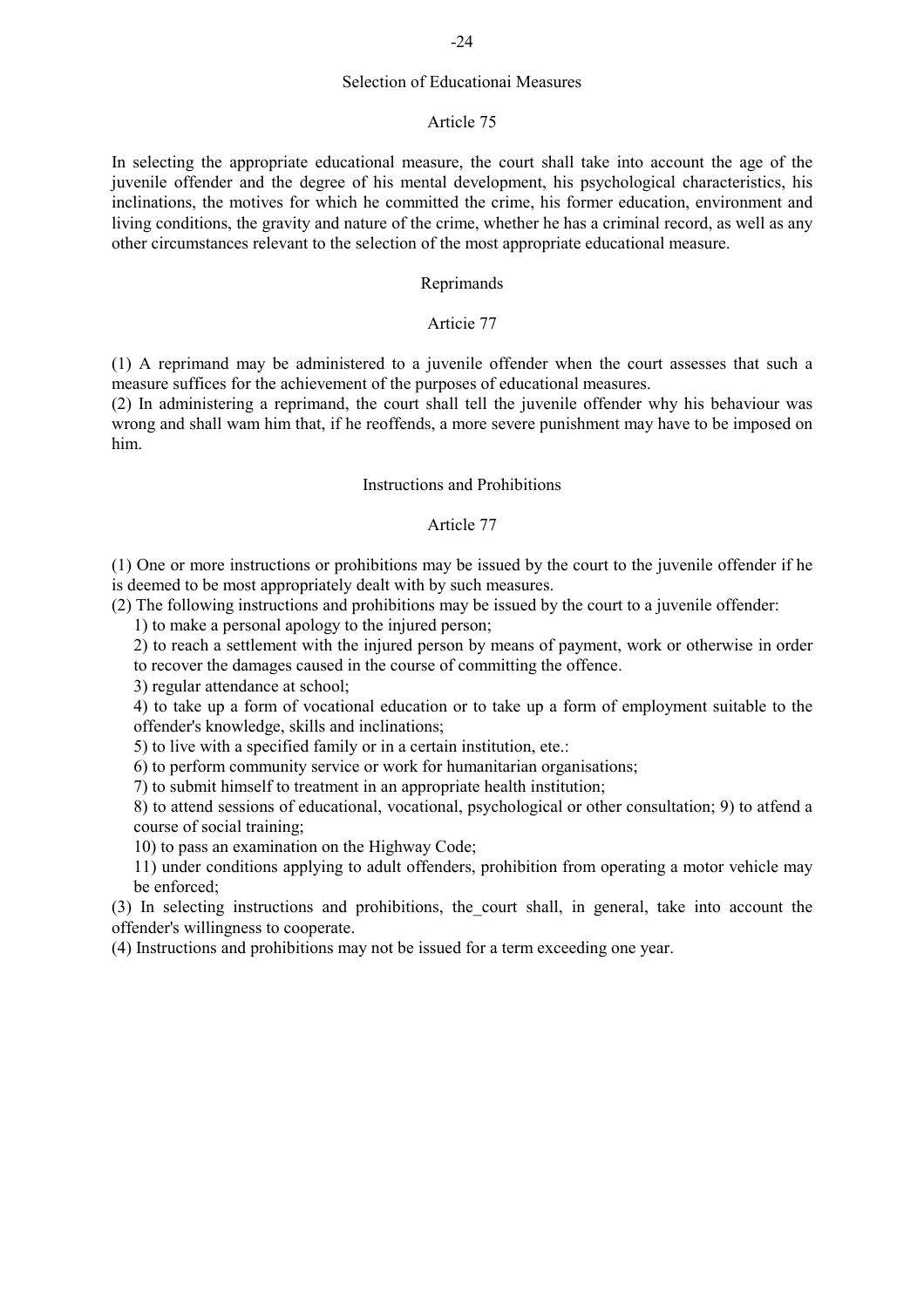(6) Within the scope of the instruction referred to in subparagraph 2 of the second paragraph of the present article, the court shall determine the extent, type and method of the recovery of damages; the work performed by the offender in a three month period may not exceed sixty hours and shall be timetabled so as not to interfere with the offender's attendance at school or at work.

'T) Within the scope of the instruction referred to in subparagraph 6 of the second paragraph of the present article, the court shall order the offender to perform work up to a maximum of one hundred and twenty hours within a six month period; such work may not interfere with his attendance at school or at work.

8) The instruction referred to in subparagraph 9 of the second paragraph of the present article, shall be issued by the court in particular when such an instruction is required for the successful education and vocational training of the offender. The court shall issue such an instruction to the extent of not less than four hours a week; the offender's attendance at school or at work may not be interfered with.

(9) The implementation of instructions referred to in subparagraphs 2, 6 and 9 of the second paragraph of the present article, shall be prepared and guided by the social services in the presence of and under the supervision of thejudge responsible for juvenile offenders.

(10) The implementation of the instructions may not affect the human dignity of the juvenile offender.

(11) If the offender does not comply with the instructions and prohibitions, the court may replace them with the eduoational measure of supervision by the social services. In issuing the instructions or prohibitions, the court shall wam the juvenile offender and his parents, adoptive parents, foster parents or guardian of this possibility.

### Supervision by the Social Services

### Article 78

(1) If a juvenile offender is in need of professional assistance and supervision regarding his education, correction and proper development, the court shall order that he be placed under the supervision of the social services.

(2) 5upervision shall be ordered for an indefinite period of time ranging from a minimum of one year to a maximum of three years. The discontinuation of such a measure may subsequently be ordered by the court. In the course of this supervision, thejuvenile offender shall continue to live at his parents abode or that of other persons supporting him, and the advisor agpointed by the social services shall carry out the supervision.

(3) The appointed advisor shall carry out the supervision of the offender and, above all else, shall be responsible for his education and employment, for keeping him away from any environment which has a harmful effect on him, for any necessary medical treatment and for the general arrangement of the offender's life.

(4) In addition to supervision, the court may issue any of the instructions or prohibitions outlined in the preceding article, such instructions and prohibitions not constituting an independent educational measure.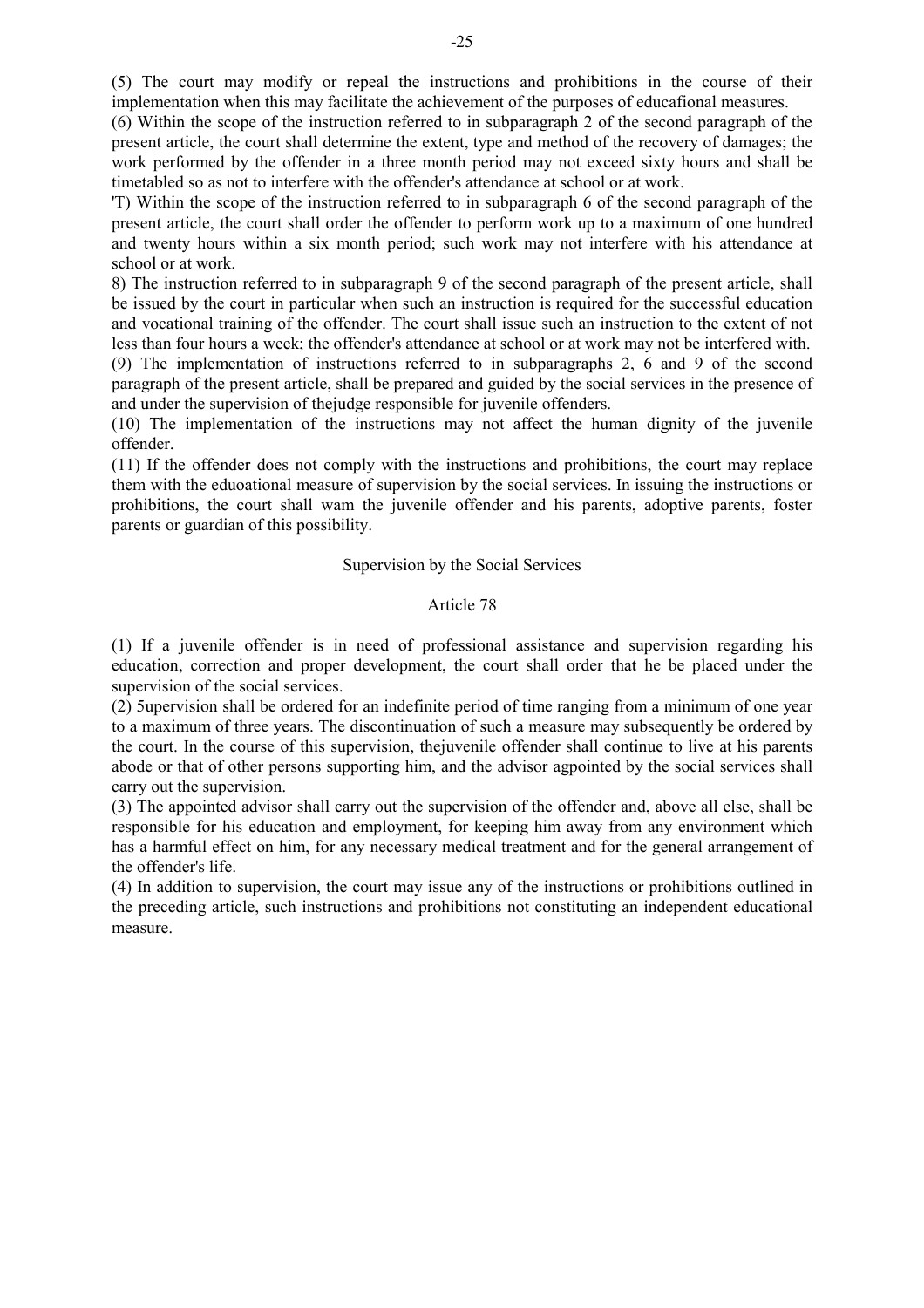### Committal to Educational Institution

#### Article 79

(1) The court shall commit the juvenile offender to an educational institution if his education and reform require germanent guidance and the supervision of a professional educator.

(2) The offender shall stay in the educational institution for not less than six months and not more than three years. Such a measure shall be administered for an indefinite period of time and the court shall subseduently order its discontinuation.

(3) The work may be carried out either within the system of community houses organised by educational institutions or by daily stay in an educational institution.

## Committal to a luvenile Detention Centre

#### Article 80

(1) If more efficient measures are required with respect to the juvenile offender, the court shall commit him to a juvenile detention centre.

(2) In deciding whether to impose such a measure, the court shall in particular consider the nature and gravity of the crime as well as the offender's criminal record.

(3) The offender shall stay in the juvenile detention centre for not less than one and not more than three years. Such a measure shall be administered for an indefinite period of time and the court shall subsequently order its termination.

Committal to Training Institution For Physically and Mentally Handicapped Youth

## Article 81

(1) A juvenile offender who has suffered disturbance in his physical or mental development shall be committed to an appropriate training insGtution instead of to an educational institution or juvenile detention centte.

(2) The court may order such a measure in place of compulsory psychiatric treatment and detention in a health institution if the necessary treatment and detention of the offender can be provided in the institution and the purposes of the safety measure in question can thereby be achieved.

(3) The offender shall stay in the institution as long as is necessary for his training, treatment or detention but for not more than three years.

(4) If such an educational measure has been ordered for a juvenile offender instead of the safety measure referred to in the second subparagraph of the present article, after the lapse of each consecutive calendar year the court shall reconsider whether further treatment and custody are necessary for the offender. When the juvenile offender becomes an adult, the court shall examine whether his further stay in the institution is necessary or whether he should be transferred to a corresponding institution for adults.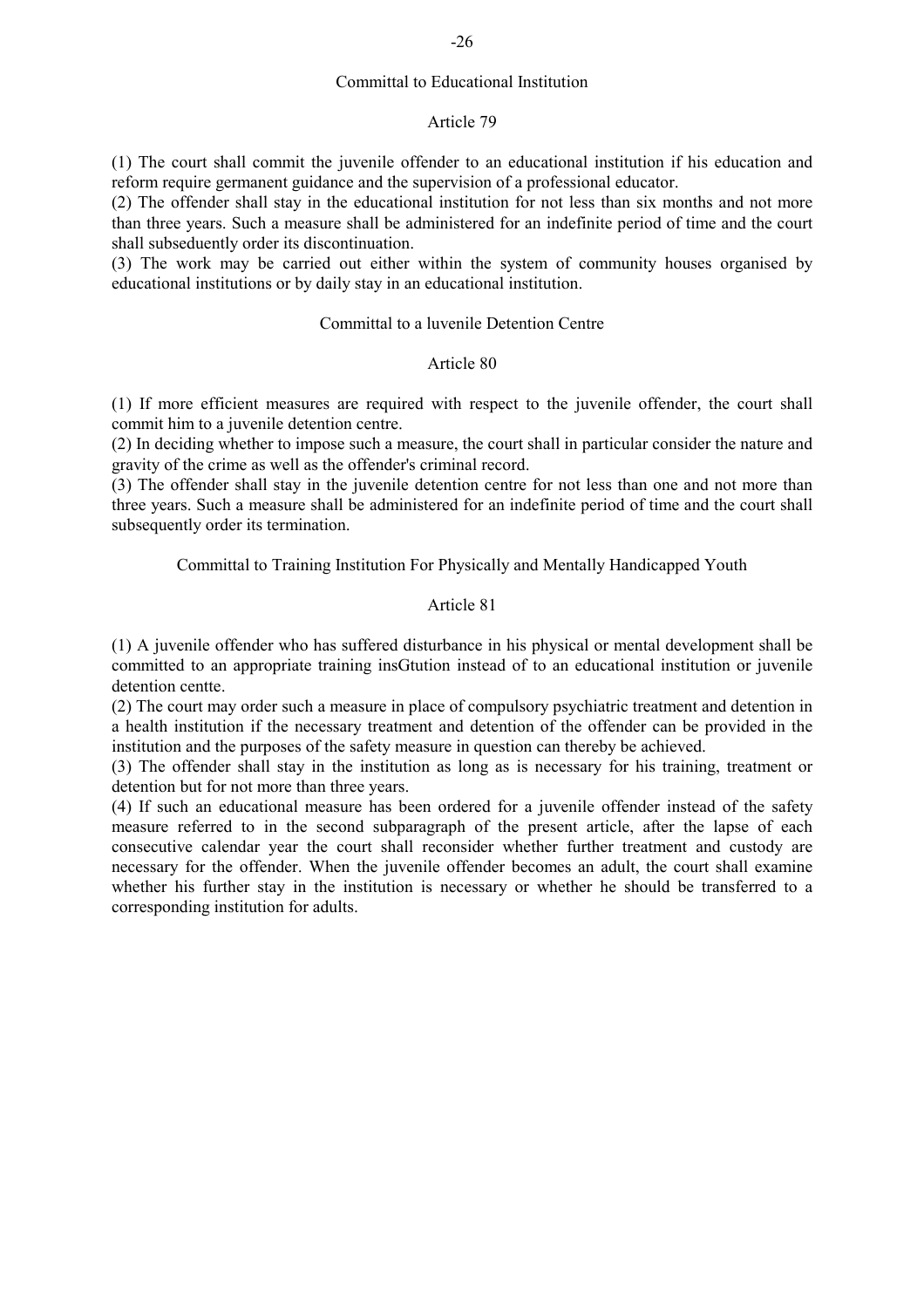## Release on Parole During the Implementation of Institutional Measure

#### Article 82

(1) When the juvenile offender, for whom committal to an educational institution or to a juvenile detention centre have been ordered, has spent a period of one year in the institution, the court may release him on parole if the results of educafion and reform show it unlikely that within the period of parole he will commit any further criminal offence.

(2) The court may decide that supervision of the offender by the social services should be carried out during the period of parole.

(3) The court may revoke the parole if the juvenile offender, while on parole, either commits a criminal offence or does not comply with obligations relating to the supervision by the social services. In such cases, the time spent on parole shall not count towards the term of the measure.

(4) The period of parole may last until the expiry of statutory term of the institutional measure imposed or until the court orders such a measure to be terminated or replaced with another measure.

## Termination of the Implementation of Educational Measures; Modification of Judgement Imposing Educational Measures

#### Article 83

(1) If after the issuing of a judgement ordering a period of supetvision by the social services or an institutional measure, circumstances occur which either did not exist at the time the matter was judged or were not known of and which are of such a nature that they would have influenced the decision had they existed or been known, the implementation of the measure may be terminated or the measure in question may be replaced with another measure.

(2) In addition to cases referred to in the preceding paragraph and not otherwise provided for with respect to the success of education, reform or training, the implementation of the measure may be discontinued or replaced with another measure by the implementation of which it is more probable that the purposes of the educational measures will be achieved. The following limits shall apply to the termination and replacement of institutional measures:

1) committal to an educational institution,may not be terminated before a period of six months has elapsed; prior to that date it may be replaced only with committal to a juvenile detention centre or to an institution for physically and mentally handicapped youth;

2) committal to a juvenile detention centre may not be terminated before a period of one year has elapsed; prior to that date it may replaced only with committal to an educational institution or to an institution for physically and mentally handicapped youth.

## Reconsidering of Educational Measures

### Article 84

(1) If a period of more than one year has elapsed since the judgement ordering a period of supervision by the social services or an institutional measure became final and if the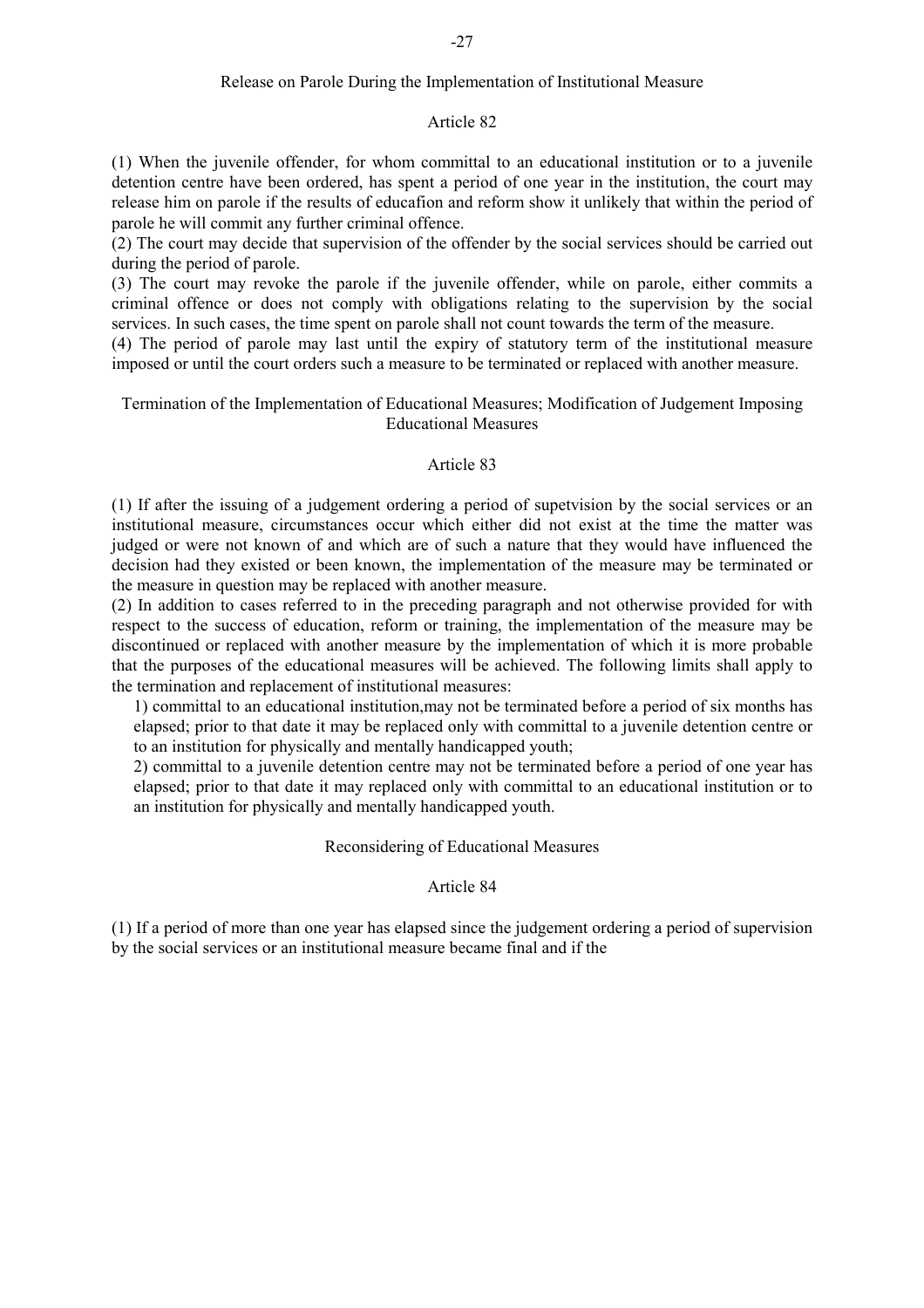measure in question did not begin to be implemented, the court may either decide that the imposed measure be implemented or it may replace the same with any other educational measure.

(2) The court shall proceed in the same manner if the measure in question began to be implemented but has not been implemented for more than one year, due to the juvenile offender's deliberate absence from the educational institution.

## Imposition of Fducational Measure For Criminal Offences in Concurrence

## Article 85

(1) If a juvenile offender has committed several concurrent criminal offences, in selecting the educational measures to be imposed the court shall pay equal consideration to all criminal offences prescribed by the present Code and shall not impose a special measure for each of the offences committed.

(2) The same shall apply if the court discovers that another criminal offence had been committed by the same offender before or after the imposition of the measure.

### Keeping of Records on Educational Measures; Release of Information On Educational Measures

### Article 86

Information from records on educational measures may only be released to courts, state prosecutors and agencies of internal affairs in connection with criminal proceedings against the juvenile offender, and to the social services and institutions where the educational measures are carried out.

## Supervision of the Implementation of Educational Measures

### Article 87

The court which has imposed the educational measure shall exercise the supervision of the proper implementation of such a measure.

#### 3. Sentencing of Young Adults

## Imposing of Fines on Young adults

## Article 88

(1) When a fine is imposed on a young adult in daily instalments, its minimum sum shall be two daily instalments and the maximum sum shall be one hundred and eighty daily instalments; when the fine is imposed in a one-off amount, the minimum sum shall be SIT 10,000 and the maximum sum shall be SIT 1,500,000. In imposing such sentences the court shall also keep in mind the purposes of the educational measures.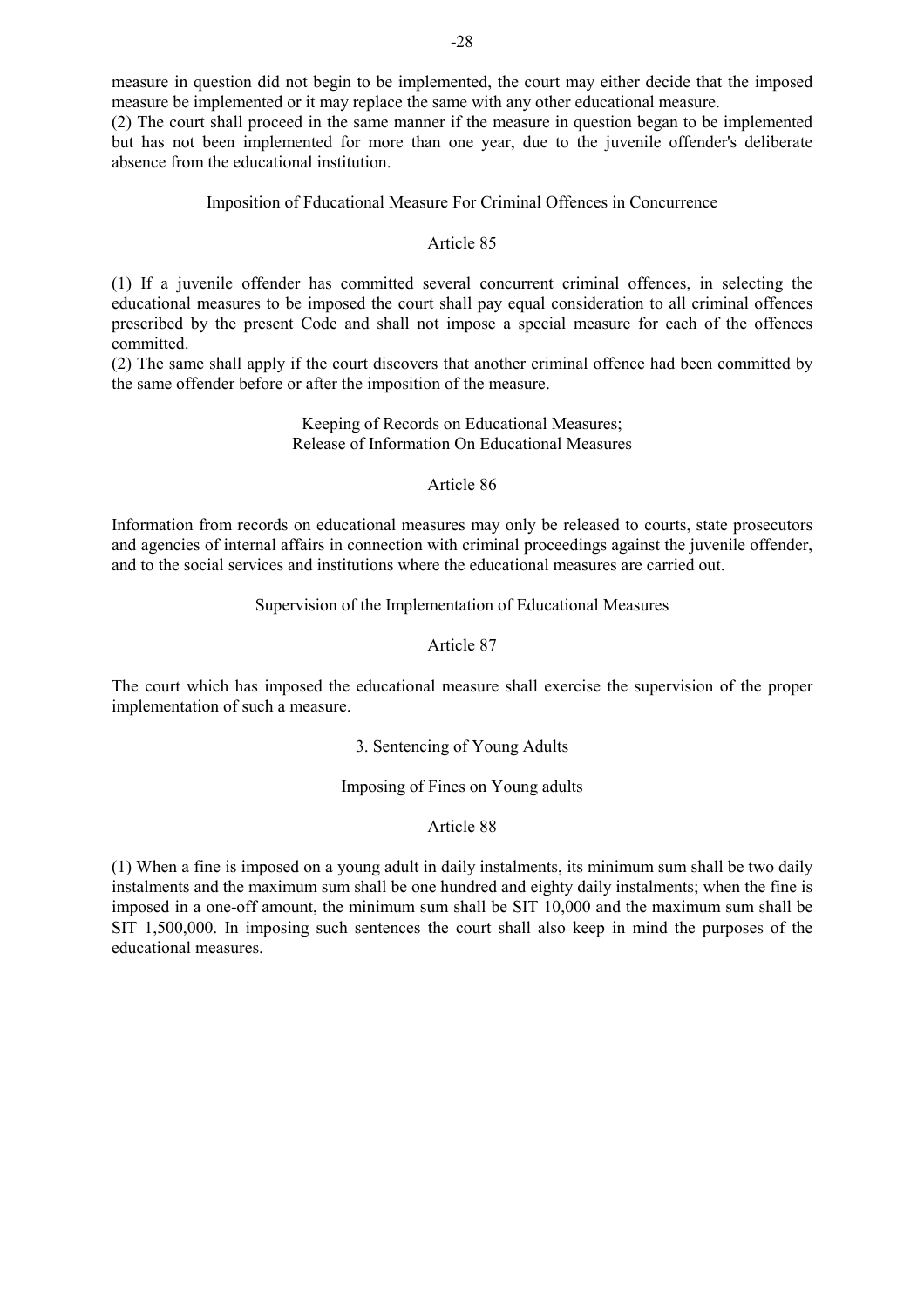(2) A fine shall be imposed in daily amounts, the minimal sum of which shall be two daily amounts and maximum sum shall be one hundred and fifty daily amounts. The provisions of Article 38 of the present Code, shall apply with respect to all the other relevant rules on fixing the amount of the fine.

(3) In the event of a fine not being collected, the court shall replace it with the imposition of one of the educational measures outlined in subparagraphs 1, 2 and 3 of the second paragraph of Article 74 of the present Code.

(4) If a young adult has committed several concurrent criminal offences and the court decides that a fine should be imposed on him for each of them, a single compound fine shall be imposed in accordance with the provision of the second paragraph of this article.

(5) If the court decides that a fine should be imposed for some criminal offences and an educational measure for others, it shall impose either a single compound fine or a single educational measure for all the concurring offences.

### Juvenile Detention

### Article 89

(1) The court may impose a sentence of juvenile detention on a young adult if he has committed a criminal offence for which a sentence of five years' imprisonment or more is prescribed by the statute and if, owing to the nature and gravity of the crime and the high degree of criminal liability, the application of educational measures would not be reasonable.

(2) A sentence of juvenile detention shall last not less than six months and not more than five years. For criminal offences for which the sentence of thirty years' imprisonment may be imposed, the sentence ofjuvenile detention shall not be imposed for more than ten years. The sentence shall be fixed in full years and months.

(3) In fixing a sentence of juvenile detention, the court shall not be bound by the provisions prescribing the lowest limit of the term of imprisonment.

## Fixing a Sentence of Juvenile Detention

#### Article 90

(1) In fixing a sentence of juvenile detention, the court shall, apart from assessing all mitigating and aggravating circumstances, take into account the degree of maturity of the offender and the time necessary for his education, reform and vocational training.

(2) If a juvenile offender has committed several concurrent criminal offences and if each of these offences requires a sentence of juvenile detention, a single compound sentence shall be determined by the court, within the statutory limits, for such offences. If a sentence of juvenile detention is imposed on the juvenile offender for some of the concurrent criminal offences and a fine or an educational measure for the others, the court shall determine a single compound sentence of juveniLe detention for all concurrent offences.

(3) The same shall apply if the court discovers that another criminal offence had been committed by the same offender before or after the imposition of the sentence.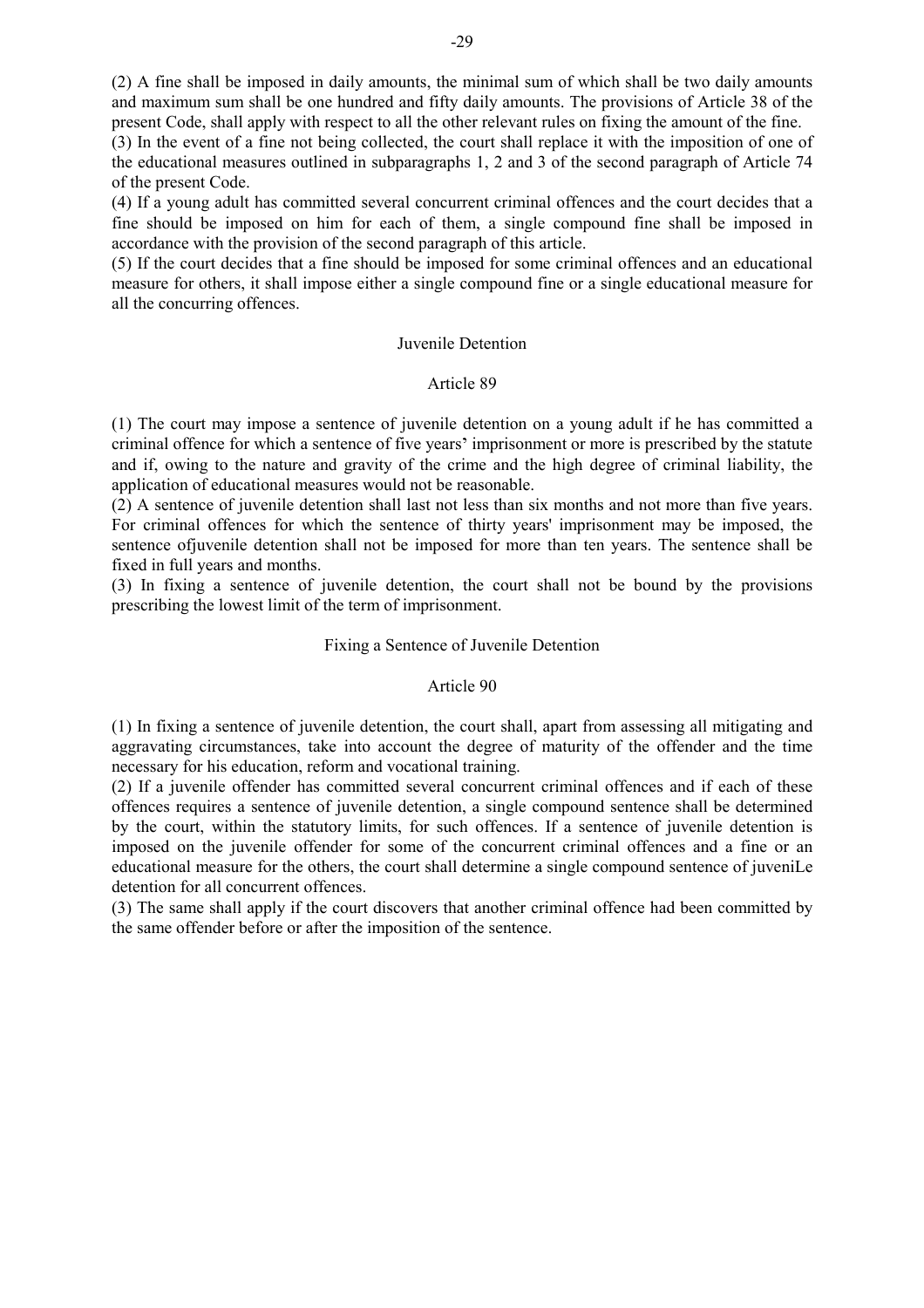## Article 91

(1) If a sentence of juvenile detention has been imposed on a young adult during the implementation of an educational measure, such a measure shall be repealed when the offender begins serving the sentence.

(2) If a sentence of juvenile detention or imprisonment for a term exceetling one year has been imposed on an adult offender after the application of an educational measure, such a measure shall not be implemented; if it has already begun to be implemented, its implementation shall be terminated when the offender begins serving the sentence.

(3) If a prison sentence for a term not exceeding one year has been imposed on an adult offender after the application of an educational measure, the court shall judge whether the measure shall be implemented after the sentence is served.

(4) If a prison sentence for a term not exceeding one year has been imposed on an adult offender during the implementation of an educational measure, the court shall decide whether the implementation of the measure is to be continued after the sentence is served or if it is to be discontinued when the sentence begins.

4. Imposition of Criminal Sanctions on Adults For Criminal Offences They Committed As Minors

Imposition of Criminal Sanetions on Adults For Criminal Offences They Committed As Minors

# Article 92

(1) An adult who has reached the age of twenty-one may not be tried for a criminal offence he committed as a minor.

(2) If an adult who committed a criminal offence as a minor has not reached the age of twenty-one when the trial takes place, he shall only be tried for criminal offences punishable under the statute by more than five years' imprisonment. On such an adult the court may only impose an appropriate educational measure. In considering whether to impose such a measure, the court shall take into account all circumstances relevant to the case and in parficular the gravity of the offence, the time which has elapsed since the offence was committed, the perpetrator's conduct and the purpose of the measure concemed.

Imposition of Criminal Sanetions on Adults For Criminal Offences They Committed As Young Adults

# Article 93

(1) If an adult is tried for a criminal offence he committed as a young adult, ihe court may either order supervision by the social services and an appropriate institutional measure or it may impose a fine or a sentence of juvenile detention under conditions set forth in Articles 88 and 89 of the present Code. In considering whether and which sanction.tp impose, the court shall pay attention to all circumstances relevant to the case and in particular the gravity of the offence, the time which has elapsed since the offence was committed, the perpetrator's conduct and the purpose of such a sanction.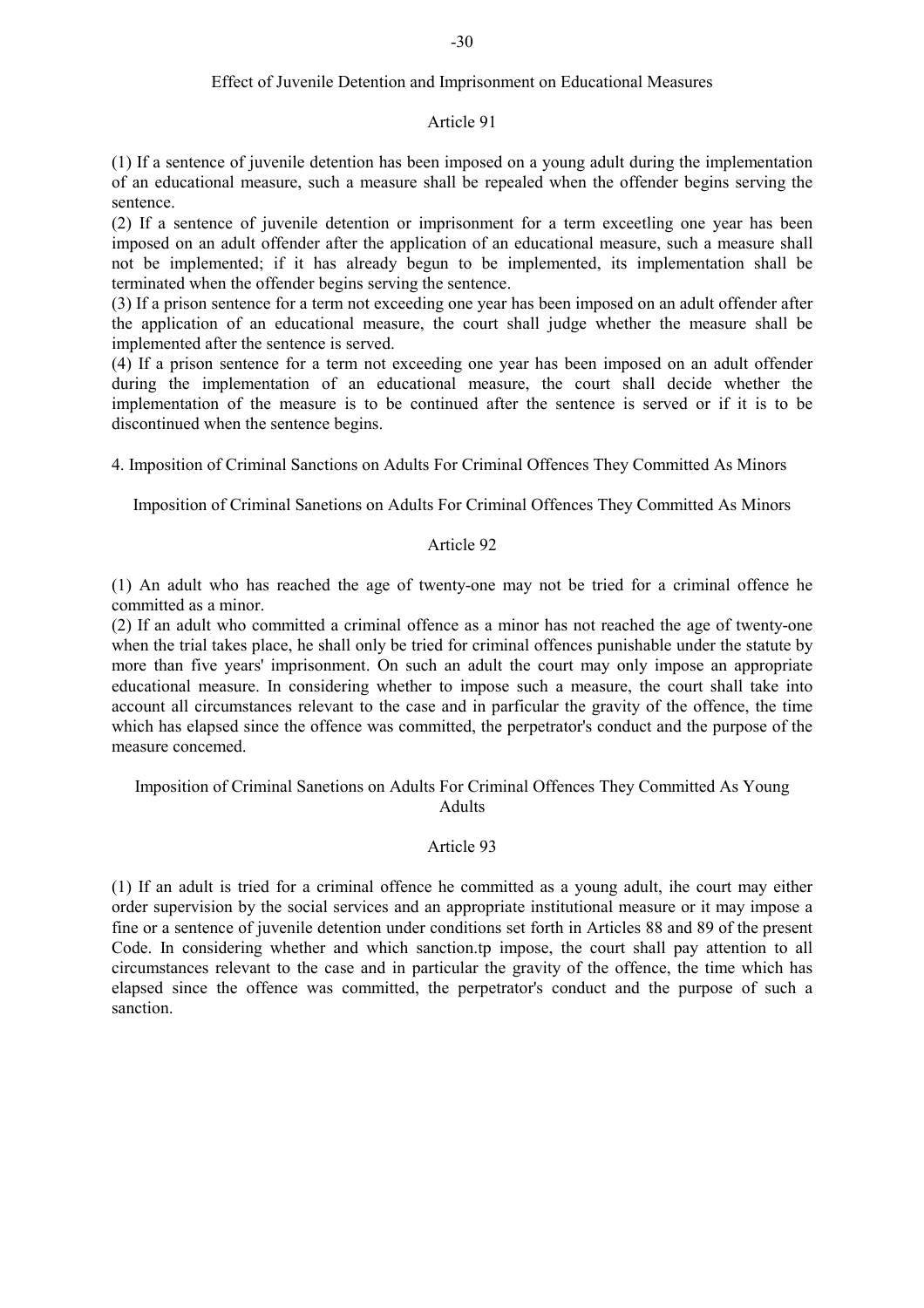(2) If an adult is tried for a criminal offence he committed as a young adult and if he has reached the age of twenty-one by the end of the trial, the court may sentence him to imprisonment or suspend such a sentence in lieu of sentencing him to juvenile deten6on. In such cases the prison sentence has the same effect with respect to rehabilitation, the discontinuation of the sentence and legal consequences as that of juvenile detention.

## Application of Educational Measures To Young Adults

### Article 94

(1) If an adult perpetrator is tried for a criminal offence and he has not yet reached the age of twentyone by the end of the trial, the court may order that he be placed under the supervision of the social services or may impose any institutional measure when it has managed to ascertain that, with respect to his personality and the circumstances in which the offence was committed, the imposition of such a measure is more appropriate than the imposition of a sentence.

(2) If the educational measure is imposed on a young adult, the court may also impose on him an accessory sentence consisting of either the revoking of his driving licence or any safety measure other than that of prohibiting him from exercising his occupation.

(3) The educational measure may apply only until the perpetrator reaches twenty-one years of age.

## Chapter Seven CONFISCATION OF PROPERTY BENEFITS GAINED BY COMMITTING OF CRIMINAL **OFFENCE**

## Grounds For Confiscation of Property

### Article 95

(1) Nobody shall retain the property gained through or owing to the committing of a criminal offence. (2) The property shall be confiscated according to the judgement passed on the criminal offence under conditions laid down in the present Code.

## Method of Confiscation of Property

#### Article 96

(1) Money, valuables and any other property benefit gained through or owing to the commission of a criminal offence shall be confiscated from the perpetrator or other beneficiary; when confiscation cannot be carried out, property equivalent to the property benefit shall be confiscated from them.

(2) When the property benefit or property equivalent to the property benefit cannot be confiscated from the perpetrator or other beneficiary, the perpetrator shall be obliged to pay a sum of money equivalent to this property benefit. In justified instances, the court may allow the sum of money equivalent to the property benefit to be paid by instalment, whereby the period of payment may not exceed two years.

(3) A property benefit gained through or owing to the commission of a criminal offence may also be confiscated from persons to which it was transferred free of charge or for a sum of money that does not correspond to its actual value, if such persons knew or could have known that this property had been gained through or owing to the commission of a criminal offence.

(4) When a property benefit gained through or owing to the commission of a criminal offence has been transferred to close relatives of the perpetrator of the criminal offence (relations from Article 230 of this Code) or when, for reason of the prevention of confiscation of property benefits under the first paragraph of this Article, any other property has been transferred to such persons, this property shall be confiscated from them unless they can demonstrate that they paid its actual value.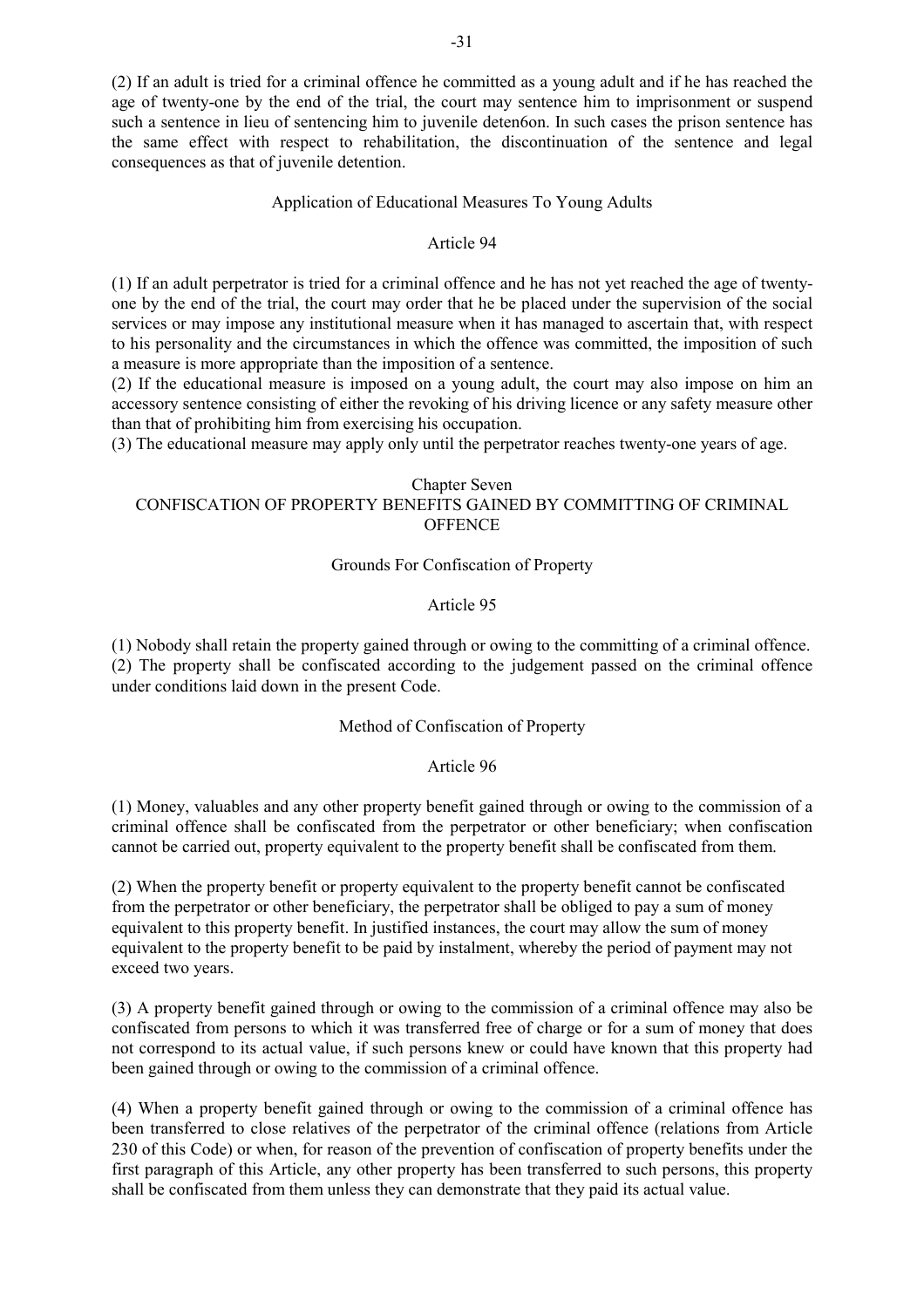## Protection of the Injured Party

## Article 97

(1) If the injured party has been awarded his claim for damages by the Criminal court, the latter shall order the confiscation of property only insofar as such property exceeds the adjudicated claim of the injured party.

(2) The injured party which has been committed by the criminal court to bringing its claim for the recovery of damages in a civil action may satisfy its claim from the value of the confiscated property, provided that it brings a civil claim within six months from the judgement directing it to bring a civil action and under the further condition that it claims settlement from the value of the confiscated property within three months from the judgement awarding its claim.

(3) Any injured party which has not brought its claim for compensation in the form of damages in the course of the criminal proceedings may satisfy its claim from the value of the confiscated property, provided that it brings a civil action for the adjudication of its claim within six months from the day it became aware of the ruling confiscating the property and with the further proviso that it claims settlement from the value of the confiscated property within three months from the judgement awarding its claim.

## Confiscation of Property From Legal Person

## Article 98

Any property gained by a legal person through or owing to the committing of a criminal offence shall be confiscated. A property benefit or property equivalent to the property benefit shall also be confiscated from legal persons when the persons referred to in the first paragraph of Article 96 of this Code have transferred this property to the legal person free of charge or for a sum of money which does not correspond to its actual value.

# Chapter Eight

# LEGAL CONSEQUENCES OF CONVICTION

## Origin of Legal Consequences of a Conviction

## Article 99

(1) Conviction for particular criminal offences as well as the passing of particular sentences may entail either the cessation or forfeiture of certain rights or a bar to the acquisition of certain rights.

(2) Legal consequences cannot come into existence incident to the imposition of a fine, suspended sentence or judicial admonition and to the remission of a sentence.

(3) Legal consequences may only be prescribed by the statute and shall take effect by force of the statute prescribing them.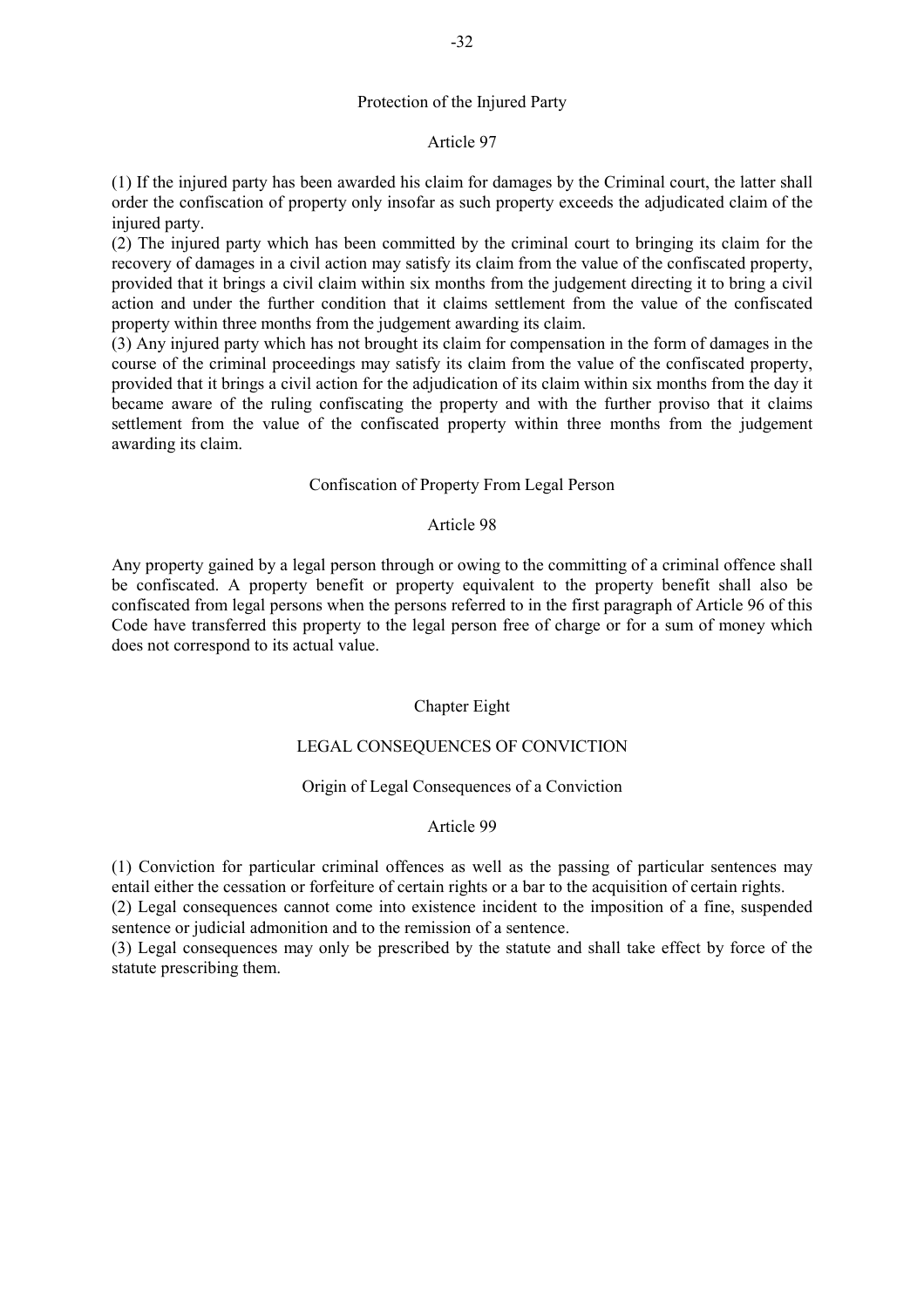(4) Only legal consequences prescribed by the statute at the time of the committing of the criminal offence in question may be applied to the offender.

#### Types of Legal Consequences of Conviction

#### Article 100

(1) The termination of the performance of certain public functions or official dufies shall constitute the legal consequence referring to the cessation or forfeiture of certain rights.

(2) Legal consequences that prevent the acquisition of certain rights shall include:

1) debarment from the performance of certain public functions or official duties;

2) debarment from entering a certain profession;

3) debarment from obtaining certain permits and endorsements granted by written order of state bodies.

(3) Legal consequences under the preceding paragraph may not be applied to a juvenile offender.

#### Effect and Duration of Legal Consequences of Conviction

#### Article 101

(1) Legal consequences come into effect on the day the conviction takes effect.

(2) Legal consequences entailing the prevenfion of the acquisition of certain rights may not remain in effect for more than five years from the day the sentence expired, was remitted or barred by time, except insofar as the statute prescribes a shorter term of duration for particular legal consequences.

(3) Upon the expiry of two years from the day the sentence ended, was remitted or barred by time and upon a request filed by the offender, the court may order the legal consequence of the conviction referring to the bar on the acquisition of certain rights to be repealed.

(4) In considering whether to order the discontinuation of a legal consequence the court shall take into account the offender's conduct after the conviction, whether he has recovered the damages caused by the criminal offence and other circumstances which indicate whether it is reasonable to discontinue the legal consequence in question.

(5) The termination of the legal consequences of the conviction shall not affect any right of third persons connected thereto.

(6) The legal consequences of the conviction shall be discontinued with the removal of the conviction from the criminal record.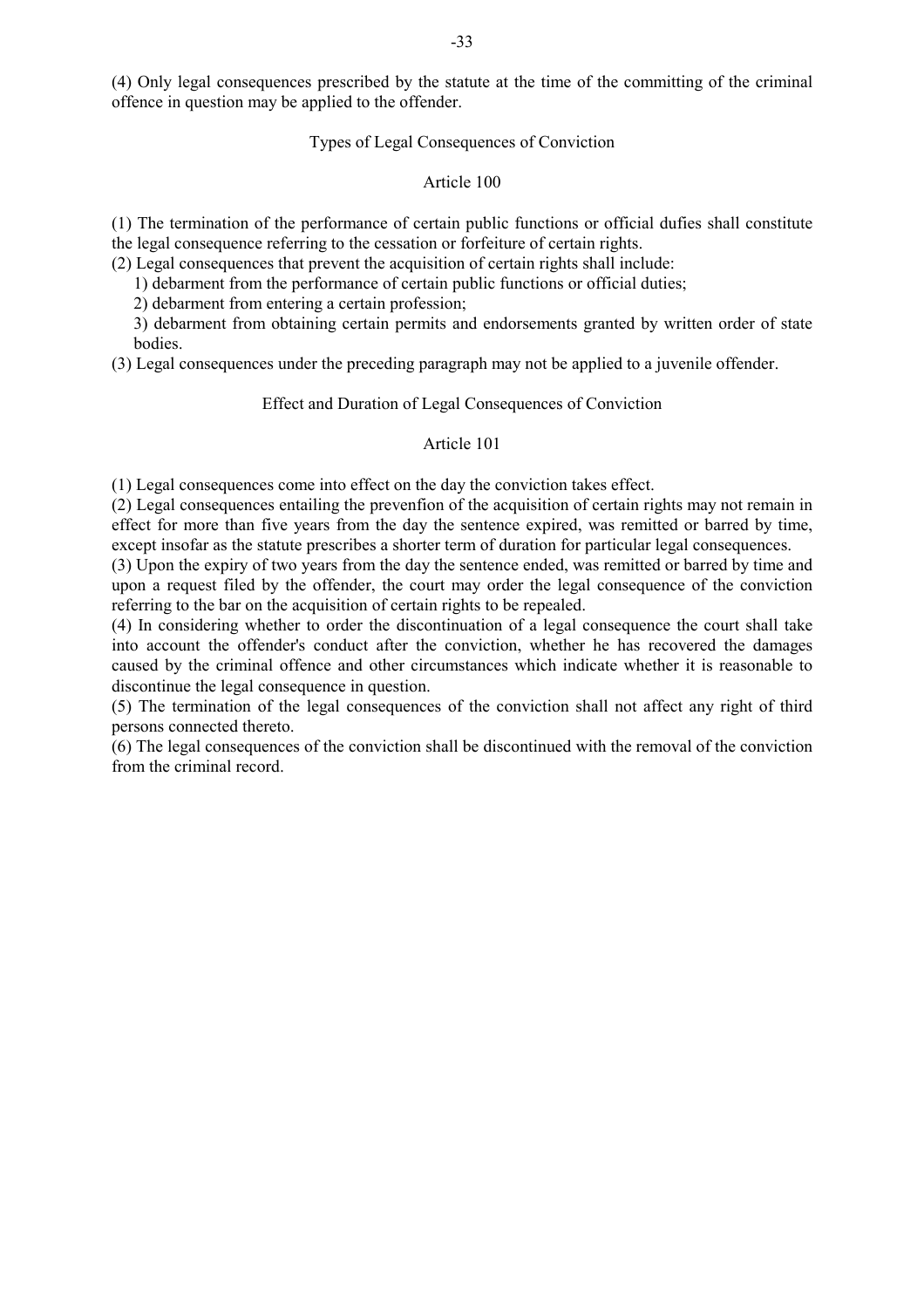#### Chapter Nine

### REHABILITATION, ANNULMENT OF CONVICTION AND CONDITIONS FOR RELEASE OF INFORMATION FROM CRIMINAL RECORD

## Legal Status of the Offender After His Sentence Is Served

#### Article 102

(1) After the sentence of imprisonment or juvenile detention has been served, remitted or barred by the statute, the offender shall enjoy all rights contained in the constitution, laws and other regulations, and may exercise all rights other than those which he is deprived of owing to the application of a safety measure or the legal consequences of the conviction.

(2) The preceding paragraph shall also apply to offenders released on parole.

## Legal Rehabilitation and Annulment of Conviction

## Article 103

(1) By means of legal rehabilitation, the conviction shall be removed from the criminal record, the legal consequences of the convicfion shall cease to apply and the offender shall be deemed never to have been convicted.

(2) The conviction shall be understood to mean any judgement as well as any modification of such a judgement by means of amnesty or pardon.

(3) The conviction shall be removed from the criminal record within the prescribed period of time from the day the sentence was served, remitted or barred by the statute, unless in such a period the offender commits a further criminal offence.

(4) Time periods under the preceding paragraph shall be as follows:

1) one year from the judgement in which a judicial admonition was administered to the offender or his sentence was remitted;

2) one year from the expiry of the term of suspension if the sentence was suspended;

3) three years, for a fine, accessory sentence, a prison sentence not exceeding one year or juvenile detention;

4) five years, for a prison sentence of between one and three years;

5) eight years, for a prison sentence of between three and five years;

6) ten years, for a prison sentence of between five and ten years;

7) fifteen years, for a prison sentence of between ten and fifteen years.

(5) A prison sentence of over fiftheen years shall not be removed from the criminal record. (6) The conviction may not removed as long as safety measures apply to the offender.

#### Judicial Rehabilitation

## Article 104

Upon a request from the offender, the court may rule that the conviction be removeed from the criminal record and the offender be deemed never to have been convicted, provided that half of the statutorily prescribed period has elapsed by expiry of which the conviction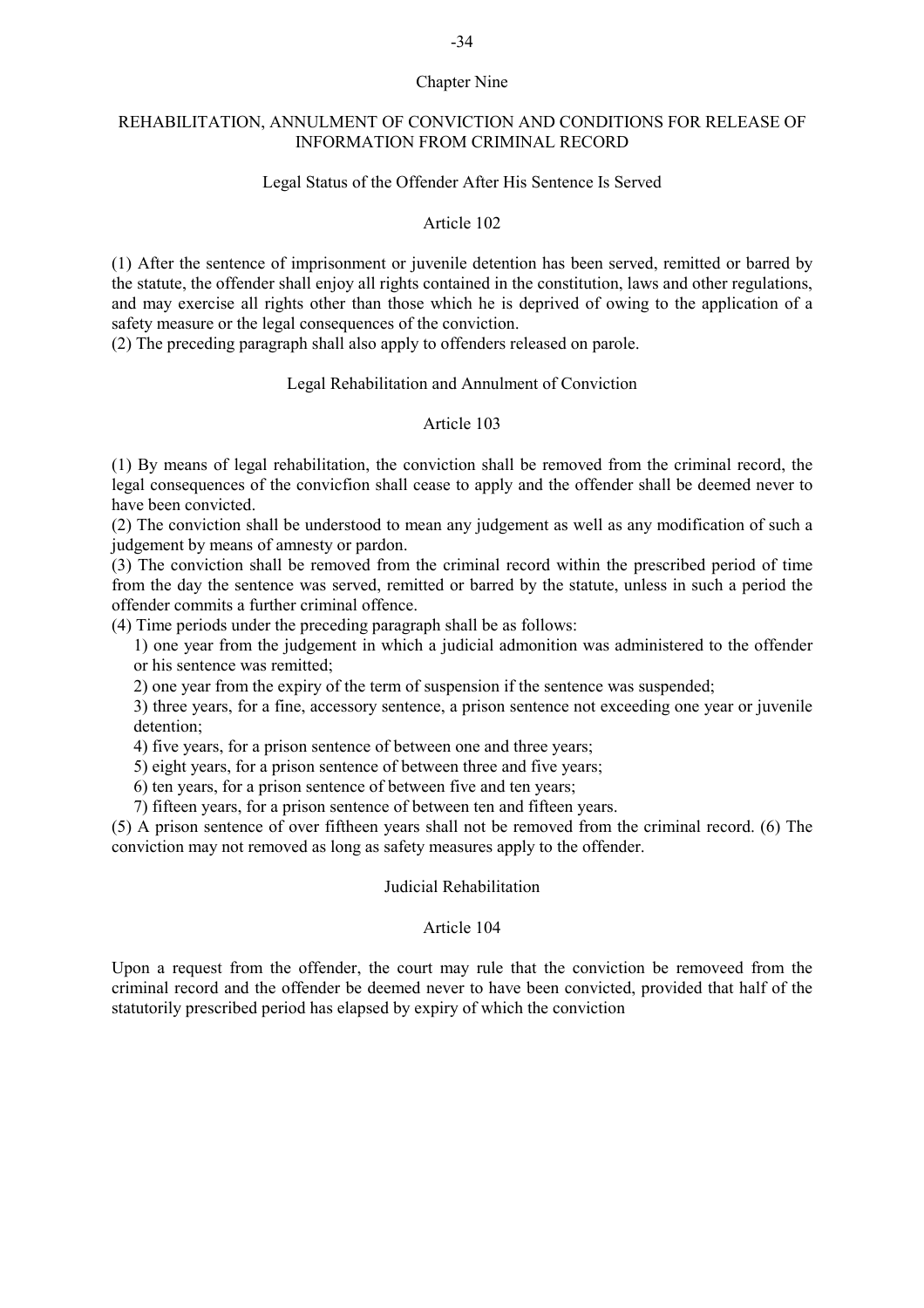is removed, and with the further proviso that during this period the offender has not committed any further criminal offence. In deciding whether to remove the conviction the court shall consider the offender's behaviour after he has served the sentence and the nature of the offence he committed, as well as other circumstances relevant to the removal of the conviction.

#### Release of Information From the Criminal Record

#### Article 105

(1) The criminal record shall contain the following information: personal data on perpetrators of criminal offences; information on the sentences, safety measures, suspended sentences and judicial admonitions imposed; the remitted sentences referring to the perpetrators of which a record is being kept, as well as the legal consequences incident to such sentences and measures; later alterations of convictions contained in the criminal record; information on the serving of sentences and on the annulment of records of wrongful convictions.

(2) A special record shall be kept with respect to educational measures. This shall include personal data on juvenile offenders, information on the educational measures applied and carried out, as well as all other information relating to the implementation of educational measures.

(3) Information from the criminal record may be released only with respect to convictions ihat have not been removed and may only be released to the court, state prosecutor, agencies of internal affairs dealing with criminal proceedings against a previous offender, bodies responsible for the implementation of criminal sanctions and bodies involved in the procedures for granting an amnesty or patdon or for removing a convictfon.

(4) Information on a conviction which has not been removed may be released to the state bodies, legal persons and private employers upon substantiated request only if the legal consequences of the conviction are still in effect or if such persons demonstrate a legitimate and legally-grounded interest in the possession of such information.

(5) Upon his request, an individual may be given information on whether he was convicted and not only when such information is required for the assertion of his rights.

(6) Information on convictions not deleted from the records and handed down against citizens of the Republic of Slovenia by foreign courts may only be given to bodies from the third paragraph of this article and bodies from Article 86 of this Code.

(7) Provisions on legal rehabilitation and the deletion of a conviction (Article 103) and on judicial rehabilitation (Article 104) shall also be used *mutatis mutandis* when it involves a conviction handed down against a citizen of the Republic of Slovenia by a foreign court.".

#### Chapter Ten

## FUNDAMENTAL PROVISIONS ON THE IMPLEMENTATION OF CRIMINAL SANCTIONS

## Restriction of Rights During the Implementation of Criminal Sanctions

#### Article 106

(1) Persons against which criminal sanctions are being implemented may be deprived of or have their constitutional and legal rights encroached upon only as far as is necessary for a particular sanction to be implemented.

(2) A person against whom a criminal sanction is being implemented shall not.be subjected to torture or any other form of cruel, inhumane or degraditig treatment. Any person who has suffered such treatment shall have the right to legal redress.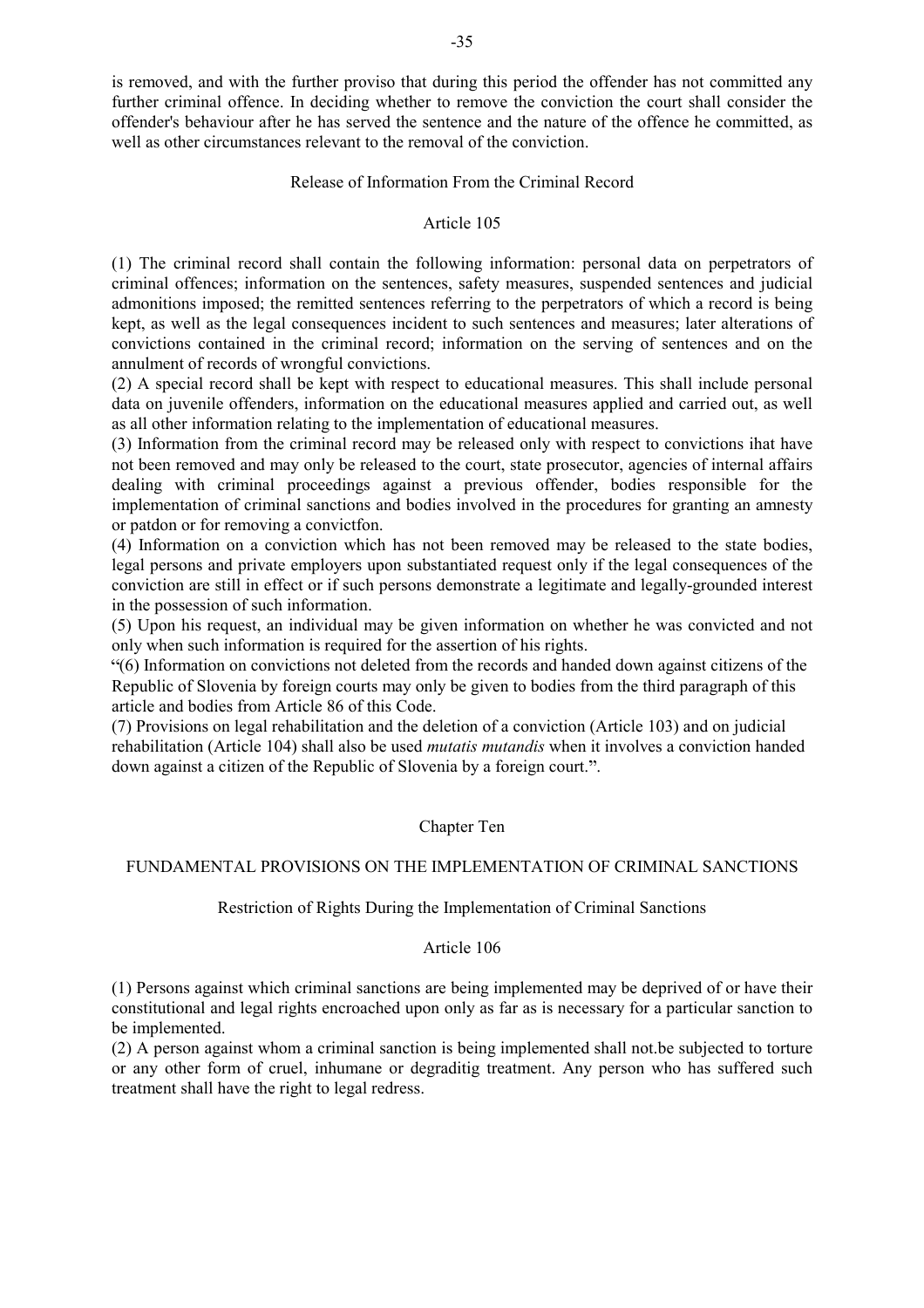## Penal Institutions

## Article 107

(1) Offenders shall serve their prison sentences in closed, semi-open and open penal institutions.

(2) Offenders shall be placed in the above penal institutions according to the degree of deprivation of liberty.

(3) If the offender has been sentenced to imprisonment for a term not exceeding three years, the court may order that the sentence be served in an open penal institution, while if a prison sentence of up to five years has been imposed on him, such a sentence may be ordered to be served in a semi-open penal institution.

(4) A prison sentence not exceeding three months may also be served in such way that the offender, instead of serving the sentence, is put under obligation to.perform work for humanitarian organisations or a local community for a period of not more.than six months, whereby the total period of work may range from a minimum of eighty to a maximum of two hundred and forty hours. The schedule of such work may not interfere with the offender's regular work obligations. This form of sentence shall be ordered by the court which delivered the sentence in the first instance. It shall consider the objective and subjective circumstances relating to the offender as well as his consent to such a form of sentence. If Ihe offender does not perform the tasks relating to work *for* humanitarian organisations or local communities, the court may order a prison sentence to be imposed.

## Treatment of Offenders

## Article 108

(1) Offenders shall be subjected to humane treatment respecting their inherent human dignity as well as their physical and mental integrity.

(2) Medical or psychological methods or methods of reform which interfere with the offender's personality and whose implementation the offender justifiably repudiates shall not be allowed to be implemented.

## Release on Parole

## Article 109

(1) The offender who has served half of his sentence may be released from a penal institution under the condition that, until the term for which he was sentenced has elapsed, he does not commit another criminal offence.

(2) The offender who has been sentenced to over fiftheen years' imprisonment may be released on parole after he has served three quarters of the sentence.

(3) The statute shall prescribe the body responsible for the granting and denying of parole.

(4) The offender may be released on parole when it is reasonable to expect that he will not offend again. In considering whether to release Ihe offender on parole, they shall take into account in particular the possibility of re-offending, any criminal proceedings taking place against the offender for criminal offences committed before they started serving their prison sentence, the attitude of the offender towards the criminal offence committed and towards the victim, the offender's conduct during the serving of the sentence, the success or otherwise of any treatment for addiction, and the conditions for the offender's reintroduction to life outside prison.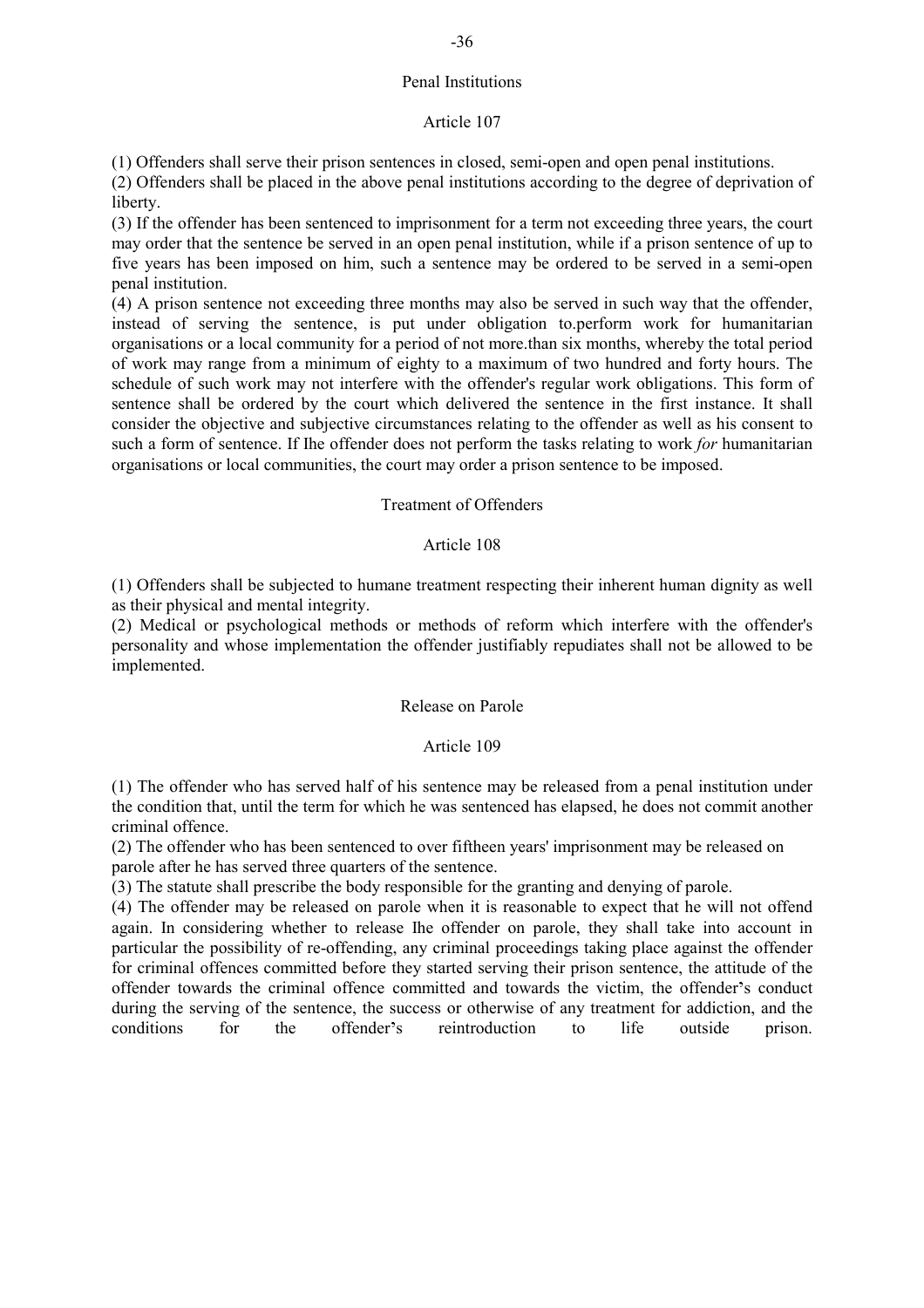(5) Exceptionally, the offender who has served one third of his sentence may be released on parole if he complies with the condition under the fourth paragraph of the present Article and if special circumstances referring to his personality indicate that he will not commit any further criminal offence.

(6) A young adult serving a sentence of juvenile detention may be released on parole after he has served one third of his sentence but not before six months have elapsed. Supervision by the social services may be ordered by the court for the period of parole.

#### Revoking of Parole

#### Article 110

(1) The court shall revoke parole if the parolee commits at least one criminal offence for which a prison sentence of more than one year may be imposed.

(2) The court may revoke parole if the parolee commits at least one criminal offence for which a prison sentence for a term of up to one year may be imposed. In deciding on the revoking of parole, the court shall consider in particular the similarity of the offences committed, their seriousness, the motives for which they were committed and other circumstances indicating whether it is reasonable to release the offender on parole.

(3) In revoking parole the court shall impose a sentence in accordance with Articles 47 and 48 of the present Code, whereby the court shall take as determined that part of the sentence which has not yet been served.

(4) Provisions under the first, second and third paragraphs of the present Article shall also apply when the parolee is convicted of a criminal offence he had committed prior to being released on parole.

(5) If the parolee is sentenced to imprisonment for a term not exceeding one year and the court does not revoke parole, the the period of parole shall be prolonged for the time of serving the sentence.

(6) If the parolee perpetrates a criminal offence which entails the revoking of parole and such an offence is not considered by the court before the expiry of the term of parole, the same may be revoked within one year from the expiry of the term of parole.

#### Chapter Eleven

## STATUTE OF LIMITATIONS

#### Limitation of Criminal Prosecution

#### Article 111

(1) Except where otherwise provided in the present Code, criminal prosecution is barred from taking place

1) twenty-five years from the committing of a criminal offence for which a prison sentence of thirty years may be imposed under the statute;

2) fifteen years from the committing of a criminal offence for which a prison sentence exceeding ten years may be imposed under the statute;

3) In cases involving criminal offences against sexual integrity, marriage, family and youth committed against minors, and regardless of the provisions of the first paragraph of this article, criminal prosecution may not become statute-barred until five years have elapsed from the day the victim becomes an adult.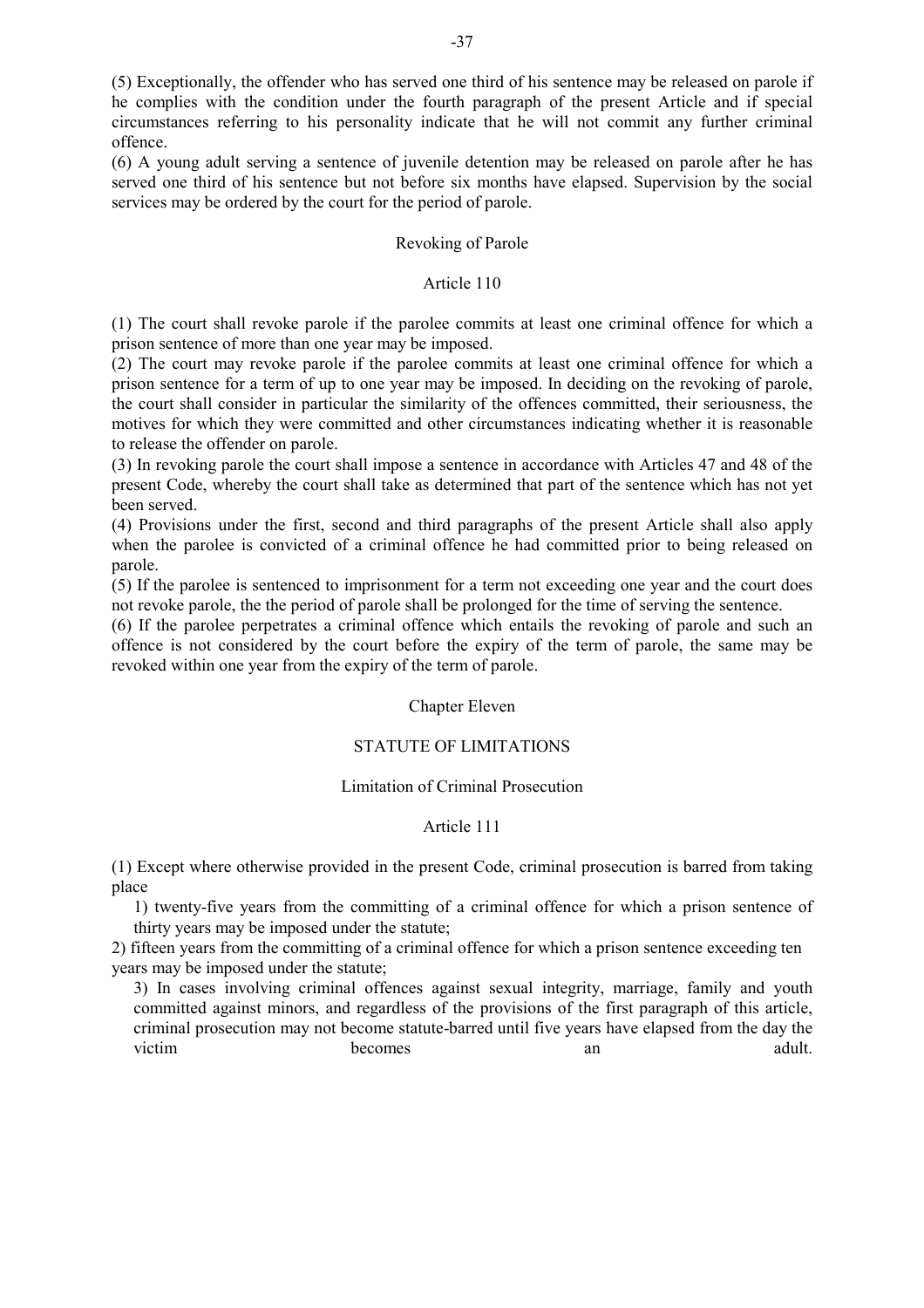4) five years from the committing of a criminal offence for which a prison sentence exceeding one year may be imposed under the statute;

5) three years from the committing of a criminal offence for which a prison sentence of up to one year or a finemay be imposed under the statute;

 (2) If more than one sentence is prescribed for a criminal offence, the time limit referring to the most severe sentence shall apply to the offence in question.

#### Progress and Interruption of the Limitation of Criminal Prosecution

## Article 112

(1) The period of the limitation of criminal prosecution shall start on the day the criminal offence was committed.

(2) The period of limitation shall be suspended for the time when the prosecution may not be initiated or continued under the statute.

(3) The progress of the period of limitation shall be interrupted by any procedural performed so as to initiate the criminal prosecution of the perpetrator for committing a criminal offence.

(4) The progress of the period of limitation shall also be interrupted in the event of the perpetrator committing a further criminal offence of the same or greater seriousness before such a period has ended.

(5) After each interruption a new period of limitation shall start.

(6) Criminal prosecution shall be absolutely barred when twice as much time as set forth by the statute of limitations has elapsed.

#### Limitation of Implementation of the Sentence

## Article 113

(1) Except where otherwise prescribed in the present Code, the imposed sentence may not be implemented after a lapse of:

1) twenty-five years from the sentence for a term of thirty years' imprisonment;

2) fifteen years from the sentence for a term exceeding ten years;

3) ten years from the sentence for a term exceeding five years;

4) five years from the sentence for a term exceeding one year;

5) three years from the sentence for a term of up to one year or a fine;

(2) Juvenile detention may not be implemented after a lapse of:

1) ten years from the sentence for a term exceeding five years;

2) five years from the sentence for a term exceeding three years;

3) three years from the sentence for a term of up to three years.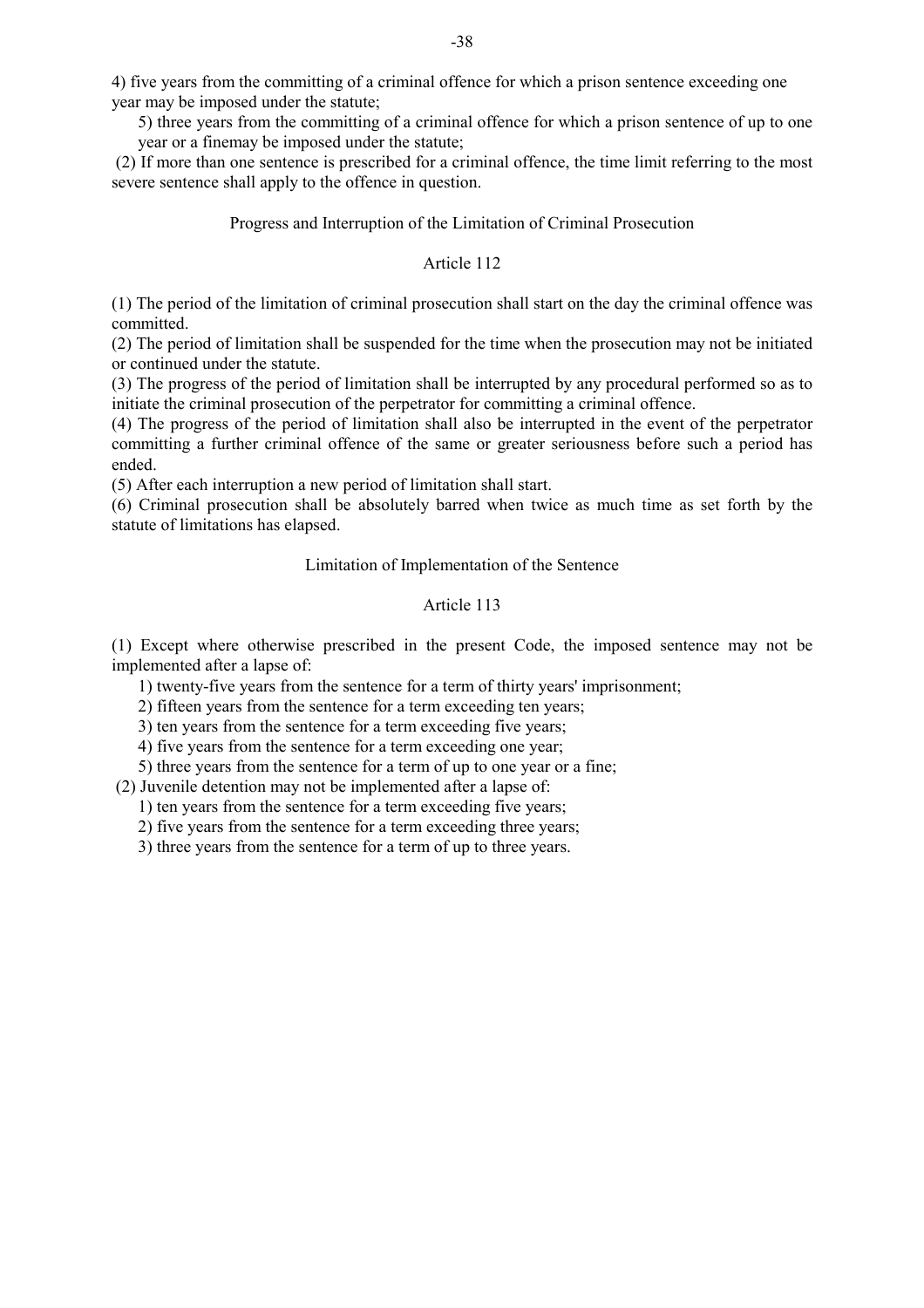## Limitation of the Implementation of Accessory Sentences and Safety Measures

#### Article I14

(1) The execution of a fine imposed as an accessory sentence shall fall under the statute of limitations after the lapse of two years from the judgement which imposed such a sentence.

(2) When the revolang of a driving licence and the banishment of a foreign citizen from the country are imposed as accessory sentences, they shall be barred from being implemented upon the lapse of the period of limitation provided for the principal sentence.

(3) The implementation of the safety measures of compulsory psychiatric treatment and detention in a health institution, compulsory psychiatric treatment in the community, the revoking of a driving licence and the confiscation of objects shall be barred from being implemented three years from the judgement which imposed such a measure.

(4) The implementation of the safety measure of compulsory medical treatment of persons addicted to alcohol and drugs shall barred from being implemented when the sentence in addition to which such a measure has been applied falls under the statute of limitations or upon the expiry of the term of suspension determined in the suspended sentence.

(5) The implementation of the safety measure prohibiting an offender from performing an occupation shall be barred by the lapse of time for which such a measure has been ordered.

Progress and Interruption of the Limitation of the Implementation of Sentence

## Article 115

(1) The time limit for the implementation of a sentence shall run from the day the judgement becomes final; in the event of the revoking of a suspended sentence, the time limit shall run from the day the written order on the revoking becomes fmal.

(2) The time limit shall be suspended during the time in which the sentence may not be implemented according to the statute.

(3) The time limit shall be interrupted by any act of a competent body performed with

a view to implementing the sentence.

(4) After each interruption a new time limit shall start.

(5) Criminal prosecution shall be absolutely barred when twice as much time as set forth by the statute of limitations has elapsed.

(6) Provisions under paragraphs 2 - 5 of the present Article shall apply mutatis mutandis to the implementation of safety measures.

Inapplicability of the Statute of Limitations to Criminal Offences of Genocide and War Crimes

## Article 116

Criminal prosecution and the implementation of a sentence shall not be prevented for criminal offences from Articles 373 - 378 of the present Code as well as for criminal offences the prosecution of which may not be prevented under international agreements.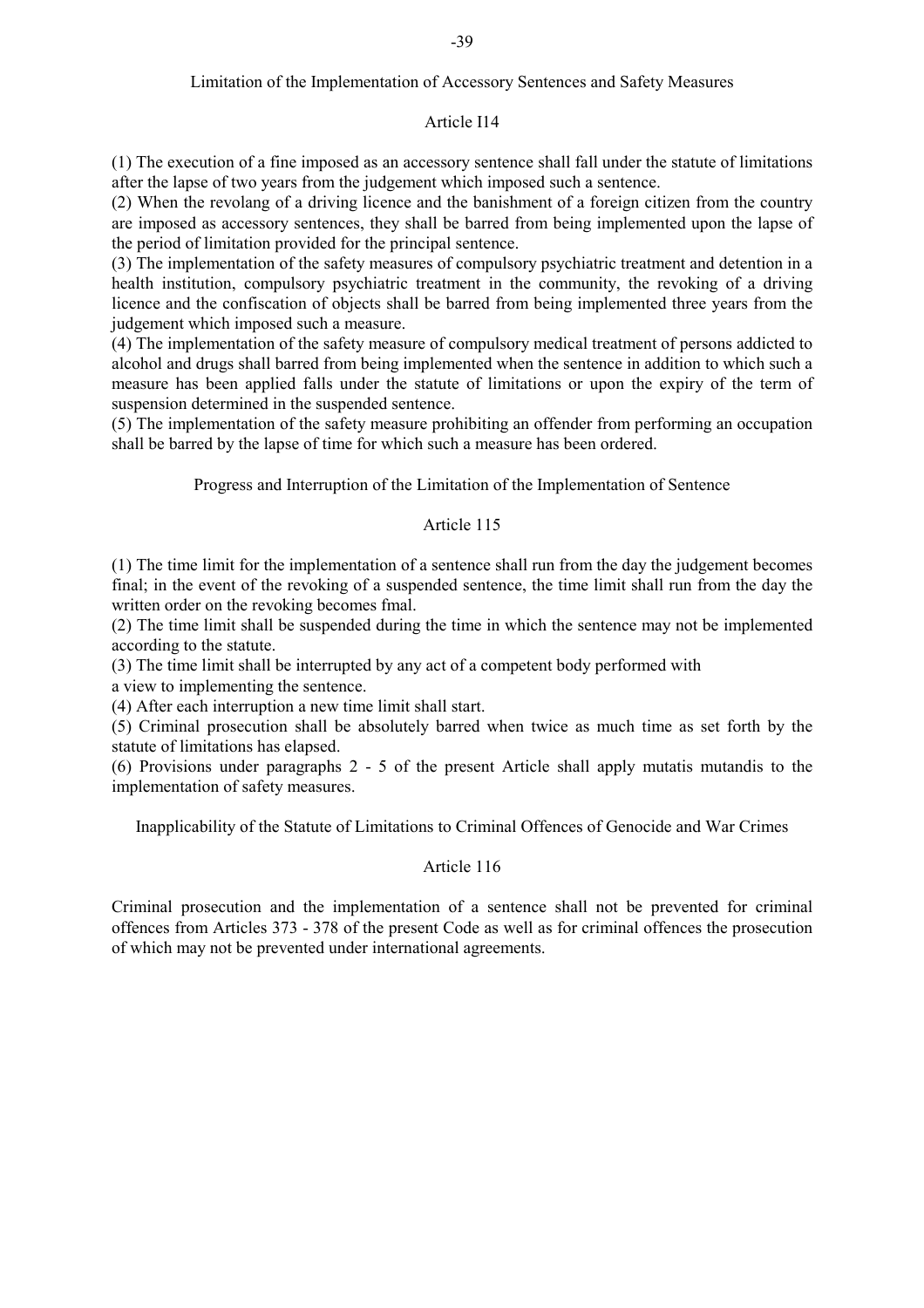# -40

## Chapter Twelve

## AMNESTY AND PARDON

## Amnesty

## Article 117

(1) Persons granted an amnesty shall be given immunity from criminal prosecution, complete or partial remission of sentence, mitigation of the imposed sentence by the application of a less severe type of sentence, annulment of the conviction or a cessation of the application of a particular legal consequence of conviction.

(2) In the event of the sentence being modified by the amnesty, the general provisions of the present Code shall be applicable with respeet to such a modification.

## Pardon

## Article 118

(1) By means of a pardon, a person designated by name shall be granted ilnmunity from prosecution, complete or partial remission of sentence, mitigation of the imposed sentence by the application of a less severe type of sentence or by the suspension of the sentence or by the annulment of the conviction, or a cessation or reduction of the application of a particular legal consequence of conviction.

(2) If the sentence is modified by a pardon, the general provisions of the present Code shall be applicable to such a modification.

## The Effect of Amnesties and Pardons on Rights of Third Persons

## Article 119

The rights of third persons shall by no means be affected by judgements connecte.d with the granting of amnesties and pardons.

## Chapter Thirteen

## APPLICABILITY OF THE PENAL CODE

Applicability to Persons for Criminal Offences Committed in the Territory of the Republic of Slovenia

#### Article 120

(1) The Penal Code of the Republic of Slovenia shall apply to any person who commits a criminal offence in the territory of the Republic of Slovenia.

(2) The Penal Code of the Republic of Slovenia shall also apply to any person v,thp~ commits a criminal offence on a domestic vessel regardless of its location at the time of the committing of the offence.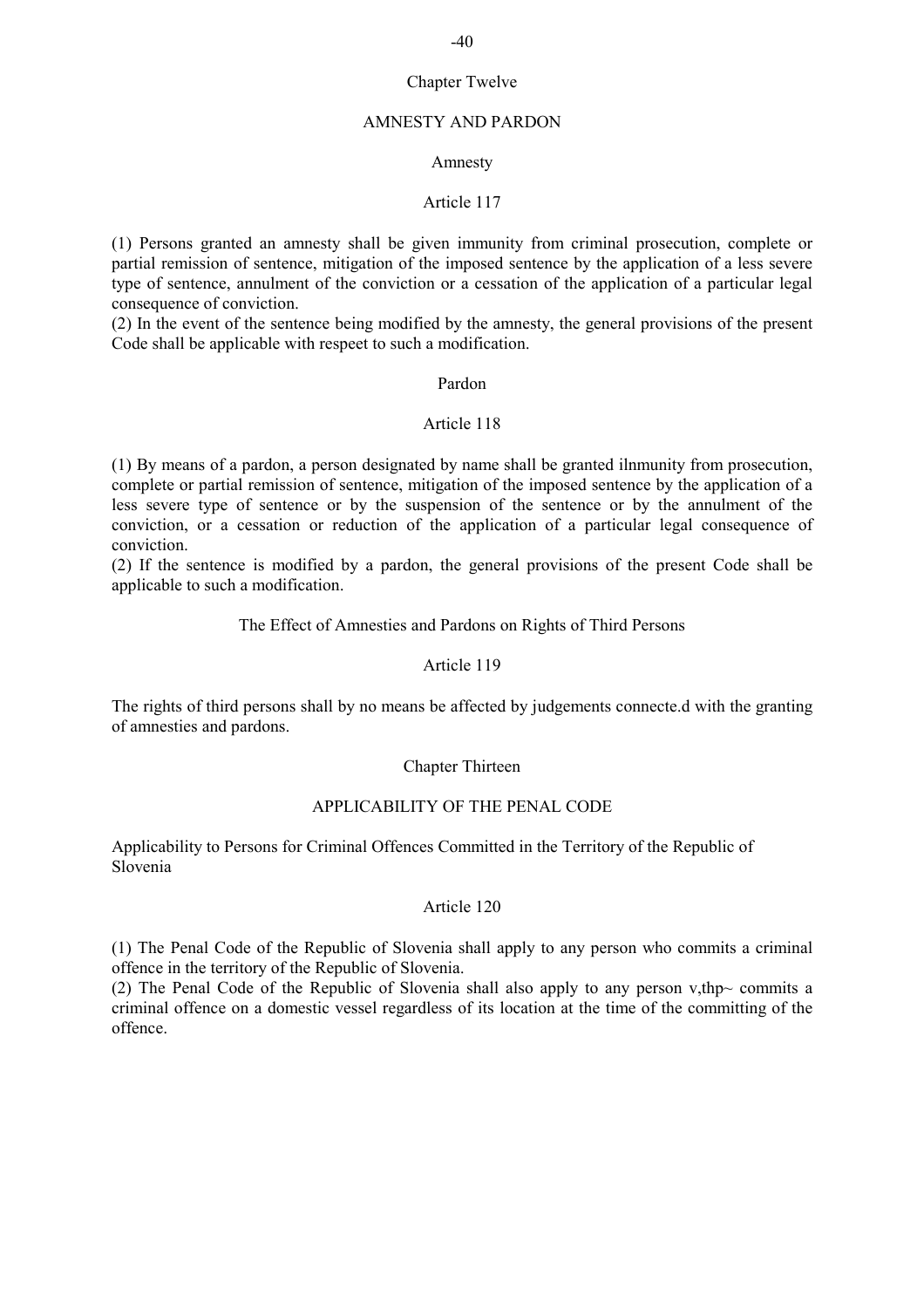(3) The Penal Code of the Republic of Slovenia shall apply to any person who commits a criminal offence either on a domestic civil aircraft in flight or on a domesfic military aireraft irrespective of its location at the time of the committing of the criminal offence.

## Applicability to Persons for Specific Offences Committed Abroad

## Article 121

The present Code shall apply to any person who, in a foreign country, commits either the criminal offence under Article 249 of the present Code referring to domestic currency or any of criminal offences under Articles 348 - 362 of the present Code.

Applicability to Citizens of the Republic of Slovenia for Criminal Offences Committed Abroad

#### Article 122

The Penal Code of the Republic of Slovenia shall be applicable to any citizen of the Republic of Slovenia who commits any criminal offence abroad other than those specified in the preceding article and who has been apprehended in or extradited to the Republic of Slovenia.

#### Applicability to Foreign Citizens for Criminal Offences Committed Abroad

## Article 123

(1) The Penal Code of the Republic of Slovenia shall apply to any foreign citizen who has, in a foreign country; committed a criminal offence against the Republic of Slovenia or any of its citizens and who has been apprehended in the territory of the Republic of Slovenia or has been extradited, even though the offences in question are not covered by Article 121 of the present Code.

(2) The Penal Code of the Republic of Slovenia shall also be applicable to any foreign citizen who has, in a foreign country, committed a criminal offence against a third country or any of its citizens and has been apprehended in or extradited to the Republic of Slovenia. In such cases, the court shall not impose a sentence on the perpetrator heavier than the sentence prescribed by the law of the country in which the offence was committed.

Special Conditions for Prosecution

Article 124

(1) If, in cases under Article 120 of the present Code, the criminal procedure has been initiated or discontinued in a foreign country, the perpetrator may be prosecuted in ~Lye~ Republic of Slovenia only by permission of The Ministry of Justice of the Republic of Slovenia.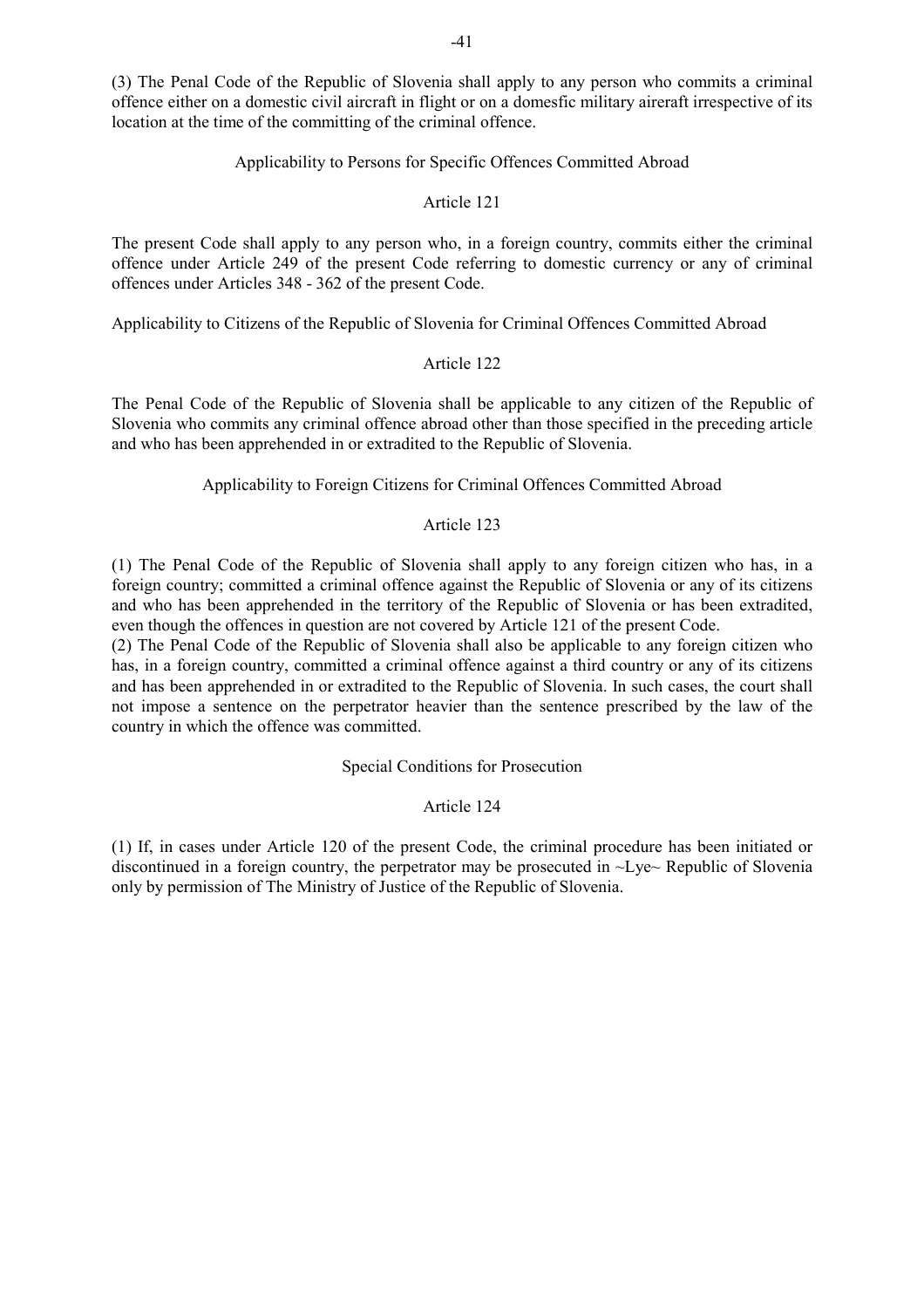(2) In cases under Articles 122 and 123 of the present Code, the perpetrator shall be prosecuted: 1) if he has served the sentence imposed on him in the foreign country or if it was decided in

accordance with an international agreement that the sentence imposed in the foreign country is to be served in the Republic of Slovenia;

2) if he has been acquitted by a foreign court or if his sentence has been remitted or the execution of the sentence has fallen under the statute of limitations;

3) if, according to foreign law, the criminal offence concemed may only be prosecuted upon the complaint of the injured party and the latter has not been filed.

(3) In cases under Articles 122 and 123 the perpetrator shall be prosecuted only insofar as his conduct constitutes a criminal offence in the country where it was committed. \_

(4) If, in the case under Article 122, the criminal offence committed against the Republic of Slovenia or the citizen thereof does not constitute a criminal offence under the law of the country where it was committed, the perpetrator of such an offence may be prosecuted only by permission of The Ministry of lustice of the Republic of Slovenia.

(5) If, in the case under the preceding article, the criminal offence is not punished in the country where it was committed, the perpetrator may be prosecuted only by permission of the Ministry of Justice and with the proviso that, according to the general principles of law recognised by the international community, the offence in question constituted a criminal act at the time it was committed.

(6) In the case under Article 120, the prosecution of a foreign person may be transferred to another country under conditions provided by the statute.

## Credit for Detention and Sentence Served Abroad

## Article 125

Any period of detention, confinement during the extradition procedure or sentence of imprisonment served under the judgement of a foreign court shall be credited towards the sentence imposed for the same criminal offence by the domestic court. If a different type of sentence is imposed on a perpetrator by the domestic court, the latter shall decide on the appropriate method of deduction of the period served abroad.

#### Chapter Fourteen

#### MEANING OF STATUTORY TERMS

## Article 126

(1) The territory of the Republic of Slovenia shall be understood to comprise the land, the coastal seas and the inland waters within its boundaries as well as the airspace above them.

 $(2)$  For the purpose of this Code the term "official" shall mean:

1) a deputy of the National Assembly, a member of the National Council, and a member of a local or regional representative body;

2) a person carrying out official duties or exercising a public function within state bodies;

3) any other person exercising official duties by authorisation of the law, of by-law or of the contract on arbitration concluded on the basis of the law;

4) military person designated as a such with special regulations, in instances when the act is not already criminalised as a criminal offences against military duty;

5) a person in a foreign country carrying out legislative, executive or judicial function or any other official duty at any level, providing that he/she meets the substantive criteria under items 1., 2., or 3. of this paragraph;

6) a person recognised as an official within a public international organisation providing that he/she meets the substantive criteria under items 1., 2., or 3. of this paragraph;

7) a person carrying out judicial, prosecutorial or other official function or duty with the international court or tribunal.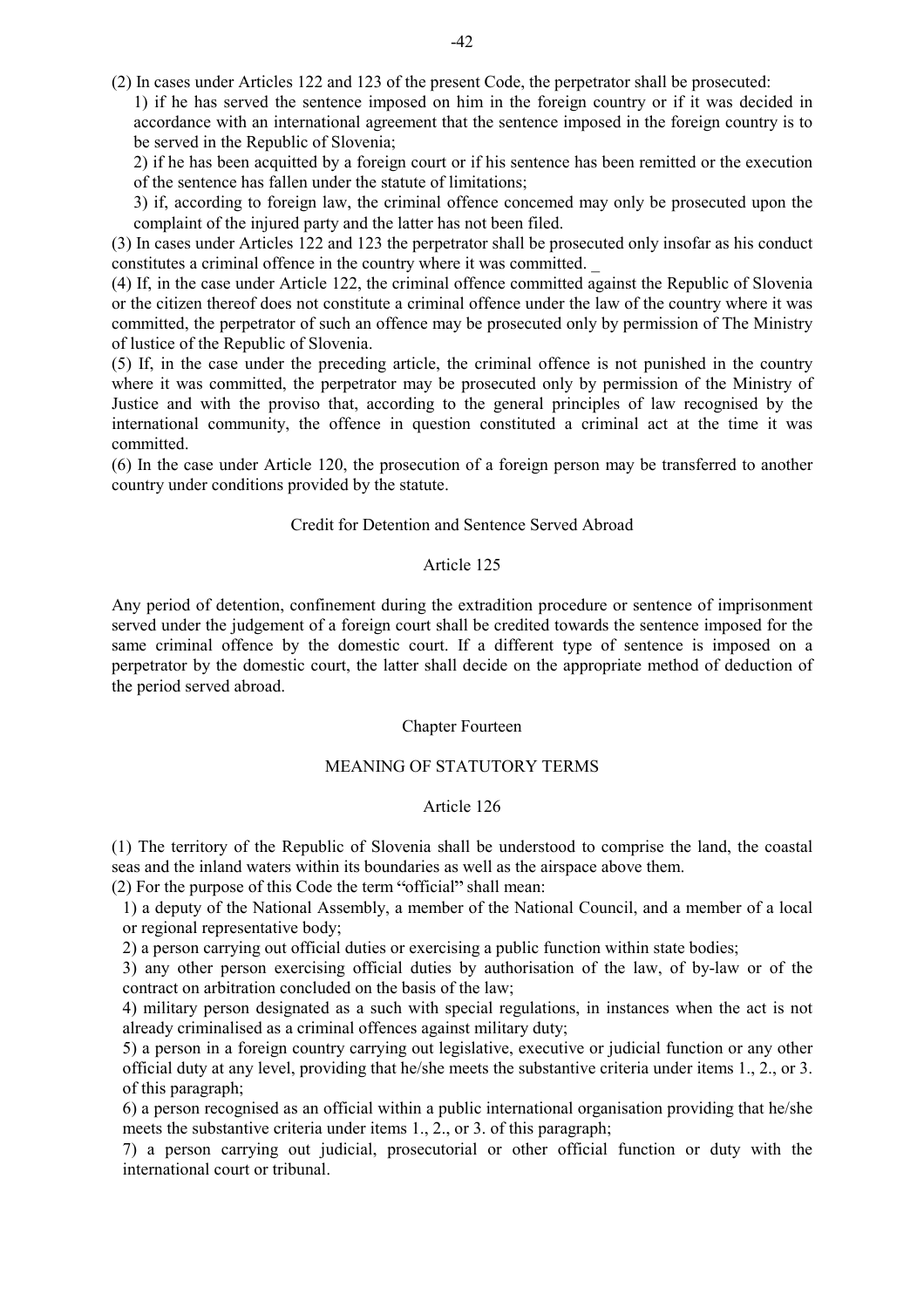(3) A member of the military in the present Code shall be: a person performing military service as a profession, a soldier in service and a reservist on military duty.

(4) Elections, ballots and voting shall mean presidential, parliamentary and municipal elections as well as referenda on the adoption of legislafion, the confirmation of amendments to the Constitution and the establishment of a municipality.

(5) Economic activity shall mean:

1) the production and trade of goods, the performance of market services, banking and other operations;

2) management services as well as participation in the management, representation and supervision of the above-mentioned activities.

3) the performance of activities, a profession or tasks for which payment has been prescribed or agreed;

(6) Extra-marital community shall mean a regular living community of man and woman who are not married.

(7) A document shall denote any writing, bearer of information or other object capable of producing evidence on any fact relevant to legal relations.

(8) Currency shall mean coins and bank notes which are legal tender in the Republic of Slovenia or in any foreign country.

(9) Stamps of value shall mean any fiscal and other stamps of value issued and circulating in the Republic of Slovenia, as well as foreign stamps of value.

(10) Movable property shall mean any form of energy generated or accumulated for the purposes of lighting, heating, locomotion or transmission of voice, picture and text across distances as well as computer capabilities.

(11) Duress shall mean the use of hypnosis or intoxicating drugs in order to lead a person into a state of unconsciousness or to break down his resistance.

(12) A motor vehicle shall mean any machine-driven vehicle operating on land, water or in the air. (13)

- 1) Small property benefit, damages or value shall correspond to an amount not exceeding half of the officially published average monthly net salary in the Republic of Slovenia net salary per employee;
- 2) Substantial property benefit, damages or value shall correspond to an amount exceeding five average net salaries per employee;
- 3) Large property benefit, damages or value shall correspond to an amount exceeciing fifty average net salaries per employee.

(14) Drugs under this Code shall comprise the prohibited narcotics defined in a separate act and placed on the list of prohibited narcotics.

(15) A criminal association according to this Code is a group of at least three people who have come together in order to commit criminal offences for which a prison sentence of over three years may be passed.

## PART TWO: SPECIFIC OFFENCES

## Chapter Fifteen

## CRIMINAL OFFENCES AGAINST LIFE AND LIMB

#### Murder

## Article 127

(1) Whoever takes the life of another human being shall be sentenced to imprisonment for not less than five years.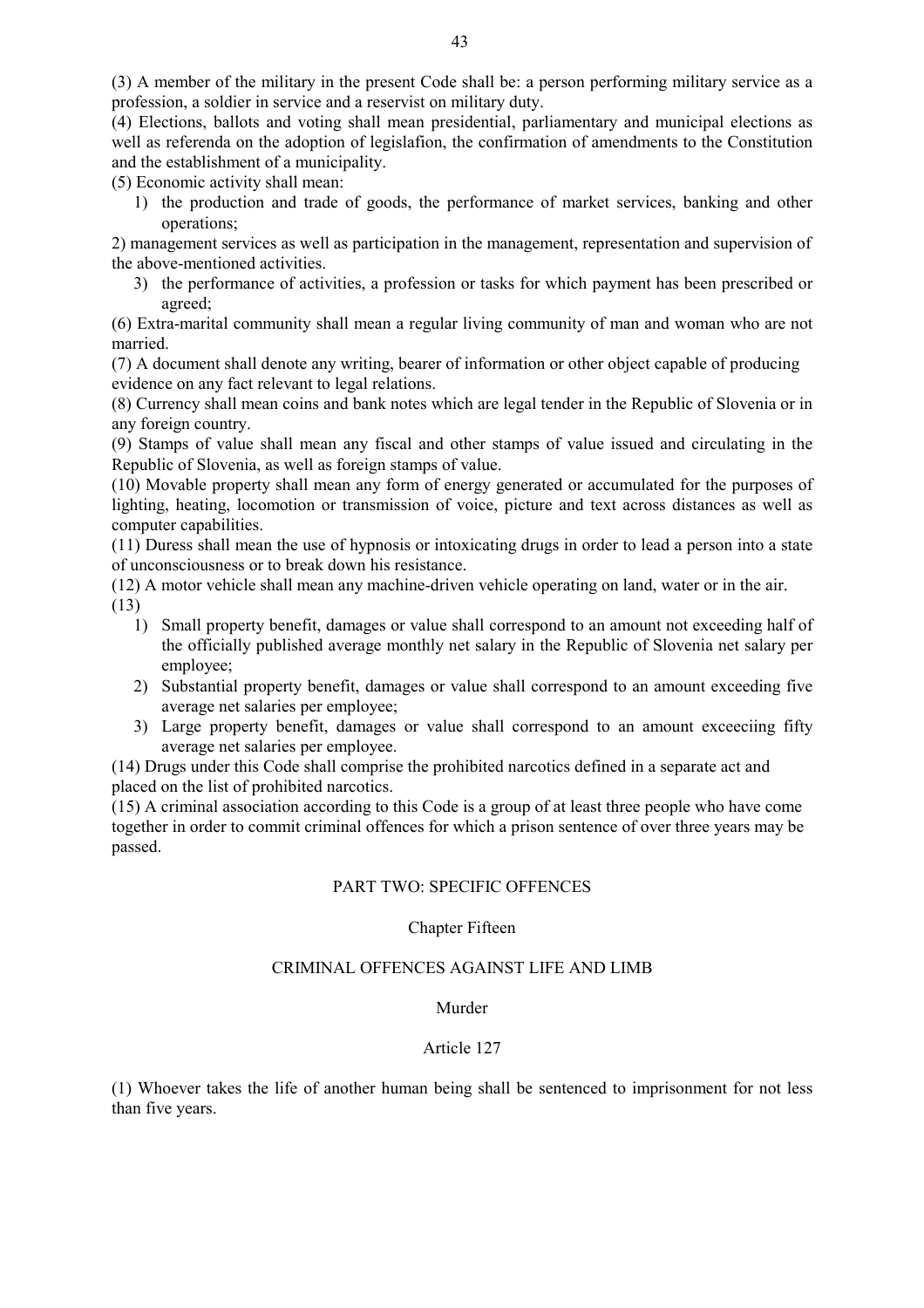(2) The perpetrator of the criminal offence under the preceding paragraph shall be sentenced to imprisonment for not less than ten years or to imprisonment for a term of thirty years if such a criminal offence has been committed:

1) in a cruel or perfidious manner;

2) out of greed, in order to commit or to conceal another criminal offence, out of unscrupulous vengeance, or from other base motives;

3) against an official or member of the military safeguarding public or state security, pursuing an offender or keeping a person in detention;

4) by two or more persons colluding, with the intention of committing murder.

(3) If the offence under the first paragraph of the present article has been committed in especially mitigating circumstances, the perpetrator shall be sentenced to imprisonment for not less than six months and not more than five years.

## Voluntary Manslaughter

## Article 128

Whoever kills another person through no fault of his own and in the heat of the moment under provocation of assault or serious personal insult from that person shall be sentenced to imprisonment for not less than one and not more than ten years.

## Negligent homicide

## Article 129

Whoever causes the death of another by negligence shall be sentenced to imprisonment for not less than six months and not more than five years.

#### Infanticide

## Article 130

A mother who takes her child's life during or immediately after giving birth by reason of mental disturbance provoked by the giving birth shall be sentenced to imprisonment for not more than three years. \_

## Solicitation to and Assistance in Suicide

## Article 131

(1) Whoever intentionally solicits another person to kill himself or assists him in doing so, resulting in that person indeed committing suicide, shall be sentenced to imprisonment for not less than six months and not more than five years.

(2) Whoever commits the offence under the preceding paragraph against a minor above fourteen years of age or against a person whose ability to understand the meaning of his act or to control his conduct was substantially diminished shall be sentenced to imprisonment,fgL not less than one and not more than ten years.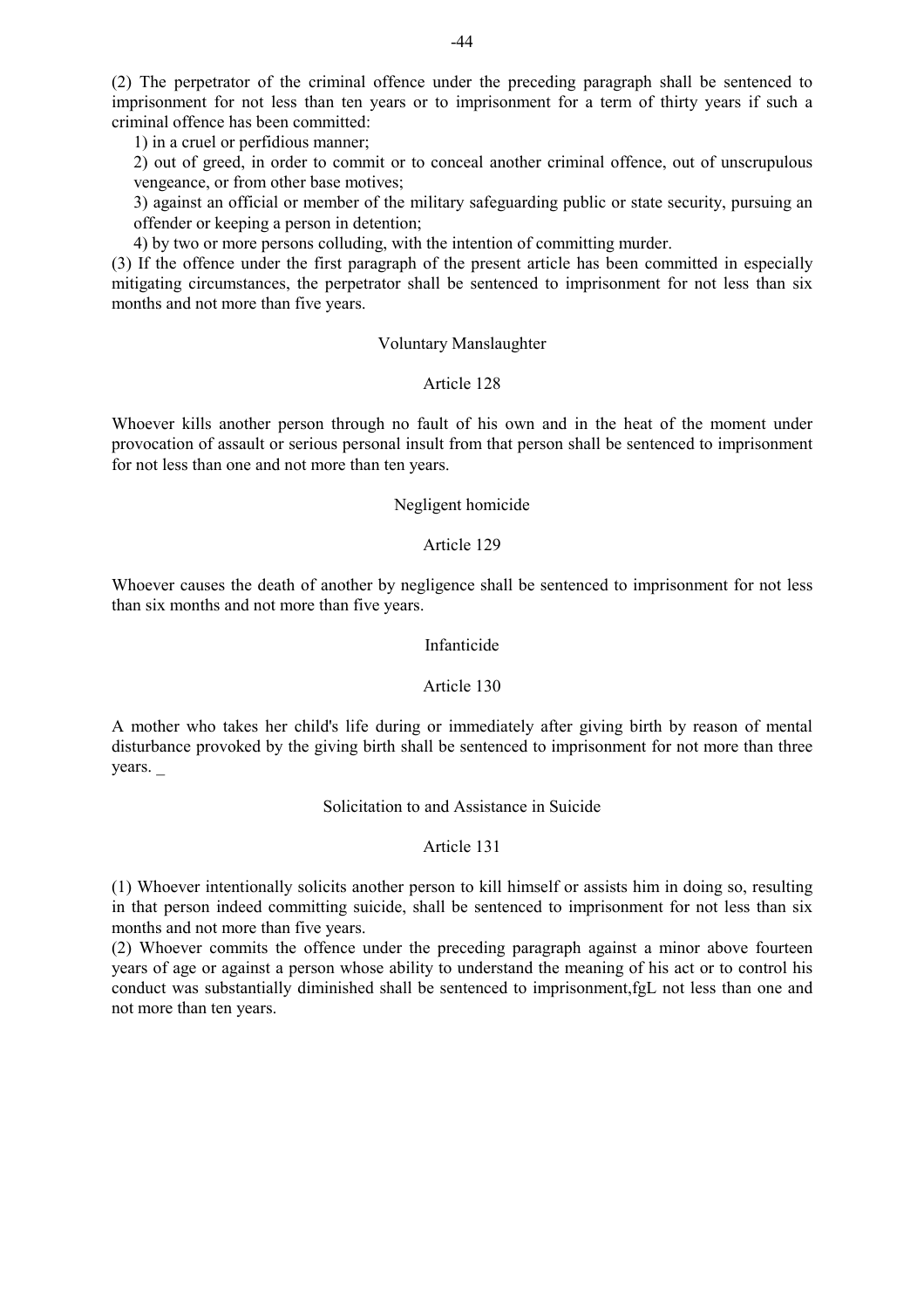(3) In the event of the offence under the first paragraph of the present article being committed against a minor under fourteen years of age or against a person who was not capable of understanding the meaning of his act or of controlling his conduct shall be punished according to the prescription fo; murder.

(4) Whoever treats his subordinate or a person depending on him in a cruel or inhumane manner, resulting in this person's suicide, shall be sentenced to imprisonment for not less than six months and not more than five years.

(5) Whoever, under particularly mitigating circumstances, assists another person to commit suicide, and if that person indeed commits suicide, shall be sentenced to imprisonment for not more than three years.

(6) If, relating to a criminal offence under the above paragraphs, the suicide has only been attempted, the Court may reduce the punishment of the perpetrator.

## Illegal Abortion

## Article 132

(1) Whoever performs or commences to perform an abortion upon a pregnant woman with her consent or assists her in inducing the abortion in a manner not congruous with medical practice and methods of termination of pregnancy shall be sentenced to imprisonment for not more than three years.

(2) Whoever performs or commences to perform an abortion upon a pregnant woman without her consent shall be sentenced to imprisonment for not less than one and not more than eight years.

## Actual Bodily Harm

## Article 133

(1) Whoever inflicts bodily harm on another person resulting in the temporary weal:ness or impairment of an organ or part of his body, his temporary inability to work, the impairment of his outlook on life or temporary damage to his health shall be punished by a fine or by imprisonment for not more than one year.

(2) If the injury under the preceding paragraph has been inilicted by means of a weapon, dangerous tool or any other instrument capable of causing serious bodily harm or grave damage to health the perpetrator shall be sentenced to imprisonment for not more than three years.

(3) The Court may administer a judicial admonition to the perpetrator especially if his conduct was provoked by indecent or brutal behaviour on the part of the injured person.

(4) The prosecution of the offence under the first paragraph shall be initiated upon a complaint.

#### Aggravated Bodily Harm

## Article 134

(1) Whoever inflicts bodily harm on another person or damages his health to such,a~. extent that this might place the life of the injured person in danger or cause the destruction or permanent serious impairment of an organ or part of the body, the temporary serious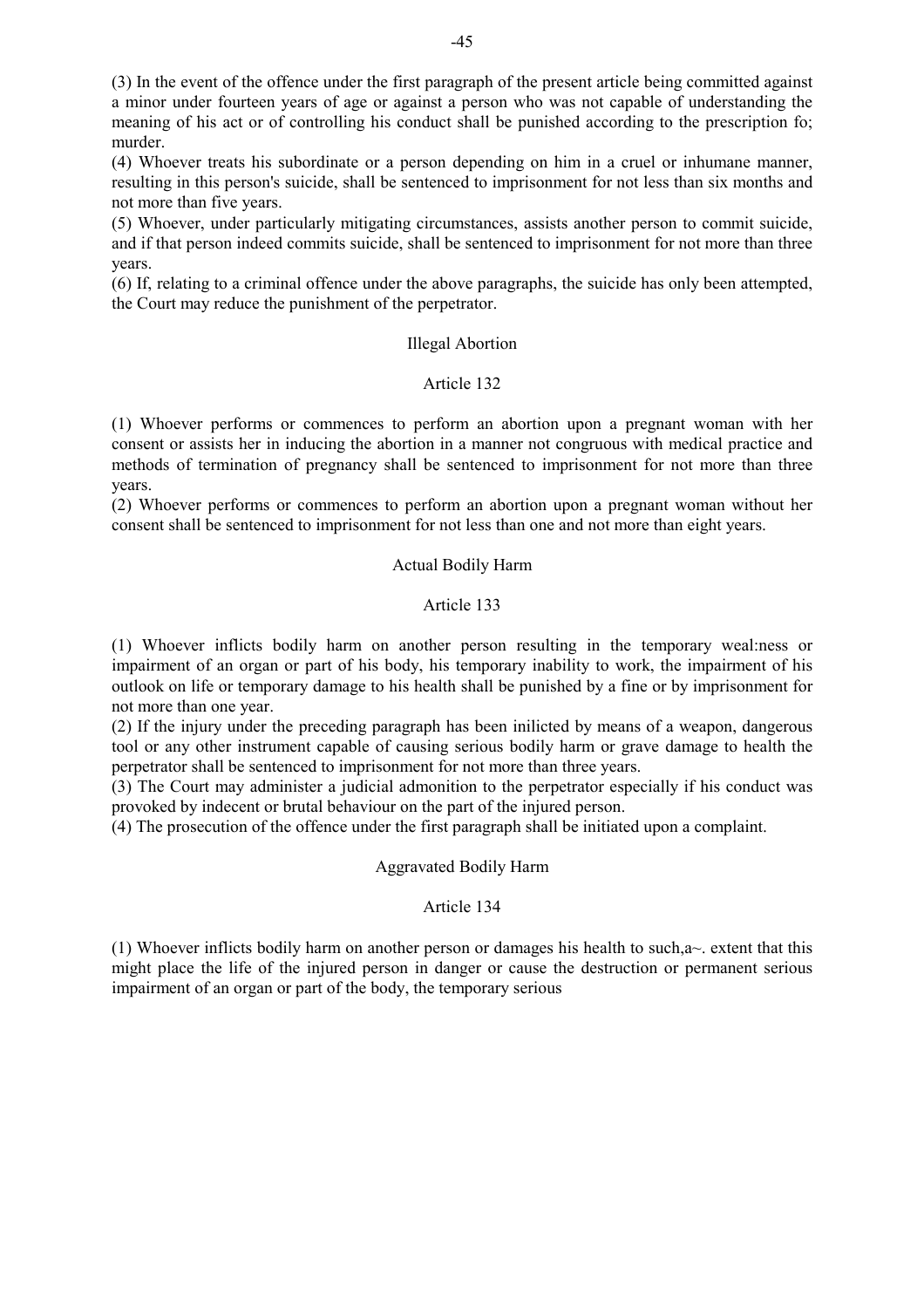weakness of a vital part or organ of the body, the temporary loss of his ability to work, the permanent or serious temporary diminution of his ability to work, his temporary disfigurement, or serious temporary or lesssevere but permanent dama~e to the health of the injured person shall be sentenced to imprisonment for not less than six months and not more than five years.

(2) If the injury under the preceding paragraph results in the death of the injured person the perpetrator shall be sentenced to imprisonment for not less than one and not more than ten years.

(3) Whoever commits the offence under the first paragraph of the present article by negligence shall be sentenced to imprisonment for not more than two wears.

(4) The perpetrator who commits the offence under the first or the~second paragraph of the present article through no fault of his own and in the sudden heat of passion provoked by assault or grave insult from the injured person shall be sentenced to imprisonment for not more than three years.

#### Grievous Bodily Harm

#### Article 135

(1) Whoever inflicts bodily harm on another or damages his health so gravely that this results in a risk to the life of the injured person, the destructfon or substantial permanent impairment of any vital part or organ of the body, permanent loss of his ability to work, or serious permanent damage. to his health shall be sentenced to imprisonn:~nt for not less than one and not more than ten years.

(2) Tf the injury under the preceding paragraph results in the death o: the injured person, the perpetrator shall be sentenced to imprisonment for not less than thr~e years.

(3) Whoever commits the offence under the first paragraph of tt;e present article by negligence shall be sentenced to imprisonment for not more than three years.

(4) The perpetrator who commits the offence under the first or the s::.ond paragraph of the present article through no fault of his own and in a sudden heat of pasion provoked by assault or grave insult from the injured person shall be sentenced to impri=onment for not less than six months and not more than five years.

#### Participation in Brawl \_

#### Article 136

(1) Whoever participates in a brawl resulting in the death of a person or in serious bodily harm shall be, for the participation itself, sentenced to imprisonment for not more than one year.

Endangering Life by Means of Dangerous Instruments in Brawl or Qu`-rel Article 137

(1) Whoever, in taking part in a brawl or quarrel, reaches for weapoas, dangerous tools or any other instruments capable of causing serious bodily harm or damage to health shall be punished by a fine or sentenced to imprisonment for not more fhan six months.

(2) The prosecution shall be initiated upon a complaint.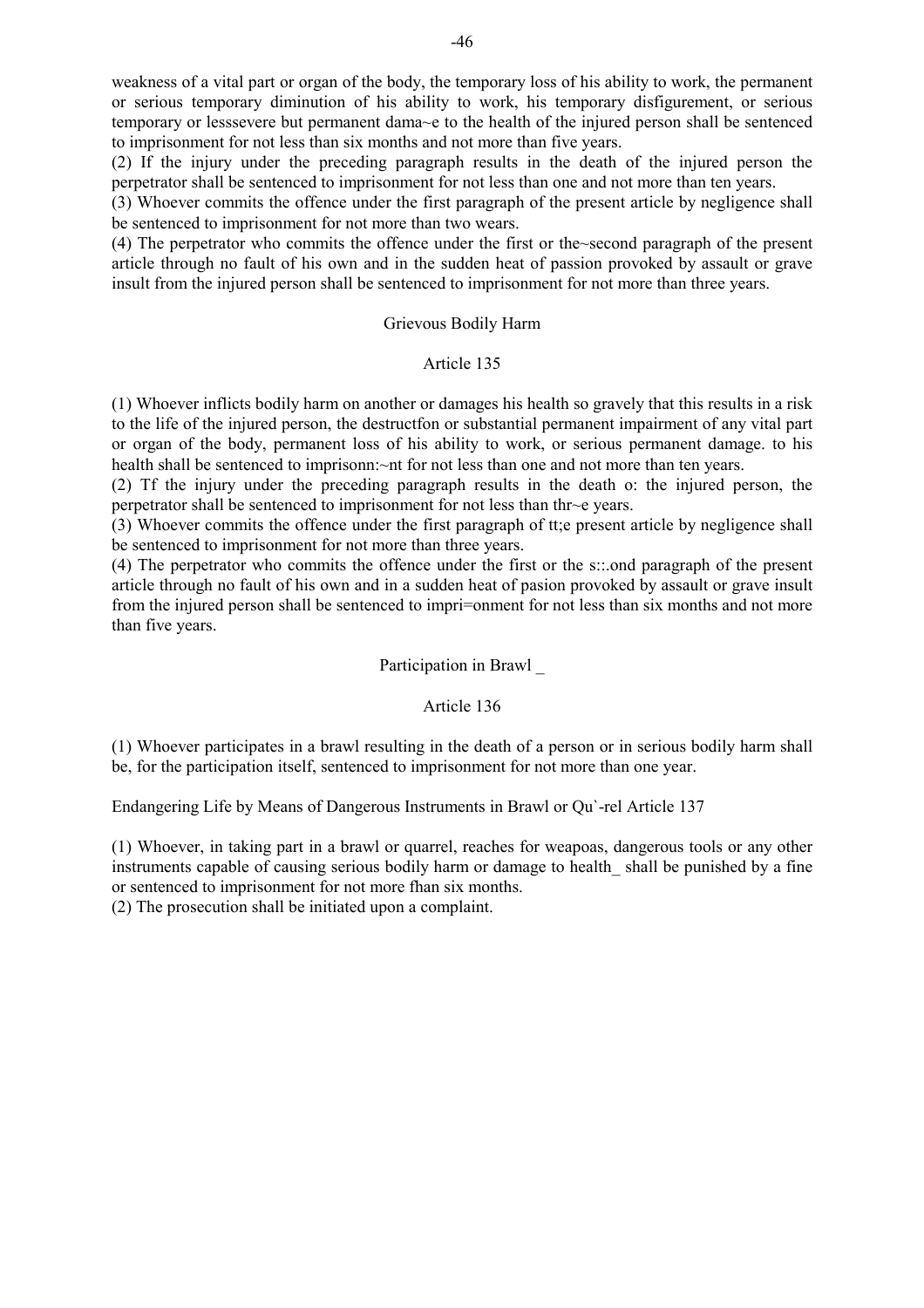## Exposure of Another Person to Danger

#### Article 138

Whoever leaves another person helpless and in a life-threatening situation which he himself has caused shall be sentenced to imprisonment for not more than two years.

#### Abandonment of Helpless Person

## Article 139

Whocver abandons a person who has been entrusted to him or whom he is bound to take care of in circumstances which endanger the life or health of the entrusted person shall be sentenced to imgrisonment for not more than two years.

#### Failure to Render Aid

#### Article 140

Whoever fails to render aid to another person in a life-threatening situation, even though he could have done so without danger to himself or to any third person, shall be sentenced to imprisonment for not more than one year.

#### Chapter Sixteen

## CRIMINAL OFFENCES AGAINST HUMAN RIGHTS AND LIBHRTIES

#### Violation of Right to Equality

## Article 141

(1) Whoever, due to differences in respect of nationality, race, colour of skin, religion, ethnic roots, gender, language, political or other beliefs, birth status, education, social position or any other circumstance, deprives or restrains another person of any human right or liberty recognised by the international community or laid down by the Constitution or the statute, or grants another person a special privilege or advantage on the basis of such discrimination shall be punished by a fine or sentenced to imprisonment for not more than

one year.

(2) Whoever prosecutes an individual or an organisation due to his or its advocacy of the equality of people shall be punished under the provision of the preceding paragraph.

(3) In the event of the offence under the first or the second paragraph of the present article being committed by an official through the abuse of office or of official authority, such an official shall be sentenced to imprisonment for not more than three years.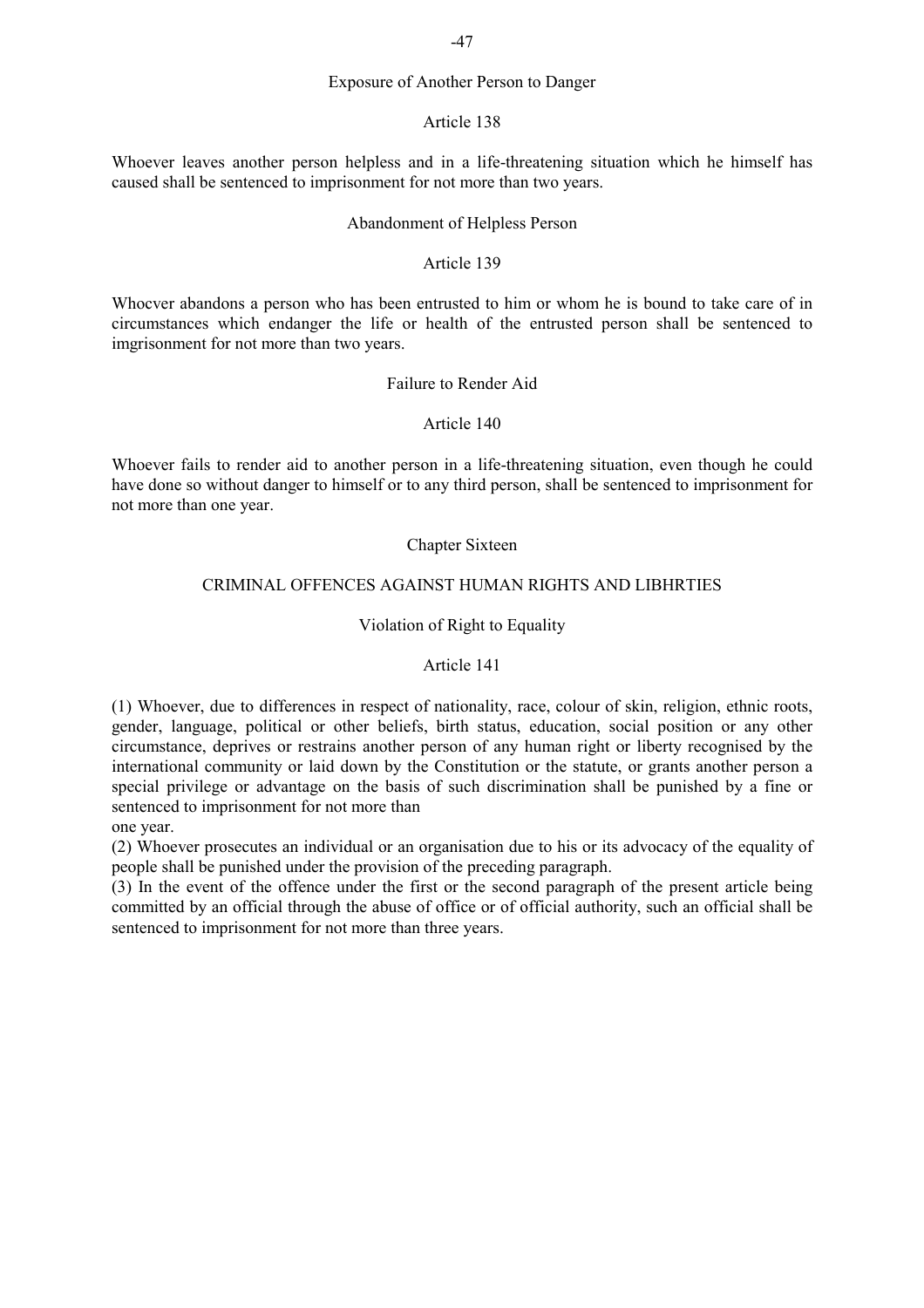## Criminal Coercion

## Article 142

(1) Whoever, by means of force or serious threat, coerces another person to perform an act or to omit performing an act or to suffer any harm shall be sentencPd to imprisonment for not more than one year.

(2) The prosecution shall be initiated upon a complaint.

## False Ic:prisonment

## Article 143

(1) Whoever unlawfully incarcerates another person or keeps him incarcerated or otherwise deprives him of the freedom of movement shall be sentenced to imprisonment for not more than one year.

(2) If the offence under the preceding paragraph is committed by an official through the abuse of office or of official authority, such an official shall be sentenced to imprisonment for not more than three years.

(3) Any attempt to commit the offence under the first paragraph of the present article shall be punished.

(4) Whoever either deprives another person unlawfully of his liberty for a period exceeding one week or acts so in an aggrava;~d manner shall be sentenced to imprisonment for not less than six months and not more than five years.

## Kidnapping

## Article 144

(2) Whoever abducts another in order to compel him or any other person to perform an act or to omit to perform an act or to suffer any harm shall be sentenced to imprisonment for not less than six months and not more than five years.

(2) Whoever commits the offence under the preceding paragraph against a minor ar threatens the ladnapped person with murder or serious bodily harm shall be sentenced to imprisonment for not less than one and not more than ten years.

(3) The perpetrator of any of the offences under the first or second paragraphs of the present article who releases the kidnapped person before the payment of a ransom, the extortion of which was the motive of the ladnapping of that person, may be granted a reduction or remission of his sentence.

Threatening the Security of Another Person

## Article 146

(1) Whoever threatens the security of a - other person by a serious threat to his life or limb shall be punished by a fine or sentenced to imprisonment for nat more than one,yeaz.

(2) The prosecution shall be iniliated upan a complaint.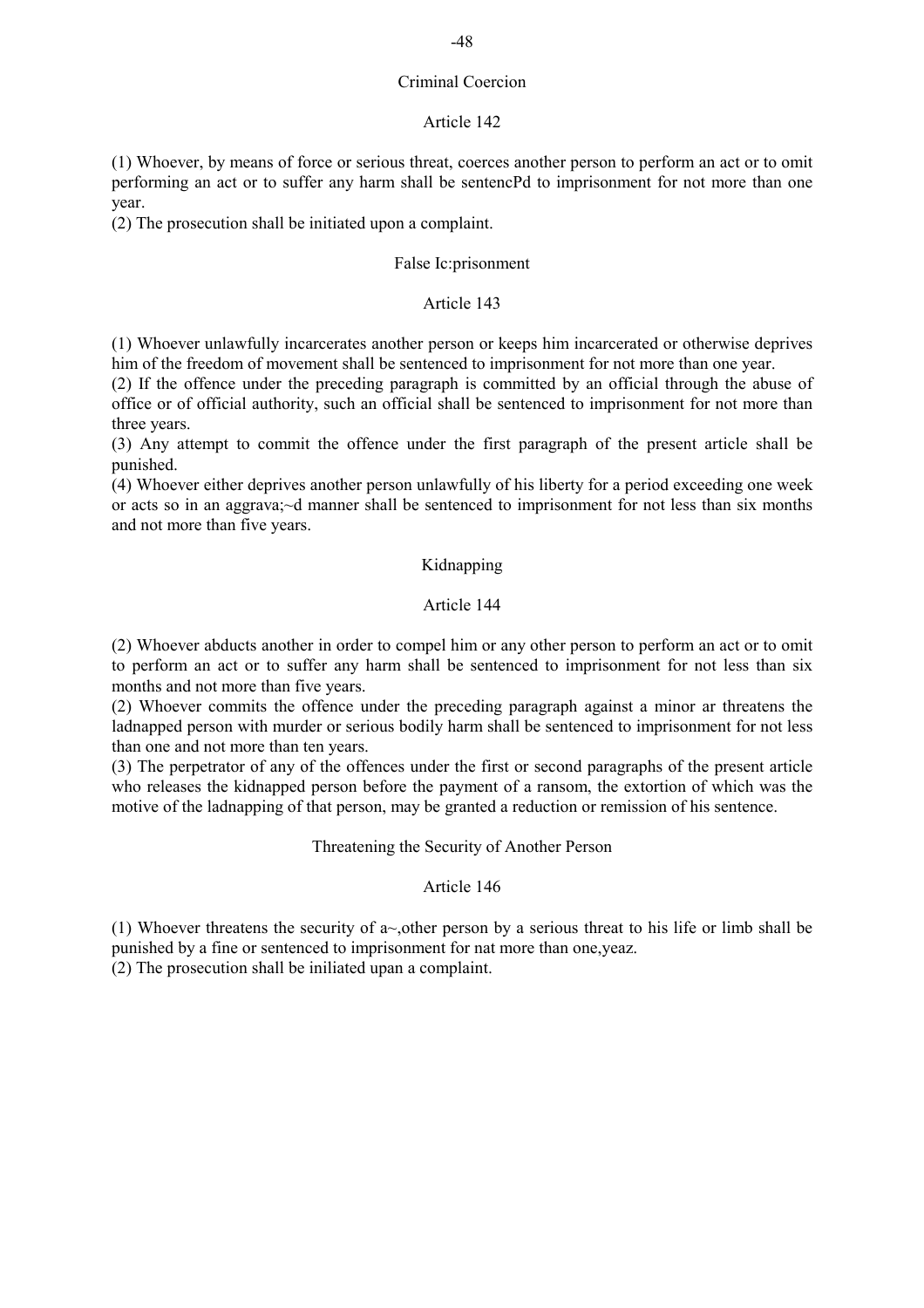#### Maltreatment

#### Article 146

(1) Whoever violates the physical or mental integrity of another by maltreating him shall be punished by a fine or sentenced to imprisonment for not more than six months.

(2) The prosccution shall be initiatcd upon a complaint.

#### Unlawful Search of 3'erson

## Article 147

(1) Whoever unlawfully searches another person or atry part of his clothing or the objects he is carrying shall be punished by a fine or sentenced to imprisonment for not more than one ycw.

(2) If the offence undcr thc prcccding paragraph is committcd by an official through the abuse of office or of official authority such an official shall be sentenced tu intprisonment for not more than two ycars.

(3) Any attempt to commit the offcncc under the first and thc secon<I pangr.q>hs of thc present anicle shall be punishcd.

(4) The prosecution of the offence under the first paragraph of the present article shall bc initiated upon a complaint.

#### Unlawful Pavesdropping and Sound Recording

#### Article 148

(1) Whoever unlawfully cavesdrops on or rccords a private conversW ion or statement by use oC special devices, or whoever directly transmits such a conversation or statement to a third person or otherwise directly allows him to learn oC such a conversation or statement shall bc punishcd by a fine or sentcnced to imprisonment Cor not morc tlaan onc year.

(2) Whoever records anothcr pcrson's private conGdential statemcnt without his consent in order to abuse such a statement, or whoever directly transmits or presents such a statement to a third person or otherwise directly allows him to leam of it, shall be punished in accordance with the preceding paragraph of the present article.

(3) If any of offences under the fmst or second paragraphs of tlte~ present article is committed or attempted by att official through the abuse oC office or of official authority, such an official shall be sentenced to imprisonment for not less than three months and not more than five years.

(4) Thc prosecution of thc offcnce undcr the first paragraph of the present article shall be initiated upon a complaint, while the prosecution of the offence under the second paragraph shall be initiated upon a private action.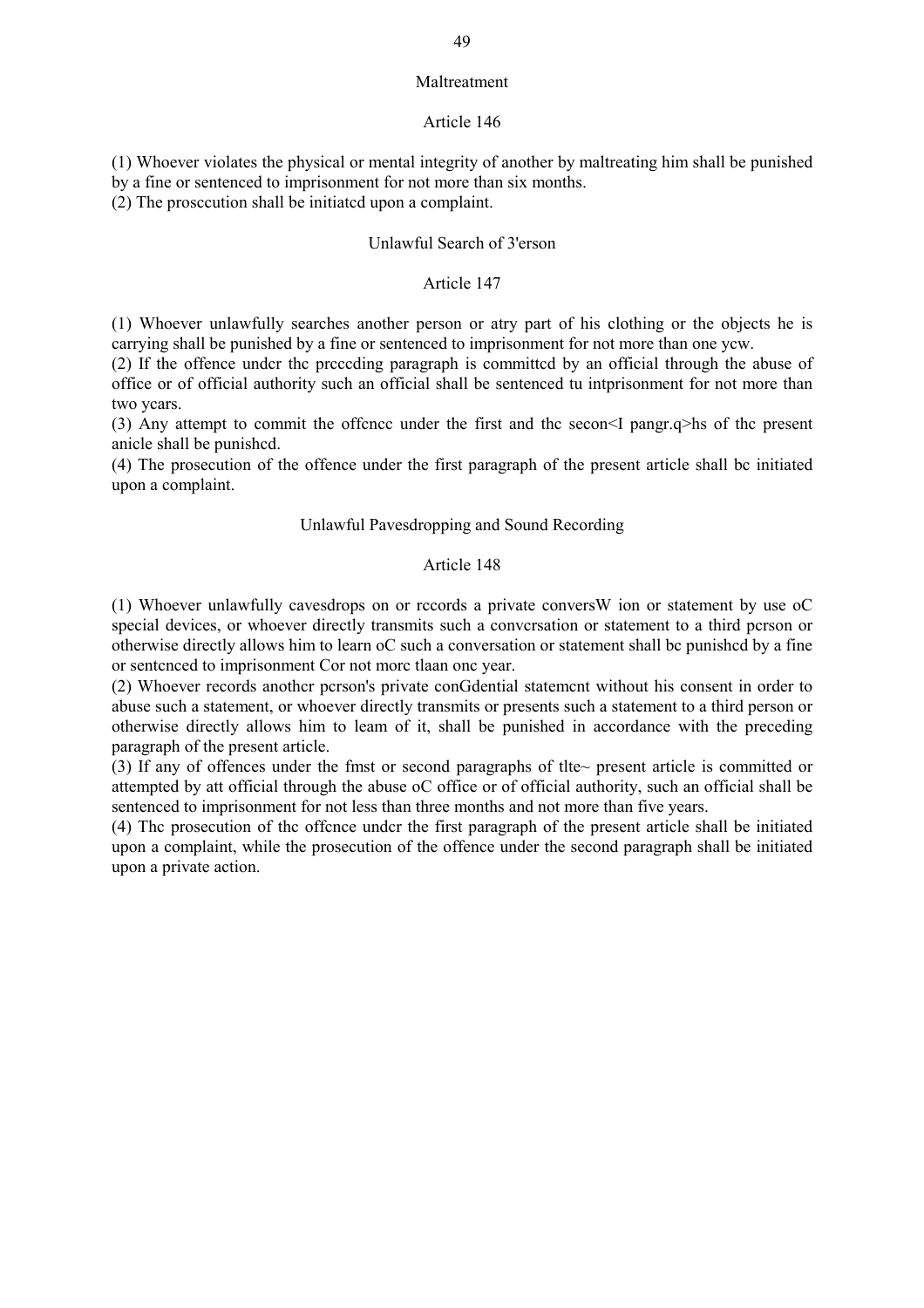#### Article 149

(1) VJhoever substantially interferes with another person's privacy by talang unauthorised photographs or other visual recordings of that person or his premises without his consent, or whoever transmits or presents such photographs or recordings to a third person or otherwise allows a third person to see such photographs or recordings shall be punished by a fine or sentenced to imprisonment for not more than one year.

(2) lf the offence under the preceding paragraph is committed by an official through the abuse of office or of official authority, such an official shall be sentenced to imprisonment for not less than three months and not more than five years.

(3) The prosecution of the offence under the first paragraph of the present article shall be initiated upon a complaint.

## Violation of Secrecy of Means of Communication

## Article 150

(1) Whoever opens a letter, telegram or any other sealed piece of writing or consignment belonging , to others without authorisation shall be punished by a fine or sentenced to imprisonment for not more than six months.

(2) The following shall be punished by a fine or by imprisonment for not more than one year:

1) whoever, by use of technical instruments or chemical agents, learns of the content of a foreign letter, telegram or any other sealed piece of writing or consignment belonging to others without opening the same;

2) whoever, by use of technical instruments, learns of the content of a message transmitted by telephone or any other means of telecommunication;

3) whoever opens any closed object in which a message is kept and is thereby informed on the content of such a message.

(3) Whoever, by committing any of the offences under the above two paragraphs, allows a third person to be informed of the content of a consignment or message, shall be punished in accordance with the second paragraph of the present article.

(4) Whoever unlawfully keeps, hides, destroys or delivers a foreign letter, telegram or any other consignment belonging to others to a third person prior to the content of such a letter, telegram or other consignment being learnt of by the addressee shall be punished by a fine or sentenced to imprisonment for not more than one year.

(5) lf any of offences under the above paragraphs of the this article have been committed by an official through the abuse of office or of official authority, or by a postal worker or other official authorised to accept, transport or deliver letters, telegrams or other pieces of writing or consignments, he shall be sentenced to imprisonment for not less than three months and not more than five years.

(6) The prosecution of the offences under the first to the fourth paragraphs of the present article shall be initiated upon a complaint.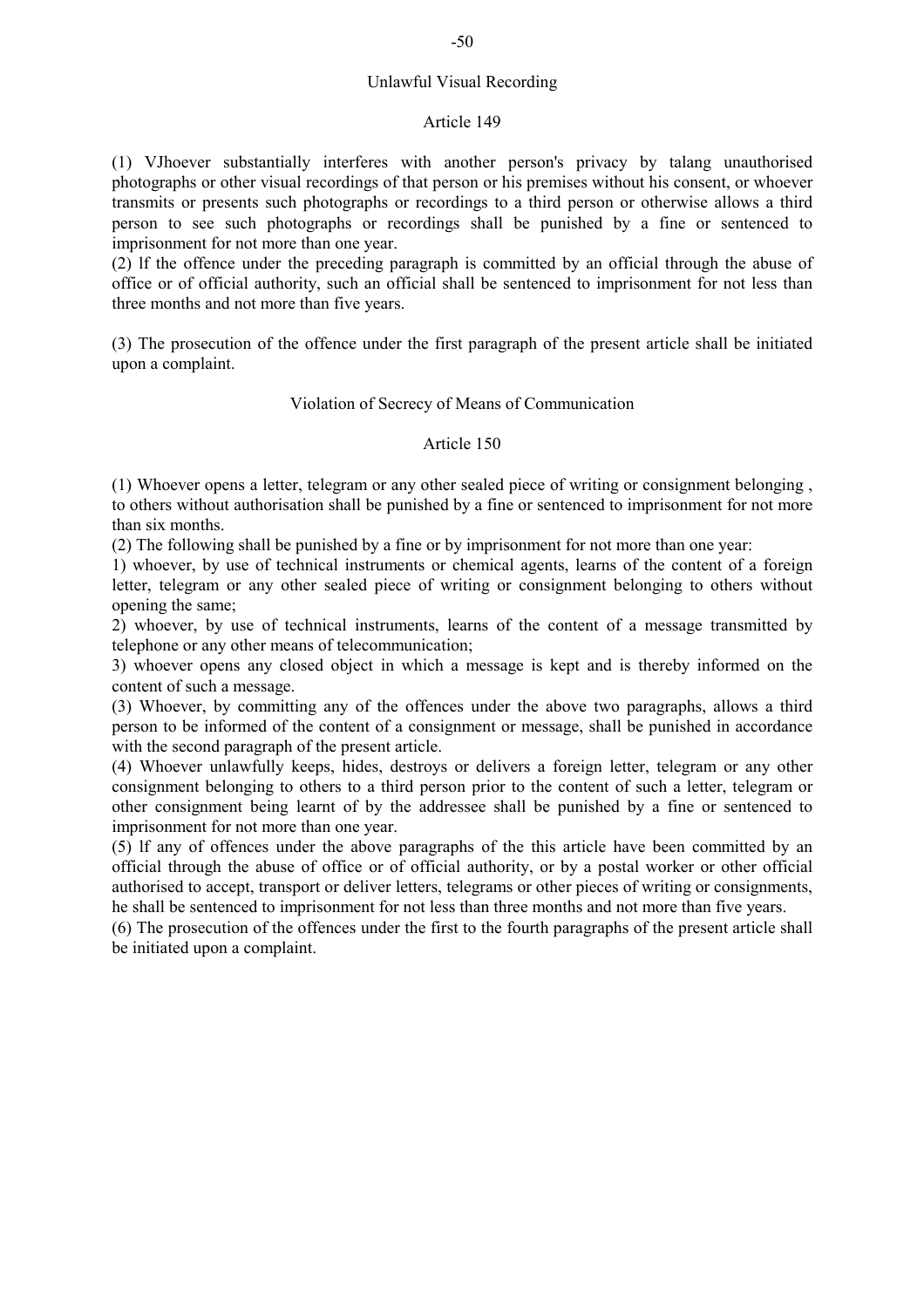## Unlawful Publication of Private Writings

#### Article 151

(1) Whoever publishes a diary, letter or any other private piece of writing belonging to others without the due official permission shall be punished by a fine or sentenced to imprisonment for not more than one year.

(2) The prosecution shall be initiated upon a private action.

## Criminal Trespass

## Article 152

(1) Whoever without authorisation enters into a foreign dwelling. or other closed premises, or whoever remains therein in defiance of an order to leave issued by the authorised person shall be punished by a fine or sentenced to imprisonment for not more than one year.

2) Whoever searches such a dwelling or premises without authorisation shall be punished in accordance with the preceding paragraph.

(3) If the offence under Ihe preceding paragraph is committed by an official through the abuse of office or of official authority, such an official shall be sentenced to imprisonment for not less than three months and not more than five years.

(4) Any attempt to commit the offence under the first, second or third paragraphs of the present article is punishable.

(5) The prosecution of the offence under the first and second paragraphs shall be initiated upon a complaint.

## Unlawful Disclosure of Secret

#### Article 153

(1) Whoever unlawfully discloses a secret which he has become party to in his position as counsel for the defence, doctor, priest, social worker or psychologist or by way of performing any other profession shall be punished by . a fme or sentenced to imprisonment for not more than one year. (2) No penalty shall be imposed on persons who commit such acts from the preceding paragraph where the disclosure of a secret is made for the general good or for some other person's benefit, and where the good or benefit therein is greater than that of withholding the secret.

(3) The prosecution shall be initiated upon a private action.

#### Abuse of Personal Data

## Article 154

(1) Whoever unlawfull uses personal data, which may be kept only on the basis of the law or on tfie basis of the personal consent of the individual to whom the personal data relate, shall be punished by a Cne or sentenced to imprisonment for not more Ihan one year.

(2) Whoever breaks into a computer database in order to acquire personal data for his or a third person's use shall be punished in accordance with the preceding paragraph of the present article. (3) If any offence lrom the preceding two paragraphs is committed by an official through the abuse oI otfice or of official authority, such an Official shall be sentenced to imprisonment for not more than two years.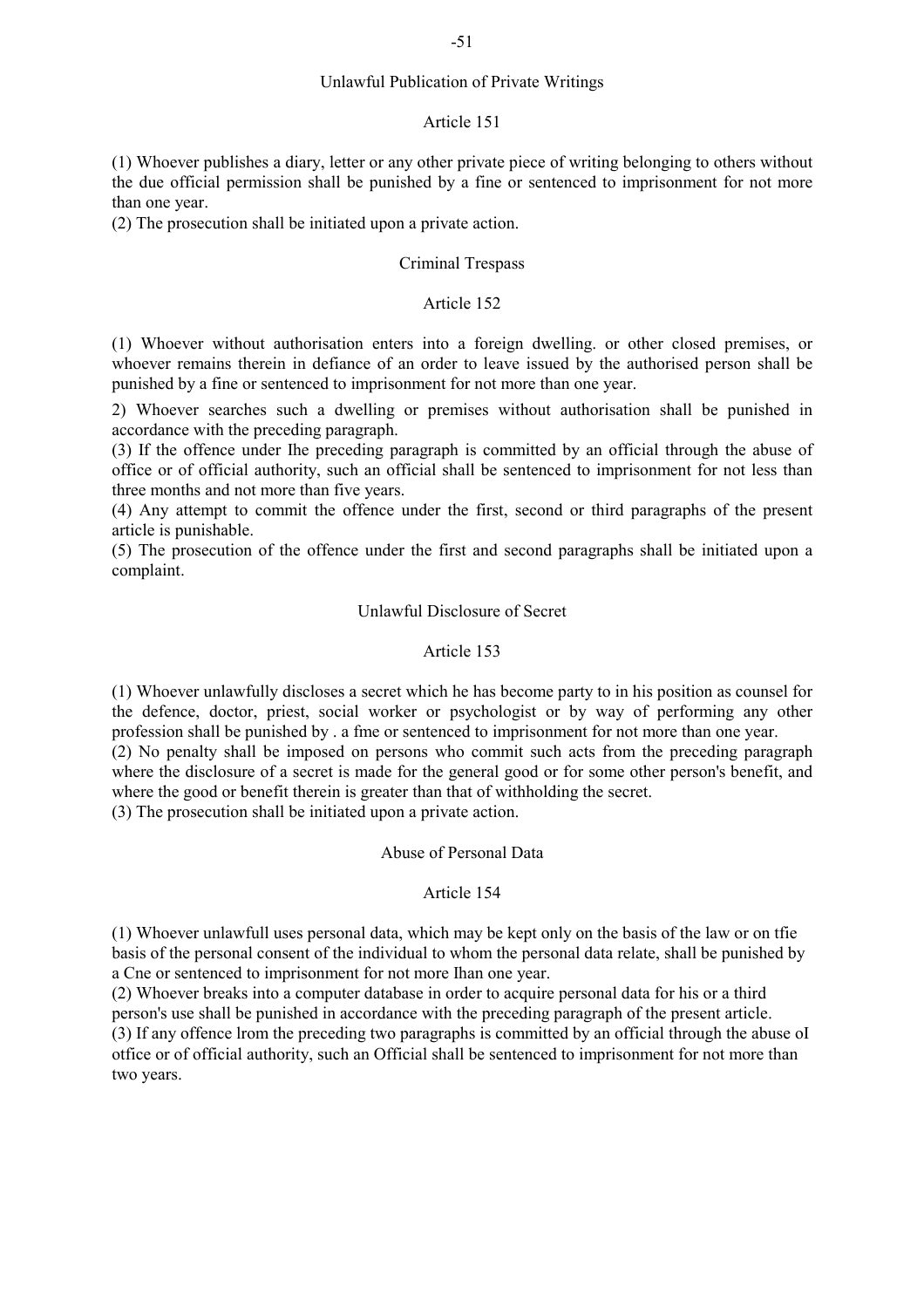## Violation of Right to Appeal

#### Article 155

(1) Whoever, in performing his duties, prevents another person from exercising the right to appeal, to plea or to seek other legal remedies, applications or complaints, or from'the initiation of any political or other motive of public interest shall be punished by a fine or sentenced to imprisonment for not more than one year.

(2) If the offence under the preceding paragraph is committed by an official through the abuse of office or of ofbcial authority, such an official shall be sentencetl to imprisonment for not more than two years.

#### Obstruction or Disruption of Public Meeting

#### Article 156

(1) Whoever by force, serious threat, deception or otherwise, unlawfully prevents or obstructs the convention or holding of a non-violent public mee6ng shall be punished by a fine or sentenced to irnprisonment for not more than one year.

(2) If the offence under the preceding paragraph is committed by an official through the abuse of office or of official authority, such an official shall be sentenced to imprisonment for not more than two years,

#### Prevention of Printing and Transmission

## Article 157

Whoever unlawfully prevents either the printing, sale or dissemination of a newspaper, book or any other printed matter or the transmission of any radio or television programme shall be sentenced to imprisonment for not more than one year.

## Violation of Copyright

#### Article 158

(1) Whoever publishes, presents, performs or transmits the work of another author under his own name or the name of a third person, or whoever gives permission for this to be done shall be punished by a fine or sentenced to imprisonment for not more than one year.

(2) Whoever deforms, truncates or otherwise interferes with the content of the work of another person without his authorisation shall be punished by a fine or sentenced to imprisonment for not more than six months.

(3) The prosecution shall be initiated on a complaint.

#### Unauthorised use of copyrighted work

#### Article 159

(1) Whoever uses without authorisation one or more copyrighted works or copies thereof of a high total market value shall be given a prison sentence of up to three years.

(2) If the market value of copyrighted works from the preceding paragraph is very high, the perpetrator shall be given a prison sentence of up to five years.

 $(3)$  If a very large pecuniary benefit has been unlawfully gained through commission of an offence from the first or second paragraphs of this article and the perpetrator's intention was to secure this pecuniary benefit for themselves or for another, the perpetrator shall be given a prison sentence of between one and eight years.

(4) Copies of copyrighted works and the equipment used to reproduce them shall be seized.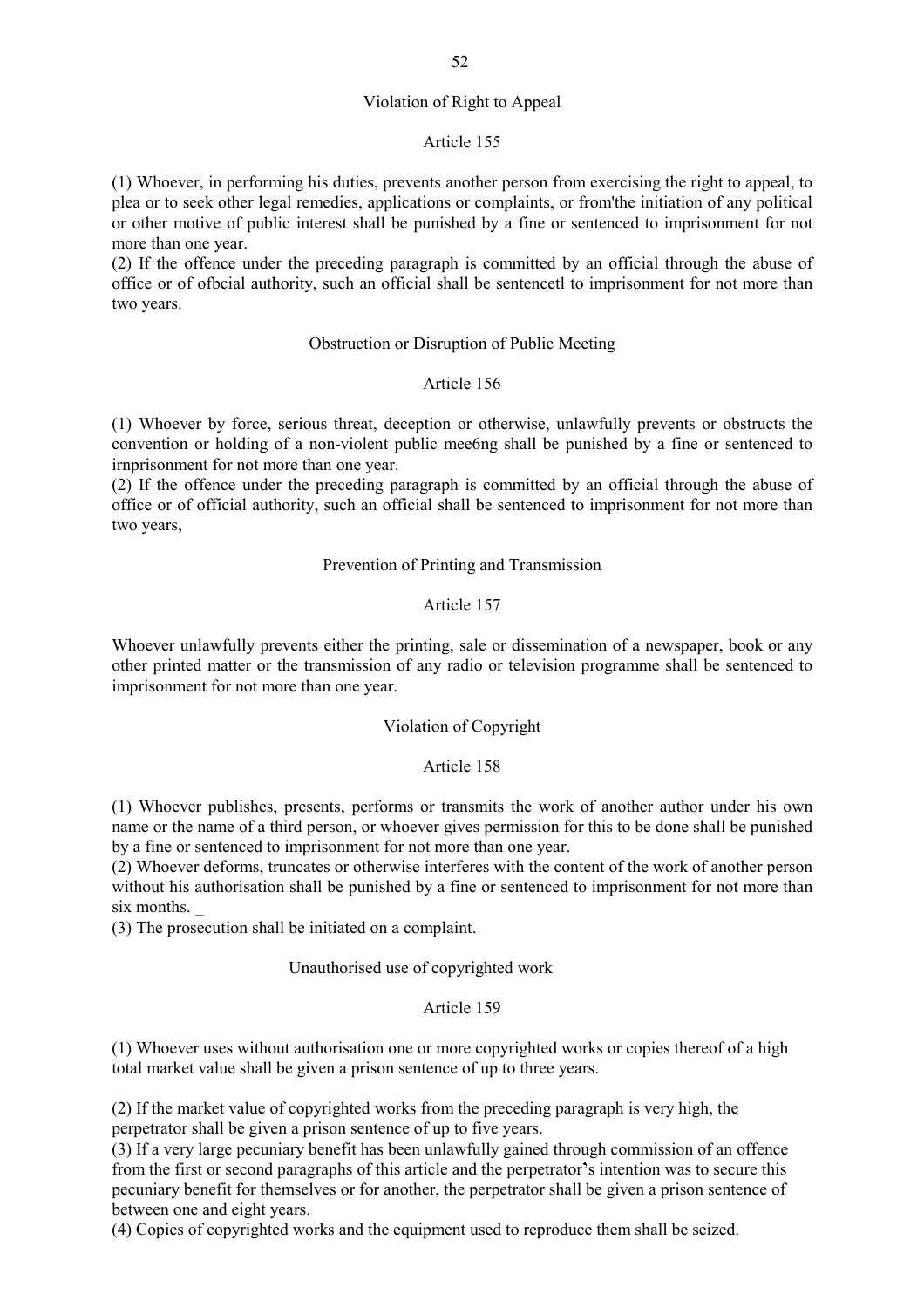## Violation of copyright and related rights

## Article 160

(1) Whoever reproduces, makes available to the public, distributes or leases one or more performances, phonograms, videorecordings, radio and television broadcasts or databases of a high total market value and without authorisation shall be given a prison sentence of up to three years. (2) Whoever reproduces, makes available to the public, distributes or leases one or more performances, phonograms, videorecordings, radio and television broadcasts or databases of a very high total market value and without authorisation shall be given a prison sentence of up to five years. (3) If a very large pecuniary benefit has been unlawfully gained through commission of an offence from the first or second paragraphs of this article and the perpetrator's intention was to secure this pecuniary benefit for themselves or for another, the perpetrator shall be given a prison sentence of between one and eight years.

(4) Copies of performances, phonograms, videorecordings, radio and television broadcasts or databases and the equipment used to reproduce them shall be seized.

#### Chapter Seventeen

#### CRIMINAL OPFENCES AGAINST VOTING RIGHTS AND ELECTIONS

## Violation of Voting Rights

#### Article 161

An official who fails to a enter another person's name in the electoral register or deletes his name therefrom in order to prevent him from voting shall be punished by a fine or sentenced to imprisonment for not more than one year.

#### Obstruction of Freedom of Choice

## Article 162

(1) Whoever, at an election or ballot, compels another person to vote, or not to vote, or to cast a void vote, or to vote in favour of or against a particular proposal by means of force, serious threat, bribery, deception or in any other unlawful manner shall be punished by a fine or sentenced to imprisonment for not more than one year.

(2) If the offence under the preceding paragraph is committed by an official through the abuse of his function relating to the election or ballot, such an official shall be sentenced to imprisonment for not more than two years.

(3) The bribe which has been given shall be seized.

## Abuse of Voting Rights

#### Article 163

Whoever, at an elec tion or ballot, casts a vote in place of or under the narne of another person or votes more than once shall be punished by a fme or sentenced to imprisonment for not more than one year.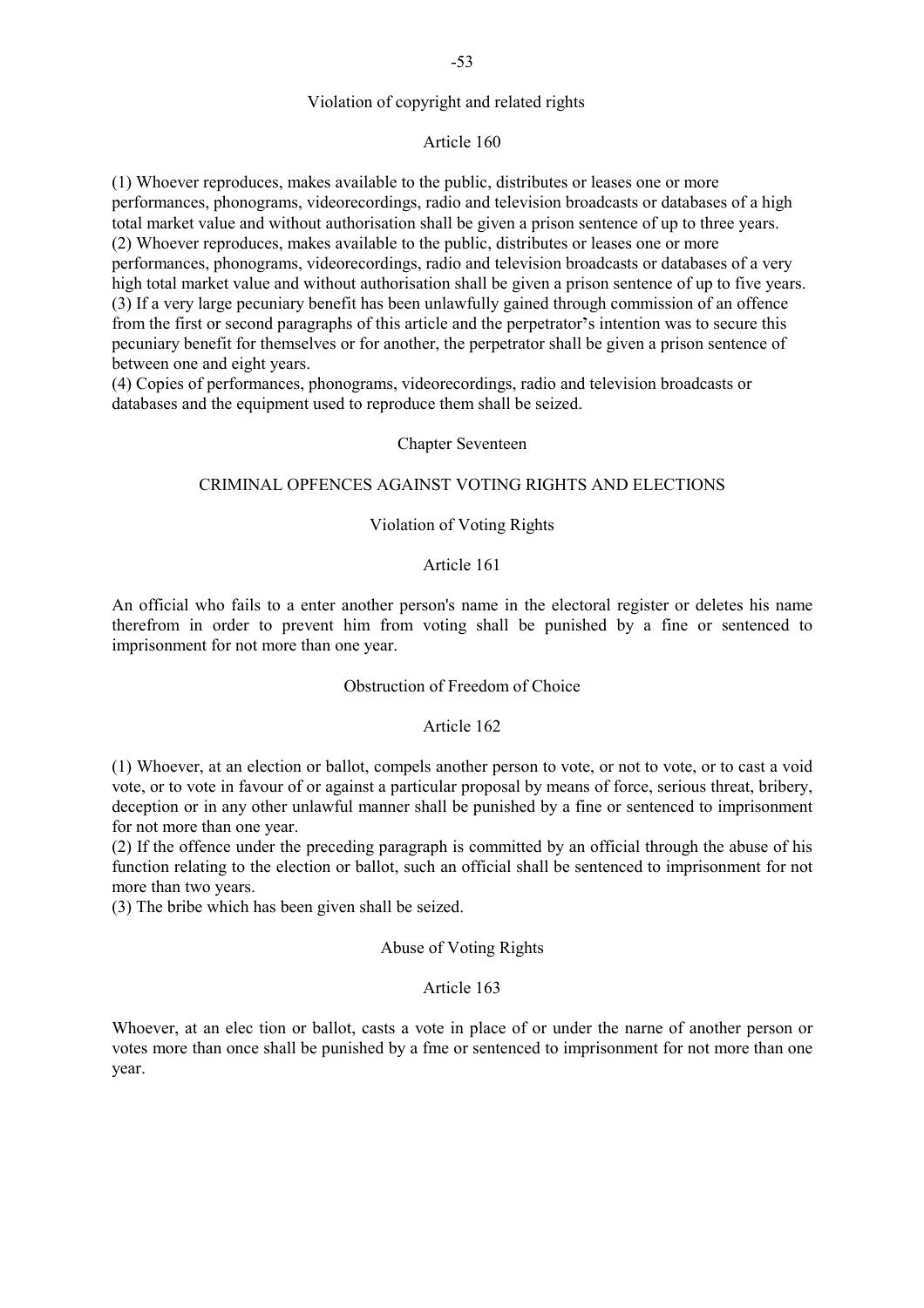#### Violation of Free Determination

#### Article 164

Whoever, at an election or ballot, compels a voter to answer for his vote or asks him how he has voted or why he has not voted shall be punished by a fine or sentenced to imprisonment for not more than one year.

## Destruction or Forgery of Electoral Documents

## Article 165

(1) Whoever, at an election or ballot, destroys, damages, hides or forges any electoral or voting document or any object serving as evidence of the election results shall be punished by a fine or sentenced to imprisonment for not more than one year.

(2) If the offence under the preceding paragraph is committed by an official through the abuse of his function pertaining to the election or ballot, such an official shall be sentenced to imprisonment for not more than two years.

## Falsification of the Results of Election or Ballot

## Article 166

An official who, at an election or ballot, alters the number of votes cast by adding or taking away any voting bill or vote, or who publishes the results of the election or ballot which do not correspond to actual returns shall be sentenced to imprisonment for not more than two years.

#### Obstruction of Secrecy of Ballot

#### Article 167

(1) Whoever violates the secrecy of the election or ballot shall be punished by a fine or sentenced to imprisonment for not more than six months.

(2) If the offence under the preceding paragraph is committed by an official through the abuse of his function relating to the election or ballot, such an official shall be sentenced to imprisonment for not more than two years.

## Acceptance of Bribe at the Election or Ballot

#### Article 168

(1) Whoever requires or accepts any award, gift or other material or non-material gain for himself or a third person for voting or not voting, or for casting his vote in favour of or against a certain proposal or for casting an invalid vote shall be punished by a fine or sentenced to imprisonment for not more than one Year.

(2) The accepted award, gift or other materia or non-material l gain shall be seized.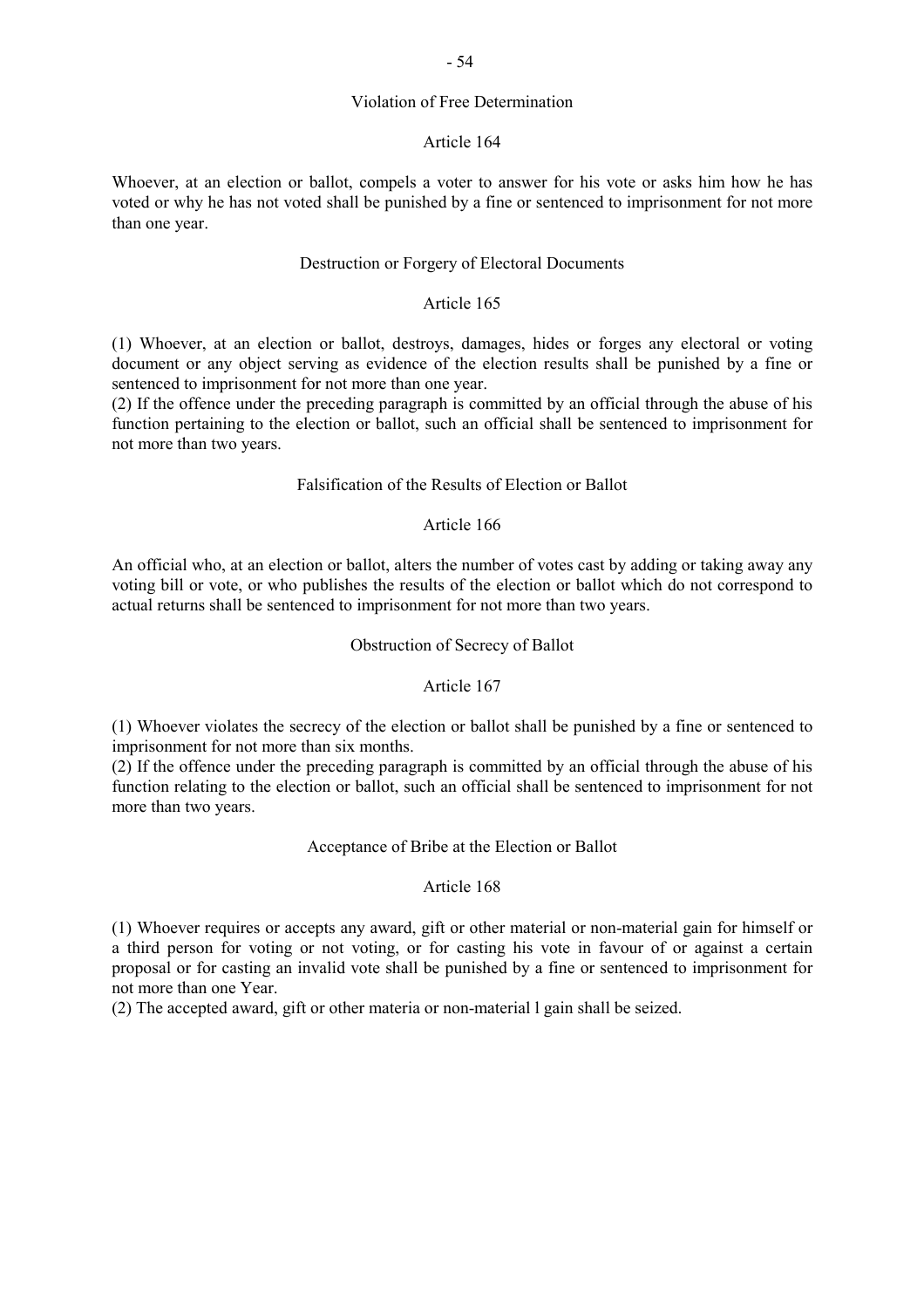## Chapter Eighteen

## CRIMINAL OFFENCES AGAINST IIONOUR AND REPUTATION

#### Insult

#### Article 169

(1) Whoever insults another shall be punished by a fine or sentenced to imprisonment for not more than thres months.

(2) If the offence under the preceding paragraph has been committed through the press, radio, television or other means of public information or at a public assembly, the perpetrator shall be punished by a fine or sentenced to imprisonment for not more than six months.

(3) Whoever expresses words offensive to another in a scien6fic, literary or artistic work, in a serious piece of criticism or in the exercise of official duty, in a piece of journalism, in the course of political or other public activity or in the defence of justified benefits shall not be punished, provided that ihe manner of expressing such words or and that the other circumstances of the case indicate that his expression was not meant to be derogatory.

(4) If the injured person has retumed the insult, the Court may punish both parties or one of them or may remit the punishment.

## Slander

#### Article 170

(1) Whoever asserts or circulates anything false about another person which is capable of damaging his honour or reputatlon and which he knows to be false shall be punished by a fine or sentenced to imprisonment for not more than six months.

(2) If the offence under the preceding paragraph has been committed through the press, radio, television or other means of public information or at a public assembly, the perpetrator shall be punished by a fine or sentenced to imprisonment for not more than one year.

(3) If that which has been asserted or circulated is of such a nature that it may bring about grave consequences for the slandered person, the perpetrator shall be punished by a fine or sentenced to imprisonment for not more than three months.

## Defamation

## Article 171

(1) Whoever asserts or circulates anything false about another person which is capable of causing darnage to the honour or reputation of that person shall be punished by a fine or sentenced to imprisonnient for not more than three months.

(2) If the offence under the preceding paragraph has been committed through the press, radio, television or other means of public information or at a public assembly, the perpetrator shalL be punished by a fine or sentenced to imprisonment for not more than six months.

(3) If what has been asserted or circulated is of such a nature that it may bring about grave consequences for the defamed person, the perpetrator shall be punished by a fine ot sentenced to imprisonment for not more than one year.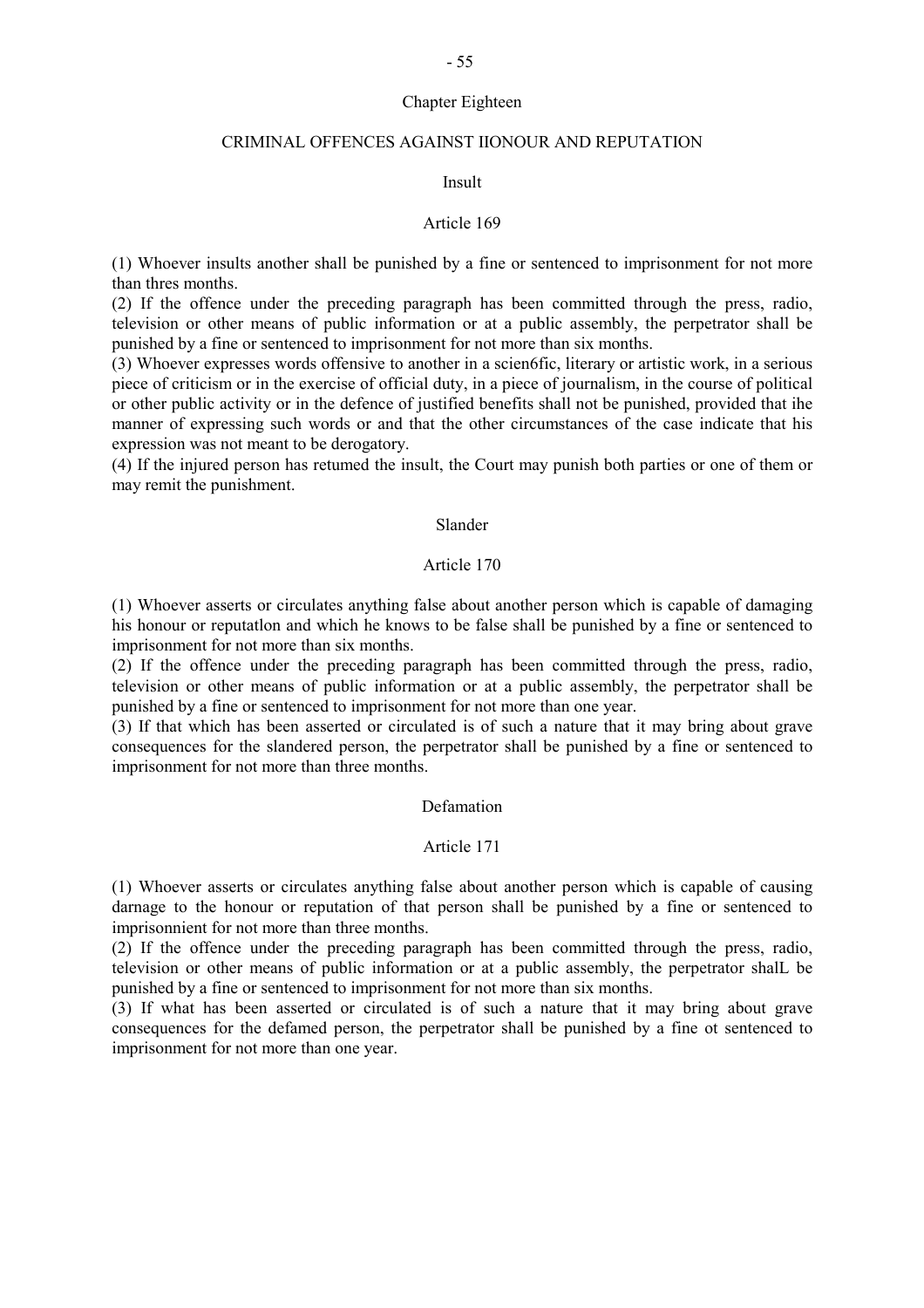(4) If the pecpetrator proves either the truth of his assertions or that he had reasonable grounds to believe in the truthfulness of what has been asserted or circulated, he shall not be punished for defamation but may be punished either for insult (Article 169) or for falsely and scomfully accusing someone of a crime (Article 173).

(5) The truthfulness of any assertion that a person has committed a criminal offence for which the perpetrator is prosecuted ex officio may only be proved by means of a final judgement. Other evidence may be allowed to prove such an assertion only when prosecution or trial before a Court are not possible or permitted.

(6) If the defamation asserting that the injured person has committed a criminal offence, for which the perpetrator is prosecuted ex officio, has been committed in circumstances under the third paragraph of Article 169 of the present Code, the perpetrator shall not punished for defamation even without the existence of a final judgement when he can prove that he had a justified reason to believe that what he had been asserting or circulating was true.

## Calumny

## Article 172

(1) Whoever asserts or circulates any matter concerning the personal or family affairs of another person which is capable of injuring that person's honour and reputation shall be punished by a fine or sentenced to imprisonment for not more than three months.

(2) If the offence under the preceding paragraph has been committed through the press, radio, television or other means of public information or at a public assembly, the perpetrator shall be punished by a fine or sentenced to imprisonment for not more than six months.

(3) If what has been asserted or circulated is of such a nature that it may bring about grave consequences for the defamed person, the perpetrator shall be punished by a fine or sentenced to imprisonment for not more than one year.

(4) Except in cases under the paragraph below, it shall not be permitted to ascertain in court whether what has been asserted or circulated is true or false.

(5) Whoever asserts or circulates any matter concerning the personal or family affairs of another in the exercise of official duty, political or other public activity, the defence of any right or the protection of justified benefits, shall not be punished, provided that he proves either the truth of his assertions or that he had reasonable grounds for believing in the truthfulness of what has been asserted or circulated.

## Malicious False Accusation of Crime

## Article 173

(1) Whoever calumniates another person by asserting that he has committed a criminal offence or been convicted for the same with the intention of exposing that person to scorn, os whoever communicates such a fact to a third person with the same intention shall be punished by a fine or sentenced to imprisonment for not more than three months.

(2) If the offence under the preceding paragraph has been committed through the press, radio, television or other means of public information or at a public assembly, the perpetrator shall be punished by a fine or sentenced to imprisonment for not more than six months.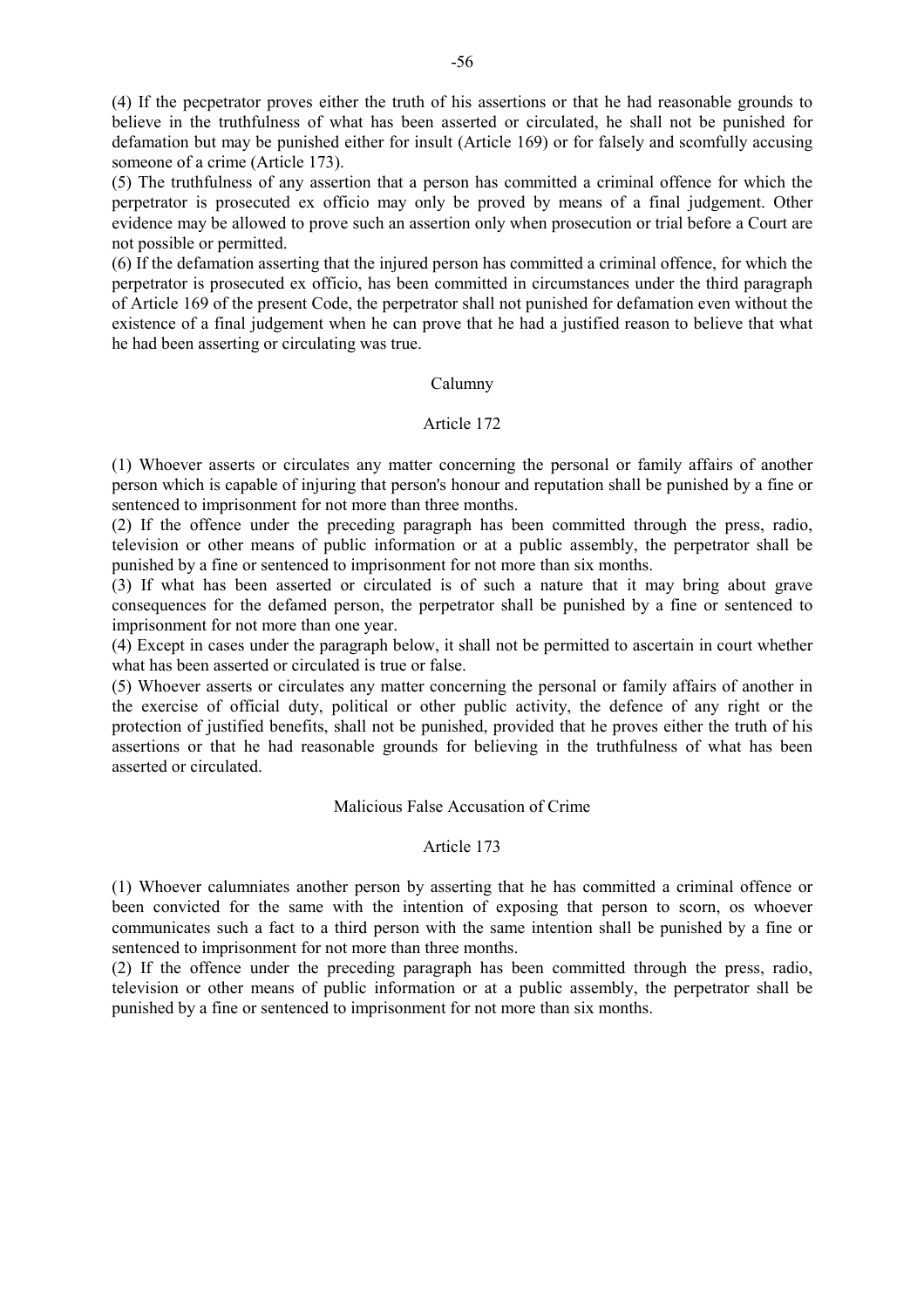## Insult to the Republic of Slovenia

#### Article 174

(1) Whoever publicly commits any of the offences under Articles 169 - 173 of the present Code against the Republic of Slovenia or against the President of the Republic with respect to the exercising of his office shall be punished by a fine or sentenced to imprisonment for not more than one year.

(2) The same punishment shall be imposed on anyone who has publicly desecrated the flag, coat-of arms or national anthem of the Republic of Slovenia.

## Insult to Foreign Country or International Organisation

#### Article 175

(1) Whoever commits in public any of the offences under Articles 169 - 173 of the present Code against a foreign country, its head of state or its diplomatic ambassador, or whoever publicly desecrates the flag, coat-of-arms or national anthem of a foreign country shall be punished by a fine or sentenced to imprisonment for not more than one year.

(2) The same punishment shall be imposed anyone who has committed a criminal offence against an international organisation recognised by the Republic of Slovenia or against its representative or its insignia.

#### Insult to the Slovene People or the National Communities

## Article 176

(1) Whoever publicly commits any of the offences under Articles 169 - 173 of the present Code against the people of Slovenia or against the Hungarian or Italian national communities living in the Republic of Slovenia shall be punished by a fine or sentenced to imprisonment for not more than one year.

## Remission of Punishment for Criminal Offences Under Articles 169 - 173

#### Article 177

If the perpetrator of a criminal offence under Articles 169 - 173 has been provoked by the indecent or brutal conduct of the injured person or *if he* offers an apology to him before the Court or if he retracts what he has been asserting or circulating before the Court, his punishment may be remitted.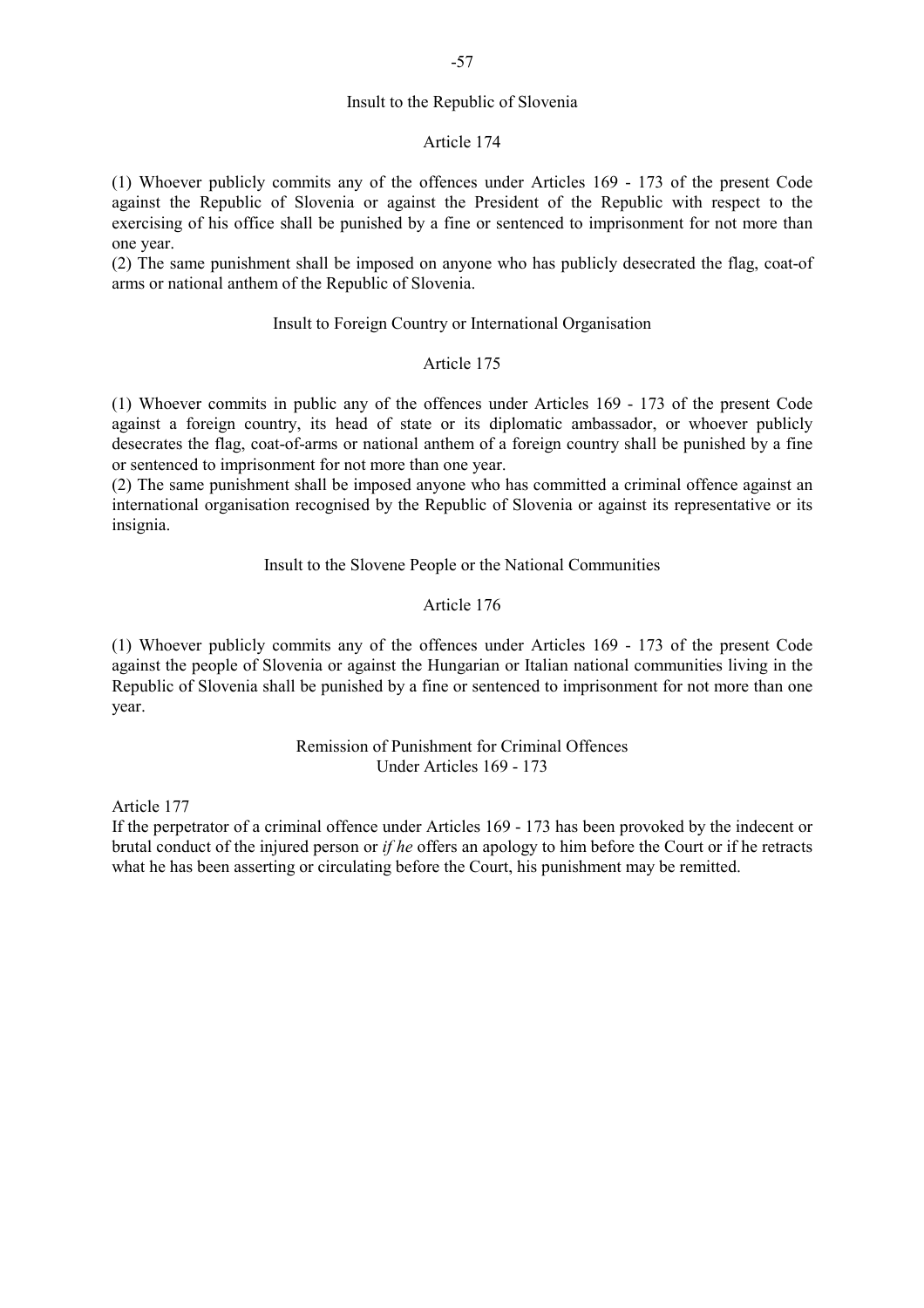## Special Provisions Regarding the Prosecution

#### Article 178

(1) The prosecution of criminal offences under Articles 160 - 173 shall be initiated upon a private action.

(2) If the offences under Articles 169 - 173 have been committed against a state agency or against an official or military persons in relation to the exercising of their office, the prosecution shall be initiated upon a complaint.

(3) The prosecution for the criminal offence under Article 175 shall be initiated by permission of the minister of justice.

(4) If the offences under Articles 169 - 173 have been committed against a deceased person, the prosecution shall be initiated upon a private action brought by his spouse, extra-marital partner, children or adopted children, parents or adoptive parents, or brothers or sisters.

#### Publication of Judgemcnt

## Article 179

In convicting an offender for criminal offences under Articles 169 - 173 of the present Code c.ommitted through radio, television or other public media and upon a request lodged by the injured person, the Court may order that the whole judgement or a part thereof be published at the expense of the perpetrator in such a manner as was employed for the committing of the offence.

## Chapter Nineteen

## CRIMINAL OFFENCES AGAINST SEXUAL INTEGRITY

#### Rape

#### Article 180

(1) Whoever compels a person of the same or opposite sex to submit to sexual intercourse with him by force or threat of imminent attack on life or limb shall be sentenced to imprisonment for not less than one and not more than ten years.

(2) If the offence under the preceding paragraph has been committed in a cruel or extremely humiliating manner or successively by at least two perpetrators or against an offender serving sentence in a closed or semi-open type of penal institution, the perpetrator(s) shall be sentenced to imprisonment for not less than three years.

(3) Whoever compels a person of the same or opposite sex to submit to sexual intercourse by threatening himlher with large loss of property to him/her or to his/her relatives or with the disclosure of any matter concerning him/her or hislher relatives which is capable of damaging hislher or hislher relatives' honour and reputation shall be sentenced to imprisonment for not less than six months and not snore than five years.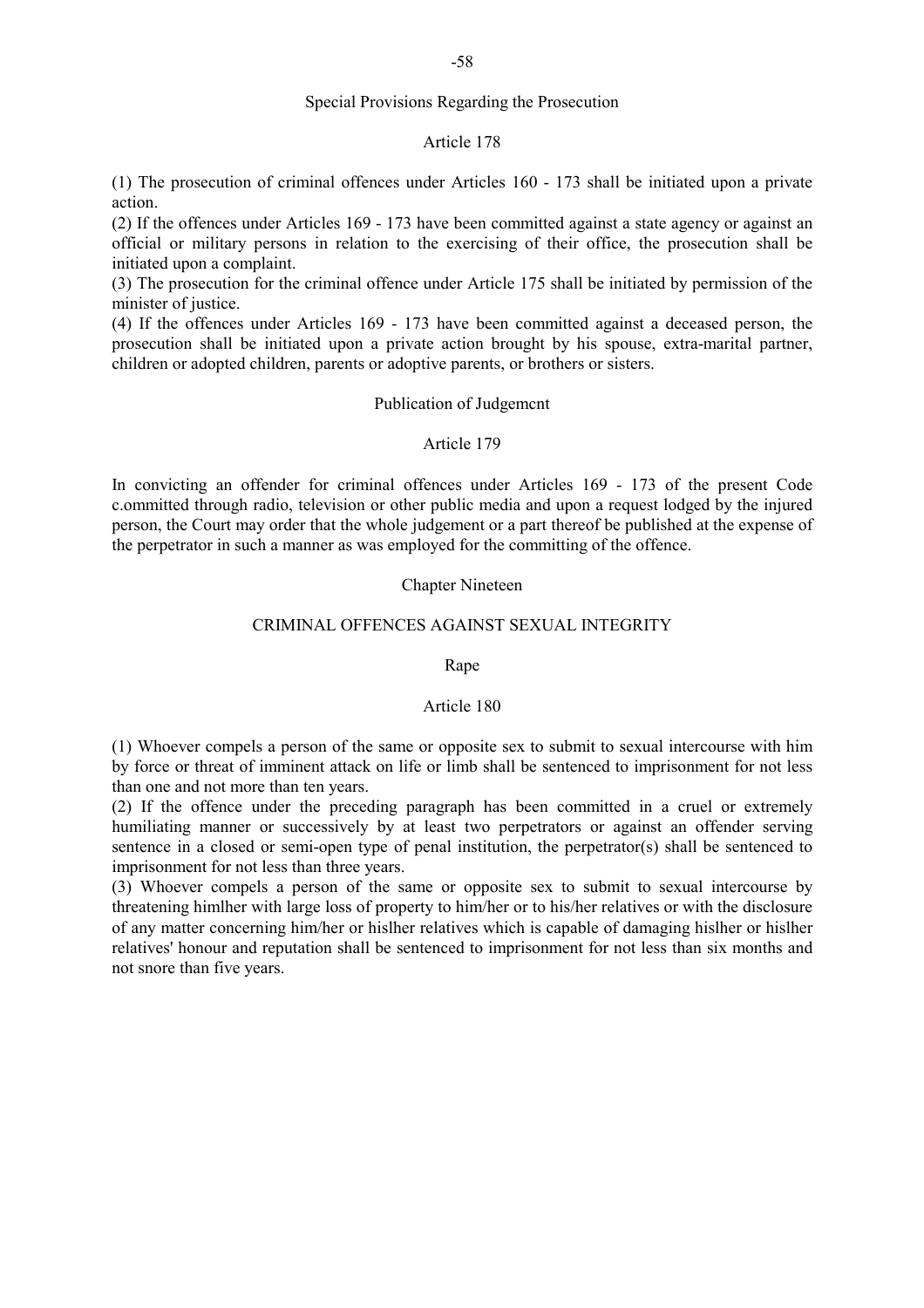(4) If offences under the first or third paragraphs of the present article have been committed against a spouse or an extra-marital partner, the prosecution shall be initiated upon a complaint.

## Sexual Violence

#### Article 181

(1) Whoever uses force or threatens a person of the same or opposite sex with imminent attack on life or limb thereby compelling that person to submit to any lewd act not covered by the preceding article or to perform such an act shall be sentenced to imprisonment for not less than six months and not more than five years.

(2) If the offence under the preceding paragraph has been committed in a cruel or extremely humiliating manner or successively by at least two perpetrators, the perpetrator(s) shall be sentenced to imprisonment for not less than three years.

(3) Whoever compels a person of the same or opposite sex to perform or submit to any lewd act by threatening himlher with a large loss of property to himJher or to hislher relatives or witfi the disclosure of any matter conceming him/her or hislher relatives which is capable of damaging his/her or his/her relatives' honour and reputation shall be sentenced to imprisonrnent for not more than five years.

(4) If offences under the first or third paragnphs of the present article have been committed against a spouse or an extra-marital partner, the prosecution shall be initiated upon a complaint.

#### Sexual Abuse of Defenceless Person

## Article 182

(1) Whoever has sexual intercourse or performs any lewd act with a person of the same or opposite sex by abusing the fact of his/her mental disease, temporary or graver mental disorder or sickness or any other state owing to which that person is not capable of resisting shall be sentenced to imptisonment for not less than six months and not more than five years.

(2) Whoever, under circumstances under the preceding paragraph, violates the sexual integrity of another person in any other way shall be sentenced to imprisonment for not more than five years.

## Sexual Assault on a Person Below Fifteen Years of Age

## Article 183

(1) Whoever has sexual intercourse or performs any lewd act with a person of the same or opposite sex under the age of fifteen years where there is a marked discrepancy betwen the maturity of the perpetrator and that of the victim shall be sentenced to imprisonment for not less than six months and not more than five years.

(2) Whoever has sexualintercourse with a defenceless person under the age of fifteen or by threatening him/her with imminent attack on life or limb shall be sentenced to imprisonment for not more than three years.

(3) A teacher, educator, guardian, adoptive parent, parent or any other person who through the abuse of his position, has sexual intercourse or performs any lewd act with a person under the age of fifteen whom he is entrusted to teach, educate, protect or care for shall be sentenced to imprisonment for not less than one and not more than nine years.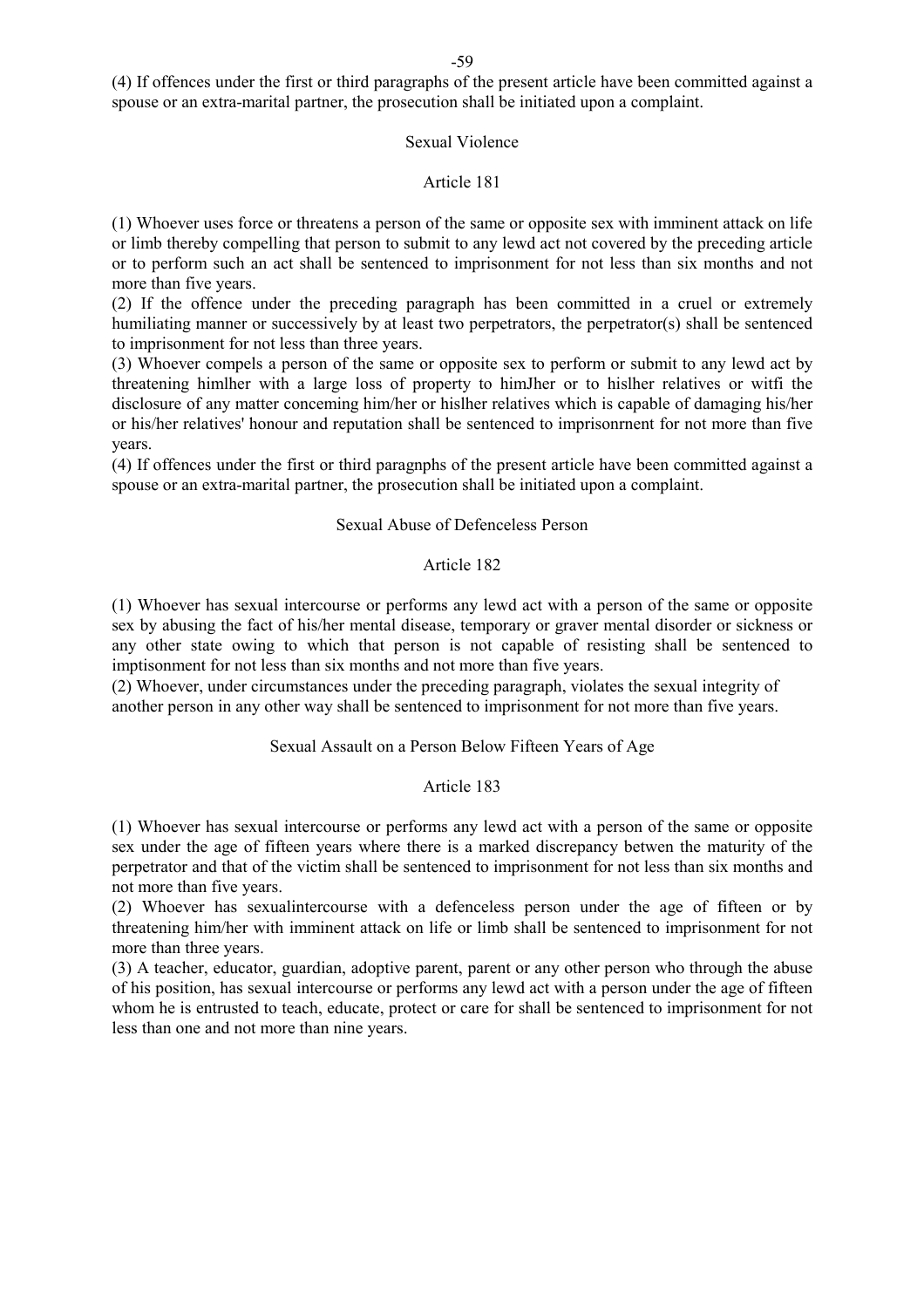(4) Whoever, under circumstances under the first, second or third paragraphs, violates the sexual integrity of another in any other way shall be sentenced to imprisonment for not more than five years.

#### Violation of Sexual Integrity by Abuse of Position

## Article 184

(1) Whoever, by abusing his position, induces his subordinate or a person of the same or different sex who depends on him to have sexual intercourse with him or to perform or submit to any lewd act shall be sentenced to imprisonment for not more than five years.

(2) A teacher, educator, guardian, adoptive parent, parent or any other person who through the abuse of his position has sexual intercourse or performs any lewd act with a person above the age of fifteen whom he is entrusted to teach, educate, protect or care for shall be sentenced to imprisonment for not less than six months and not more than five years.

#### Exploitation through prostitution

## Article 185

(1) Whoever participates for exploitative purposes in the prostitution of another or instructs, obtains or encourages another to engage in prostitution with force, threats or deception shall be given a prison sentence of between three months and five years.

(2) If an offence from the preceding paragraph is committed against a minor, against more than one person or as part of a criminal association, the perpetrator shall be given a prison sentence of between one and ten years.

## Presentation, manufacture, possession and distribution of pornographic material

## Article 187

(1) Whoever sells, presents or publicly exhibits documents, pictures or audiovisual or other items of a pornographic nature to a person under 14 years of age, enables them to gain access to these in any other way or shows them a pornographic performance shall be given a fine or a prison sentence of up to two years.

(2) Whoever abuses a minor in order to produce pictures or audiovisual or other items of a pornographic nature, or uses them in a pornographic performance, shall be given a prison sentence of between six months and five years.

(3) Whoever produces, distributes, sells, imports or exports pornographic material depicting minors, supplies it in any other way, or possesses such material with the intention of producing, distributing, selling, importing, exporting it or supplying it in any other way, shall be subject to the same sentence. (4) If an offence from the second or third paragraphs was committed within a criminal association for the commission of such criminal offences, the perpetrator shall be given a prison sentence of between one and eight years.

(5) Pornographic material from the second, third and fourth paragraphs of this article shall be seized or its use disabled in some other manner.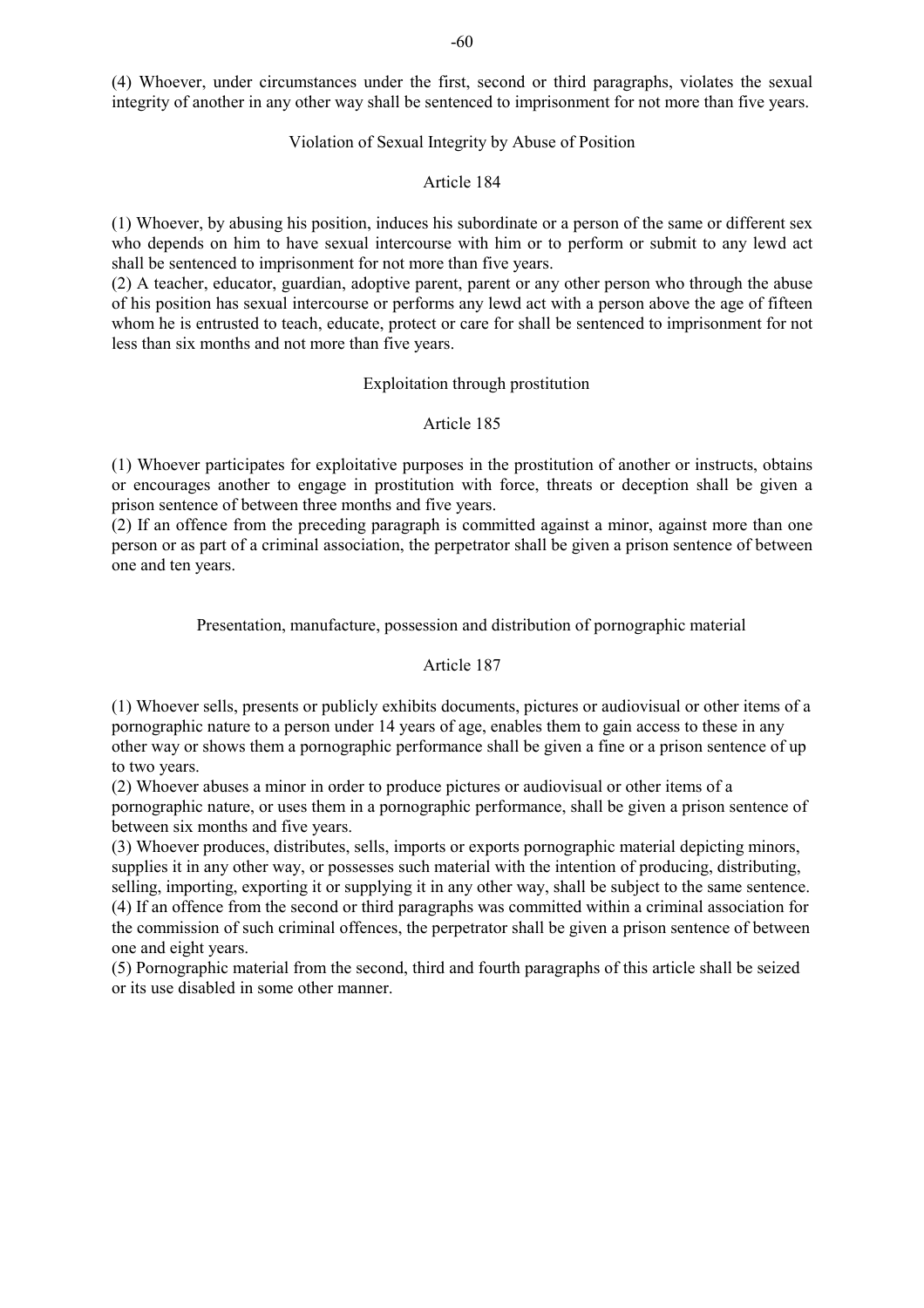## Chapter Twenty

#### CRIMINAL OFFENCES AGAINST PUBLIC HEALTH

## Spreading Contagious Diseases

## Article 188

(1) Whoever does not comply with regulations or orders by which a competent agency has ordered a medical examination, disinfection, quarantine or other measures for the suppression or prevention of a contagious disease in human beings and thereby causes the spread of a contagious disease shall be punished by a fine or sentenced to imprisonment for not more than one year.

(2) The same punishment shall be imposed on anyone who does not comply with regulations or orders by which a competent agency has ordered measures for the suppression or prevention of contagious diseases in animals and thereby causes the spread of a contagious disease to human beings.

(3) Whoever commits the offence from the first or the second paragraph of the present article by negligence shall be punished by a fine or sentenced to imprisonment for not more than six months.

(4) If the offence under the first, second or third paragraphs of the present article results in the death of one or more persons, the perpetrator shall be sentenced to imprisonment for not more than eight years for the offence under the first and second paragraphs and to imprisonment for not more than five years for the offence under the third paragraph.

#### Failure to Render Medical Aid

## Article 189

A doctor or any other medical employee who breaches the terms of his professional duty by failing to render aid to a patient or any person whose life is in danger shall be sentenced to imprisonment for not more than one year.

## Negligent Medical Treatment

#### Article 190

(1) A doctor who, in the course of performing medical activities, does not act in conformity with his code of professional conduct, thereby causing the substantial impairment of health of a patient, shall be sentenced to imprisonment for not more than one year.

(2) Any other medical employee who, in the course of performing his duties, does not act in confonnity with the rules of professional conduct, thus causing a substantial impairment of the patient's health shall be punished to the same extent.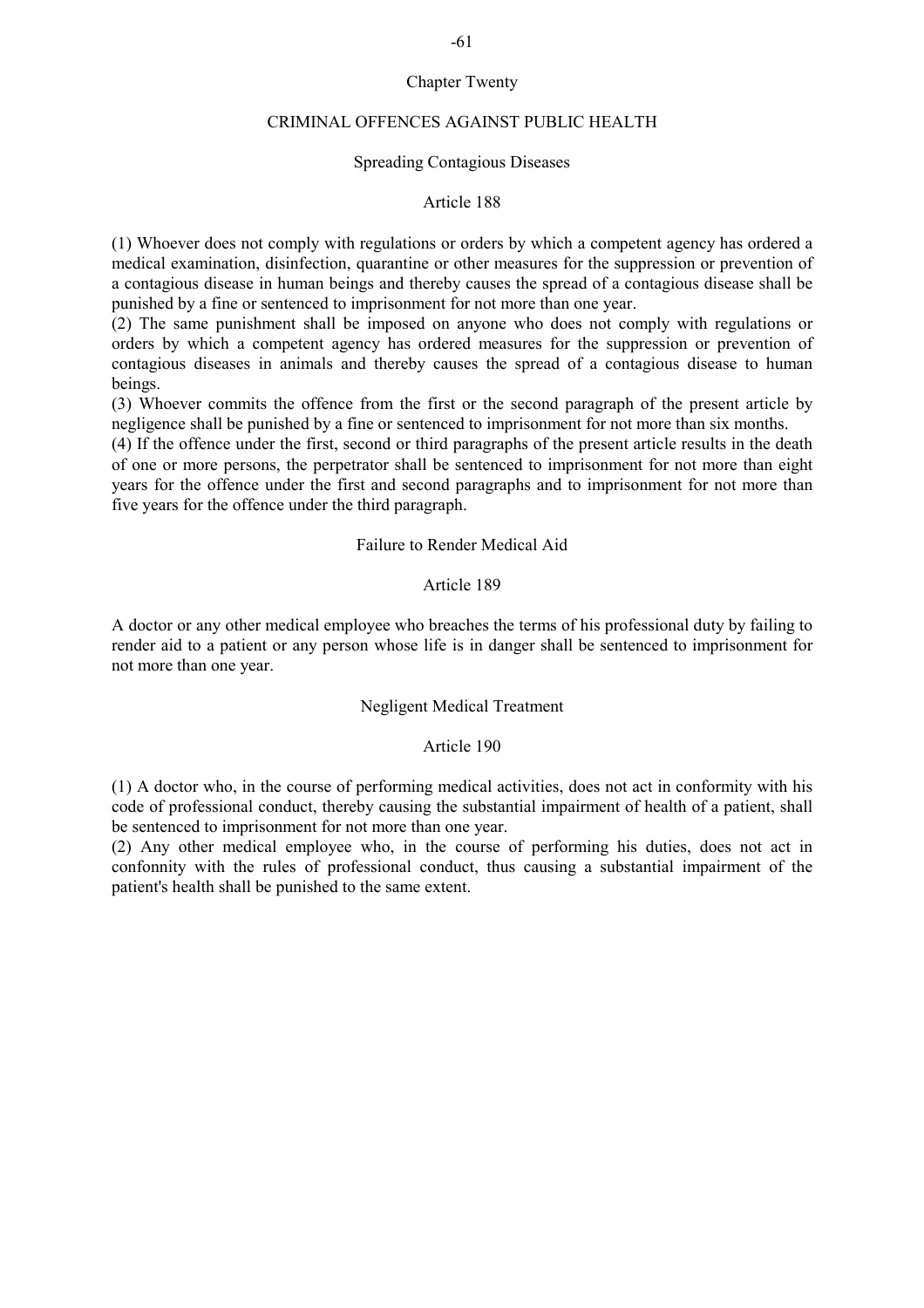## Article 191

(1) A doctor who, in not conforming with his code of professional conduct, removes a part of the human body from or transplants a part of ihe body to a patient and thereby causes a substantial impairment of the patient's health shall be sentenced to imprisonment for not less than six months and not more than five years.

(2) A doctor who, for the purpose of performing a transplant, removes a part from the body of a patient prior to the death of that patient being established in the proper manner shall be punished to the same extent.

(3) A doctor who, for the purpose of performing a transplant, removes a part from the body of a patient or who transplants a part of the body of a patient without having obtained prior consent from the donor or the recipient of the part of the body or from their statutory representatives shall be sentenced to imprisonment for not more than three years.

(4) The same punishment shall be imposed on anyone who illegally or for payment serves as an agent for providing transplants of parts of the body of a living or a deceased person.

## Reckless Performance of Pharmacological Activities

## Article 192

A chemist or any other person authorised to issue medicines who by negligence does not prepare the prescribed quantity or proportion of a medicine or who issues a medicine or substance other than that prescribed or, in the preparation or issuing of medicines, acts in any other way contrary to his code of professional conduct, thus causing a substantial impairment of a person's health shall be sentenced to imprisonment for not more than one year.

## Manufacture and Trade in Harmful Remedies

## Article 193

(1) Whoever manufactures, sells or otherwise supplies medicines or other medical remedies dangerous to health shall be sentenced to imprisonment for not more than three years.

(2) Whoever is engaged in the extraction, preparation or disposing of infected blood or other tissue or therefrom derives remedies shall be punished to the same extent.

(3) Whoever commits the offence under the first or second paragraphs of the present article by reason of negligence shall be sentenced to imprisonment for not more than one year.

(4) If serious or grievous bodily harm or a corresponding impairment of health of at least one person has been caused by the committing of any of the offences under the first, second or third paragraphs of the present article, the perpetrator shall be sentenced to imprisonment for not more than eight years for the offence under the first and second paragraphs while for the offence under the third paragraph he shall be sentenced to imprisonment for not more than five years.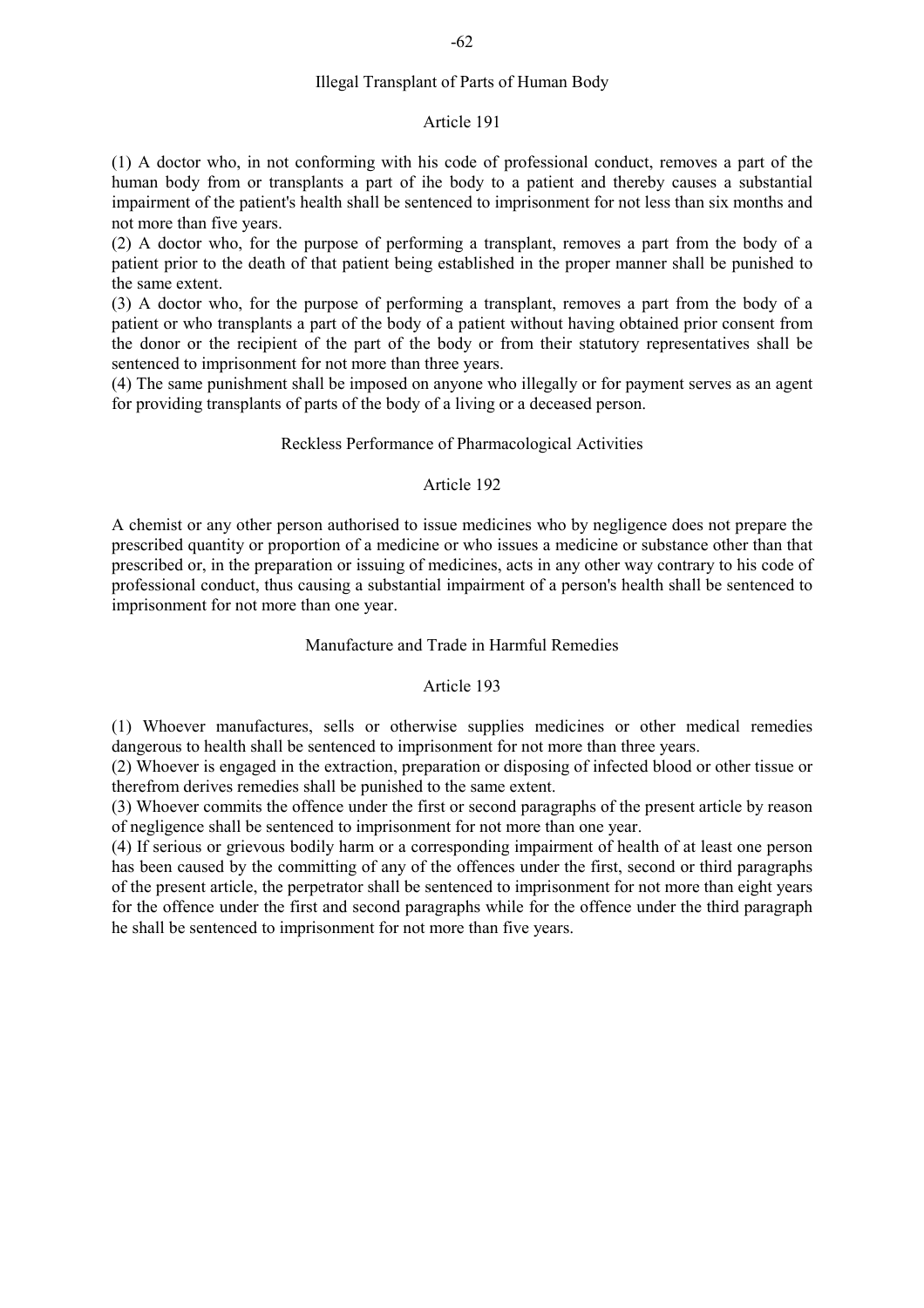(5) If any of offences under the first, second or third paragraphs of the present article has resulted in the death of at least one person, the perpetrator shall be sentenced to imprisonment for not less than one and more than twelve years for the offence under the first and second paragraphs while for the offence under the third paragraph he shall be sentenced to imprisonment for not less than one and not more than eight years.

## Production and Trade of Tainted Foodstuffs and Other Products

## Article 193

(1) Whoever produces, sells or otherwise supplies foodstuffs dangerous to human health, thus causing danger to human life or health shall be sentenced to imprisonment for not more than three years.

(2) Whoever produces, sells or otherwise puts on the market products for personal care, toys or similar products for mass consumption which are dangerous to human health shall equally be punished.

(3) Whoever commits the offence under the first or second paragraphs of the present article by negligence shall be sentenced to imprisonment for not more than one year.

(4) If serious or grievous bodily harm or a corresponding impairment of health of at least one person have been caused by the committing of any of the offences under the first, second or third paragraphs of the present article, the perpetrator shall be sentenced to imprisonment for not more than eight years for the offence under the first and second paragraphs while for the offence under the third paragraph he shall be sentenced to imprisonment for not more than five years.

(5) If any of offences under the first, second or third paragraphs of the present article has resulted in the death of at least one person, the perpetrator shall be sentenced to imprisonment for not less one and not more than twelve years for the offence under the first and second paragraphs while for the offence under the third paragraph he shall be sentenced to imprisonment for not less than one and not more than eight years,

(6) Tainted foodstuffs and other products shall be seized.

## Careless Inspection of Meat

## Article 195

(1) A vetinary surgeon or person responsible for inspecting livestock and meat intended for food production who carelessly and without proper regard performs the inspection or, contrary to relevant regulations, does not perform the inspection, thereby facilitating the trade of meat dangerous to human health, shall be sentenced to imprisonment for not more than one year.

## UnlawfuL Manufacture and Trade of Narcotic Drugs

## Article 196

(1) Whoever unlawfully manufactures, processes, sells or offers for sale substances and preparations recognised to be narcotic drugs, or whoever purchases, keeps or transports such substances or preparations with a view to reselling them, or whoever serves as an agent in the sale or purchase of the above shall be sentenced to imprisonment for not less than one and not more than ten years. (2) If an offence from the preceding paragraph was committed within a criminal association for the commission of such criminal offences, or if the perpetrator of this offence organised a network of resellers or agents, the perpetrator shall be given a prison sentence of at least five years.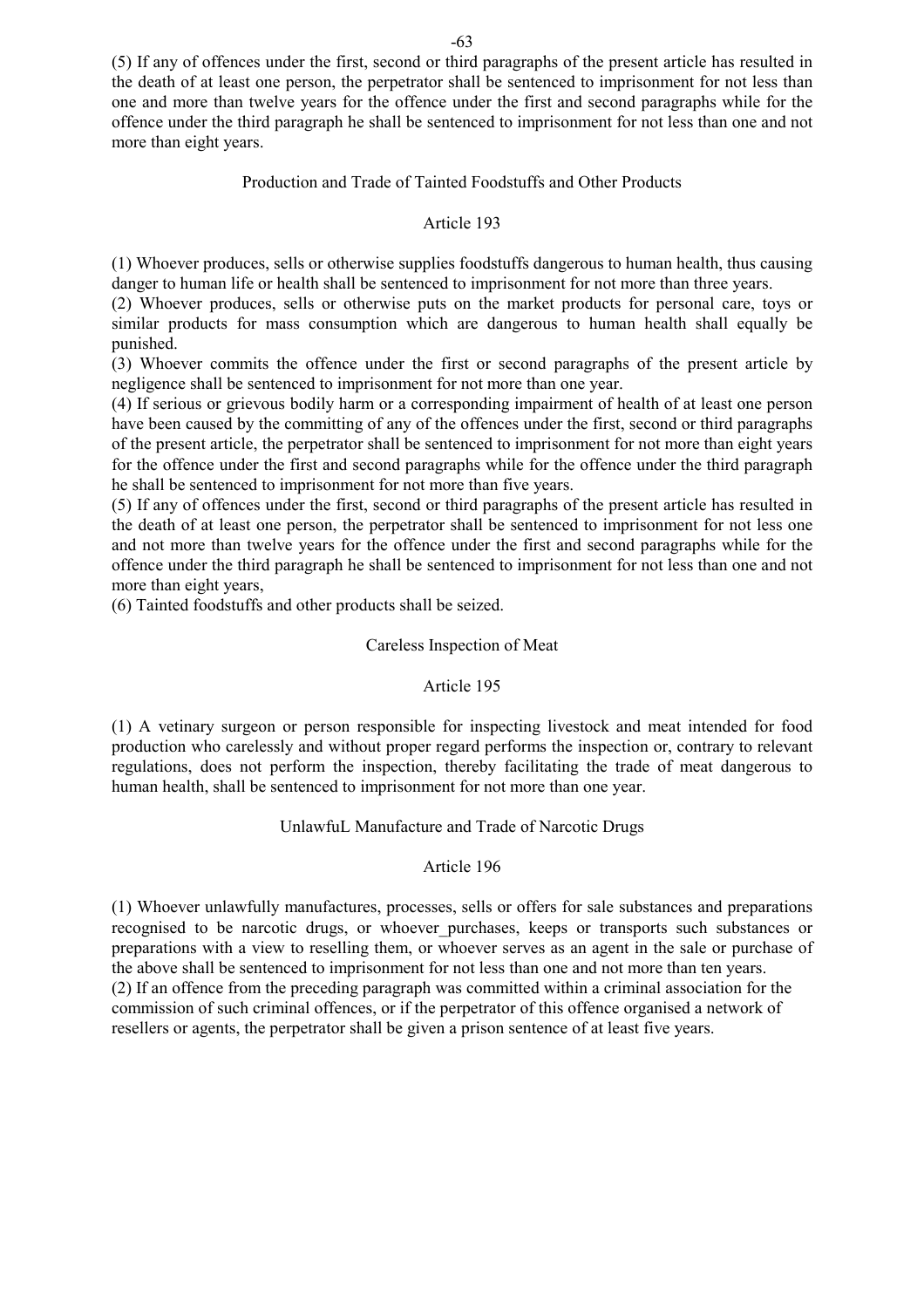(3) Whoever manufactures, purchases, possesses or furnishes other persons with the equipment, material or precursors which are, to his knowledge, intended for the manufacture of drugs shall be sentenced to imprisonment for not less than six months and not more than one year.

(4) Narcotics and the means of their manufacture and means of transport with a specially-adapted space for the transport and storage of drugs shall be seized.

## Rendering Opportunity for Consumption of Narcotic Drugs

## Article 197

(1) Whoever solicits another person to use a drug or provides a person with drugs to be used by him or by a third person, or whoever provides a person with a place or otherfacility for the use of drugs shall be sentenced to imprisonment for not less than three months and not more than five years. (2) If the offence under the preceding paragraph is committed against a minor, the perpetrator shall be sentenced to imprisonment for not less than one and not more than ten years.

(3) Narcotics and the tools for their consumption shall be seized.

## Chapter Twenty-One

#### CRIMINAL OFFENCES AGAINST MARRIAGE, FAMILY AND YOUTH

## Bigamy

#### Article 198

(1) Whoever, being already married, enters into a second marriage shall be punished by a fine or sentenced to imprisonment for not more than one year.

(2) Whoever enters into a marriage with a person who he knows to be already married shall be punished to the same extent.

(3) If the former marriage has ceased to exist or to be valid, the prosecution shall not be initiated; if the prosecution has already been initiated, it shall be terminated.

## Alteration of Family Status

## Article 199

(1) Whoever substitutes a child for another or otherwise alters its family status shall be sentenced to imprisonment for nat more than two years.

(2) Any attempt to commit this offence is punishable.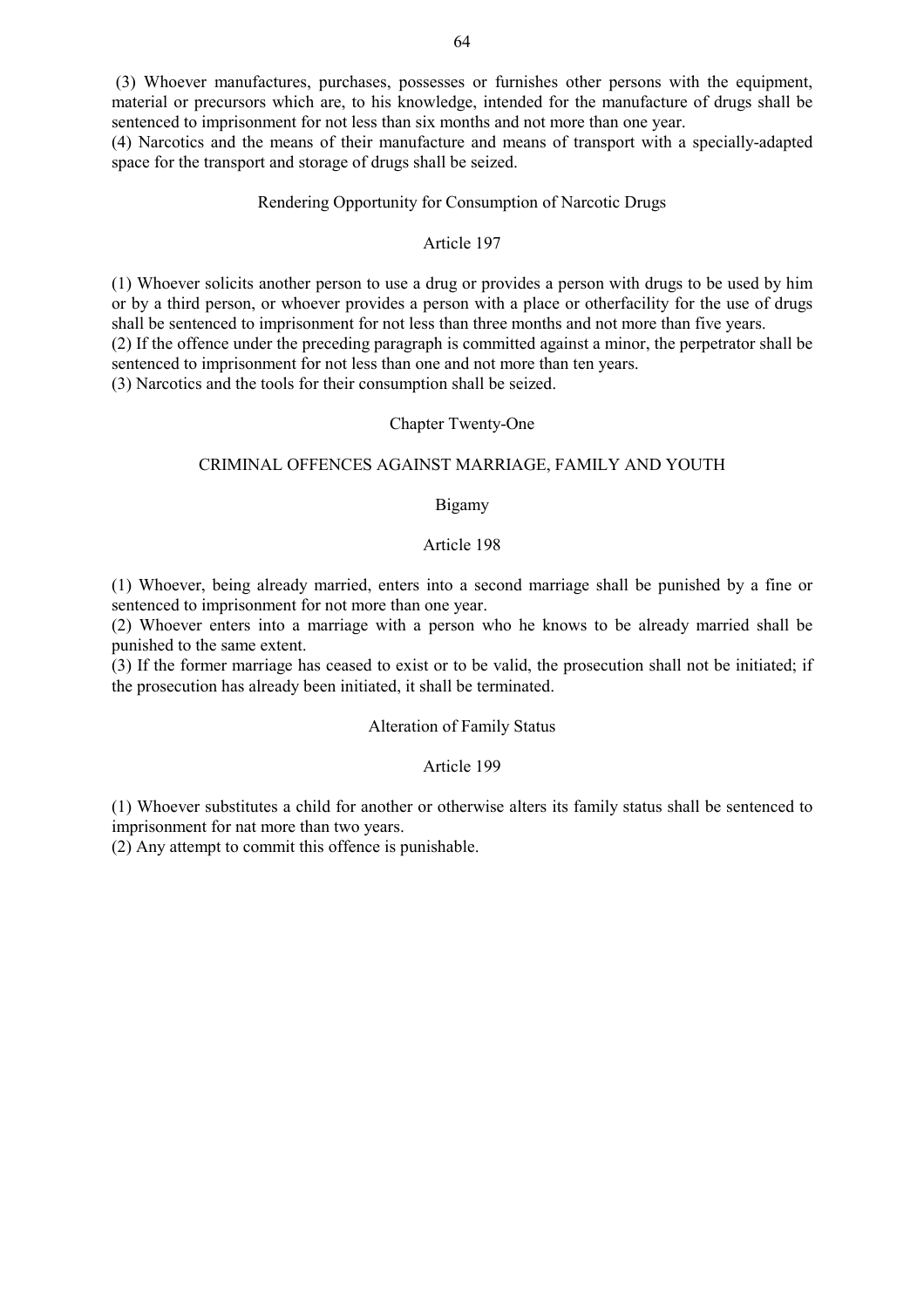## Abduction of Minors

## Article 200

(1) Whoever unlawfully abducts a minor from his parent, adoptive parent, guardian, institution or from a person to whom the minor has been entrusted, or whoever detains a minor or prevents him from living with the person he is entitled to live with, or whoever malevolently prevents the implementation of an enforceable judgement referring to a minor shall be punished by a fine or sentenced to imprisonment for not more than one year.

(2) In the event of a suspension of sentence, the court may place a proviso on the suspension by ordering the perpetrator to relinquish a minor to the rightful claimant or to make possible the implementation of an enforceable judgement referring to the minor.

(3) If the perpetrator under the first paragraph of the present article has relinquished a minor to the rightful claimant by his own free will and made possible the implementation of the enforceable judgement, his punishment may be remitted.

## Neglect and Maltreatment of Minors

## Article 201

(1) A parent, adoptive parent, guardian or other person who seriously breaches his obligation of support and education by neglecting a minor whom he is obliged to take care of shall be sentenced to imprisonment for not more than two years.

(2) A parent, adoptive parent, guardian or other person who forces a minor to work excessively or to perform work unsuitable to his age, or who out of greed inures a minor to begging or other conduct prejudicial to his proper development or who tortures him shall be sentenced to imprisonment for not more than three years.

## Violation of Family Obligations

## Article 202

(1) Whoever seriously breaches the family obligations imposed on him by statute by leaving a member of his family who depends on him in dire straits shall be sentenced to imprisonment for not more than two years. .

(2) In the event of a suspension of sentence, the Court may order the petpetrator to regularly perform his obligations of care, education and support.

## Non-payment of maintenance

## Article 203

(1) Whoever fails to pay maintenance, despite being able to, for a person they are obliged to support according to the law and for whom the level of maintenance has been set by an executory title shall be given a prison sentence of up to one year.

(2) If on account of the offence from the preceding paragraph the livelihood of the person entitled to maintenance was or could have been threatened, or if the perpetrator evaded the obligation to pay maintenance, the perpetrator shall be given a prison sentence of up to three years.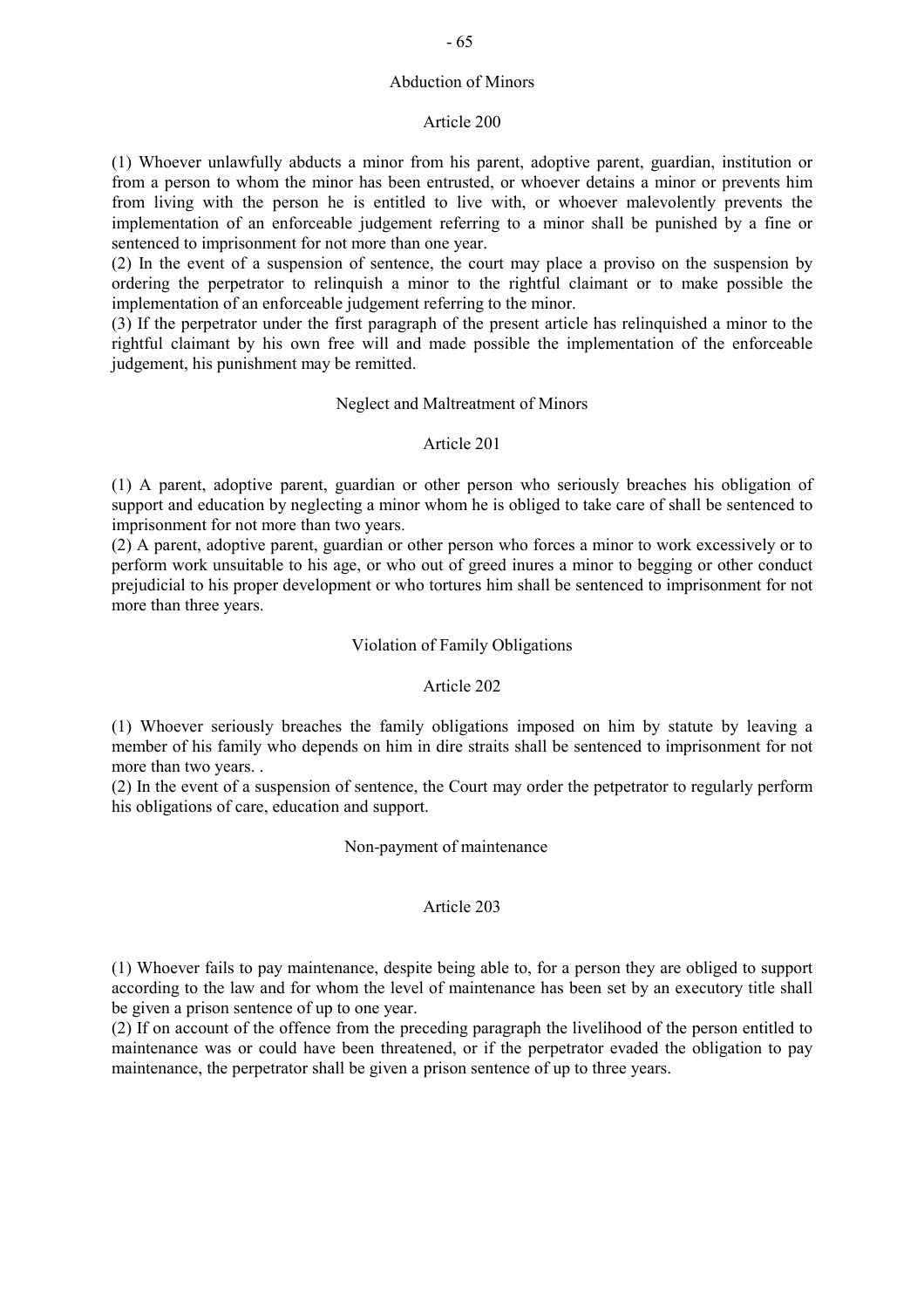(3) If the court passes a conditional sentence, it may order the perpetrator of an offence from the first or second paragraphs of this article to make regular maintenance payments, and may also order them to settle any outstanding maintenance payments or other court-ordered obligations arising from maintenance.

#### Incest

## Article 204

An adult who has sexual intercourse with a underage lineal relative or underage brother or sister shall be sentenced to imprisonment for not more than two years.

## Chapter Twenty-Two

## CRIMINAL OFFENCES AGAINST EMPLOYMENT AND SOCIAL SECURITY

## Violation of Fundamental Rights of Employees

## Article 205

(1) Whoever, to his knowledge, acts contrary to regulations, governing the conclusion and termination of employment contracts pay and compensations thereof, working time, time for break and rest, annual leave and absence from work, and prohibition of overtime and night work, thereby depriving or restraining an employee of any of his rights shall be punished by a fine or sentenced to imprisonment for not more than one year.

## Violation of Rights Conceming Employment and Unemployment

## Article 206

(1) Whoever denies or restricts another person's right to free employment under equal conditions stipulated by legislation shall be punished by a fine or sentenced to imprisonment for not more than one year.

(2) Whoever, to his knowledge, acts contrary to regulations governing the rights of the unemployed, thereby depriving or restraining an unemployed person of any of his rights, shall be punished in accordance with the preceding paragraph of the present article.

Violation of Rights to Participation in Management and Violation of Union Rights

## Article 207

(1)Whoever breaches regulations and by-laws by preventing employees or hindering them from exercising rights to participation in management and whoever abuses such rights or obstructs their implementation shall be punished by a fine or sentenced to imprisonment for not more than one year. (2) Whoever breaches regulations and by-laws by preventing employees or hindering them from exercising free association and executing union activities, or obstructs the implementation of union rights, shall be punished to the same extent.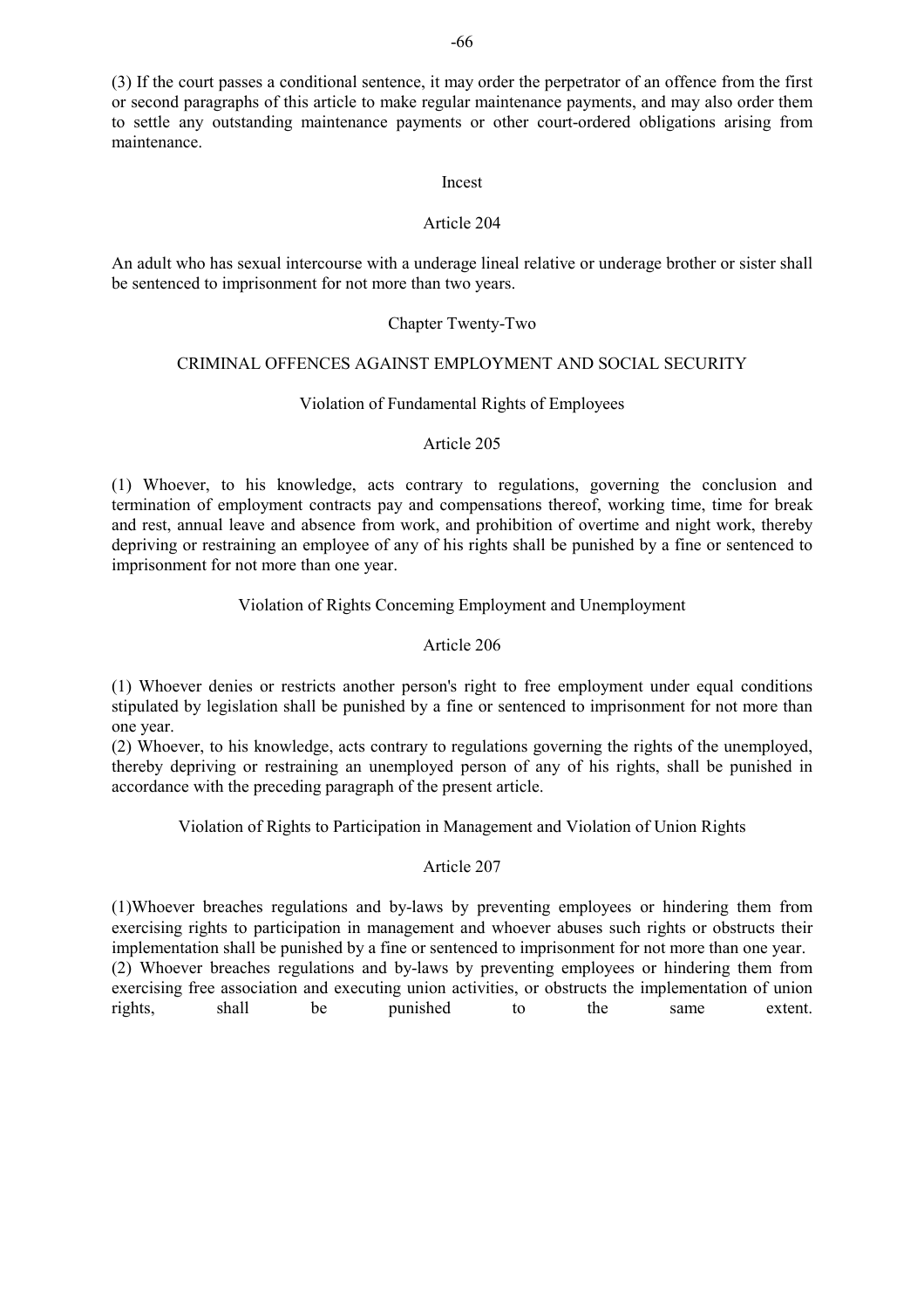## Endangering Security at Work

#### Article 208

(1) Whoever destroys, damages or removes safety devices in a mine, factory, building or other working site, thus endangering human life shall be sentenced to imprisonment for not more than three years.

(2) A gerson responsible for security and health at work in mines, factories, worhooms, on building or other working sites who does not install safety devices or assure their operation when necessary or otherwise does not comply with regulations and technical rules on safety measures, thus endangering human life, shall be sentenced to imprisonment for not more than two years.

(3) If the offence under the first or second paragraphs of the present article has been committed by negligence, the perpetrator shall be sentenced to imprisonment for not more than one year,

(4) If the offence under the first or second paragraphs of the present article has resulted in serious bodily harm to one or more persons, the perpetrator shall be sentenced to imprisonment for not more than five years for the offence under the first and second paragraphs while for the offence under the third paragraph he shall be sentenced to imprisonment for not more than three years.

(5) If any of offences under the first, second or third paragraphs of the present article has resulted in the death of at least one person, the perpetrator shall be sentenced to imprisonment for not less one and not more than twelve years for the offence under the first and second paragraphs while for the offence under the third paragraph he shall be sentenced to imprisonment for not Less than one and not more than eight years.

#### Violation of Rights Relating to Sociai Insurance

## Article 209

Whoever knowingly acts contrary to regulations concerning social insurance and thereby deprives any person of his right or restrains him from the exercising thereof shall be punished by a fine or sentenced to imprisonment for not more than one year.

## Abuse of Rights Relating to Social Insurance

#### Article 210

Whoever, by feigning illness or by bringing a disease upon himself or by incapacitaGng himself for work succeeds in claiming a right under the terms of social insurance to which he is not enfitled by law shall be punished by a fine or sentenced to imprisonment for not more than one year.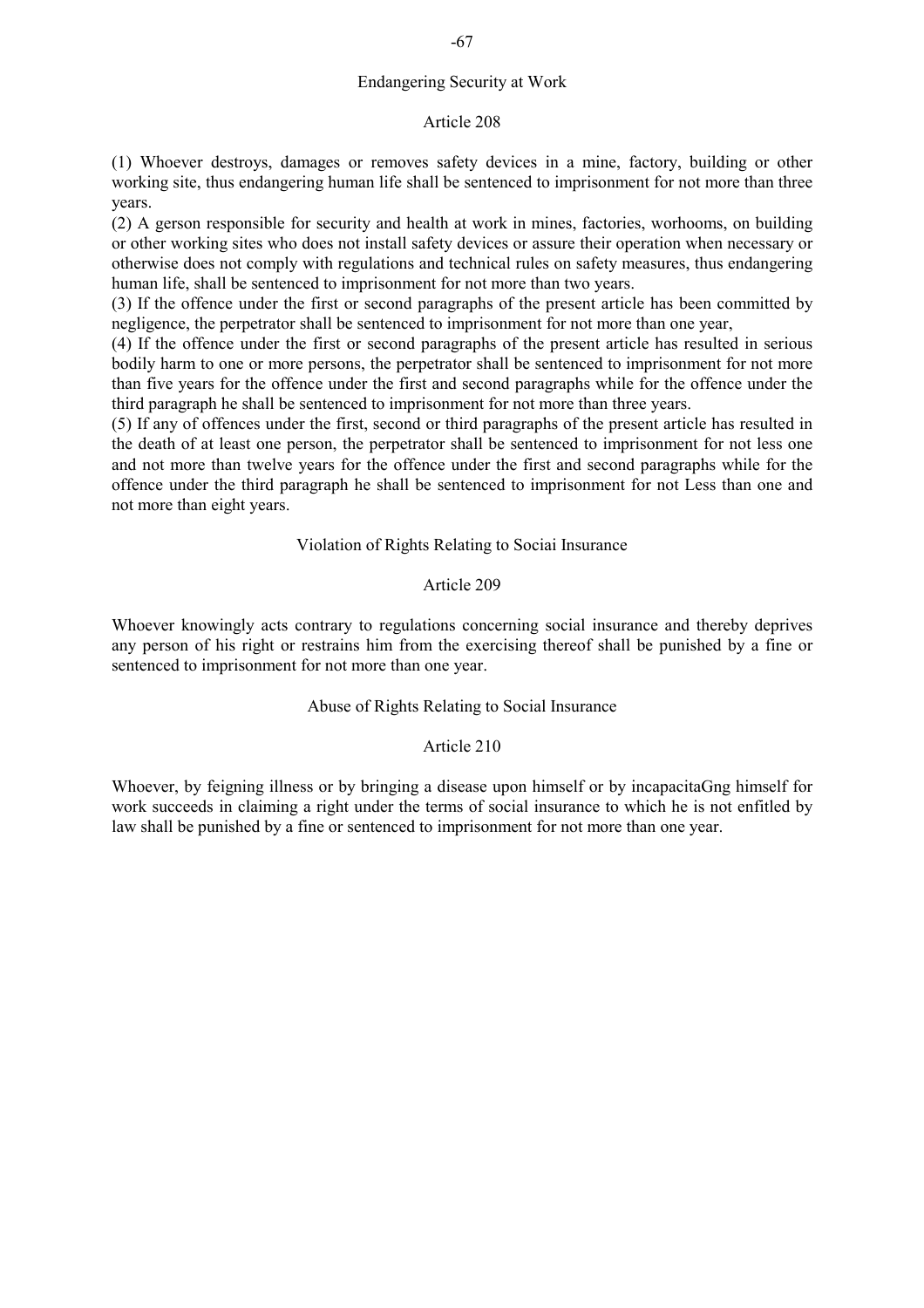#### Chapter Twenty-Three

#### CRIMINAL OFFENCES AGAINST PROPERTY

## Larceny

#### Article 211

(I) Whoever takes another's movable property with the intention of unlawfully appropriating it shall be sentenced to imprisonment for not less than three years.

(2) If the stolen property is of low value and if the perpetrator intended to appropriate this property, he shall be punished 6y a fine or sentenced to imprisonment for not more than one year.

(3) The prosecution for the offence under the preceding paragraph of the present article shall be initiated upon a complaint.

(4) If the perpetrator returned the stolen property to the injured person before he came to know of the initiation of the criminal prosecution, his punishment may be remitted.

## Grand Larceny

#### Article 212

(1) The perpetrator of larceny under the first paragraph of the preceding article shall be sentenced to imprisonment for not more than five years, if the offence was committed:

1) by entering into aclosed building, room or opening a strong-box, wardrobe, case or other enclosure by way of burgling, breaking into or surmounting of other larger obstacles;

2) by at least two persons who colluded with the intention of committing larcenies; 3) in a particularly audacious manner;

4) with a weapon or dangerous tool which was intended for use in attack or defence; 5) during a fire, flood or similar environmental catastrophe;

6) by taking advantage of the helplessness or accident of another person.

(2) The same punishment shall be imposed on the perpetrator of larceny if the stolen property is either of special cultural or historical significance or outstanding natural value or of high value and if his intention was to appropriate such property or property of such value.

(3) If the perpetrator has stolen the property either of speCial cultural or historical significance or of high value and if his intention was to appropriate such property or property of such value, he shall be sentenced to imprisonment for not less than one and not more than eight years.

#### Robbery

#### Article 213

(1) Whoever takes another's movabie with the intention of unlawfully appropriating it by applying force against another person or by threatening another person with an imminent attack on life or limb shall be sentenced to imprisonment for not less than one and not more than ten years.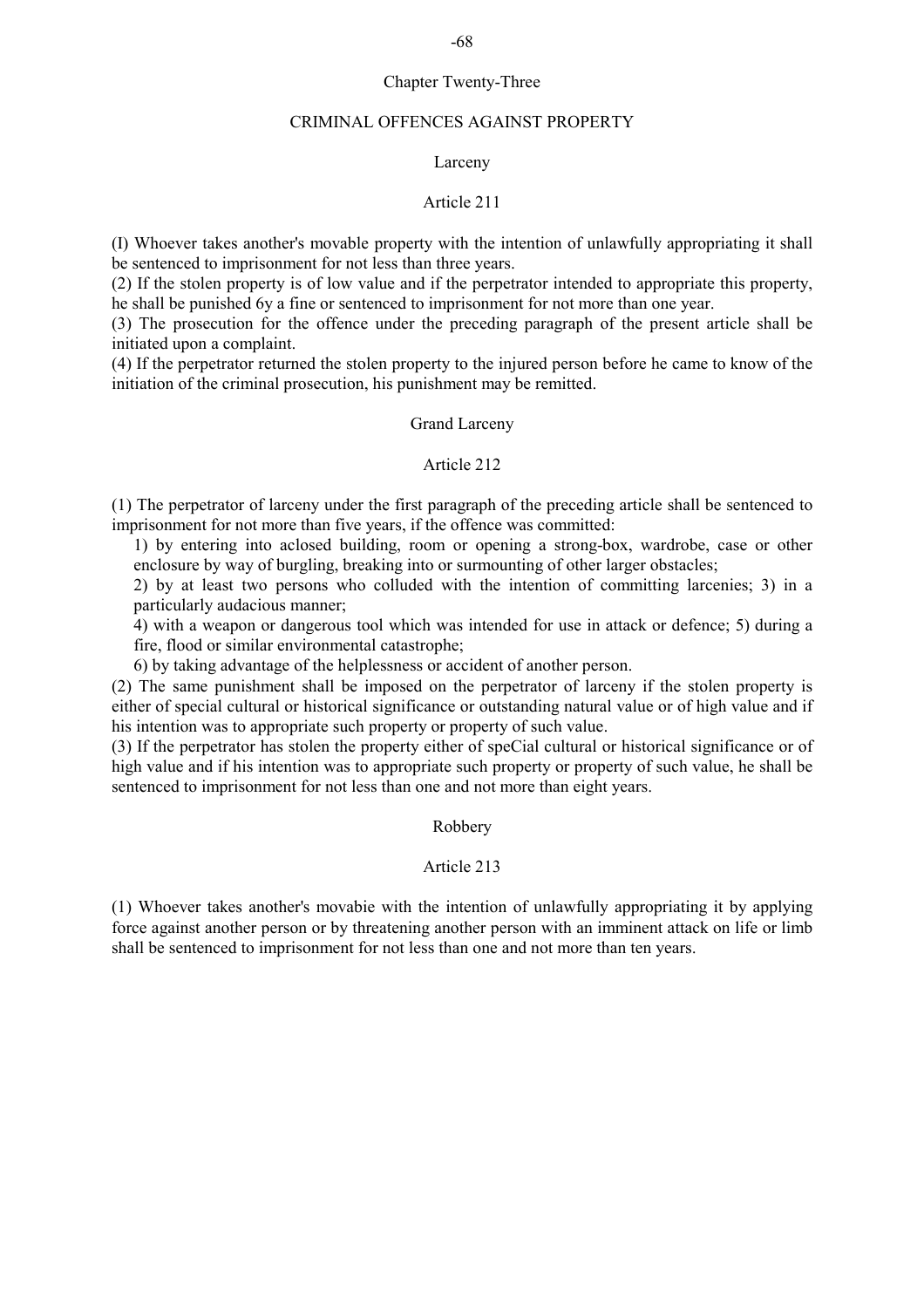(2) If the stolen property is of high value and the perpetrator's intention was to appropriate the property of such value he shall be sentenced to imprisonment for not less than three years.

(3) If the offence under the first paragraph of the present article has been committed by at least two persons, the perpetrators shall be sentenced to imprisonment for not less than five years.

#### Larceny in the Form of Robbery

#### Article 214

(1) Whoever, while being caught stealing, applies force against another person or threatens another person with an imminent attack on life or limb in order to keep the stolen property shall be sentenced to imprisonment for not less than one and not more than ten years.

(2) If the stolen property is of high value and if the perpetrator's intention was to appropriate the.property of such value, he shall be sentenced to imprisonment for not less than three years.

## Embezzlement

## Article 215

(1) Whoever unlawfully appropriates another person's movable property entrusted to him shall be sentenced to imprisonment for not more than two years.

(2) If the appropriated property is of low value and if the perpetrator's intention was to appropriate the property of such value, he shall be punished by a fine or sentenced to imprisonment for not more than six months.

(3) If the offence under the first paragraph of the present article has been committed by a guardian he shall be sentenced to imprisonment for not more than three years.

(4) If the appropriated property is either of special cultural or historical significance or outstanding natural value or of high value and if the perpetrator's intention was to appropriate such property or the property of such value, he shall be sentenced to imprisonment for not more than five years.

(5) Whoever unlawfully appropriates another's movable property which he has found or which has come into his possession by coincidence shall be punished by a fine or sentenced to imprisonment for not more than one year.

(6) The prosecution for the offences under the first, second and fifth paragraphs of the present article shall be initiated upon a complaint.

#### Joy Riding

## Article 216

(1) Whoever unlawfully takes another's motor vehicle with the intention of using it shall be sentenced to imprisonment for not more than two years.

(2) Any attempt to commit such an offence is punishable.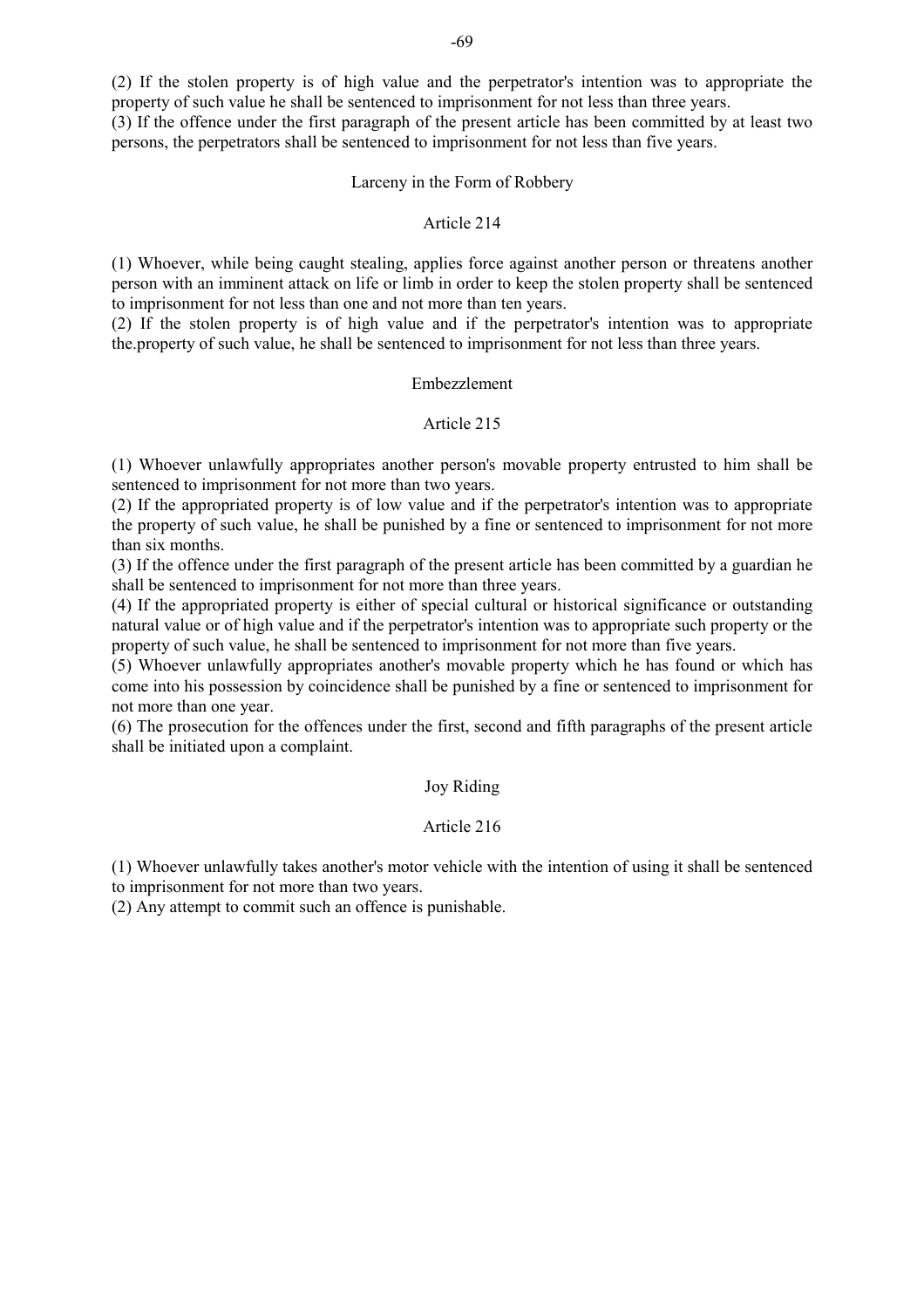#### Fraud

#### Article 217

(1) Whoever, with the intention of acquiring an unlawful property benefit for himself or a third person, by false representation or the suppression of facts leads another person into error or keeps him in error, thereby inducing him to perform an act or to omit to perform an act to the detriment of his or another's property shall be sentenced to imprisonment for not more than three years.

(2) If a large loss of property has been incurred by the committing of the offence under the preceding paragraph, the perpetrator shall be sentenced to imprisonment for less than one and not more than eight years.

(3) If a minor loss of property has been incurred by the committing of the offence under the first paragraph of the present article and if the perpetrator's intention was to acquire a minor property benefit, he shall be punished by a fine or sentenced to imprisonment for not more than one year.

(4) Whoever, with the intention of causing damage to another person by false representation or the suppression of facts, leads a person into error or keeps him in error, thereby inducing him to perform an act or to omit to perform an act to the detriment of his or another's property shall be punished by a fine or sentenced to imprisonment for not more than one year.

(5) The prosecution for the offences under the third and fourth paragraphs of the present article shall be initiated upon a complaint.

#### Extortion and Blackmail

#### Article 218

(1) Whoever, with the intention of unlawfully acquiring property for himself or a third person, by use of force or serious threat coerces another person to perform an act or to omit to perform one to the detriment of his or another's property shall be sentenced to imprisonment for not more than five years.

(2) Whoever, with the intention of unlawfully acquiring property or collecting a debt for himself or a third person, threatens another person with disclosure of any matter concerning him or his relatives which is capable of damaging his or his relatives' honour or reputation, thereby compelling that person to perform an act or to omit to perform one to the detriment of his or another's property shall be punished to the same extent.

(3) If the offences under the first or second paragraphs of the present article have been perpetrated by at least two persons or if they have been perpetrated with the use of arms or a dangerous weapon, or in a particularly brutal and humiliating manner, the perpetrators shall be sentenced to imprisonment for not less than one and not more than eight years.

#### Usury

#### Article 219

Whoever, on his own behalf or on 6ehalf of a third person, accepts or negotiates an evidently disproportionate amount of property in exchange for a favour to another person,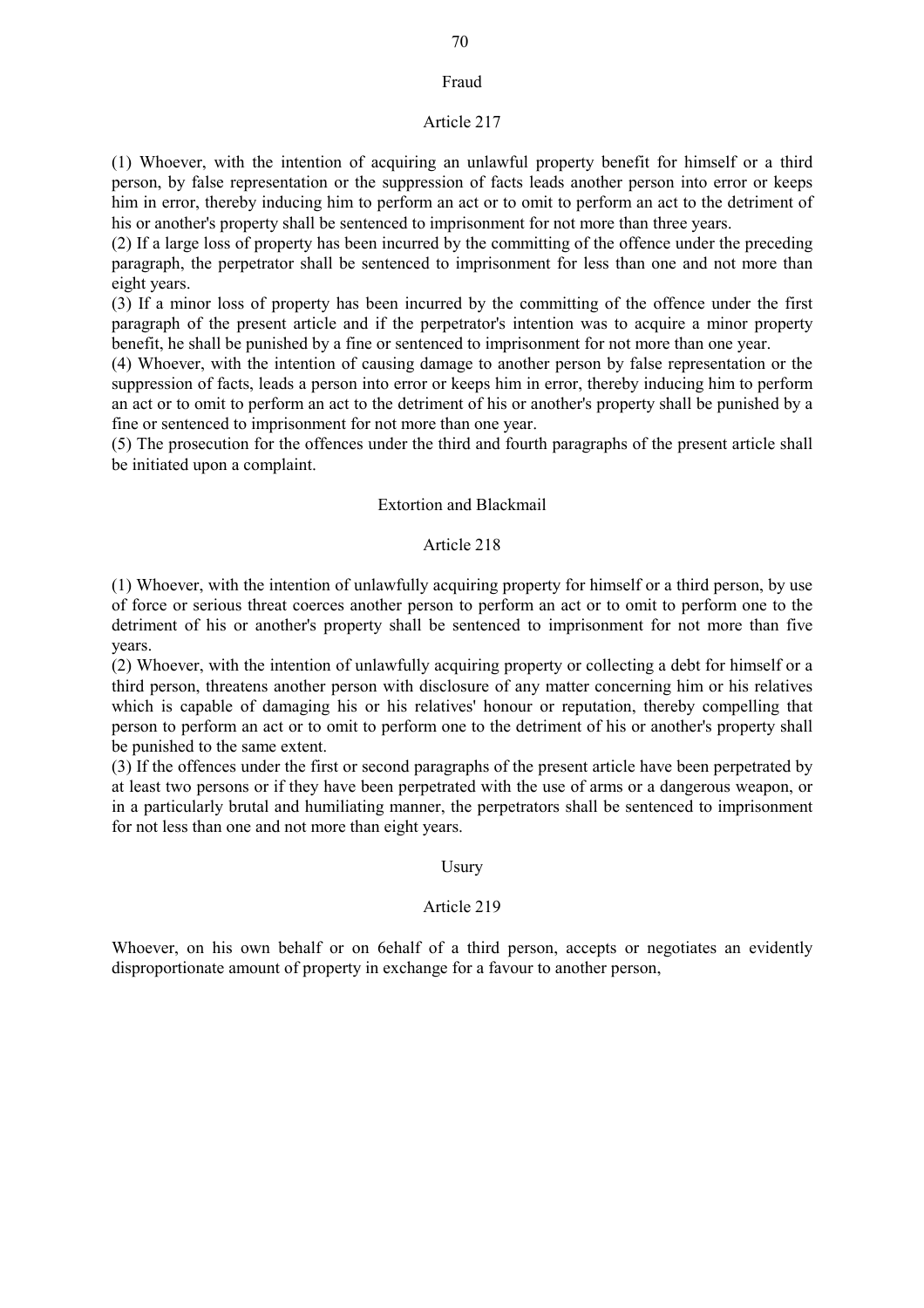thereby taking advantage of that person's poor pecuniary circumstances, severe housing groblems, inexperience or recklessness shall be sentenced to imprisonment for not more than three years or punished by a fine.

#### Breach of Trust

#### Article 220

(1) Whoever, in the course of representing the property interests of another or of having charge of his property, does not perform his duty or abuses the terms of his authorisation with the intention of unlawfully acquiring property for himself or for a third person, or of causing damage to the person whose interests he is representing or whose property he is in charge of shall be sentenced to imprisonment for not more than three years.

(2) If the offence under the preceding paragraph of the present article has been committed by a guardian or an attorney, the perpetrator shall be sentenced to imprisonment for not more than five years.

#### Concealment

#### Article 221

(1) Whoever purchases, takes as a pledge or otherwise acquires, conceals or disposes either of the property which he knows to have been gained unlawfully or of the property acquired through the sale of the latter or in exchange for it shall be sentenced to imprisonment for not moie than two years.

(2) Whoever commits the offence under the preceding paragraph and who should and could have known that the property had been gained unlawfully shall be punished by a fine or sentenced to imprisonment for not more than one year.

(3) If the property under the first or second paragraph of the present article is of considerable value or of special cultural or historical significance, or is an outstanding natural feature, the perpetrator shall be sentenced to imprisonment for not more than three years for the offence under the first paragraph and for not more than two years for the offence under the second paragraph.

(4) If the concealed property has been obtained from a criminal offence for which the perpetrator is prosecuted by private action or complaint, the prosecution regarding offences under the first and second paragraph shall be initiated upon a private action or a complaint respectively.

(5) If a criminal offence from the first, second or third paragraphs of this article was committed within a criminal association for the commission of such criminal offences, the perpetrator shall be given a prison sentence of up to five years.

Illegal Export and Import of Goods of Special Cultural or Historical Significance or Natural **Curiosities** 

## Article 222

(1) Whoever without the permission of the agency responsible exports goods of special cultural or historical significance, outstanding natural features or endangered species of animals or plants to a foreign country or imports the same contrary to principles of international law shall be sentenced to imprisonment for not more than two years.

(2) If the goods under the preceding paragraph are of extreme cultural, historical or environmental importance, the perpetrator shall be sentenced to imprisonment for not more than five years.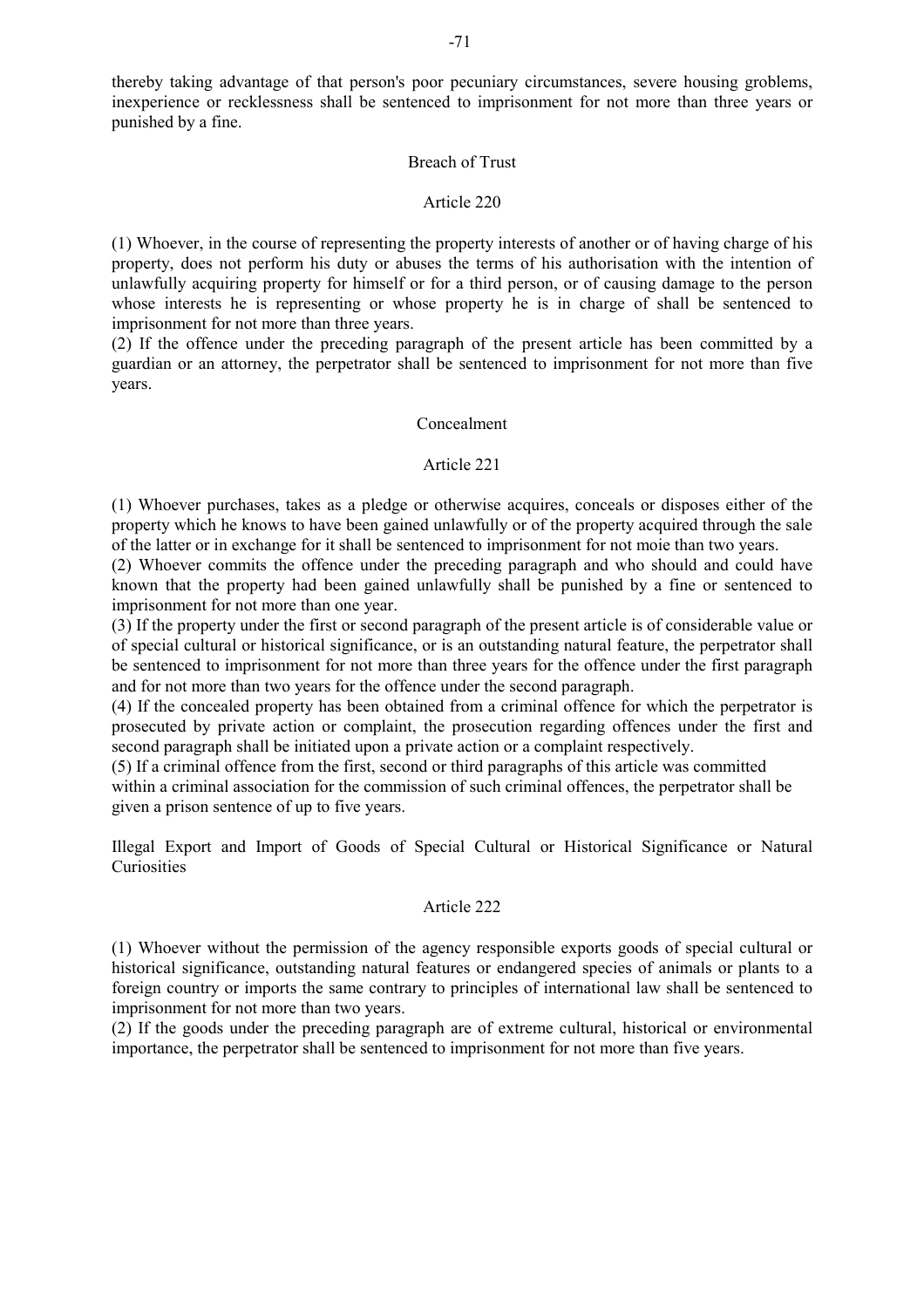Damage or Destruction of Goods of Special Cultural or Historical Significance or outstanding natural features

### Article 223

(1) Whoever unlawfully damages or destroys goods of special cultural or historical significance, outstanding natural feature other proteeted natural resources or a public resource shall be sentenced to imprisonment for not more than five years.

(2) If the damaged or destroyed goods represent a natural or historical monument or are of extreme importance to the Republic of Slovenia, the perpetrator shall be sentenced to imprisonment for not more than eight years.

## Malicious Mischief

#### Article 224

(1) Whoever damages, destroys or renders an object belonging to another unfit for use shall be punished by a fine or by imprisonment for not more than two years.

(2) If the damages thereby incurred are of considerable value, the perpetrator shall be sentenced to imprisonment for not more than five years.

(3) The prosecution for the offence under the first paragraph of the preceding article shall be initiated upon a complaint.

### Unauthorised access to an information system

## Article 225

(1) Whoever without authorisation accesses an information system or intercepts data of a non-public nature that is being transferred to or from an information system shall be fined.

(2) Whoever uses, changes, copies, transfers or destroys data held in an information system without authorisation, or enters data, obstructs the transfer of data or the operation of the information system without authorisation, shall be given a prison sentence of up to two years.

#### Arson

# Article 226

(1) Whoever sets fire to another's house or other building intended for habitation, outbuilding, business premises or any other public building shall be sentenced to imprisonment for not less than one and not more than eight years.

(2) If the property under the preceding paragraph belongs to a perpetrator who has set fire to it out of malicious or other vile motives, the perpetrator shall be sentenc.ed to imprisonment for not more than five years.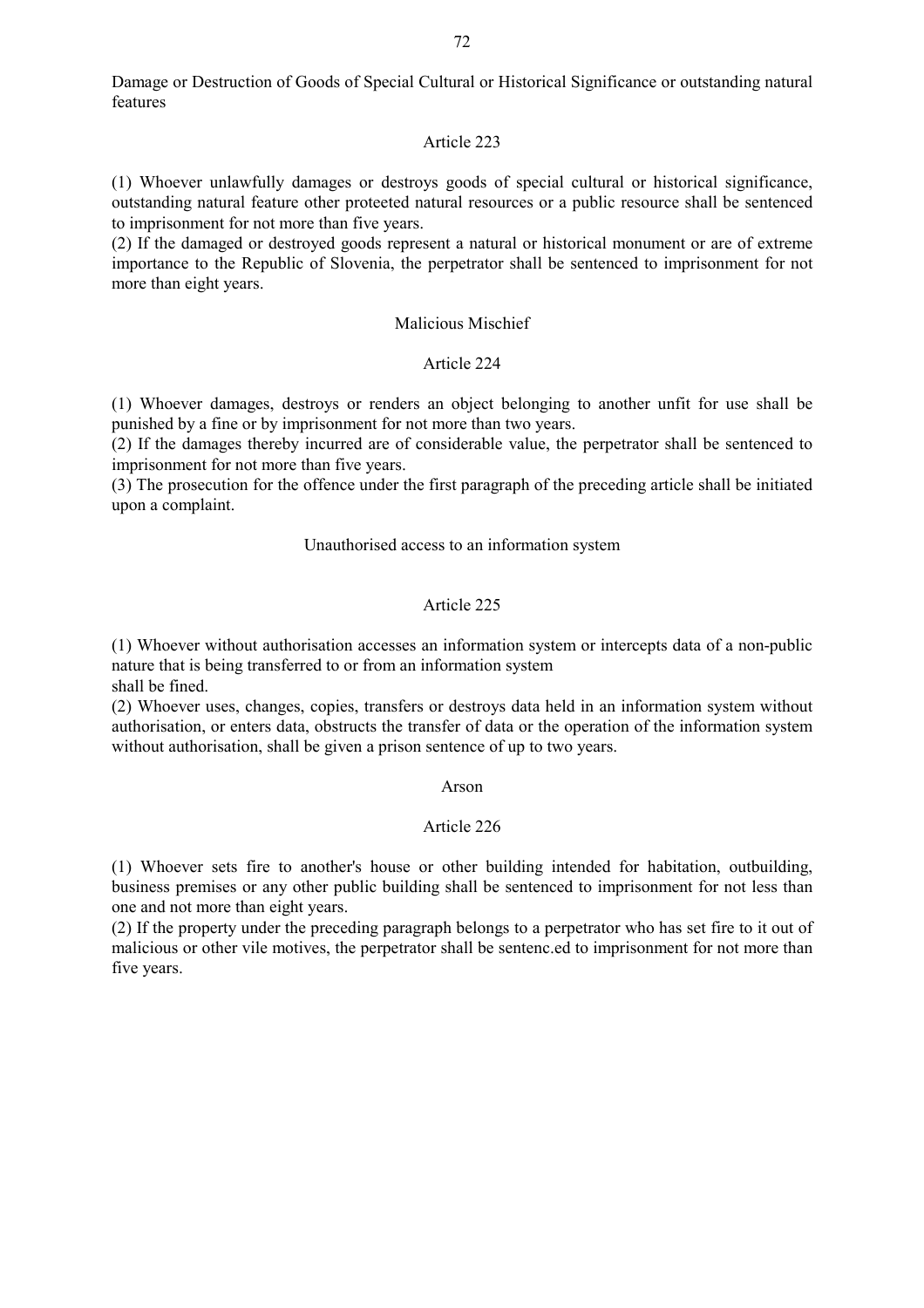## Damaging of Dwellings and Business Buildings and Premises

## Article 227

(1) A tenant, person occupying the dwelling besides the tenant, or owner, manager or housekeeper who unlawfully removes the inner or outer devices, installations or any part thereof from the dwelling or business premises or otherwise damages the same, thereby substantially reducing the practical use of such premises shall be punished by a fine or sentenced to imprisonment for not more than one year.

(2) If due the result of the offence under the preceding paragraph the building or dwelling or business premises have become completely unserviceable the perpetrator shall be sentenced to imprisonment for not more than three years.

## Unlawful Occupation of Dwelling Belonging to Another

## Article 228

(1) Whoever unlawfully moves into a dwelling or other premises belonging to another shall be punished by a fme or sentenced to imprisonment for not more than one year.

(2) Any attempt to commit this offence is punishable.

(3) If the court imposes a suspended sentence for the committing of such an offence, it may order the perpetrator to vacate the dwelling or premises concerned within a specified period of time.

## Violation of Rights of Other Persons

## Article 229

(1) Whoever with the intention of preventing another person from satisfying a claim upon a thing, alienates, destroys, damages or takes his own thing on which that person has the right of mortgage or of usufruct, shall be punished by a fine or sentenced to imprisonment for not more than one year.

(2) Whoever, with the intention of prevenfing the creditor from being paid during the course of a compulsory order destroys, damages, alienates or hides any part of his property and thereby impairs the position of the creditor shall be punished to the same extent.

(3) The prosecution for the offence under the first and second paragraphs of the present article shall be initiated upon a complaint.

. . . . . Prosecution When the Perpetrator is Closely Related to the Injured Person

# Article 230

For criminal offences under Articles 211, 212, 215(1),(2),(4) and (5), 216, 217, 220(1) and 224 of the present Code committed against a spouse, lineal relative, brother, sister or first cousin up to three times removed, a relative by marriage up to twice removed, adoptive parent, adopted child, foster parent, foster child or other person living in the same househefld as the perpetrator, the prosecution shall be initiated upon a private action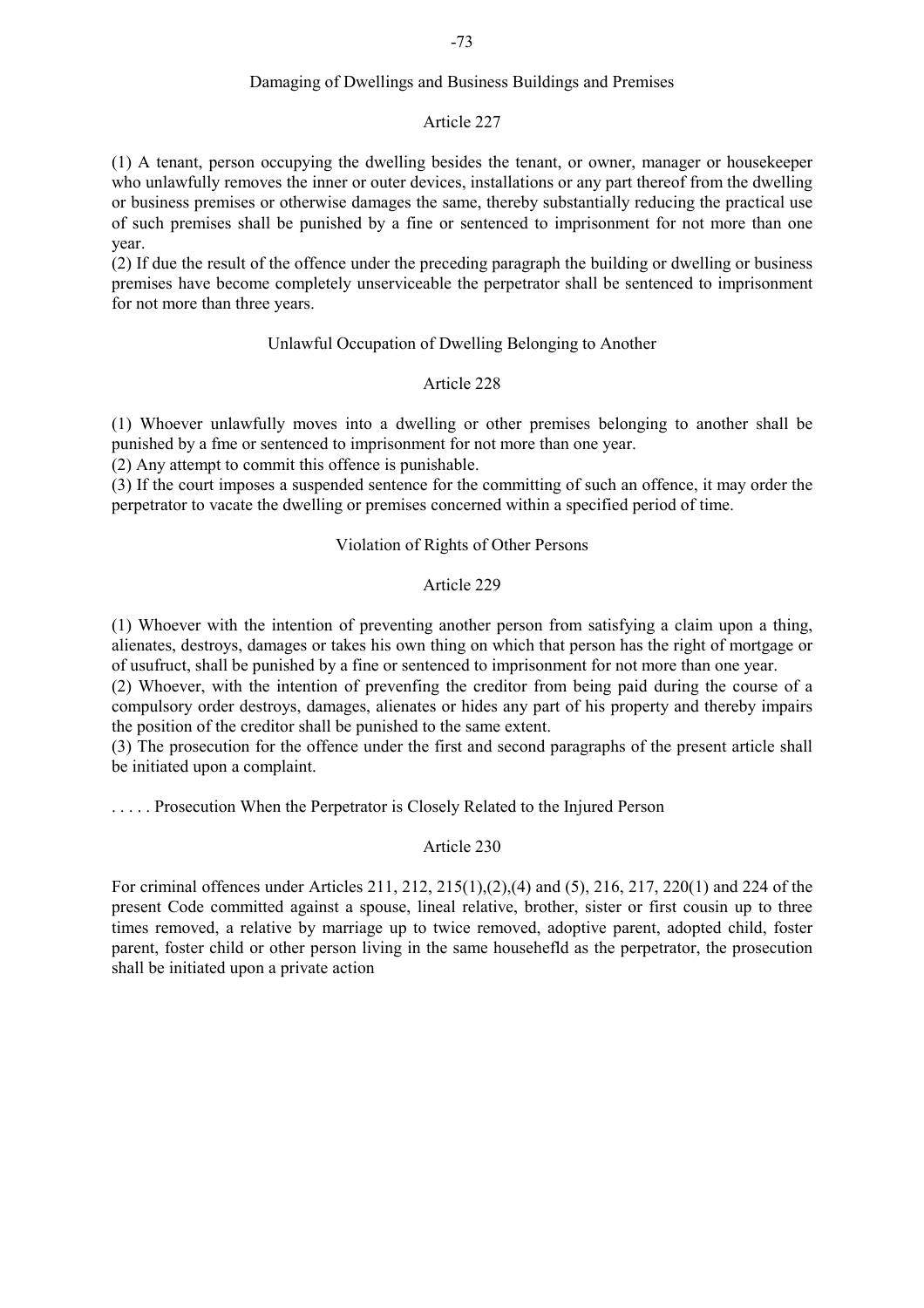## Chapter Twenty-Four

### CRIMINAL OFFENCES AGAINST ECONOMY

# Monopoly

## Article 231

Whoever, in pursuing an economic activity, makes an unlawful agreement either restricting another commercial company's participation in the free trade of goods or services or otherwise establishing the monopoly power of the commercial company on the relevant market and by coincidence of which agreement a large property benefit is gained by the commercial company in question or a large property loss is incurred by a third person shall be sentenced to imprisonment for not more than three years.

#### False Bankruptcy

## Article 232

Whoever, with the intention of not paying what he is obliged to pay, apparently or actually worsens his own or a third person's financial circumstances, thus causing bankruptcy by:

1) the apparent sale, cession without charge, or conveyance for an extremely low price of property or a part thereof;

2) the conclusion of a false agreement on debt or the concession of a false claim; 3) concealing, destroying or falsifying the business books and documents or keeping them in such a manner which renders the identification of the actual financial circumstances impossible shall be sentenced to imprisonment for not less than six months and not more than five years.

#### Causing of Bankruptcy by Business Mismanagement

# Article 233

Whoever, aware of himself or a third person being insolvent, causes bankruptcy and a large property loss for debtors by the unreasonable spending of assets, their alienation for an exceptionally low price, excessive contracting of debts, assuming of disproportionate obligations, conclusion or renewal of contracts with persons who are, to his knowledge, insolvent, failure to realise claims in due time or other breaches of his duties concerning the management of property or economic activity shall be sentenced to imprisonment for not than five years.

## Defrauding of Creditors

## Article 234

(1) Whoever, while engaging in economic activities, is aware of himself or a third person being insolvent and who, by payment of a debt or otherwise, intentionally puts a certain creditor in a preferential position, thereby causing a large property loss to other creditors shall be sentenced to imprisonment for not more than five ycars.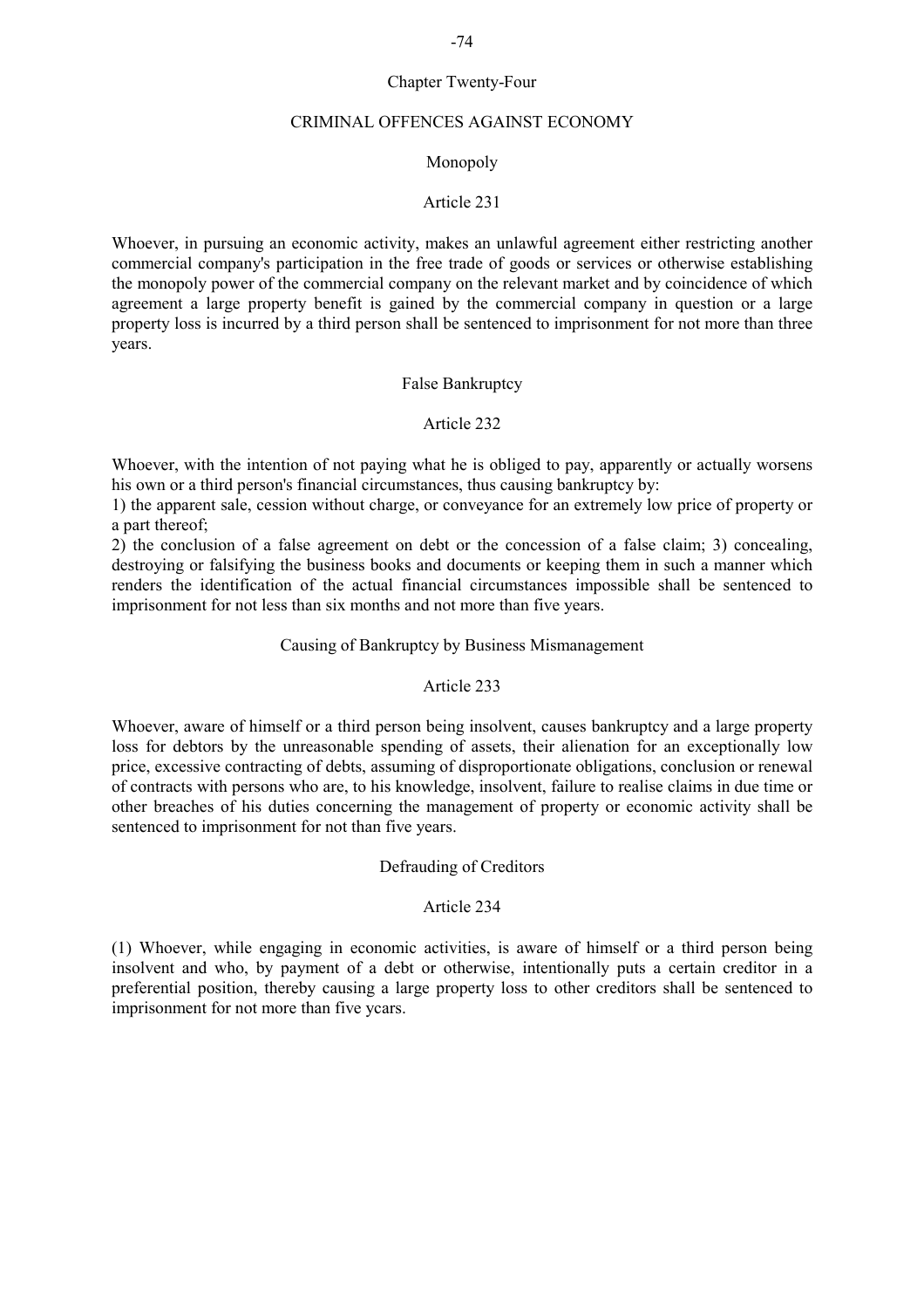(2) Whoever, knowing that he or a third person is insolvent, and with the intention of defrauding or causing damage to creditors, concedes a false claim, drafts a false contract or otherwise causes a large property loss to creditors shall be punished to the same extent.

## Article 234a

#### *Business Fraud*

(1) Whoever, while engaging in economic activities or concluding or implementing a contract or business, deceives the client by demonstrating that the obligations shall be fulfilled, or by concealing the fact that the obligations cannot or shall not be fulfilled, where property loss is caused to the client or any other person due to the full or partial failure to fulfil obligations, shall be sentenced to imprisonment for not more than five years.

(2) If a large property loss has been caused due to an offence from the preceding paragraph, the perpetrator shall be sentenced to imprisonment for not less than one and not more than ten years.

(3) If minor pecuniary damage occurred as a result of an offence from the first paragraph of this article, the perpetrator shall be fined or given a prison sentence of up to one year.

#### Article 234 b

## *Organising Pyramids and Illegal Gambling*

(1) Whoever, with the intention of acquiring an illegal property benefit for himself or any other person, organises, participates or assists in organising gambling or activities where participants pay certain sums of money to participants who joined the gambling or activity before them and who expect a certain sum of money to be paid by participants who are expected to join such gambling or activities after they have joined, shall be sentenced to imprisonment for not more than three years.

(2) Whoever, with the intention of acquiring an illegal property benefit for himself or any other person, organises, participates or assists in organising gambling for which no licence or concession of a competent authority has been issued, shall be punished to the same extent.

(3) If a large property loss has been caused due to offences from the preceding paragraphs, the perpetrator shall be sentenced to imprisonment for not less than one and not more than eight years.

## Fraud in Obtaining Loans or Related Benefits

#### Article 235

(1) Whoever, without having complied with the conditions required for obtaining a loan, investment assets, a subsidy or any other benefit intended for the performance of an economic activity, obtains such a loan or benefit, or conceals this data for himself or for a third person by presenting to the lender or other person whose job it is to approve such a loan or benefit false or incomplete data conceming the balance of assets, balance sheets,. profits, losses or any other fact relevant to the approval of the above mentioned loan or other benefit shall be punished by a fine or sentenced to imprisonment for not more than three years.

(2) If the loan or other benefit was used for purposes other than those agreed with the lender or the person responsible for approving such a benefit, the perpetrator shall be fined or given a prison sentence of up to one year.

#### Fraud in Trading Securities

#### Article 236

(1) Whoever, in trading stocks or other securities or options, falsely represents the balance of assets, the data on profits and losses or any other data which have considerable influence on the value of the above mentioned securities, thereby inducing one or more persons to make a purchase or sale of such securities, shall be punished by a fine or sentenced to imprisonment for not more than two years. (2) If a very large pecuniary benefit was obtained through commission of the offence from the preceding paragraph, the perpetrator shall be given a prison sentence of between one and eight years.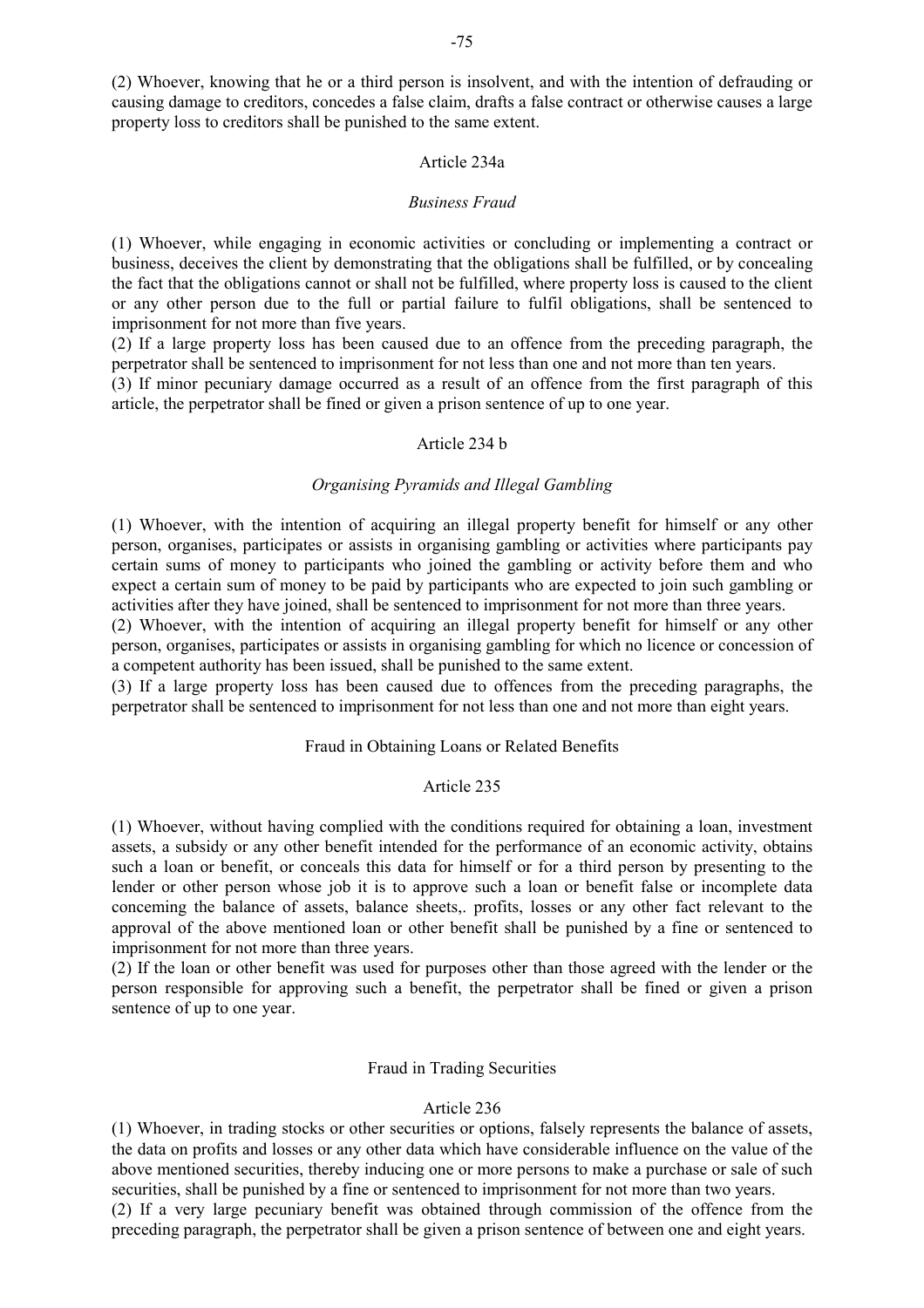## Article 237

Whoever, with the intention of deceiving purchasers, puts into circulation to a considerable extent products labelled with false information about their content, type, origin or quality, or products whose weight or quality does not correspond to the required standards applying to such products' weight or quality, or products which are not duly labelled sn as to point out their content, type, origin, quality or use-by date, shall be punished by a fme or sentenced to imprisonment for not more than two years.

(2) Whoever makes contracts which contain false declarations regarding the terms of supply or the mode of fulfilment of obligations, any such declaration being the essential component of the contract, shall be punished to the same extent.

(3) Whoever, with the intention of deceiving purchasers or consumers of services, falsely declares a reduction in prices, sales of merchandise or announces an impending price inerease, or uses any other deceptive advertising, shall be punished by a fine.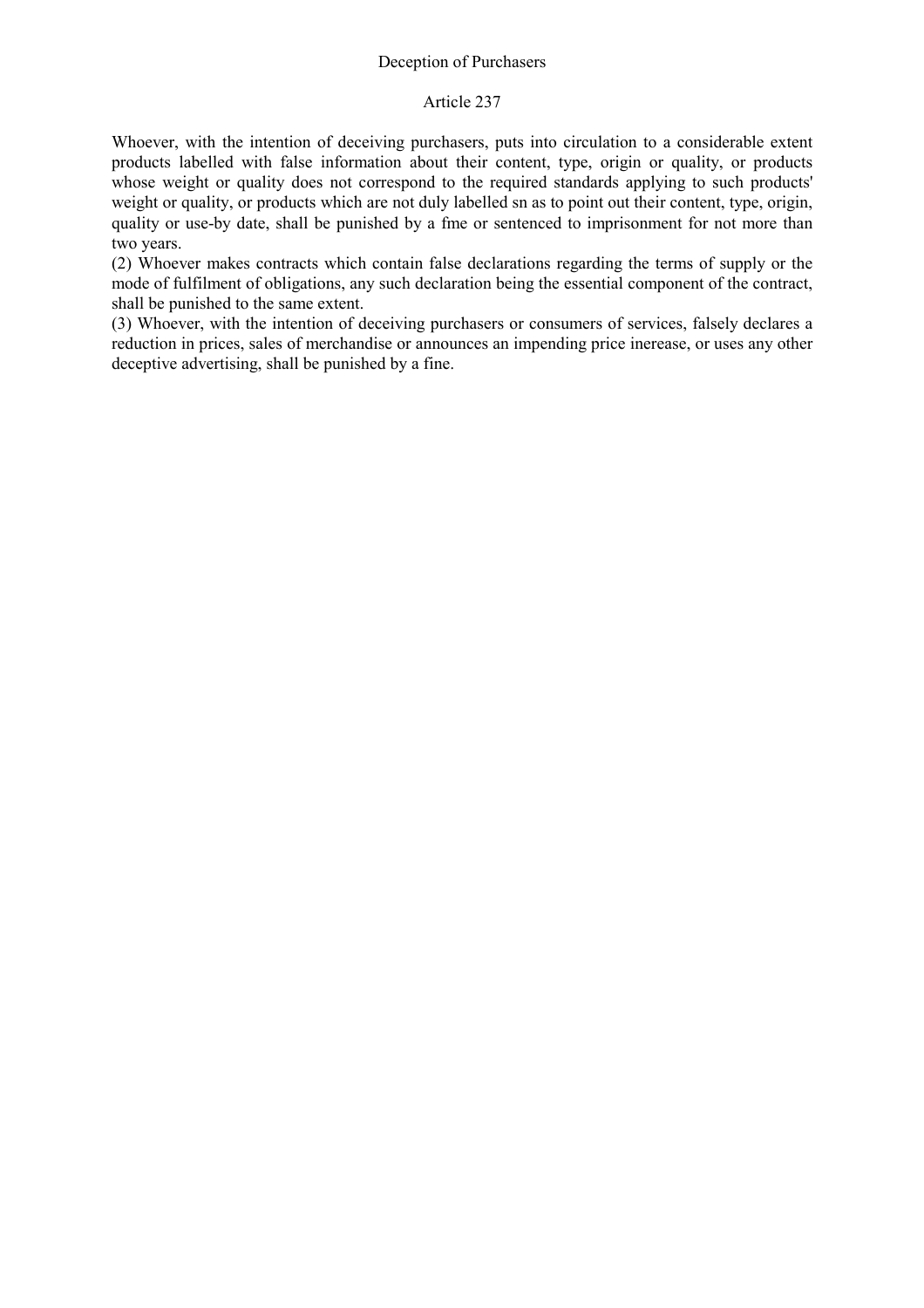## Unauthorised use of another's marks or design

#### Article 238

(1) Whoever, in the course of business operations and without authorisation, uses another's company name, stamp, brandname, mark of geographical indication or other special mark for goods, or uses a significant part of this mark as their company name, brandname or other mark for marking goods or services, shall be given a prison sentence of up to three years.

(2) Whoever, in the course of business operations and without authorisation, uses another's design shall be subject to the same penalty.

(3) Items from the first and second paragraphs of this article and tools and devices used to produce them shall be seized.

#### Unauthorised use of another's invention or topography

## Article 239

(1) Whoever, in the course of business operations and without authorisation, uses the invention of another that is protected by means of a patent or additional certificate of protection, or another's registered semiconductor circuit topography, shall be given a prison sentence of up to three years. (2) Products manufactured on the basis of the unauthorised use from the preceding paragraph shall be seized.

### Forgery or Destruction of Business Documents

## Article 240

(1) Whoever enters false information or fails to enter any relevant information into business books, documents or files which he is obliged to keep under the statute or regulations derived therefrom and which are essential for the operation of business with other legal or natural persons or intended for making decisions concerning economic or financial activities, or whoever certifies such a book, document or file containing false information with his signature or renders possible the creation of such a book, document or file, shall be sentenced to imprisonment for not more than two years.

(2) Whoever uses a false business book, document or file as truthful or whoever destroys or hides books, documents ot files under the preceding paragraph or substantially damages or renders the same useless, shall be punished to the same extent.

(3) Any attempt to commit the offence under the first or the second paragraph of the present article will be punishable.

## Disclosure of and Unauthorised Access to Trade Secret

### Article 241

(1) Whoever, in non-compfiance with his duties to protect trade secrets, communicates or conveys information designated as a trade secret to another person or otherwise provides him with access to such information or with the possibility of collecting such information in order to convey the same to an unauthorised person shal 1 be sentenced to imprisonment~~r\_not more than three years.

(2) Whoever procures information designated as a trade secret with the intention of using it without authority shall be punished to the same extent.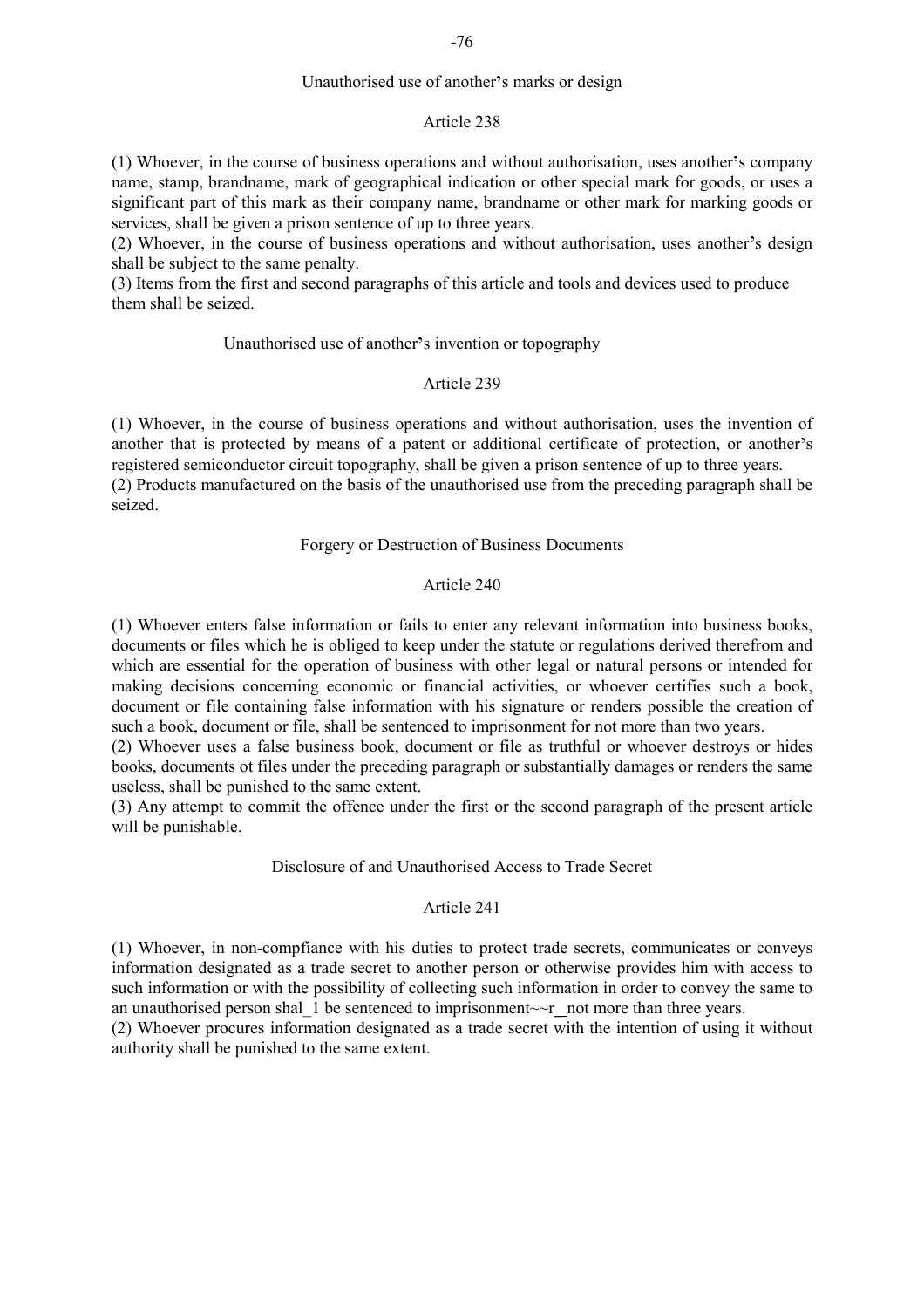(3) If the information under the above two paragraphs is of special importance or if it has been conveyed to a third person with a view to being transferred abroad or if the offence has been committed out of greed, the perpetrator shall be sentenced to imprisonment for not more than five years.

(4) Tf the offence under the first or third paragraphs of the present article has been committed through negligence, the perpetrator shall be sentenced to imprisonment for not more than one year.

(5) A trade secret shall consist of documents and informafion which are declared to be industrial, bank or other trade secrets by the statute, ordinance of corporation, regulations or other legal documents or ordinances issued by the competent authority or other authorised person, and which are of such importance that their disclosure would obviously or could involve the occurrence of considerably harmful consequences.

### Breaking into the Information System

#### Article 242

(1) Whoever, in the course of business operations and without authorisation, uses, changes, copies, transfers or destroys data held in an information system, or enters their own data, obstructs the transfer of data or the operation of the information system, or breaks into the information system in any other way in order to obtain an unlawful pecuniary benefit for themselves or another, or to cause pecuniary damage to another, shall be given a prison sentence of up to three years.

(2) If the offence under the above paragraph has resulted in a large loss of property or a large property benefit and if the perpetrator intended to cause such loss of property or to gain such property benefit, he shall be sentenced to imprisonment for not more than five years.

Abuse of inside information

## Article 243

#### Abuse of Economic Powers

(1) Whoever, on account of their position with an issuer of securities, their ownership share in the capital of an issuer of securities or their employment, or in the course of performing their activities, obtains inside information that could have an important effect on the price of a security or executive financial instrument listed on the organised market in the Republic of Slovenia or in one of the member states of the European Union, or for which a proposal for listing on this market has been submitted (regardless of whether they are engaged in trading them on this market), and exploits that position through the purchase or sale of this security or executive financial instrument for their own or for another's benefit, indirectly or directly, shall be given a prison sentence of up to three years.

(2) Whoever passes on inside information to a person outside the profession or advises a third party to buy or sell a security or executive financial instrument on the basis of inside information shall be subject to the same penalty.

(3) Whoever obtains inside information without authorisation and uses it to buy or sell a security or executive financial instrument for themselves or another, indirectly or directly, shall be subject to the same penalty.

(4) If a very large pecuniary benefit was obtained through commission of an offence from the preceding paragraphs, the perpetrator shall be given a prison sentence of up to five years.

## Article 244

(1) Whoever, in the performance of an economic activity, abuses his position or acts beyond the limits of the rights inherent in his position or fails to perform any of his duties with a view to procuring an unlawful property benefit for himself or for a third person or to causing damage to the property of another, whereby such conduct does not constitute any other criminal offence, shall be sentenced to imprisonment for not more than five years.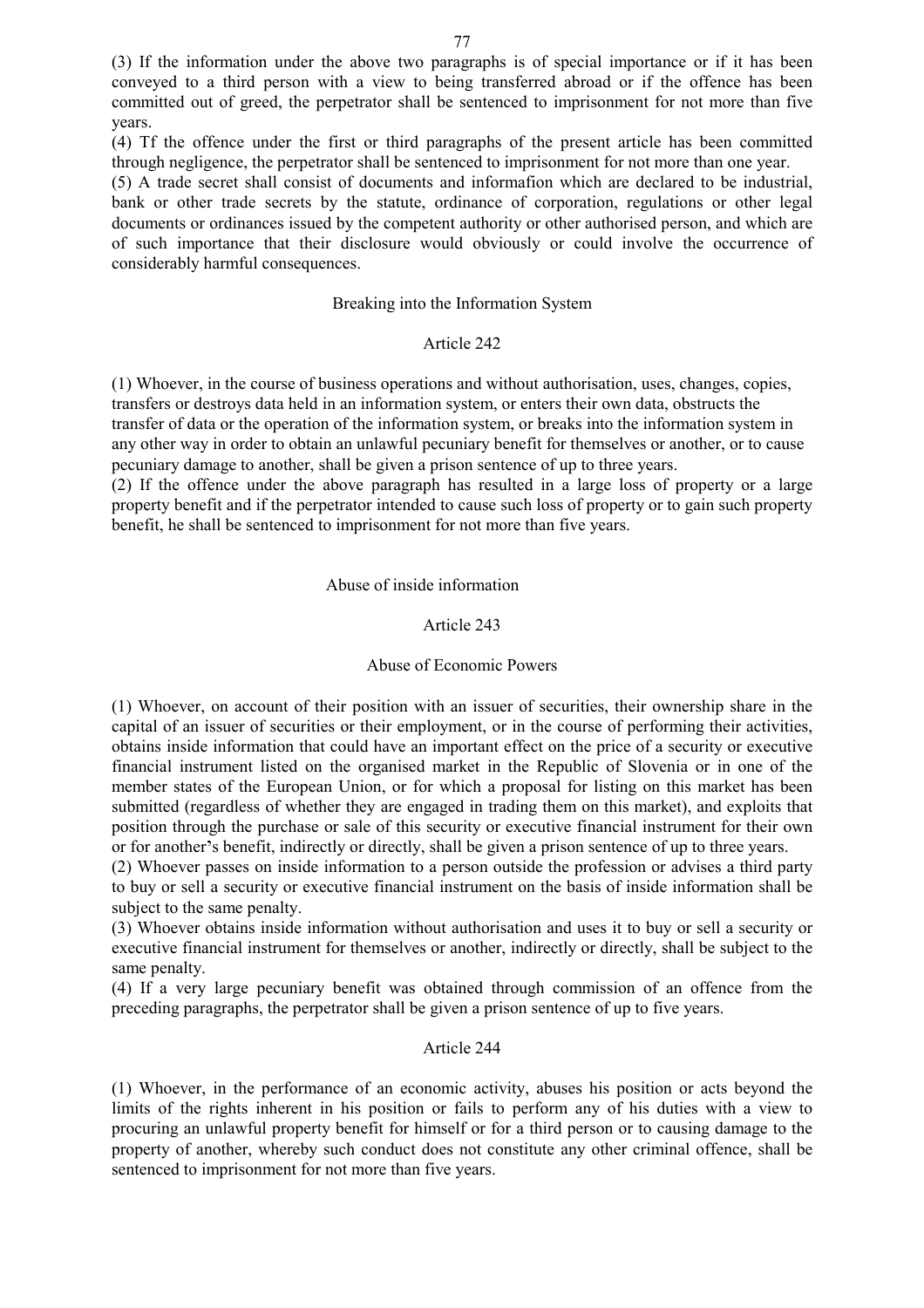(2) If a large loss of property has been caused or a large property benefit acquired through the committing of the offence under the above paragraph and if the perpetrator intended to cause such loss of property or to gain such property benefit, he shall be sentenced to imprisonment for not more than eight years.

 (3) If the act from the first paragraph of this Article has been committed by a perpetrator with the intention of acquiring a non-material benefit for himself or any other person, the perpetrator shall be sentenced to imprisonment for not more than one year.

#### Misappropriation

## Article 245

(1) Whoever unlawfully appropriates money, securities or any other movable property property entrusted to him by virtue of the performance of an economic activity, shall be sentenced to imprisonment for not more than five years.

(2) If a large property benefit has been gained by the committing of the offence under the above paragraph and if the perpetrator intended to gain such property benefit, he shall be sentenced to imprisonment for not more than eight years.

(3) If the appropriated property is of low value and the perpetrator's intention was to appropriate the.property of such value, he shall be punished by a fine or sentenced to imprisonment for not more than one year.

### Misapplication of Entrusted Property

#### Article 246

(1) Whoever without authority uses money, securities or any other movable property property entrusted to him by virtue of the performance of an economic activity, shall be punished by a fine or sentenced to imprisonment for not more than three years.

### Unlawful acceptance of gifts

### Article 247

(1) Whoever, in the course of their business activities, solicits or accepts for themselves or another an unlawful award, gift or other benefit or promise, or the offer of such a benefit, to act to the detriment of their organisation or another natural person, or cause it damage, when concluding a business deal or performing a service shall be given a prison sentence of between six months and five years.

(2) The perpetrator of the offence from the preceding paragraph who solicits or accepts for themselves or another an unlawful award, gift or other benefit or promise, or the offer of such a benefit, as a return favour for the conclusion of a business deal or the performance of a service shall be given a prison sentence of between three months and five years.

(3) The perpetrator of the offence from the first paragraph of this article who, after concluding the business deal or performing the service, solicits or accepts for themselves or another an unlawful award, gift or other benefit shall be given a prison sentence of up to two years.

(4) Awards, gifts and other benefits received shall be seized.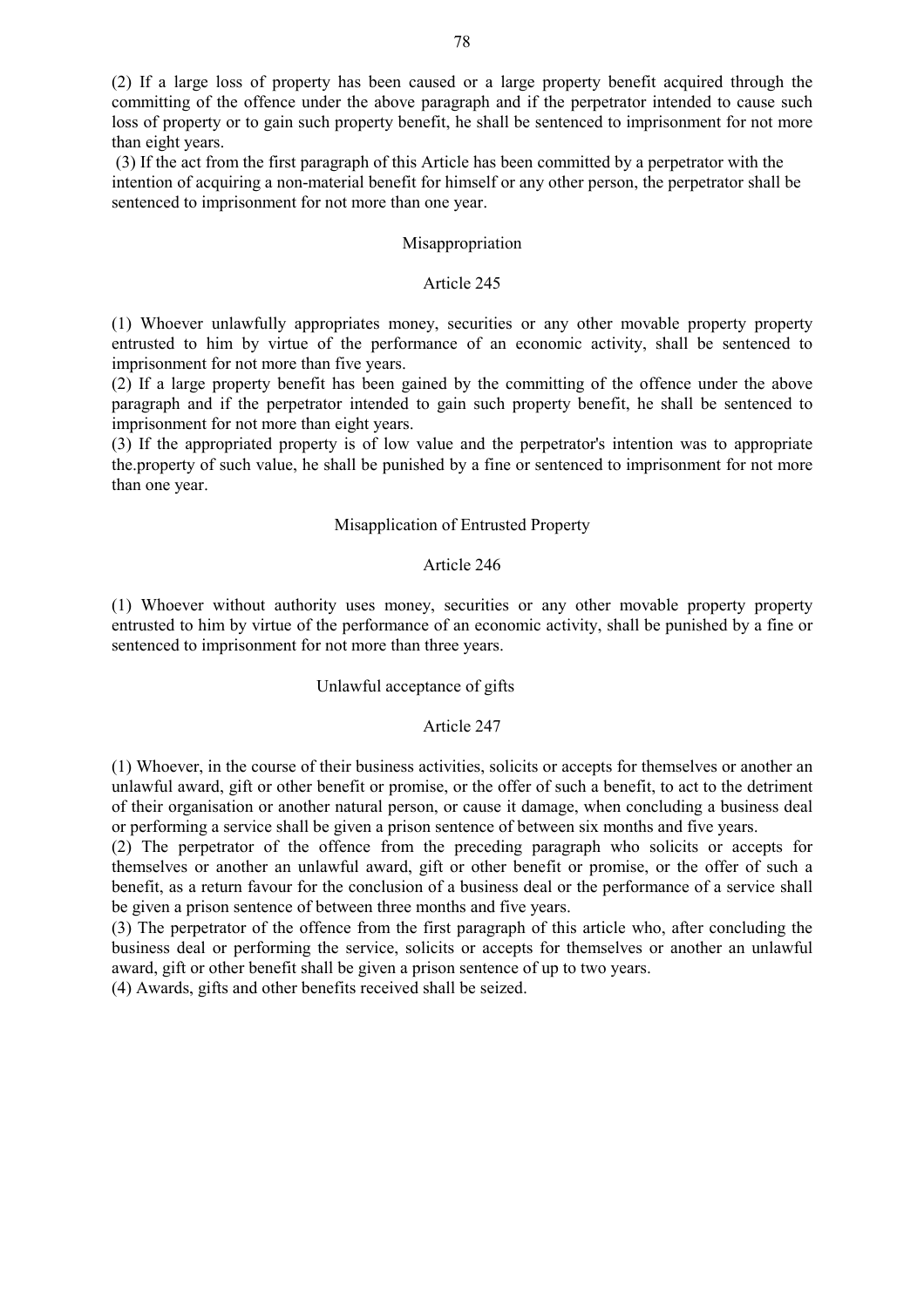# Unlawful giving of gifts

Article 248

(1) Whoever promises, offers or gives an unlawful award, gift or other benefit to a person performing a business activity, intended for that person or for another, such that they obtain, for themselves or for another, an unlawful advantage in the conclusion of a business deal or the performance of a service from the first paragraph of Article 247 of this Code shall be given a prison sentence of between six months and five years.

(2) Whoever promises, offers or gives an unlawful award, gift or other benefit to a person performing a business activity, intended for that person or for another, as a return favour for the conclusion of a business deal or the performance of a service, shall be given a prison sentence of up to three years.

(3) The perpetrator from the preceding paragraphs who gave the unlawful award, gift or other benefit upon request and who declared the offence before it was uncovered or committed may be exempt from punishment.

(4) Awards, gifts or other benefits given shall be seized in the case from the preceding paragraph and may be returned to the person who gave it.

## Counterfeiting Money

#### Article 249

(1) Whoever makes counterfeit money with the intention of putting it into circulation as genuine or alters genuine money with the same intention or puts such false money into circulation, shall be sentenced to imprisonment for not less than six months and not more than eight years.

(2) Whoever acquires counterfeit money with the intention of putting it into circulation as genuine shatl be punished to the same extent.

(3) If the offence under the first or second paragraph of this Article has caused disturbance to the national economy, the perpetrator shall be sentenced to imprisonment for not less than one and not more than ten years.

(4) Whoever puts false money which he received as genuine into circulation, or whoever knows that money was counterfeited or put into circulation and fails to declare such offences, shall be punished by a fine or sentenced to imprisonment for not more than six months. (5) Counterfeit money shall be seized.

Fabrication and Use of Counterfeit Stamps of Value or Securities

# Article 250

(1) Whoever fabricates counterfeit fiscal, postage or other stamps of value or alters any of these stamps with the intention of using it as genuine or of conferring it to a third person for his use, or whoever uses counterfeit stamps of value as genuine or acquires them for such a purpose, shall be sentenced to imprisonment for not more than three years.

(2) If the stamps under the preceding paragraph are of a high value, the perpetrator shall be sentenced to imprisonment for not less than six months and not more than five years.

(3) Whoever fabricates counterfeit securities or alters any security with the intention of using it as genuine or of conferring it to a third person for his use, or whoever uses counterfeit securities as genuine or acquires them for such a purpose, shall be sentenced to imprisonment for not less than one and not more than eight years.

(4) If the offence under the preceding article has caused disturbance to the national economy, the perpetrator shall be sentenced to imprisonment for not less than one and not more than ten years.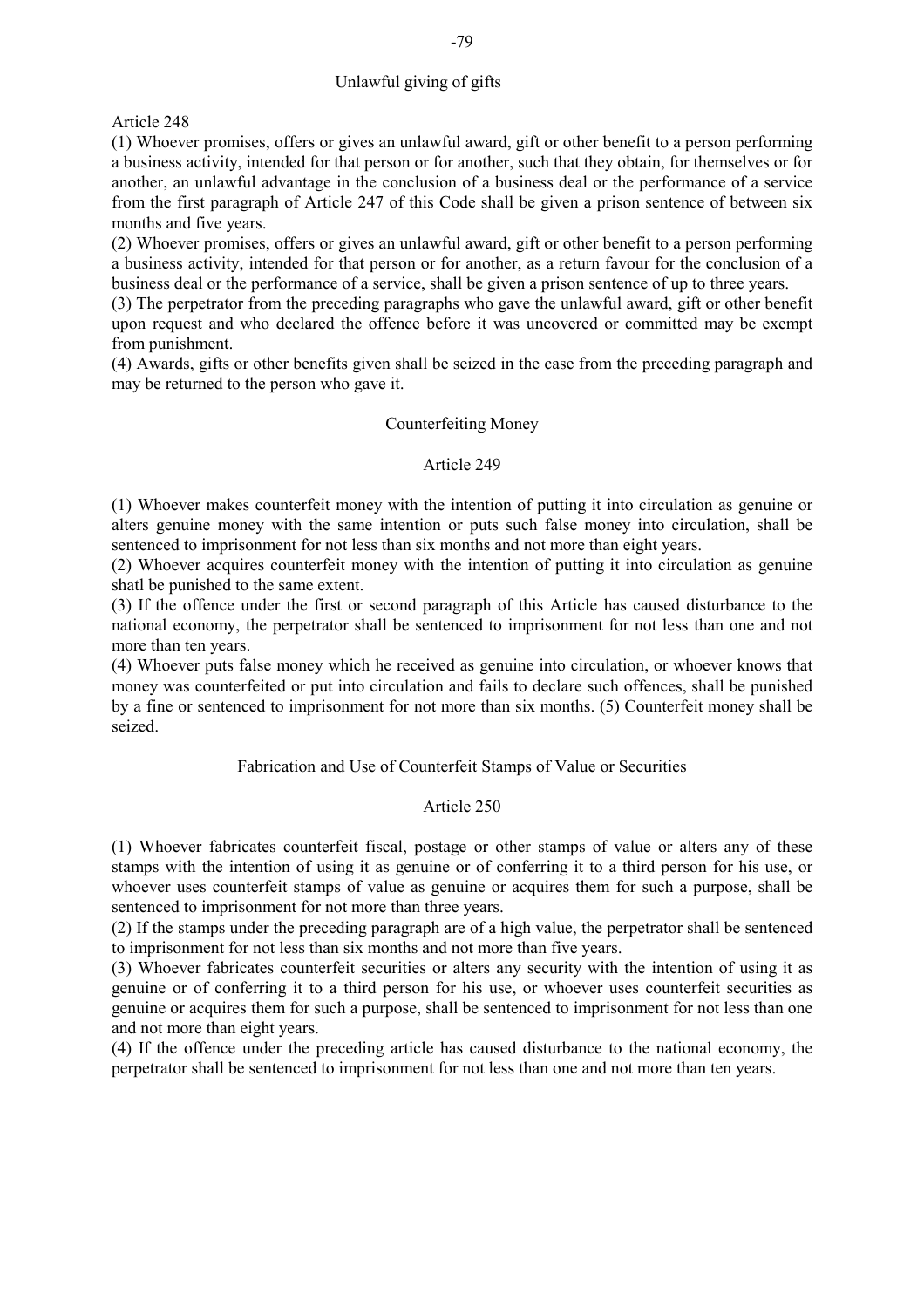(5) Whoever removes the official stamp by means of which stamps of value under the first paragraph of the present article are cancelled or otherwise tries to make such stamps of value appear to have been unused, or whoever applies already used stamps of value or sells them as valid, shall be punished by a fine or sentenced to imprisonment for not more than one year.

(6) Counterfeit stamps of value and securities shall be seized.

## Fabrication, Acquisition or Disposing of Instruments of Forgery

## Article 251

(1) Whoever fabricates, acquires, or sells instruments for forging money, stamps of value or securities, or otherwise makes such instruments available for use, shall be sentenced to imprisonment for not more than two years.

(2) The instruments of forgery shall be seized.

### Money Laundering

# Article 252

(1) Whoever accepts, exchanges, stores, freely uses, uses in an economic activity or in any other manner determined by the law conceals or attempts to conceal by money laundering the true origin of money or property that was, to his knowledge, acquired through the commission of a criminal offence, shall be sentenced to imprisonment for not more than three years.

(2) Whoever commits the offence under the preceding paragraph and is simultaneously the perpetrator of or participant in the criminal offence with which the money or property under the preceding paragraph were acquired shall be punished to the same extent.

(3) If money or property from the first or second paragraph of this Article are of considerable value, the perpetrator shall be sentenced to imprisonment for not more than eight years and punished by a fine.

(4) If an offence from the preceding paragraphs was committed within a criminal association for the commission of such criminal offences, the perpetrator shall be given a prison sentence of between one and ten years, as well as a fine.

 (5) Whoever should and could have known that the money or property had been acquired through the commission of a criminal offence, and who commits the offences from the first second and third paragraphs, shall be sentenced to imprisonment for not more than two years.

(6) Money and property under the first and second paragraphs of this Article shall be seized.

# Presentation of Bad Cheques and Abuse of Bank or Credit Cards

# Article 253

(1) Whoever, with the intention of procuring an unlawful property benefit for himself or for a third person, passes or presents a cheque which he knows to be uncovered by funds, thereby acquiring a property benefit, shall be sentenced to imprisonment for not more than five years.

(2) Whoever, with the intention under the preceding paragraph, uses a bank card in a bank machine for drawing money in cash although he knows that such a withdrawal is not covered by funds in his cuttent account, or whoever uses a credit card even though he knows that on payment he will not be able to cover the amount in question, thus gaining a property benefit, shall be punished to the same extent.

(3) If a major property benefit has been gained through any of the offences under the first and second paragraphs of the present article, the perpetrator shall be sentenced to imprisonment for not less than one and not more than eight years.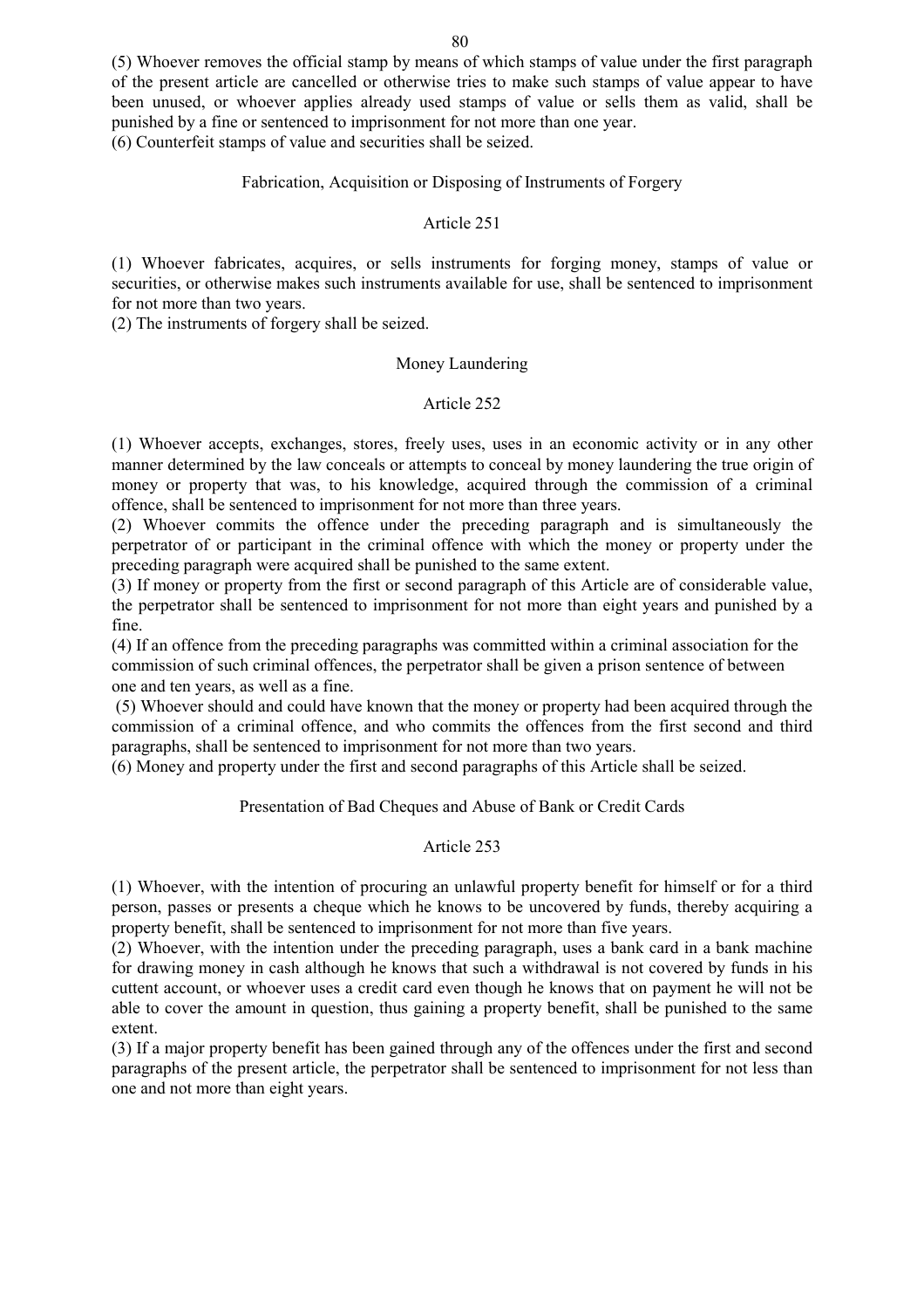## Evasion of financial obligations

#### Article 254

(1) Whoever gives false information on lawfully obtained income, expenses, items or other circumstances which has a bearing on the calculation of taxes and other prescribed financial obligations due, or in any other way deceives the body responsible for assessment or for supervision of the charging and payment of these obligations in order that they or another might completely or in part avoid the payment of taxes, contributions or other prescribed obligations of natural or legal persons, and the obligations they avoided constitute a large pecuniary benefit, shall be given a prison sentence of up to three years.

(2) Whoever fails to disclose legally obtained income or other circumstances that have a bearing on the establishment of taxes, contributions or other prescribed obligations of natural or legal persons for the purpose from the preceding paragraph, where disclosure is mandatory and where the obligations they sought to avoid constitute a large pecuniary benefit, shall be subject to the same penalty.

(3) If a very large pecuniary benefit was obtained through an offence from the first or second paragraphs of this article and they committed the offence in order to obtain that benefit, the perpetrator shall be given a prison sentence of up to eight years.

## Smuggling

## Article 255

(1) Whoever is engaged in the transportation of goods across the customs line, thereby avoiding customs control'measures, or whoever transports goods of high value across the customs line, thereby avoiding customs control measures or whoever transports such goods in a group or whoever carries weapons or who uses force or threatens to do so, shall be punished by a fine or sentenced to imprisonment for not more than three years.

(2) The contraband property shall be seized.

## Chapter Twenty-Five

## CRIMINAL OFFENCES AGAINST LEGAL TRANSACTIONS

#### Forgery

## Article 256

(1) Whoever draws up a false document or alters a genuine document with the intention of using such a document as genuine or whoever uses a false or altered document as genuine, shall be sentenced to imprisonment for not more than two years.

(2) Any attempt to commit the offence under the preceding paragraph shall be punishable.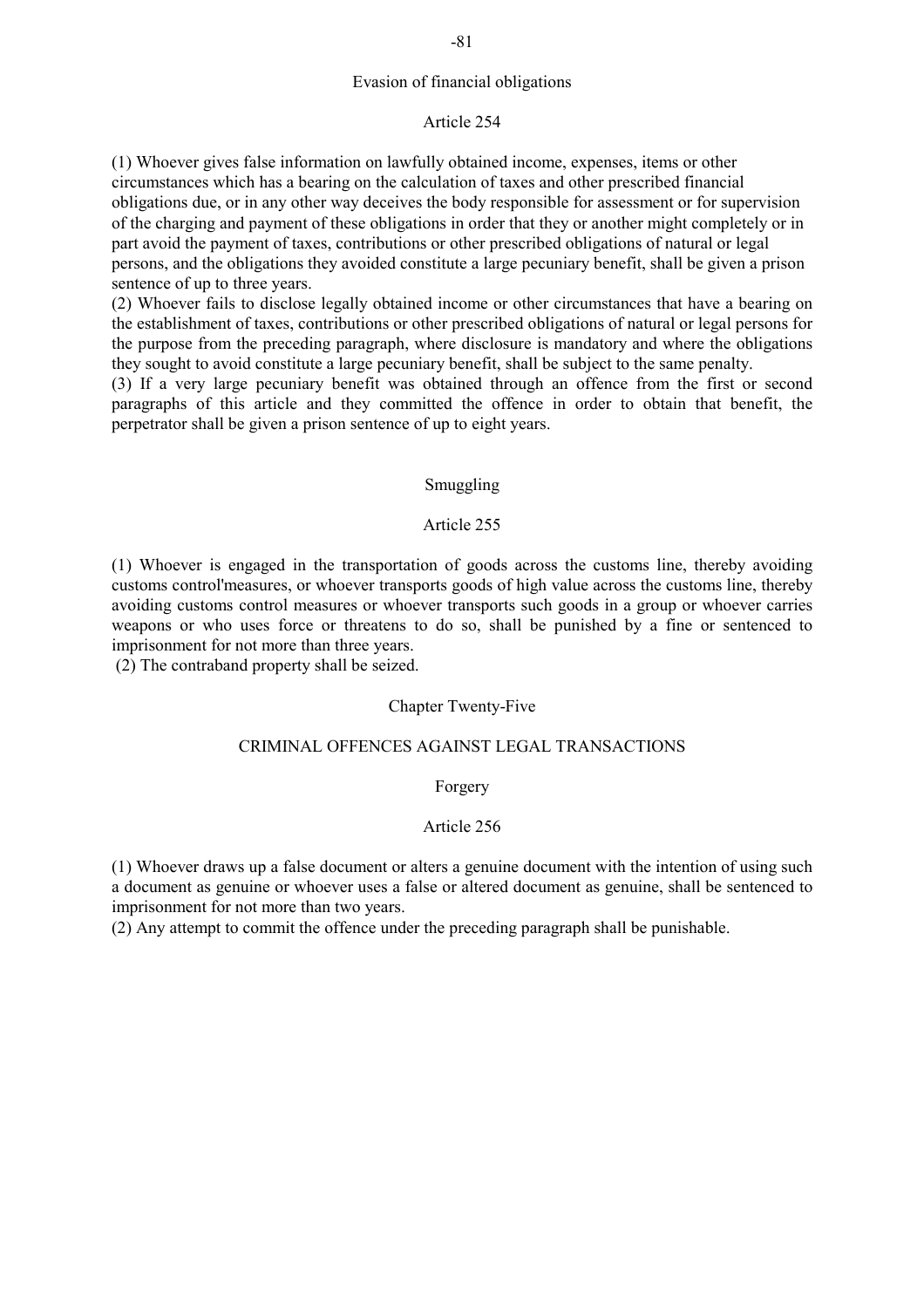(3) Whoever draws up a false public document, will, public or official book or any other book which has to be kept under the terms of this Law, alters a genuine document of this kind, or puts into circulation or stores such a false or altered document with the purpose of using it or uses it as a genuine document, shall be sentenced to imprisonment for not more than three years.

## Special Cases of Forgery

## Ariicle 257

The punishments provided for the forgery under the preceding article of the present Code shall apply to a perpetrator:

1) who without authority fills any legally relevant statement in any writing, blank or other document previously signed by another person;

2) who misinforms another of the contents of any document, inducing him thereby to sign such a document when he blieves himself to be signing some other document or contents;

3) who issues any document either in the name of another person without his authorisation or in the name of a non-existent person;

4) who, in issuing a document, adds to his signature any position or title to which he is not entitled and which has a decisive influence on the evident value of the issued document;

5) who draws up a document with the unauthorised use of a valid seal or mark.

# Certification of Untrue Matter

## Article 258

(1) Whoever deceives a competent authority so as to certify any untrue matter in a public document, record, book or official book which is intended to serve as evidence in legal transactions, shall be sentenced to imprisonment for not more than three years.

(2) Whoever uses a public document, record, book or official book under the preceding paragraph though he knows that to be false, shall be punished to the same extent.

# Issuance and Use of False Medical or Veterinary Certificate

# Article 259

(1) A physician or veterinary surgeon who knowingly issues a false medical or veterinary certificate, shall be sentenced to imprisonment for not more than one year.

(2) Whoever knowingly uses the false certificate under the preceding paragraph, shall be punished by a fine or sentenced to imprisonment for not more than six months.

# Fabricating of Counterfeit Marking Labels, Measures and Weights

# Article 260

(1) Whoever fabricates false labels for the marking of domestic or foreign goodsx sVe~as seals, stamps or other labels for the marking of gold, silver, livestock, timber or other commodities, or whoever alters or removes the genuine labels or uses counterfeit labels as genuine, shall be punished by a fine or sentenced to imprisonment for not more than two years.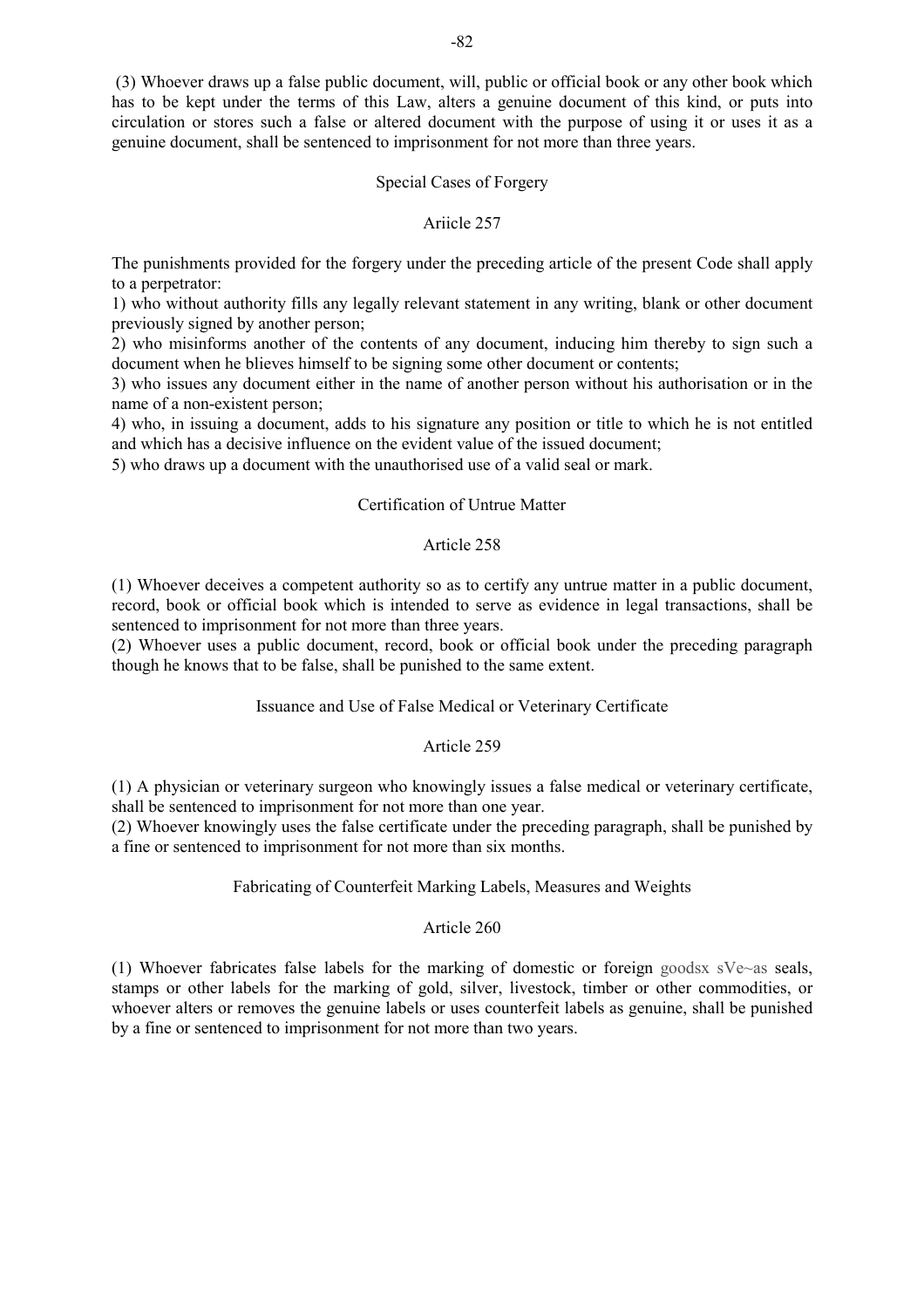(2) Whoever fabricates counterfeit measures or weights or uses them in measuring as genuine, shall be punished to the same extent.

(3) Whoever without authority fabricates, acquires or sells instruments for the fabrication of counterfeit-marking labels, measures or weights or makes them available for use, shall be sentenced to imprisonment for not more than one year.

(4) Counterfeit labels, measures and weights as well as instruments for fabrication thereof shall be seized.

## Chapter Twenty-Six

## CRIMINAL OFFENCES AGAINST OFFICIAL DUTIES AND PUBLIC AUTHORISATIONS

# Abuse of Office or Official duties

## Article 261

1) An official who, with the intention of procuring any non-property benefit for himself or another or of causing damage to another, abuses his office or exceeds the limits of his official duties or fails to perform his official duties, shall be sentenced to imprisonment for not more than one year.

(2) If, by perpetration of the offence, the perpetracor causes substantial damage or seriously encroaches upon the rights of another, he shall be sentenced to imprisonment for not more than three years.

(3) An official who, with the intention of procuring a property benefit for himself or for another, abuses his office or exceeds the limits of his official duties or fails to perform his official duties, whereby such conduct does not constitute any other criminal offence, shall be sentenced to imprisonment for not less than three months and not more than five years.

(4) If, by perpetration of the offence, the perpetrator has acquired a large property benefit which corresponds to his initial intent, he shall be sentenced to imprisonment for not less than one and not more than eight yeus.

### Misfeasance in Office

# Article 262

An official who knowingly violates regulations and other prescriptions or fails to exercise due supervision or performs his duties in an otherwise unscrupulous manner even though he predicts or should and could predict that such conduct might cause a serious violation of the rights of another or a major damage to public property or a major loss of property and such a violation or damage actualLy occurs, shall be punished by a fine or sentenced to imprisonment for not more thaa one year.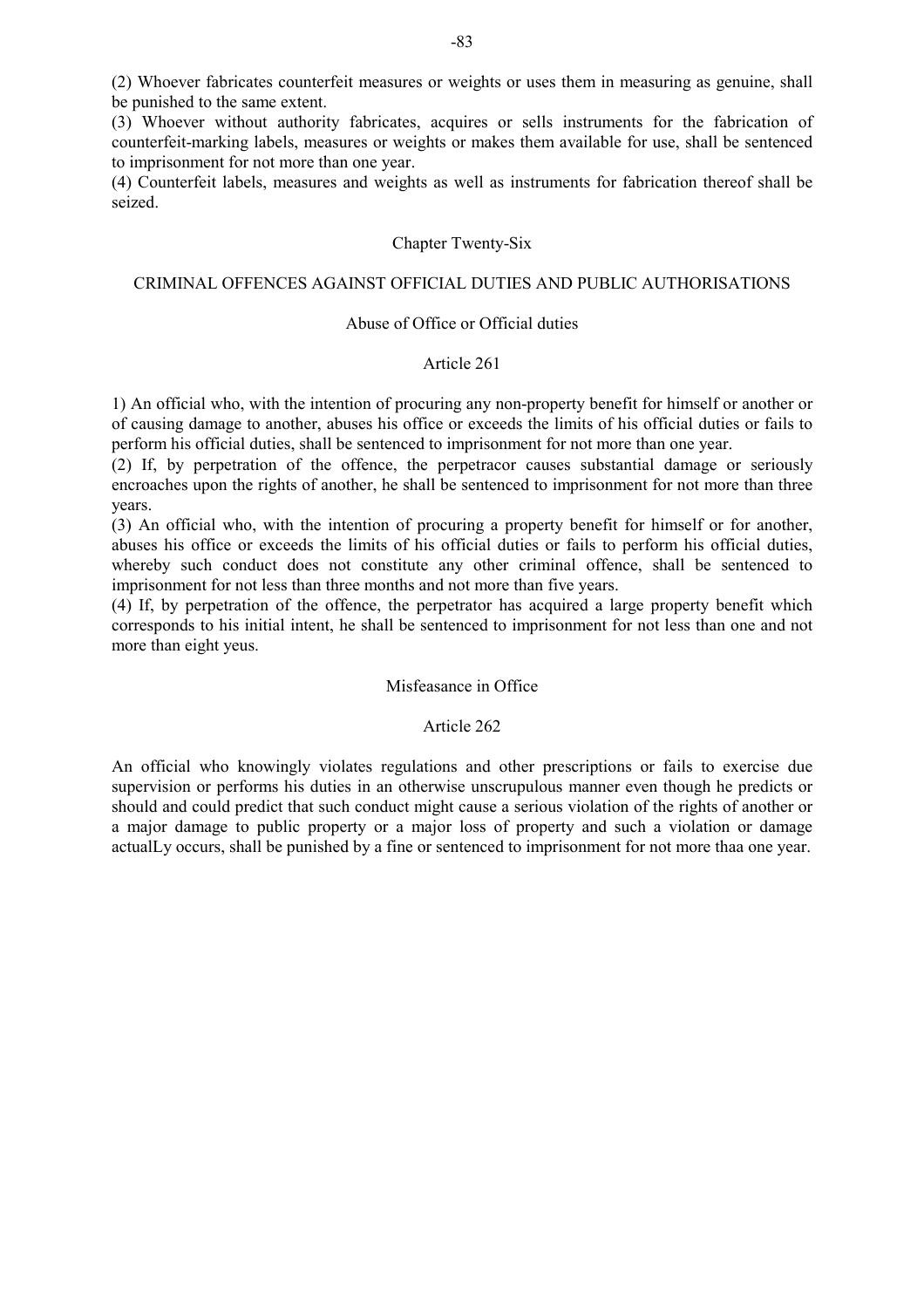# Misappropriation in Office

#### Article 263

(1) An official who unlawfully appropriates money, securities or any other movable property property entrusted to him ex officio, shall be sentenced to imprisonment for not more than five years.

(2) If a major property benefit has been gained by the committing of the offence under the above paragraph and if the perpetrator intended to gain such a property benefit, he shall be sentenced to imprisonment for not more than eight years.

(3) If the appropriated property is of low value and the perpetrator's intenfion was to appropriate the property of such value, he shall be punished by a fine or sentenced to imprisonment for not more than one year.

#### Misapplication of Entrusted Property in Office

## Article 264

(1) An official who without authority uses money, securities or any other movable property entrusted to him ex officio, shall be punished by a fine or sentenced to imprisonment for not more than three years.

## Forgery or Destruction of Official Book, Document or File

### Article 265

(1) An official who enters false infarmation or fails to enter any relevant information into an official book, document or file, or certifies such a book, document or file containing false information with his signature or renders the creation of such a book, document or file possible, shall be sentenced to imprisonment for not more than three years.

(2) An official who uses a false official book, document or file as genuine or who destroys or hides books, documents or files under the preceding paragraph or substantially damages or renders the same useless, shall be punished to the same extent.

(3) Any attempt to commit the offence under the first or the second paragraphs of the present article shall be punishable.

## Disclosure of Official Secret

# Article 266

(1) An official or any other person who, in non-compliance with his duties to protect official secrets, communicates or conveys information designated as an official secret to another person or otherwise provides him with access to such information or with the possibility of collecting such information in order to convey the same to an unauthorised person, shall be sentenced to imprisonment for not more than three years.

(2) Whoever, with the intention of using it without authority, obtains information protected as a trade secret or publishes such information publicly, shall be punished to~tlle same extent.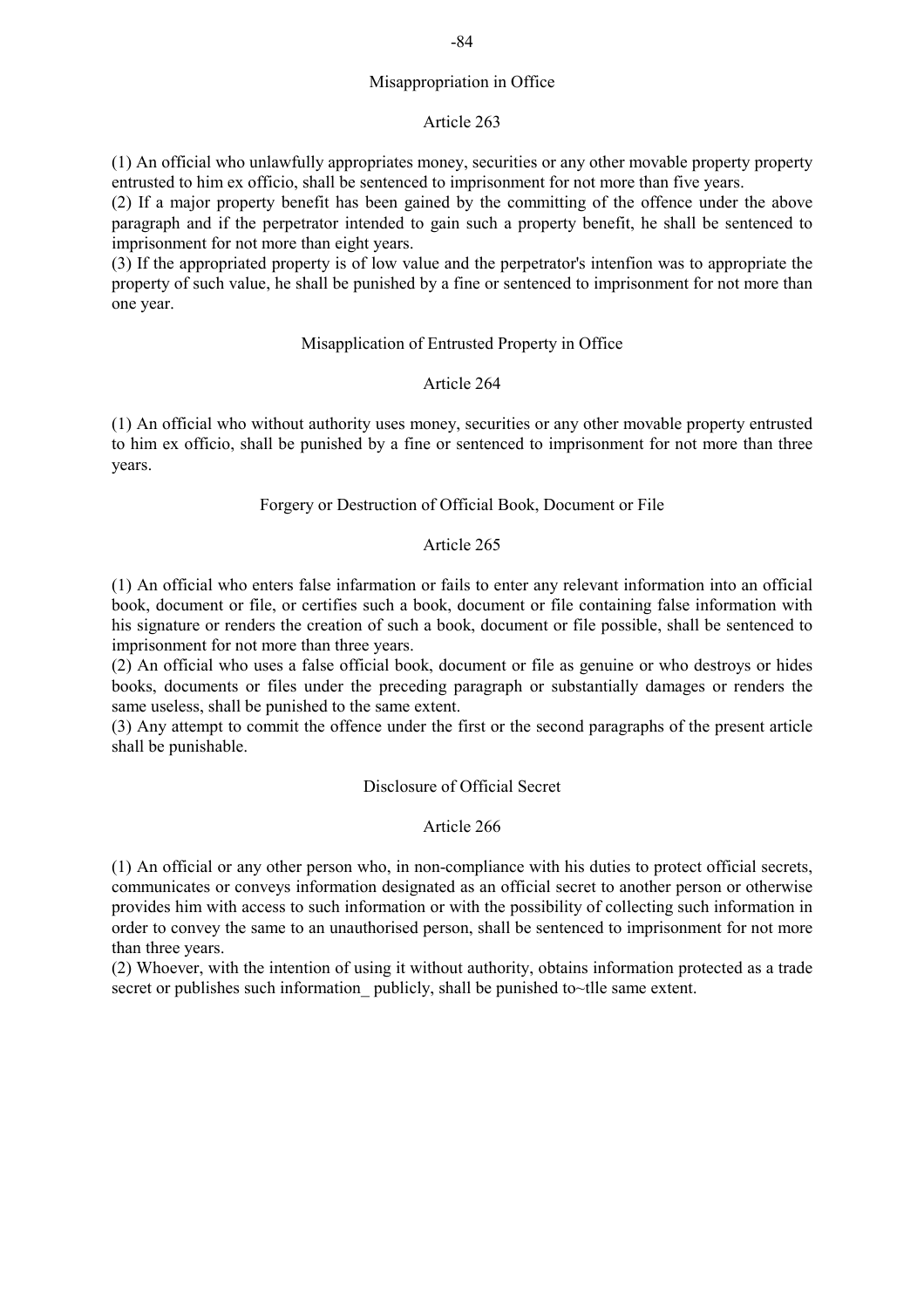(3) If the offence from the above two paragraphs has been committed out of greed or with a view to publishing the information concemed abroad, the perpetrator shall be sentenced to imprisonment for not more than five years.

(4) If the offence under the first or the third paragraphs of the present article has been committed through negligence, the perpetrator shall be sentenced to imprisonment for not more than one year.

(5) Irrespective of the provisions of the second paragraph of this Article, whoever conveys for publishing or publishes an official secret whose content is in conflict with the Constitution of the Republic of Slovenia, with the intention of publicly disclosing irregularities in the organisation, operations and administration of the office, shall not be punished, provided that publication has no harmful effects on the state.

(6) An official secret shall consist of information so designated 6y the statute, by other regulations or prescriptions or by the decree passed by the competent authority on the basis of the statute which is of such importance that its disclosure would or could involve the occurrence of considerably harmful consequences for the office.

#### Acceptance of bribes

## Article 267

(1) An official who solicits or accepts for himself/herself or for any another person a reward, a gift or any other benefit, or a promise or an offer of such a benefit, in order that he/she performs within the scope of his/her official authority an official act which he/she should not have performed or not to perform an official act which he/she should or could have performed shall be punished by imprisonment of one to eight years and a fine.

(2) An official who solicits or accepts for himself/herself or for any another person a reward, a gift or any other benefit, or a promise or an offer of such a benefit in order that he/she performs within the scope of his or her official authority an official act which he/she should or could perform or not to perform an official act which he/she anyhow may not perform shall be punished by imprisonment of one to five years.

(3) An official person who, following the commission or omission of an act provided for in paragraph 1 or 2, solicits or accepts a reward, a gift or any other benefit for himself/herself or for any other person shall be punished by a fine or by imprisonment of up to three years.

(4) The reward, gift or other benefit received shall be confiscated.

### Giving a Bribe

#### Article 268

(1) Whoever promises, offers or gives a reward, a gift or any other benefit to an official either for him/her or for any other person, in order that such official performs within the scope of his/her official authority an official act which he/she should not have performed or not to perform an official act which he/she should or could have performed shall be punished by imprisonment of one to five years and a fine.

(2) Whoever promises, offers or gives a reward, a gift or any other benefit to an official either for him/her or for any other person, in order that such official performs within the scope of his or her official authority an official act which he/she should or could perform or not to perform an official act which he/she anyhow may not perform shall be punished by imprisonment of six months to three years.

(3) The perpetrator of the offences provided for in preceding two paragraphs that gave a reward, a gift or any other benefit on the request of an official and subsequently reported the offence before it was discovered or before knowing that the offence was discovered is criminally liable, but the court may waive the punishment.

(4) The reward, gift or other benefit given shall be confiscated; in the case of the previous paragraph the court may decide to restore them to the person who gave it.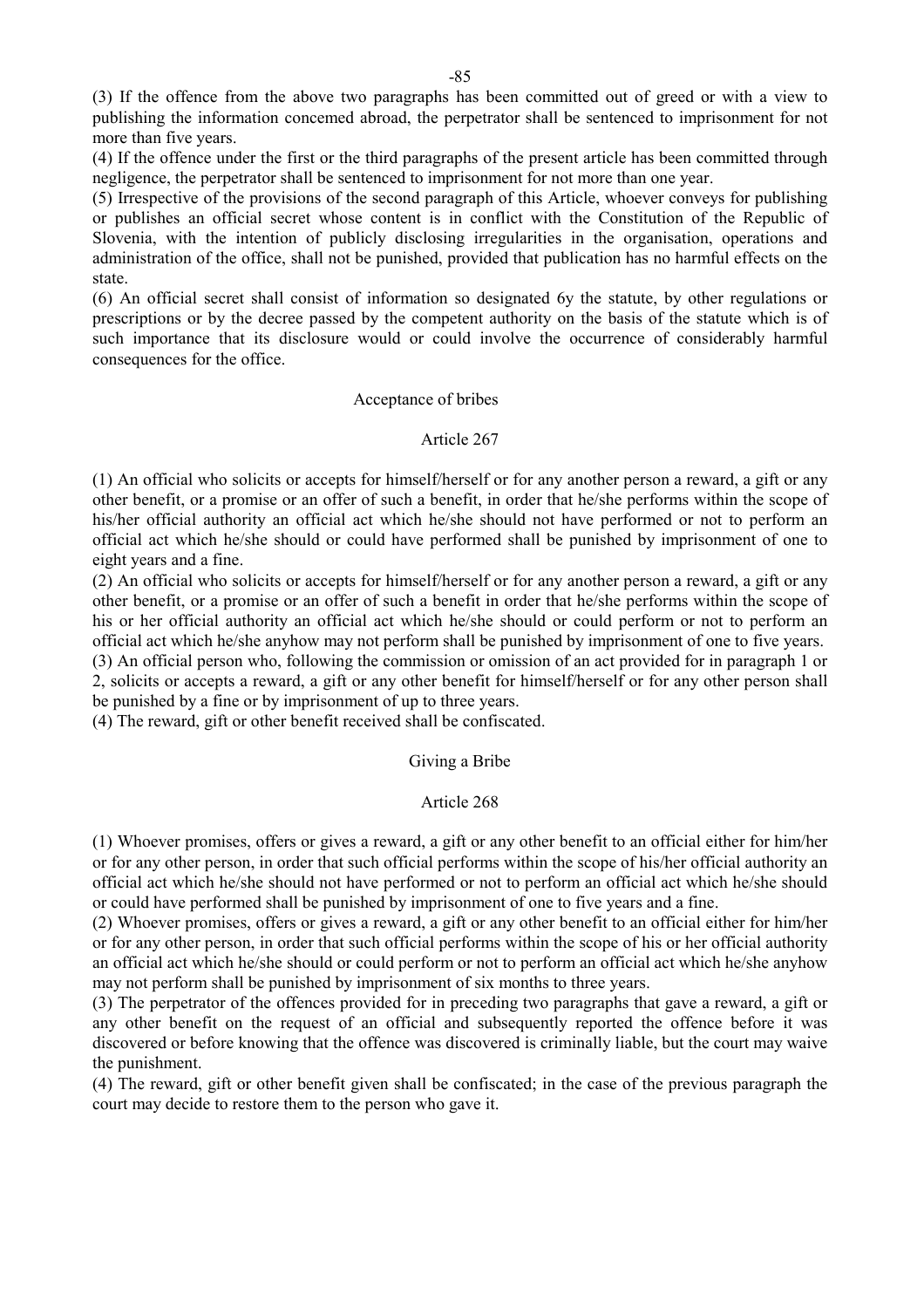-86-

# Accepting a Gift to Secure Unlawful Intervention

## Article 269

(1) Whoever solicits or accepts for him/her or for any other person a reward, a gift or any other benefit, or a promise or axn offer of such a benefit, in order to exploit his/her position or influence and to intervene with the purpose that an official act is or is not performed shall be punished by imprisonment of up to three years.

(2) Whoever exploits his/her position or influence and intervenes with the purpose that an official act that should not have been performed is performed, or that an official act that should or could have been performed is not performed shall be subject to the same punishment as under previous paragraph.

(3) A perpetrator who accepts a reward, a gift or any other benefit for him/her or for any other person, for the intervention under the preceding paragraph shall be punished by imprisonment of one to five years.

(4) The reward, gift or other benefit received shall be confiscated.

# Giving a Gift to Secure Unlawful Intervention

# Article 269a

(1) Whoever promises, offers or gives to another person a reward, a gift or any other benefit for that person or for another person, in order that such person exploit his/her position or influence and to intervene for the purpose that an official act is or is not performed

shall be punished by imprisonment of up to three years.

(2) Whoever promises, offers or gives to another person a reward, a gift or any other benefit for that person or for another person, in order that such person exploit his/her position or influence and to intervene for the purpose that an official act that should not have been performed is performed, or that an official act that should or could have been performed is not performed

shall be punished by imprisonment of one to five years.

(3) The perpetrator of the offences provided for in preceding two paragraphs who gave a reward, a gift or any other benefit on the request of the person who intervened and subsequently reported the offence before it was discovered or before knowing that the offence was discovered

is criminally liable, but the court may waive the punishment.

(4) The reward, gift or other benefit given shall be confiscated; in the case of the previous paragraph the court may decide to restore them to the person who gave it.

# Violation of Human Dignity by Abuse of Office or Official Duties

# Article 270

An official exercising his office who, by abuse of his office or official duties, treats another person badly, insults him, inflicts actual bodily harm upon him or otherwise treats him in such a way so as to affect his human dignity, shall be sentenced to imprisonment for not more than three years.

# Extortion of Statement

# Article 271

(1) An official who, in the carrying-out of his office or public authorisations, applies force, threat or other unlawful means or methods in order to extort a deposition or other statement from the accused, or from a witness, expert or any other person, shall be sentenced to imprisonment for not less than three months and not more than five years.

(2) If the offence under the preceding paragraph has been committed in an extremely violent manner or if, by the extortion of the deposition, the perpetrator has caused severe consequences for the accused in the subsequent criminal proceedings, he shall be sentenced to imprisonment for not less than one and not more than eight years.

Misappropriation of Property in the Course of Investigation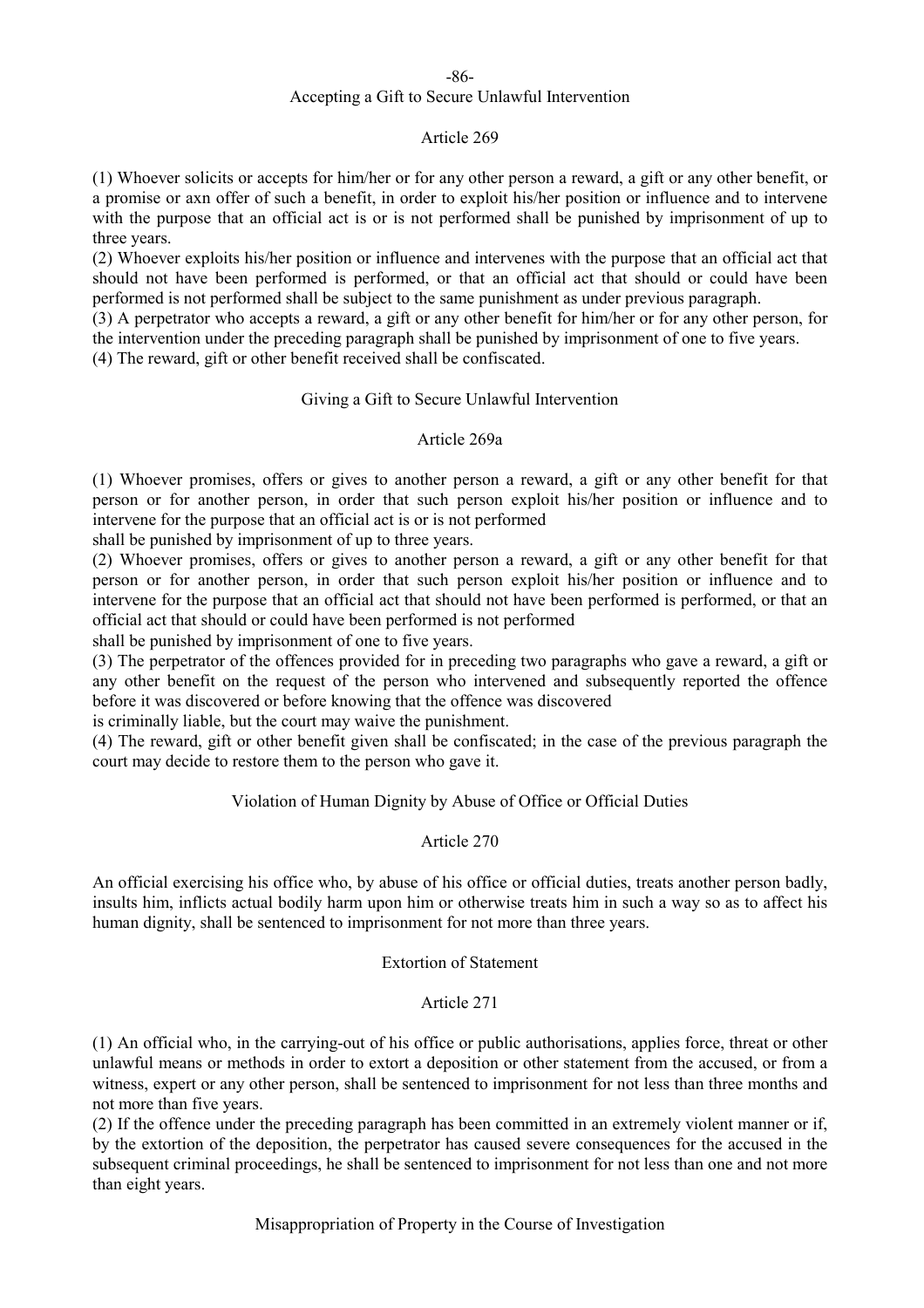(1) An official who, during the search of a dwelling, premises or persons or in the course of judicial or administrative proceedings, takes property with the intention of appropriating it unlawfully, shall be sentenced to imprisonment for not less than six months and not more than five years.

(2) If the property is of high value and the perpetrator's intention was to appropriate tltp property of such value, he shall be sentenced to imprisonment for not less than one and not more than eight years.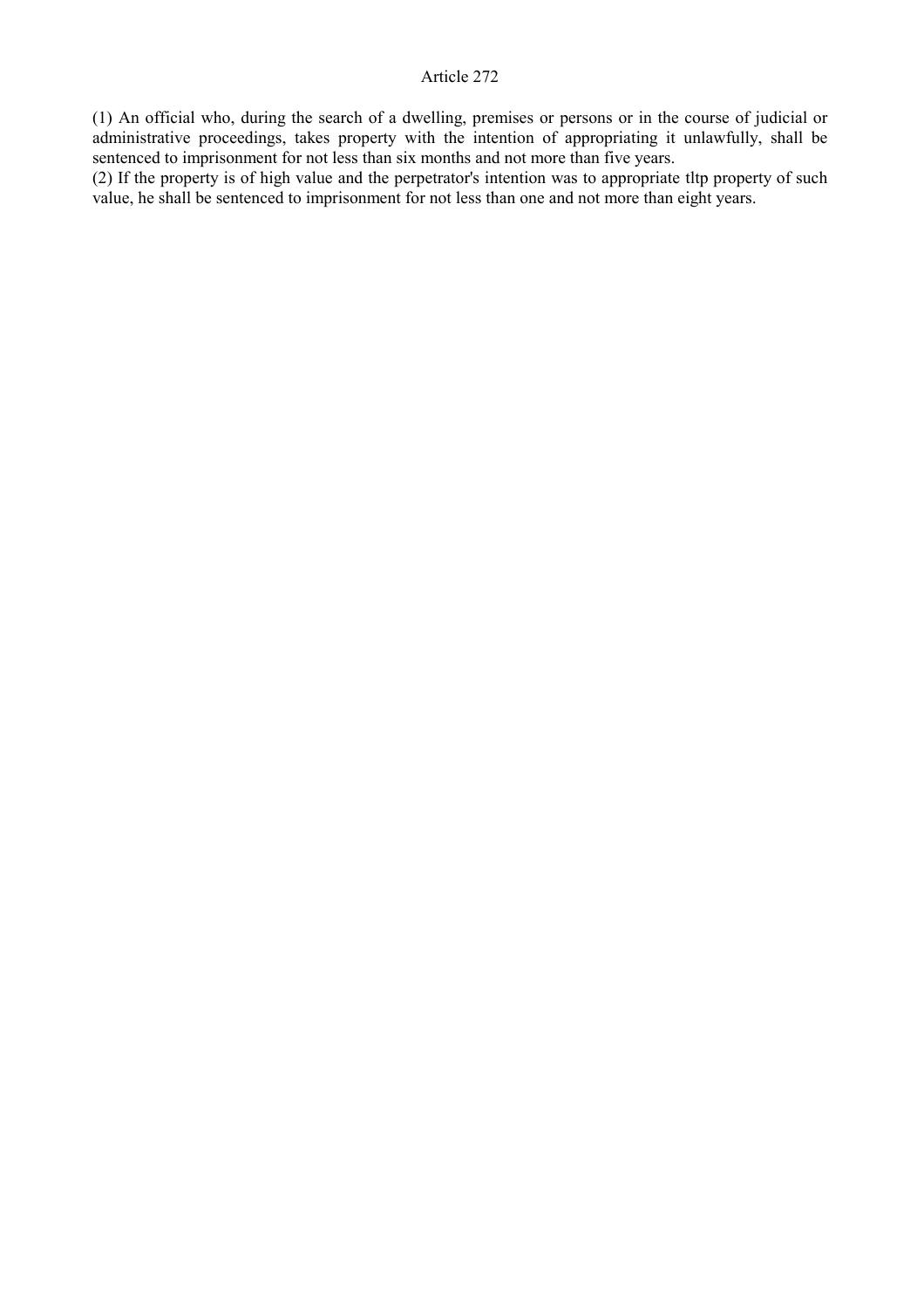# Chapter Twenty-Seven

## CRIMINAL OFFENCES.AGAINST MILITARY DUTY

## Non-execution of an Order and Disobedience

## Article 273

(1) A member of the military who fails to execute an order given by his superior with respect to military service or who refuses to obey his superior, thereby endangering human lives or property of high value, shall be sentenced to imprisonment for not more than two years.

(2) A member of the military who resists a guard, sentry, patrol, orderly soldier or officer or other member of the military exercising his military duty to safeguard security and order in a military unit, shall be punished by a fine or sentenced to imprisonment for not more than one year.

## Disobeying a Superior

## Article 274

(1) A member of the military who together with other members of the military disobeys the order of a superior or refuses to carry it out or refuses to perform his duty, shall be sentenced to imprisonment for not less than three months and not more than five years.

(2) A membet of the military who uses arms in the committing of the offence under the preceding paragraph, shall be sentenced to imprisonment for not less than one and not more than ten years.

(3) The punishment under the preceding paragraph shall also be imposed on anyone who organises the offence under the first paragraph of the present article as well as on a military officer who participates in the committing of such an offence.

## Refusal to Receive or Use Arms

### Article 275

A member of the military who, contrary to regulations and without having a justified cause, refuses to receive arms or refuses to use the same under order or in accordance with the rules of the service, shall be sentenced to imprisonment for not more than one year.

False Report

# Article 276

A member of the military who, in the carrying out of his duties, presents a false report or in so doing suppresses any fact which ought not be suppressed, thus endangering human life or property of high value, shall be punished by a fine or sentenced to imprisonment,fqr. not more than one year.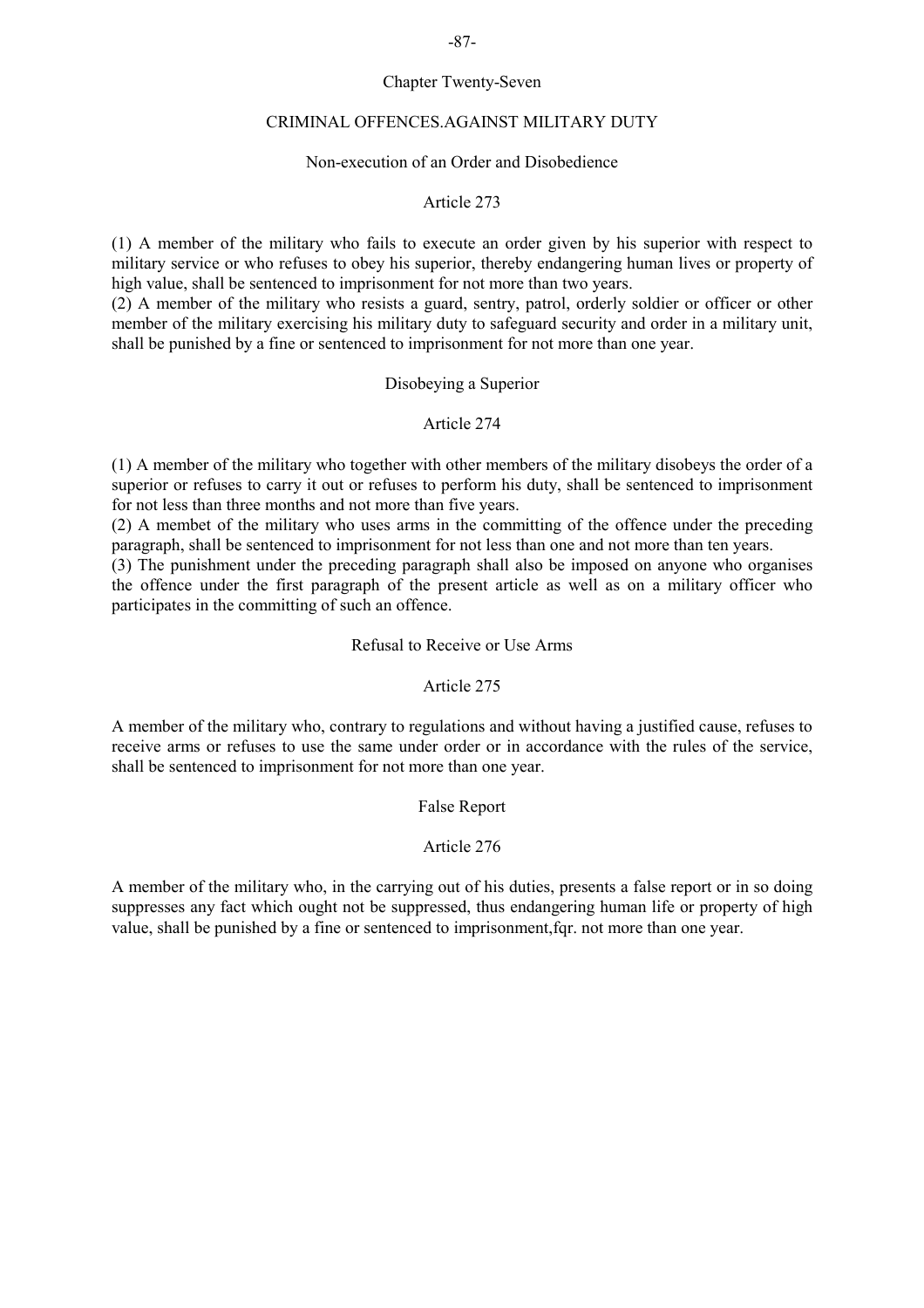## Desertion of or Escape from Armed Porces

#### Article 277

(1) A member of the military who by his own free will deserts his unit or service during the performance of an important task or during a state of inereased alert, shall be punished by a fine or sentenced to imprisonment for not more than one year.

(2) Any member of the military who knows of the circumstances under the first paragmph of the present article but fails to return by his own will from an authorised period of leave from the unit or service within the appointed time or who deserts his unit or service for more than ten days by his own will, shall be punished to the same extent.

(3) A member of the military who has gone into hiding in order to evade service in the armed forces, shall be sentenced to imprisonment for not more than three years.

(4) The punishment under the preceding paragraph shall also be imposed on a member of the military who leaves the country and remains abroad in order to evade service in the armed forces.

## Maltreatment of Subordinate

## Article 278

(1) A military officer who, during or in connection with military service, maltreats his subordinate or violates his human dignity, shall be sentenced to imprisonment for not more than two years.

(2) If a military officer commits the offence under the previous paragraph against more than one person, he shall be sentenced to imprisonment for not more than five years.

## Violation of Sentry Regulations

# Article 279

(1) A member of the military who engangers human life or property of high value by acting contrary to regulations concerning sentry, patrol, orderly or any other service for the safeguarding of security and order in a military unit, headquarters or ins6tution or for the military protection of objects or areas, shall be sentenced to imprisonment.for not more than three years.

(2) If the offence under the preceding paragraph has been committed through negligence, the perpetrator shall be sentenced to imprisonment for not more than one year.

(3) Tf any of the offences under the first and second paragraphs involves grievous bodily harm to one or more persons, the perpetrator shall be sentenced to imprisonment for not less than one and more than five years for the offence under the first paragraph while for the offence under the second paragraph he shall be sentenced to imprisonment for not more than three years.

(4) If any of offences under the first and second paragraphs of the present article has resulted in the death of one or more persons, the perpetrator shall be sentenced to imprisonment for not less than one and more than twelve,years for the offence under the fiistparagraph while for the offence under the second paragraph he shall be sentenced to imprisonment for not less than one and not more than eight years.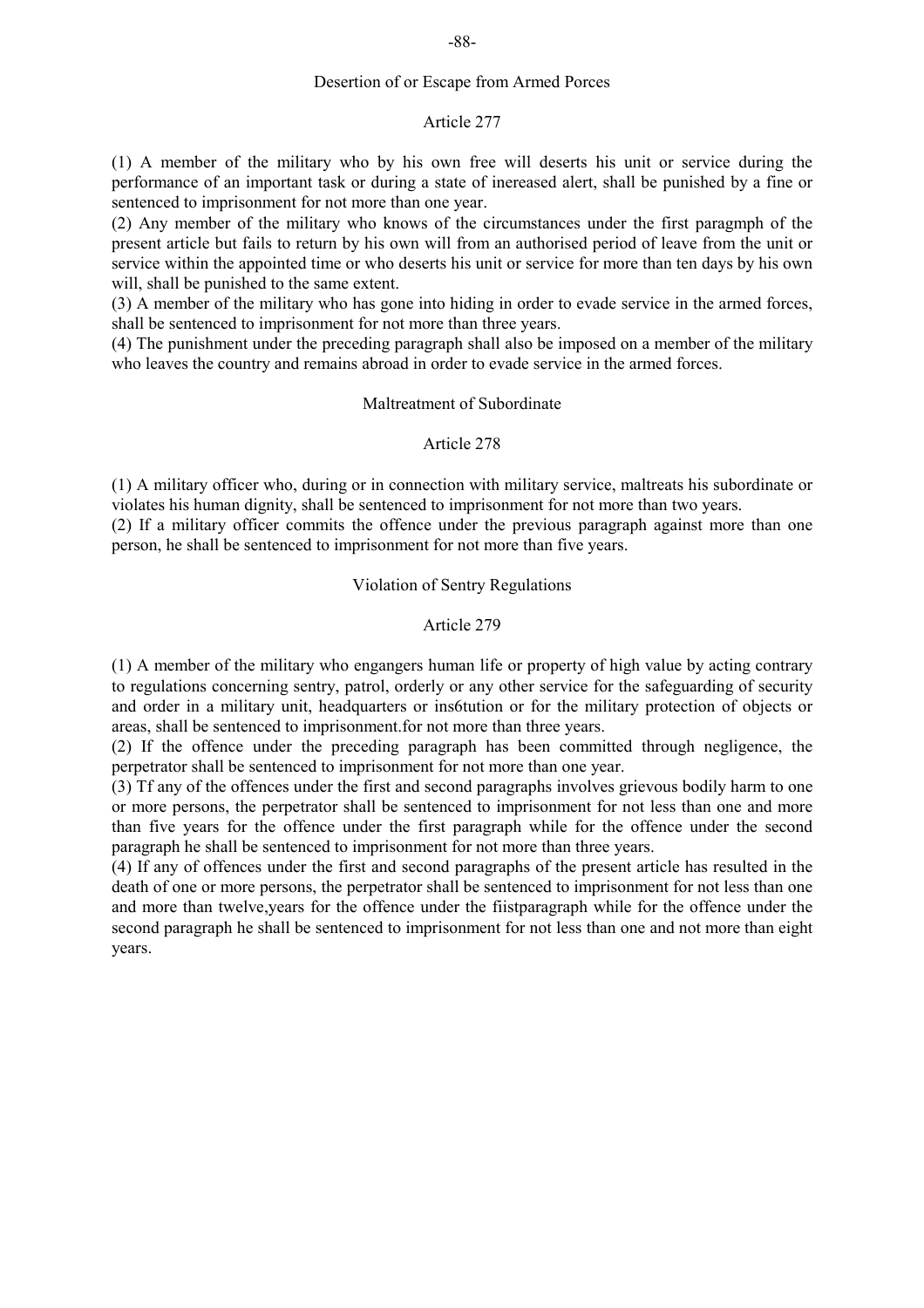### Failure to Implement Measures for Protection of Military Unit

#### Article 280

(1) A military officer who endangers human life or property of high value by failing to implement the prescribed or ordered measures for the protection of the lives and health of men entrusted to him, for the safeguarding and maintenance of military installations, objects and means of combat, or for the regular supply of his military unit with food, equipment and materials, or by failing to do what he is obliged to do in order to ensure the satisfactory and timely completion of tasks of protection, shall be sentenced to imprisonment for not more than three years.

(2) If the offence under the preceding paragraph has been committed through negligence, the perpetrator shall be sentenced to imprisonment for not more than one year.

(3) If any of the offences under the first and second paragraphs involves grievous bodily harm to one or more persons, the perpetrator shall be sentenced to imprisonment for not less than one and not more than five years for the offence under the first paragraph while for the offence under fhe second paragraph he shall be sentenced to imprisonment for not more than three years.

(4) If any of offences under the first and second paragraphs of the present article has resulted in the death of one or more persons, the perpetrator shall be sentenced to imprisonment for not less than one and not more than twelve years for the offence under the first paragraph while for the offence under the second paragraph he shall be sentenced to imprisonment for not less, than one and not more than eight years.

### Failure to Implement Protective Measures During Military Drills

### Article 281

(1) A member of the military who during exercises, training or testing courses fails to implement the prescribed or ordered safety or precautionary measures, thereby endangering human life or property of high value, shall be sentenced to imprisonment for not more than three years.

(2) If the offence under the preceding paragraph has been committed through negligence, the perpetrator shall be sentenced to imprisonment for not more than one year.

(3) If any of the offences under the first and second paragraphs involve grievous bodily harm to one or more persons, the perpetrator shall be sentenced to imprisonment for not less than one and not more than five years for the offence under the first paragraph while for the offence under the second paragraph he shall be sentenced to imprisonment for not more than three years.

(4) If any of offences under the first and second paragraphs of the present article has resulted in the death of one or more persons, the perpetrator shall be sentenced to imprisonment for not less than one and not more than twelve years for the offence under the first paragraph while for the offence under the second paragraph he shall be sentenced to imprisonment for not less than one and not more than eight years.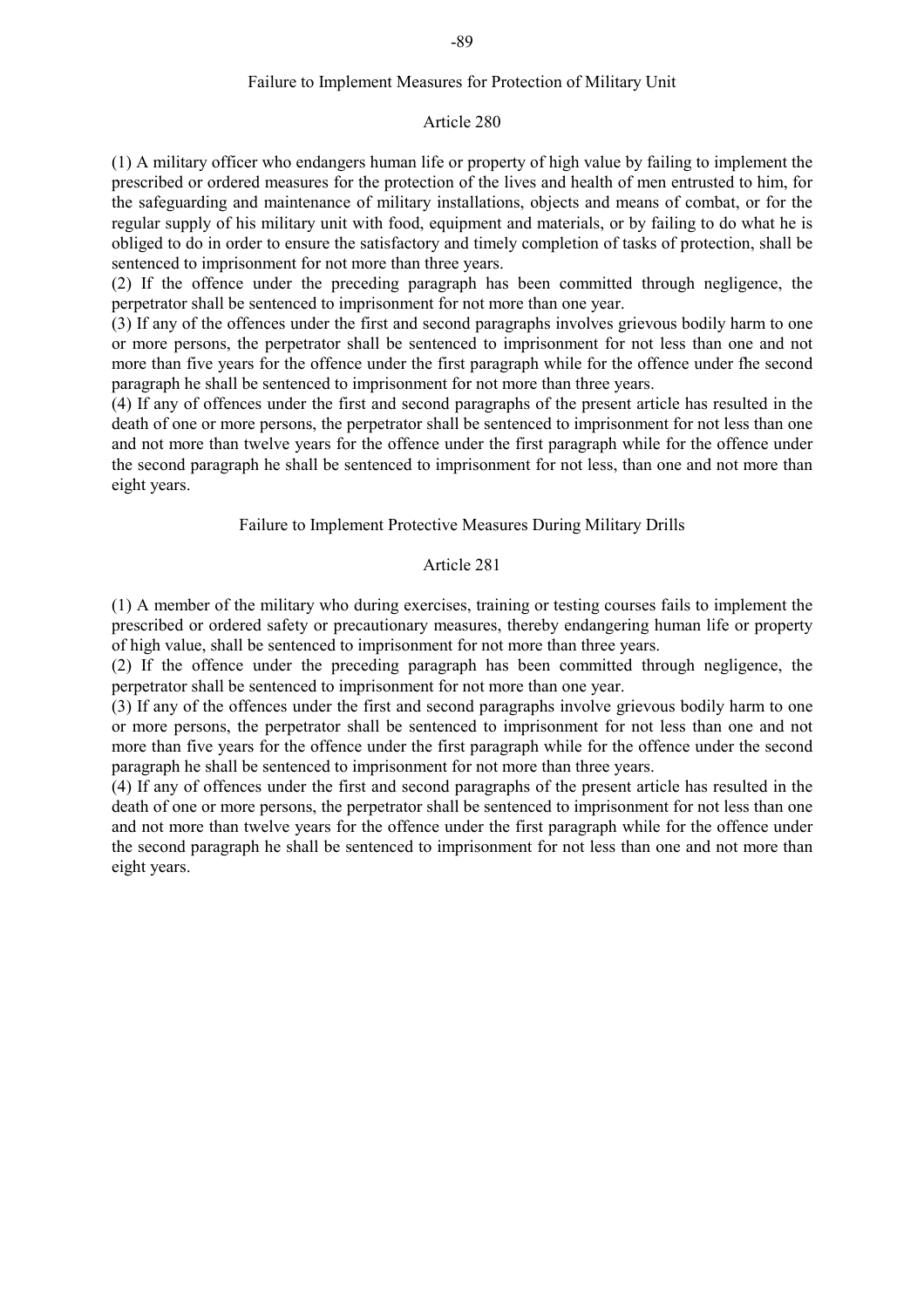# Disclosure of Military Secret

# Article 282

(1) A member of the military or any other person who, in non-compliance with his duties to guard military secrets, communicates or confers information designated as a military secret to another person or otherwise provides him with access to such information or with the possibility of collecting such information in order to convey the same to an unauthorised person, shall be sentenced to imprisonment for not more than five years.

(2) Whoever, with the intention of using it without authority, obtains information which he knows to be guarded as a military secret or whoever makes such information public shall be punished to the same extent.

(3) If the offence from the above two paragraphs has been committed with respect to information of a highly confidential nature or out of greed or with a view to publishing the information concerned abroad, the perpetrator shall be sentenced to imprisonment for not less than one and not more than ten years.

(4) If the offence under the first or third paragraphs of the present article has been committed through negligence, the perpetrator shall be sentenced to imprisonment for not more than three years.

(5) Irrespective of the provision of the second paragraph of this Article, whoever conveys for publishing or publishes a military secret whose content is in conflict with the Constitution of the Republic of Slovenia, with the intention of disclosing irregularities in the organisation, operation and administration of the armed forces and their preparations to the public, shall not be punished, provided that publication has no harmful effects on the state.

(6) An official secret shall consist of information and documents so designated by the statute, by other regulations or by the decree passed by the competent authority on the basis of the statute and whose disclosure involved or could have involved consequences harmful to the armed forces.

# Liability for Offence Committed by Order of a Superior

# Article 283

A subordinate shall not be punished if he commits a criminal offence by order or command of a superior issued in the course of military service, unless he has committed a war crime or any other grave criminal offence or if he knew that the carrying out of the order or command constituted a criminal offence.

# Reduced Punishment in Cases of Provocation

# Article 284

If the perpetrator of criminal offences under Article 273, the first paragraph of Azticle 274 or the first paragraph of Article 277 has been provoked by unlawful or brutal conduct on the part of a member of the military, his punishment may be reduced or remitted.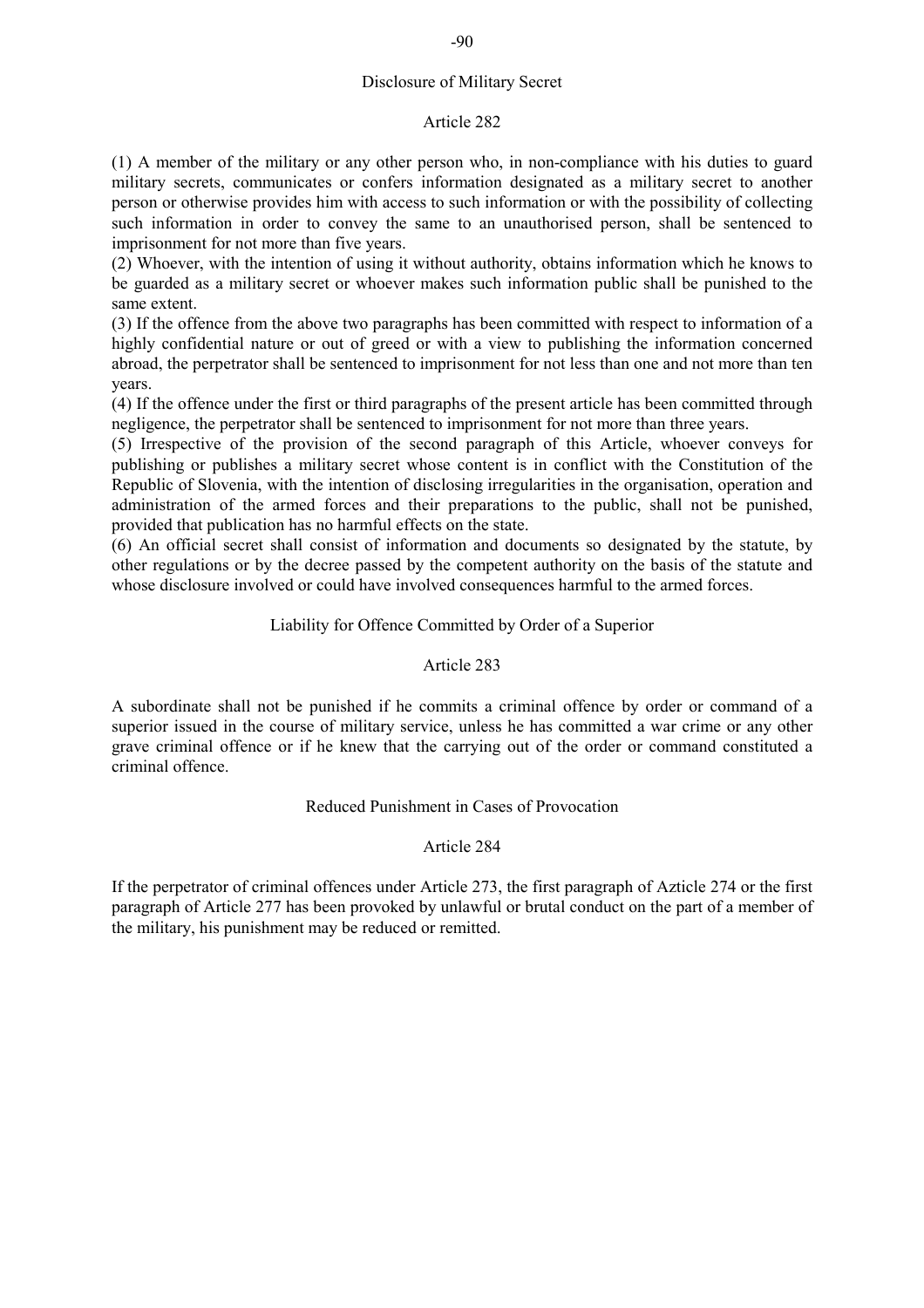## Chapter Twenty-Eight

### CRIMINAL OFFENCES AGAINST ADMINISTRATION OF JUSTICE

## Failure to Inform Authorities of Preparations for Crime

## Article 285

(1) Whoever, knowing of preparations to be undertaken for the committing of a criminal offence for which the punishment of more than three years' imprisonment is prescribed by the statute, fails to inform the competent authorities thereof early enough for the committing of the offence in question to be prevented and if the perpetration of such an offence is subsequently attempted or accomplished, shall be sentenced to imprisonment for not more than one year.

(2) If the offence under the preceding paragraph has been committed with respect to a criminal offence for which the imposition of the sentence of thirty years' imprisonment is prescribed by the statute, the perpetrator shall be sentenced to imprisonment for not more than three years.

(3) No punishment shall be imposed on whoever fails to inform the competent authorities of preparations to commit a criminal offence under the first paragraph *of* the present article, provided that he is the spouse, extra-marital partner, lineal relative, brother, sister, adoptive parent or adopted child of the perpetrator. If any of persons above is not to be punished for failure to submit a report of the preparations of crime under the first paragraph of the present article, neither shall his spouse or extra-marital partner be punished for such an offence.

#### Failure to Provide Information of Crime or Perpetrator

## Article 286

(1) Whoever knows of a perpetrator of a criminal offence for which the sentence of thirty years' imprisonment is prescribed by the statute, or whoever knows of the committing of such a criminal offence and fails to inform the competent authorities thereof whereby such information is decisive to the discovery of the perpetrator of the crime, shall be sentenced to imprisonment for not more than three years.

(2) An official who knowingly fails to submit a report of a criminal offence of which he comes to know during the performance of his official duties and for which the punishment of more than three years' imprisonment is prescribed under the statute, the perpetrator whereof is prosecuted ex officio, shall be sentenced to imprisonment for not more than three years.

(3) No punishment shall be imposed on whoever fails to submit informat'ton about a crime, provided that they are either the spouse, extra-marital partner, lineal relative, brother, sister, adoptive parent, adopted child, defence counsel, doctor or confessor of the perpetrator. If any of these persons, except the defence counsel, doctor or confessor, is not to be punished for failure to submit information about the crime under the first paragraph of the present article, neither shall his spouse or extra-marital partner be punished for committing such an offence.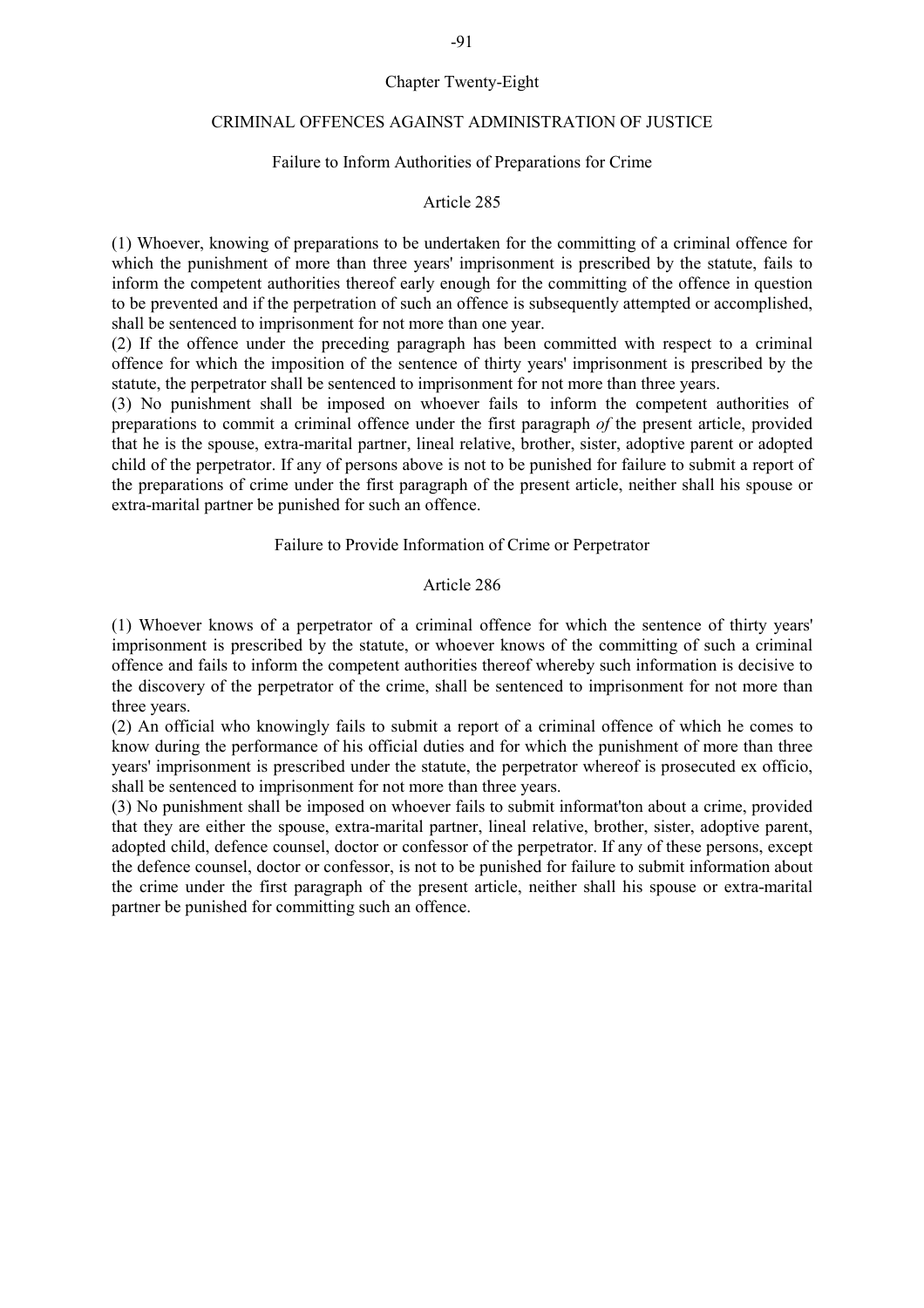## Accessory After the Fact

## Article 287

(1) Whoever gives shelter to the perpetrator of a criminal offence prosecuted ex officio or by hiding the instruments or traces of crime or otherwise assists him to flee from prosecution, or whoever hides the offender or performs any other act in order to prevent the implementation of a punishment or a safety measure or the measure of committal to an educational centre or reformatory, shall be sentenced to imprisonment for not more than one year.

(2) If the assistance under the preceding paragraph is provided to the perpetrator of a criminal offence which is punishable by thirty years of imprisonment, the person providing the assistance shall be sentenced to imprisonment for not more than five years.

(3) The punishment under the first paragraph of the present article may not be heavier, either in type or extent, than the punishment prescribed *for* the criminal offence committed by the person to which the accessory has rendered assistance.

(4) I~Io punishment shall be imposed on whoever fails to provide information about preparations to commit a criminal offence under the first paragraph of the present article, provided that he is the spouse, extra-marital partner, lineal relative, brother, sister, adoptive parent or adopted child of the perpetrator. If any of these persons is not to be punished for being an accessory after the fact under the first or second paragraph of the present article, neither shall his spouse or extra-marital partner be punished for such an offence.

 $(5)$  In the event of the prosecution of the perpetrator of a criminal offence being initiated upon complaint, the sarne shall apply to the perpetrator of the offence under the first paragraph of the present article.

# False Reporting of Crime

# Article 288

1) Whoever accuses another person of having committed a criminal offence subject to prosecution ex officio, knowing the accusation to be false, shall be sentenced to imprisonment for not more than two years.

(2) The same sentence shall be imposed on whoever shifts the traces of a crime on to another person or otherwise causes the initiation of criminal proceedings against such a person ex officio, in the knowledge that that person is not the perpetrator of the criminal offence concerned.

(3) Whoever falsely indicts himself of a criminal offence subject to prosecution by virtue of office shall be punished by a fine.

(4) The same punishment shall be imposed on whoever alleges a criminal offence, subject to prosecution by virtue of office, to have been perpetrated, knowing the allegation to be false.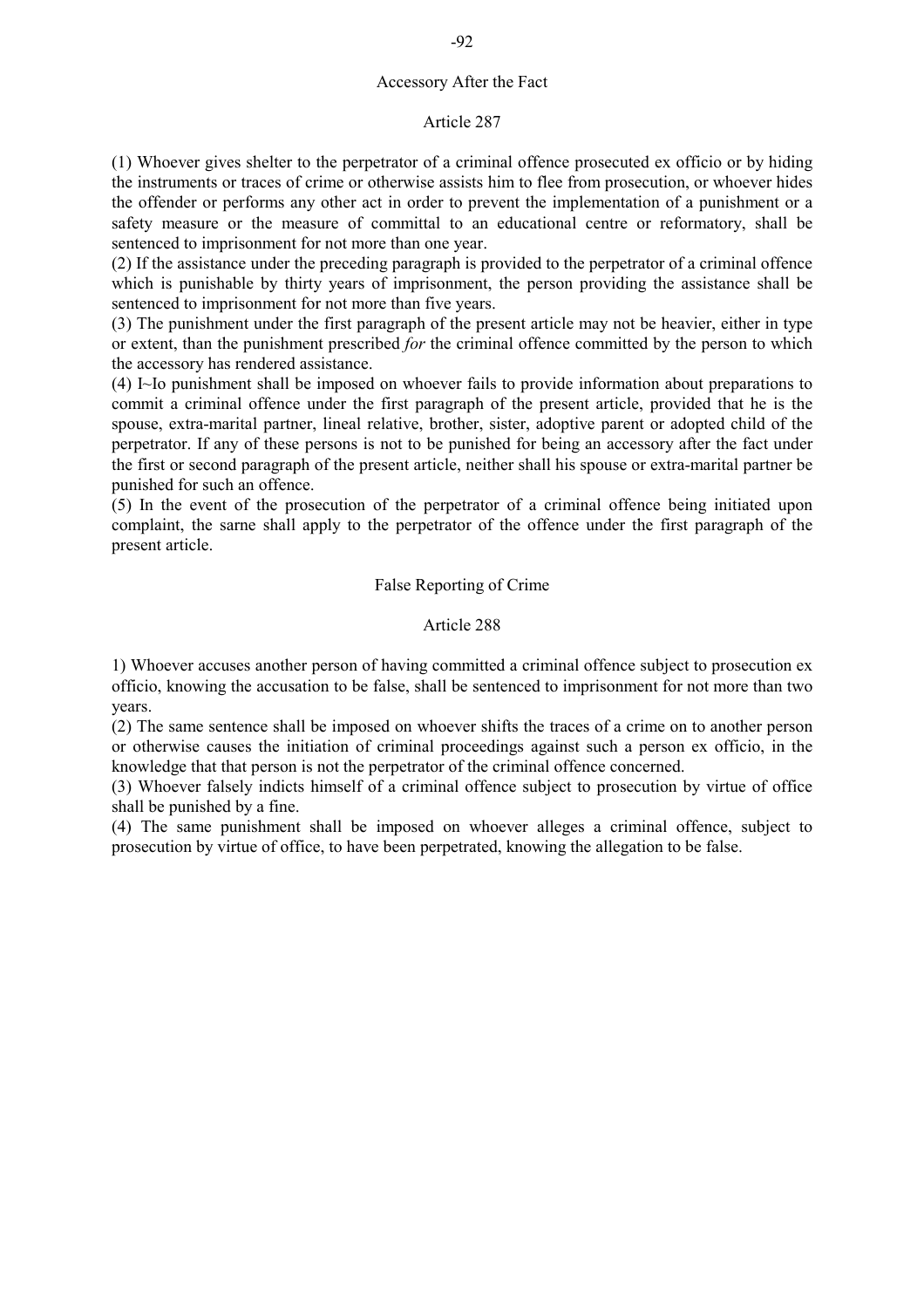## False Deposition

### Article 289

(1) A witness, expert, appraiser, translator or interpreter who gives a false deposition before the court, in a trial for misdemeanour, in the course of parliamentary investigation, or during disciplinary or administrative proceedings; an expezt or appraiser who produces a false opinion in writing; or a translator who makes a false written translation, shall be sentenced to imprisonment for not more than two years.

(2) The same sentence shatl be imposed on any party who, being heard in civil, non-contentious, execution or administrative proceedings, produces a false statement upon which the court or other competent authority has based its decision in such proceedings.

(3) For perjuring himself before the criminal court, the perpetrator shall be sentenced to imprisonment for not more than three years.

(4) If the offence under the preceding paragraph entails particularly serious consequences for the accused, the perpetrator shall be sentenced to imprisonment for not less than six months and not .more than five years\_

(5) If the perpetrator withdraws the false statement before the judgement is passed, he shall be punished by a fine or his punishment shall be remitted.

# Tampering with Evidence

## Article 290

(1) Whoever, with the intention of preventing or hindering the production of evidence, conceals, destroys or damages a document of another, or renders such a document wholly or partly useless, shall be sentenced to imprisonment for not more than one year.

(2) The same sentence shall be imposed on whoever, with the intention under the previous paragraph, removes, destroys, damages, shifts or displaces a boundary stone, geodetic mark or any other landmark intended t0 designate the right of real property or the right to use water, as well as whoever, with the same intention, falsely puts up such a landmark.

(3) Whoever submits evidence that they know is false or forged in order to prevent or obstruct the production of evidence in criminal proceedings shall be given a prison sentence of up to three years.

# Violation of Secret Proceedings

# Article 291

(1) Whoever, without authorisation, discloses any matter of which he came to know during the proceedings prior to the trial, during the trial before the court, during oral trial in administrative procedure or during trial for misdemeanour, or in the course of parliamentary investigation, whereby the publication thereof is prohibited either under the statute or by the decision issued by the court or other competent authority, shall be punished by a fine or sentenced to imprisonment for not more than a year.

(2) Whoever, without permission of the court, publishes details of the proceedings against a minor or who publishes his name or other information by inference from which the minor can be identified, shall be punished to the same extent.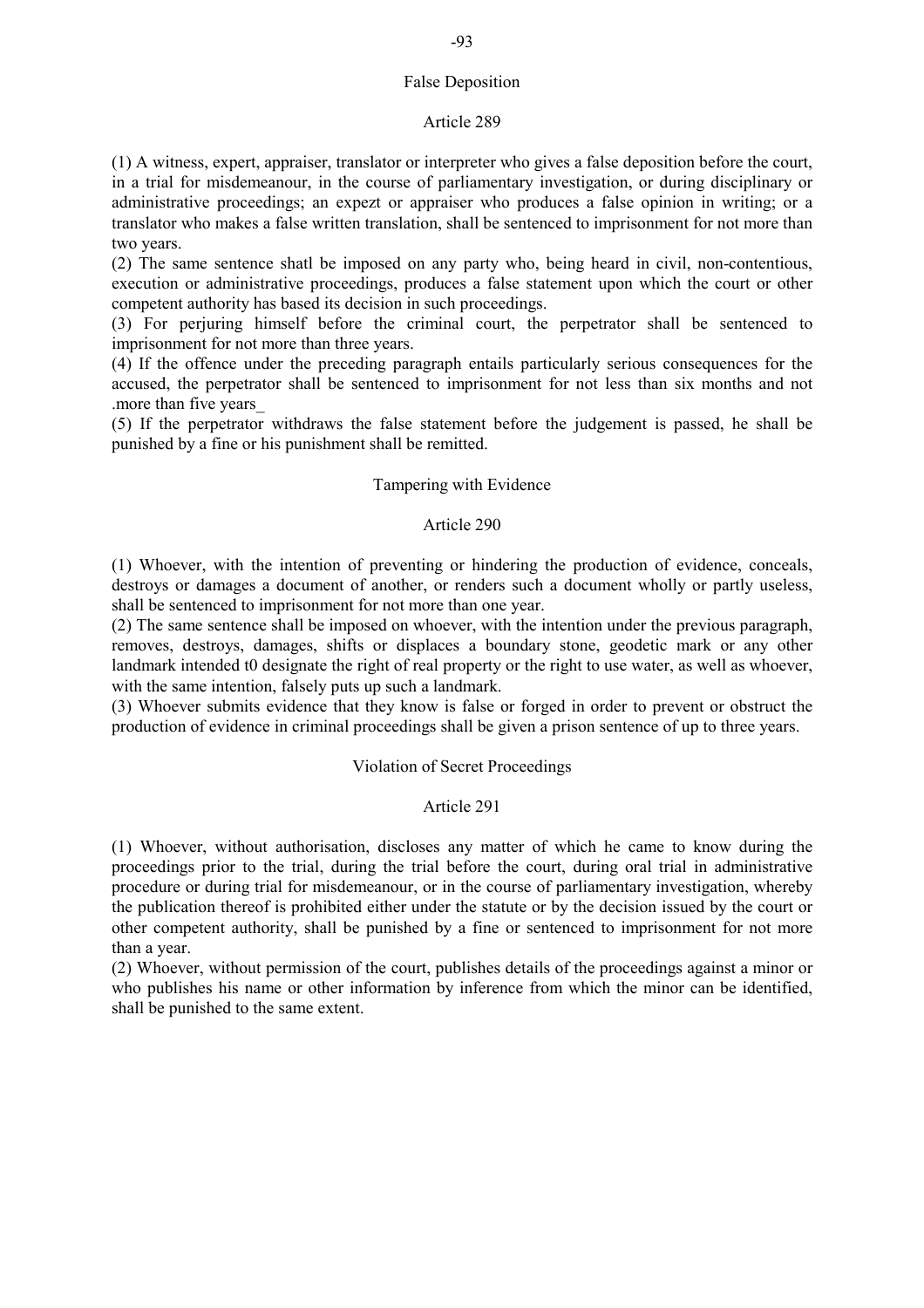# Prevention of Return to Work

#### Article 292

Whoever knowingly fails to comply with a final judgement entitling a worker to return to his post shall be punished by a fine or sentenced to imprisonment for not more than one year.

## Violation of Prohibition from Exercising Occupation

# Article 293

Whoever enables another person to perform a job, activity or function, knowing this person to be forbidden from exercising such an occupation, either under the imposed safety or educational measure of prohibition from exercising occupation or under the legal consequences of the conviction, shall be punished by a fine or sentenced to imprisonment for not more than one year.

### Escape from Confinement

## Article 294

Whoever, by force or threat of imminent attack on life or limb, escapes from a penal institution or detention centre, shall be sentenced to imprisonment for not more than three years.

### Mutiny of Confined Persons

## Article 295

(1) Whoever forms part of a group of prisoners gathered together with a view to delivering themselves forcibly from detention, or to exercising a joint attack on persons empowered to exercise supervision over them, or to compelling these persons supervising, by means of force or threat of imminent use of force, to commit or omit to commit an act contrary to their duties, shall be sentenced to imprisonment for not more than two years.

(2) The perpetrator of the offence under the preceding paragraph who has applied force or threat, shall be sentenced to imprisonment for not more than three years.

Enabling Escape from Confinement

# Article 296

(1) Whoever, by force, threat, deception, or otherwise enables the escape of a person serving a sentence in a penal institution or a detained person or a person serving a term of detention in a health institution according to the safety measure of compulsory psychiatric treatment and custody, or a minor in a detention centre, shall be sentenced to imprisonment for not more than three years.

(2) If the offence under the preceding paragraph of the present article has` been perpetrated by an organised group of persons, the perpetrator shall sentenced to imprisonment for not more than five years,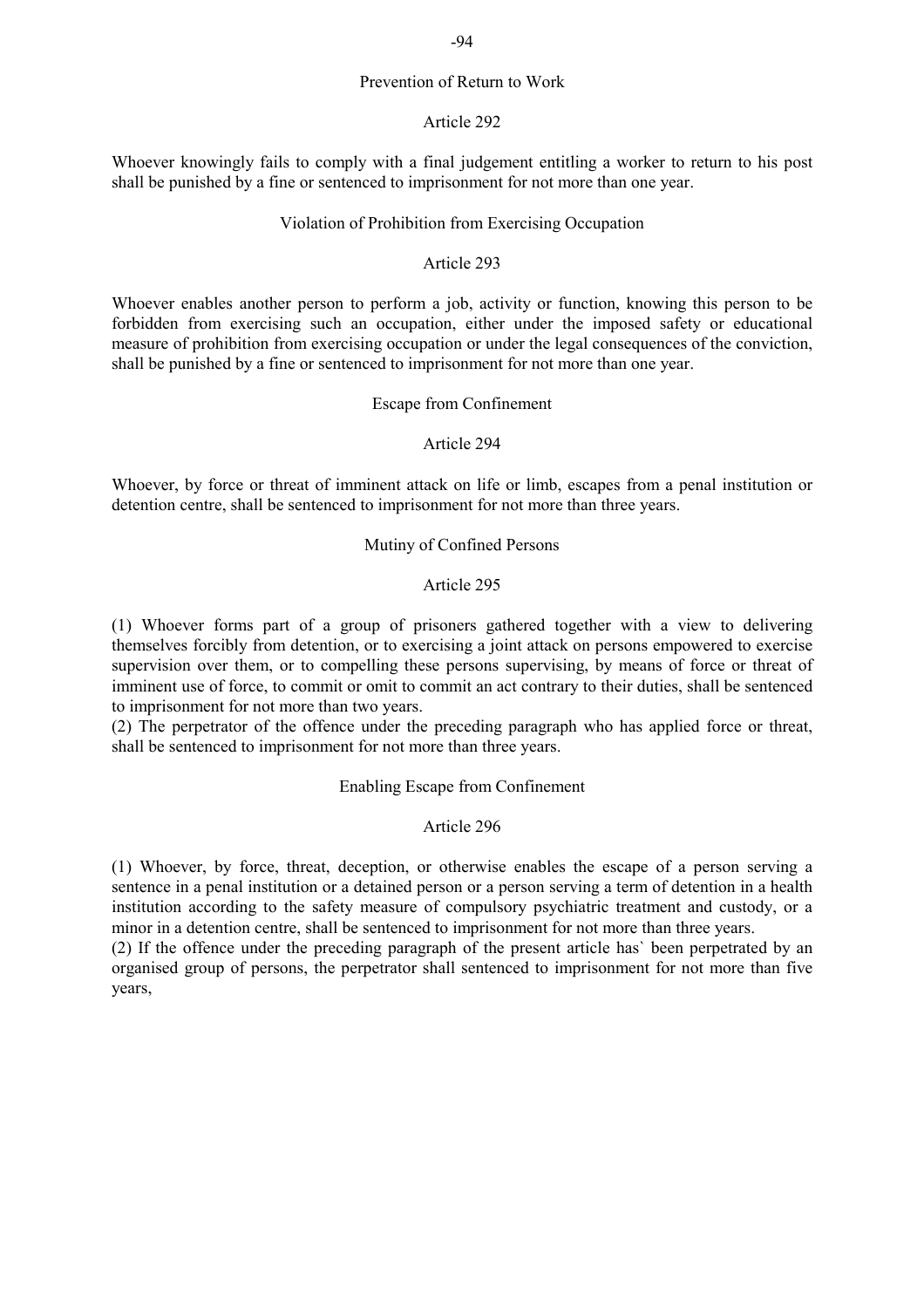### -95 Chapter Twenty-Nine

### CRIMINAL OFFENCES AGATNST PUBLIC ORDER

#### Criminal association

### Article 297

(1) Whoever participates in a criminal association which has the purpose of committing criminal offences for which a prison sentence of more than three years may be passed shall be given a prison sentence of between three months and five years.

(2) Whoever sets up or manages an association from the preceding paragraph shall be given a prison sentence of between six months and eight years.

(3) A perpetrator of a criminal offence from the preceding paragraphs who prevents further commission of these offences or uncovers information which has a bearing on the investigation and production of evidence for criminal offences that have already been committed may have their penalty for these offences mitigated, in accordance with point 3 of Article 42 of this Code.

## Criminal Conspiracy

#### Article 298

Whoever agrees to commit a criminal offence with another, for which a punishment exceeding five years' imprisonment may be imposed, shall be sentenced to imprisonment for not more than one year.

## Violent Conduct

### Article 299

(1) Whoever insults another, or treats him badly or violently or endangers his security, thereby provoking public endangerment indignation or fright or indignation or fright within families, shall be sentenced to imprisonment for not more than two years.

(2) If the offence under the above paragraph has been committed by at least two persons, or has entailed the serious humiliation of several persons or actual bodily harm, the perpetrator(s) shall be sentenced to imprisonment for not more than three years.

Inciting hatred, strife or intolerance based on violation of the principle of equality

## Article 300

(1) Whoever provokes or stirs up ethnic, racial or religious hatred, strife or intolerance or disseminates ideas on the supremacy of one race over another, assists in racist activities or denies, reduces the significance of, approves of or advocates genocide shall be sentenced to imprisonment for not more than two years.

(2) If the offence under the preceding paragraph has been committed by coercion, maltreatment, endangering of security, desecration of national, ethnic or religious symbols damaging of the movable property of another, desecration of monuments or memorial stones or graves, the perpetrator shall be sentenced to imprisonment for not more than five years.

(3) Material and objects bearing messages from the first paragraph of this Article, and all devices intended for their manufacture, multiplication and distribution, shall be confiscated or their use disabled in an appropriate manner.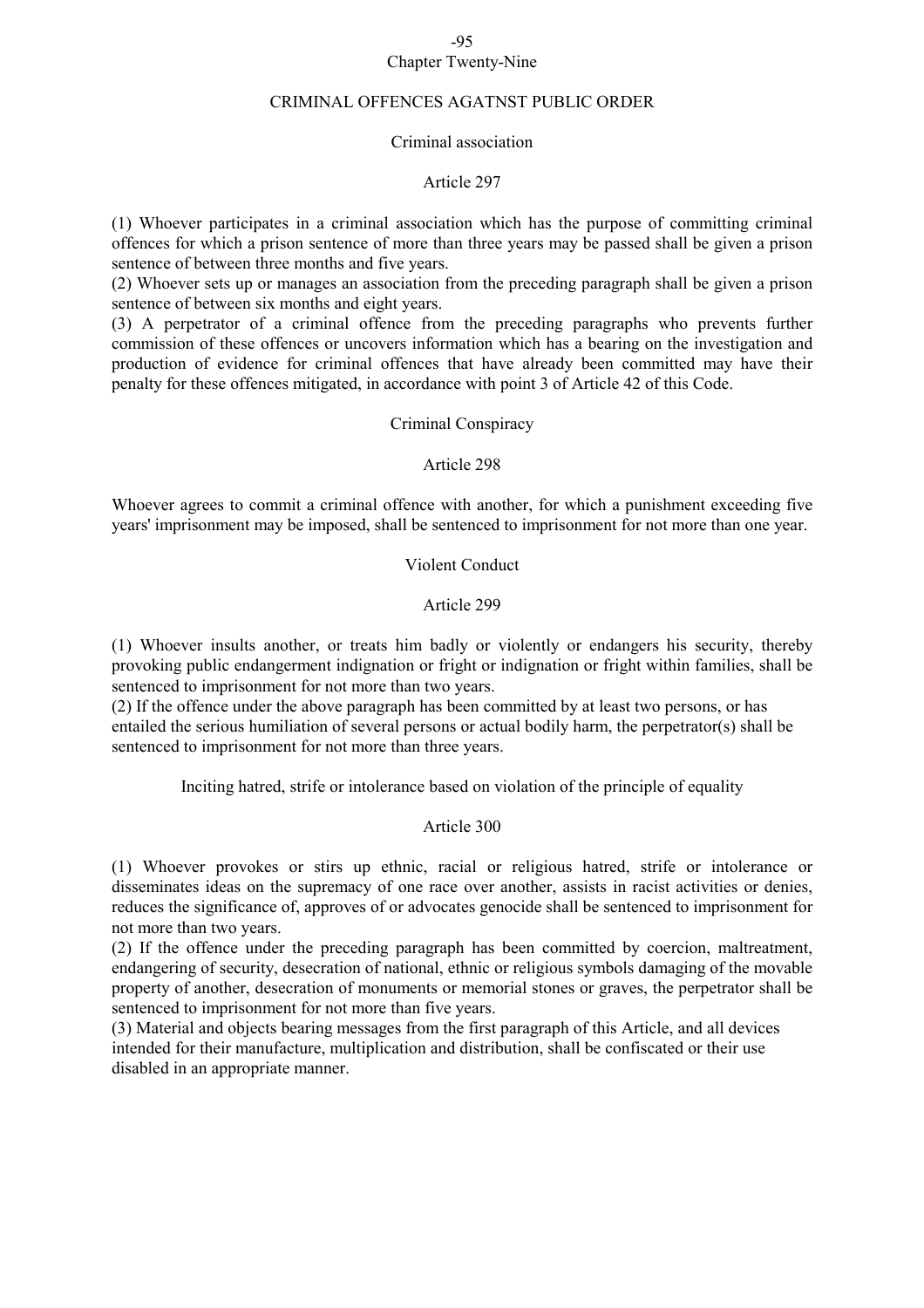## Participation in Group Committing a Criminal Offence

# Article 301

(1) Whoever participates in a group which, through collaboration, commits violence against people, destroys or damages property of considerable value or attempts to commit such criminal offences, shall be sentenced to imprisonment for not more than two years.

(2) If the action of the group under the preceding paragraph entails the death of or grievous bodily harm to a human being, the person(s) participating shall be sentenced to imprisonment for not rnore than three years.

(3) The leader of the group which has committed the offence under the first or second paragraphs of the present article shall be sentenced to imprisonment for not less than six months and not more than five years.

### Obstructing an official act or retaliating against an official

## Article 302

(1) Whoever, by force or threat of imminent use of force, prevents an official from performing an official act which he intended to perform within the scope of his official duties, or whoever in the same manner compels an official to perform an official act, shall be sentenced to imprisonment for not more than two years.

(2) Any attempt to commit such an offence shall be punishable.

(3) If the perpetrator under the first paragraph of the present article insults the official, maltreats him or inflicts actual bodily harm upon him, he shall be sentenced to imprisonment for not more than three years.

(4) Whoever commits the offence under the first or third paragraphs of the present article against an official exercising tasks of national security, pursuing the perpetrator of a criminal offence or surveilling a detained person, or performing the activities of criminal prosecution, conducting an investigation or judging in a criminal proceeding against a, criminal association or in relation to other criminal offences for which a prison sentence of over three years may be passed shall be sentenced to imprisonment for not more than five years.

(5) Whoever retaliates against an official who is performing or has performed acts relating to criminal prosecution, is heading or has headed an investigation, is adjudicating or has adjudicated in criminal proceedings against a criminal association or in relation to other criminal offences because of acts that official performed alone or with another official within the framework of their rights by threatening the life, person or property of the official or their close relatives shall be subject to the same penalty.

(6) If the perpetrator of the offence from the first to the fifth paragraphs of the present article was provoked by the unlawful or brutal conduct of the official, he shall be punished by a fine or sentenced to imprisonment for a term not exceeding six months, or his punishment may be remitted.

# Attack on Official Exercising Tasks of Security

### Article 303

(1) Whoever attacks an official or another person who he knows to be assisting that official in exercising tasks relating to public or national security or in safeguarding public order, or whoever seriously threatens such an attack, shall be sentenced to imprisonment for not more than two ycars. (2) If the perpetrator under the first paragraph of the present article threatens the official, or other person who he knows to be assisting that official, with weapons, maltreats himqr. inflicts actual bodily harm upon him, he shall be sentenced to imprisonment for not more than three years.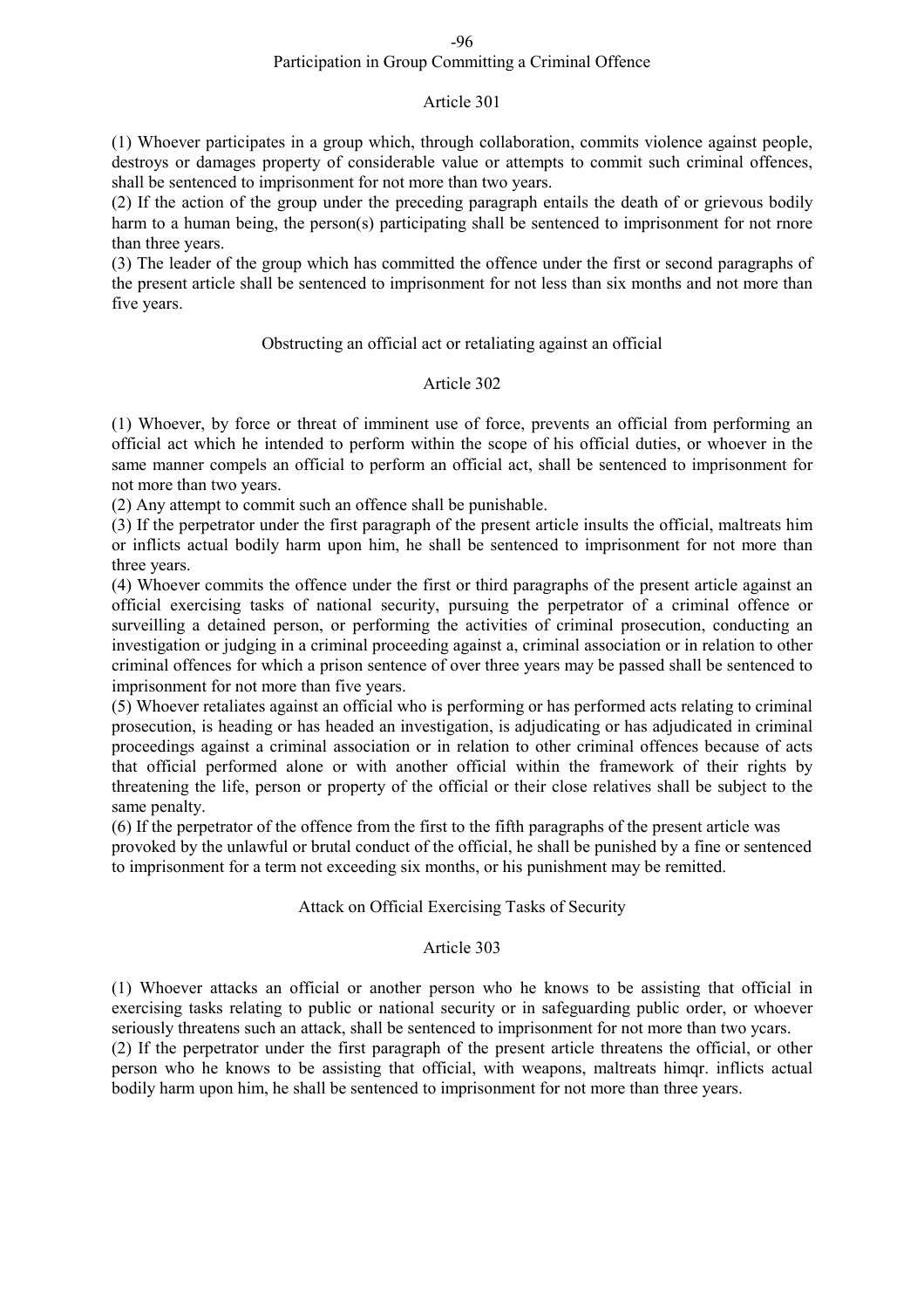(3) The punishment under the above paragraph shall be imposed on the perpetrator who has committed the offence under the first paragraph of the present article against two or more persons.

# Participation in Group Obstructing Official in Performance of Official Act

## Article 304

(1) Whoever participates in a group which, through collaborative acfion, prevents or attempts to prevent an official from performing an official act or in the same manner compels an official to perform an official act, shall be, for the act of participation itself, sentenced to imprisonment for not more than one year.

(2) The leader of the group which has committed the offence under the preceding paragraph shall be sentenced to imprisonment for not more than three years.

## Incitement to Rebellion

## Article 305

(1) Whoever incites other persons to violate lawful decisions and measures taken by state authorities or to rebel against an official performing an official act, shall be sentenced to imprisonment for not more than one year.

(2) If any decision or measure in question has not been implemented or its implementation has been considerably hampered as a result of the offence under the preceding paragraph or if the same has been committed by the leader of the group, the perpetrator shall be sentenced to imprisonment for not more than three years.

# Removal or Damaging of Official Seal or Mark

## Article 306

Whoever removes or damages an official seal or mark used by an official in order to protect certain objects or premises, or whoever enters such premises without removing or damagingthe seal or mark, shall be punished by a fine or sentenced to imprisonment for not more than six months.

# Detachment or Destruction of Official Seal or Official Documents

# Article 307

(1) Whoever unlawfully detaches, hides, destroys, damages or otherwise renders useless an official seal, book, file or document belonging to or being in the possession of a state agency, commercial company or other legal entity or a person or an individual executing tasks under public authorisation, shall be sentenced to imprisonment for not more than two years.

(2) Any attempt to commit such an offence shall be punishable.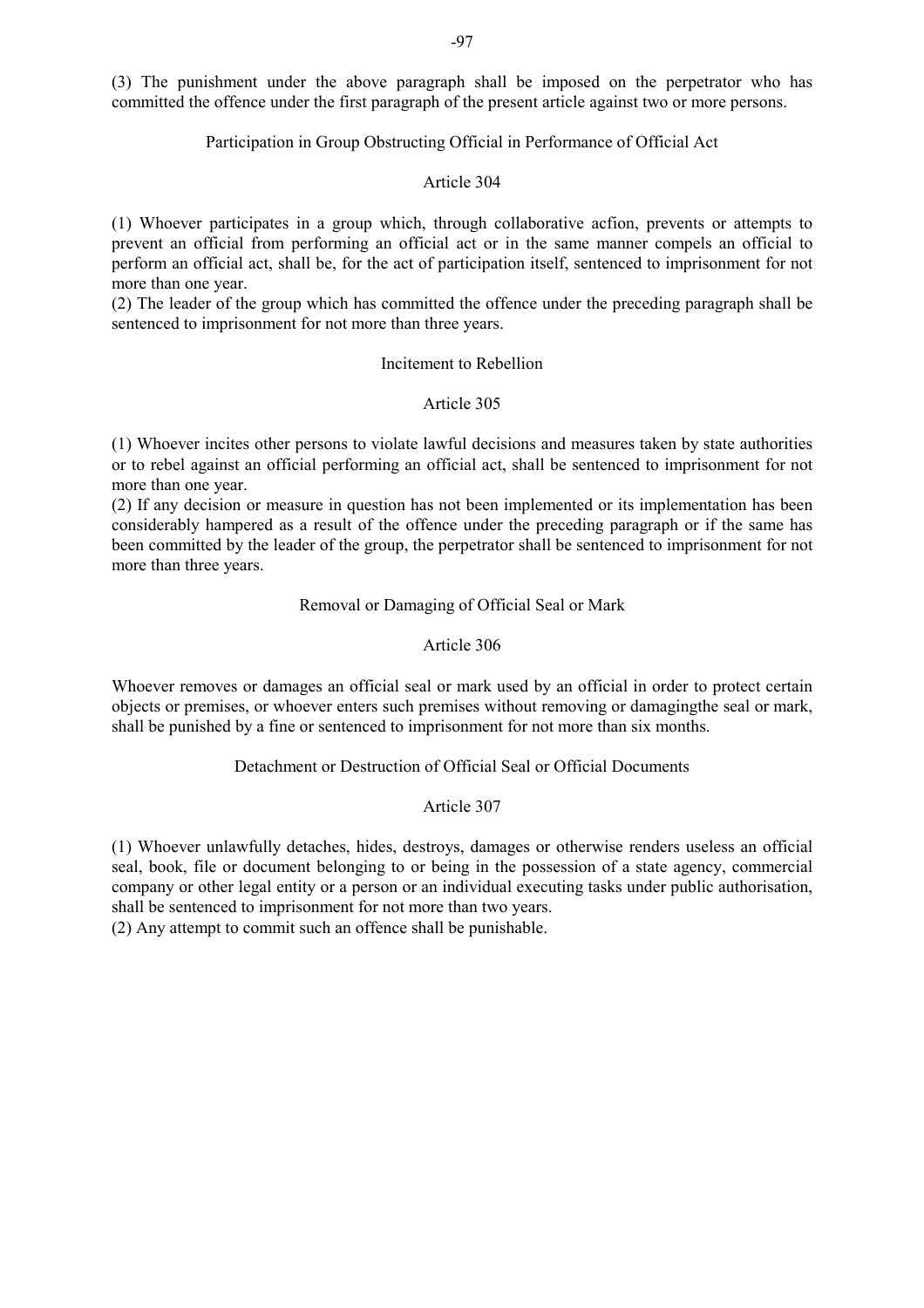# False Impersonation

## Article 308

(1) Whoever falsely represents himself as an official or a member of the military or whoever bears the insignia of an official or a member of the military with the intention of procuring an advantage for himself or another or of causing damage to another, shall be punished by a fine or sentenced to imprisonment for not more than one year.

(2) The same punishment shall be imposed on whoever performs any act which only an official or a member of the military is entitled to perform.

# Manufacture and Acquisition of Weapons and Instruments Intended for Committing of Criminal **Offence**

# Article 309

(1) Whoever manufactures or acquires weapons, explosive materials or poisons which he knows to be intended for the committing of a criminal offence, or whoever provides another person with access to the same, shall be sentenced to imprisonment for not more than two years.

(2) Whoever manufactures or offers to another a false key, lock-pick or any other instrument of burglary, though he knows it to be intended for the committing of a criminal offence, shall be sentenced to imprisonment for not more than one year.

(3) Whoever possesses, manufactures, sells, makes available for use, exports, imports or in any other way provides devices for breaking into or unlawfully entering an information system with intent to commit a criminal offence shall be subject to the same penalty.

# Unlawful production and sale of weapons or explosives

# Article 310

(1) Whoever unlawfully manufactures, obtains, supplies, sells, stores, exchanges, brings into the country or takes out of the country firearms, chemical, biological or nuclear weapons, ammunition, explosives, military weapons or equipment whose sale to individuals is not permitted or is restricted, or acts as an intermediary in such operations, shall be given a prison sentence of between six months and five years.

(2) If the offence under the preceding paragraph involves a large quantity of or very valuable or dangerous firearms, ammunition, explosive substances or other means of combat which represent a danger, or if the offence was committed as part of a criminal association, the perpetrator shall be sentenced to imprisonment for not less than one year and not more than ten years.

(3) Whoever unlawfully manufactures, obtains, stores, sells, exchanges, brings into the country or takes out of the country component or spare weapons parts, ammunition, explosives, military weapons or equipment, materials or components they know will be used for the production or operation of items from the preceding paragraphs, or acts as an intermediary in such operations, shall be given a prison sentence of up to five years.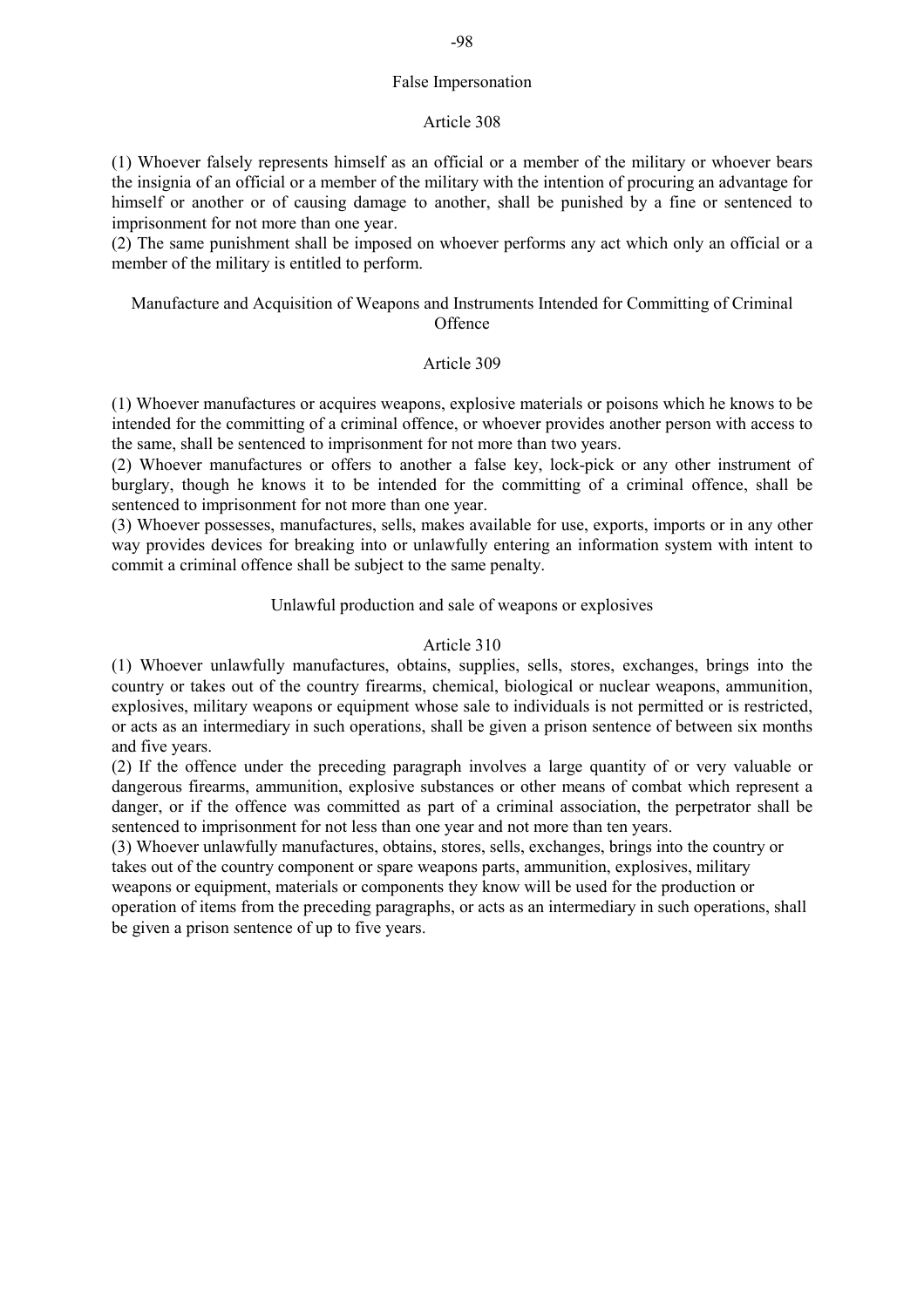# Article 311

(1) Whoever crosses the state border of the Republic of Slovenia or unlawfully enters the territory of the Republic of Slovenia, forcibly or armed, shall be given a prison sentence of between three months and three years, or a fine.

(2) A foreign person who does not have a permit to reside in the Republic of Slovenia shall be subject to the same penalty if they remain in the territory of the Republic of Slovenia or resist lawful removal from said territory in the manner specified in the preceding paragraph.

(3) Whoever is engaged in unlawfully bringing foreign persons who do not have permits to enter or reside in the Republic of Slovenia to the Republic of Slovenia, transporting them to said territory,

helping them to hide or unlawfully bringing a group of such foreign persons over the border or territory of the state for payment shall be given a prison sentence of up to five years and a fine.

(4) An official who abuses their official position or rights by enabling a foreign person to unlawfully enter the territory of the Republic of Slovenia or unlawfully reside in said territory shall be subject to the same penalty specified in the preceding paragraph.

(5) If by committing the offences from the third or fourth paragraphs of this article the perpetrator obtains, for themselves or for another, a disproportionate pecuniary advantage, procures a workforce, endangers human life or health, supports terrorist activities or commits such offences as a member of a criminal association, they shall be given a prison sentence of between one and eight years, as well as a fine.

(6) The provisions of the preceding paragraphs shall also be used for criminal offences committed abroad if the country in which they were committed has, like the Republic of Slovenia, adopted the common international law obligation to prevent such criminal offences, regardless of where they were committed, and the offences under that country's law are prescribed as criminal offences in the same way. If the criminal offence was committed on the territory of the European Union, citizens of member states shall not be regarded as foreign persons in the application of the provisions of the second, third, fourth and fifth paragraphs of this article.

# Abuse of Help and Danger Signals

# Article 312

Whoever abuses a distress or danger signal or makes an undue call for help, thus causing a state body or other authorised organisation to act unnecessarily, shall be punished by a fine or sentenced to imprisonment for not more than one year.

# Self-Willed Exercise of Rights

# Article 313

(1) Whoever exercises an existing or an alleged right outside the prescribed legal process shall be punished by a fine or sentenced to imprisonment for not more than six months.

(2) Whoever exercises an existing or an alleged right outside the prescribed legal process, using force or serious threat of attack on life or limb, shall be sentenced to imprisonment for not more than two yeus.

(3) Whoever commits the offence under the preceding paragraph on behalf of another shall be punished to the same extent.

(4) The prosecution for the offence under the first paragraph of the present article shall be initiated on a private action while for offences under the second and third paragraphs it shall be initiated upon a complaint.

# Disrupting Religious Ceremonies

# Article 314

Whoever disrupts or prevents a religious ceremony from taking place shall be punished by a fine or sentenced to imprisonment for not more than one year.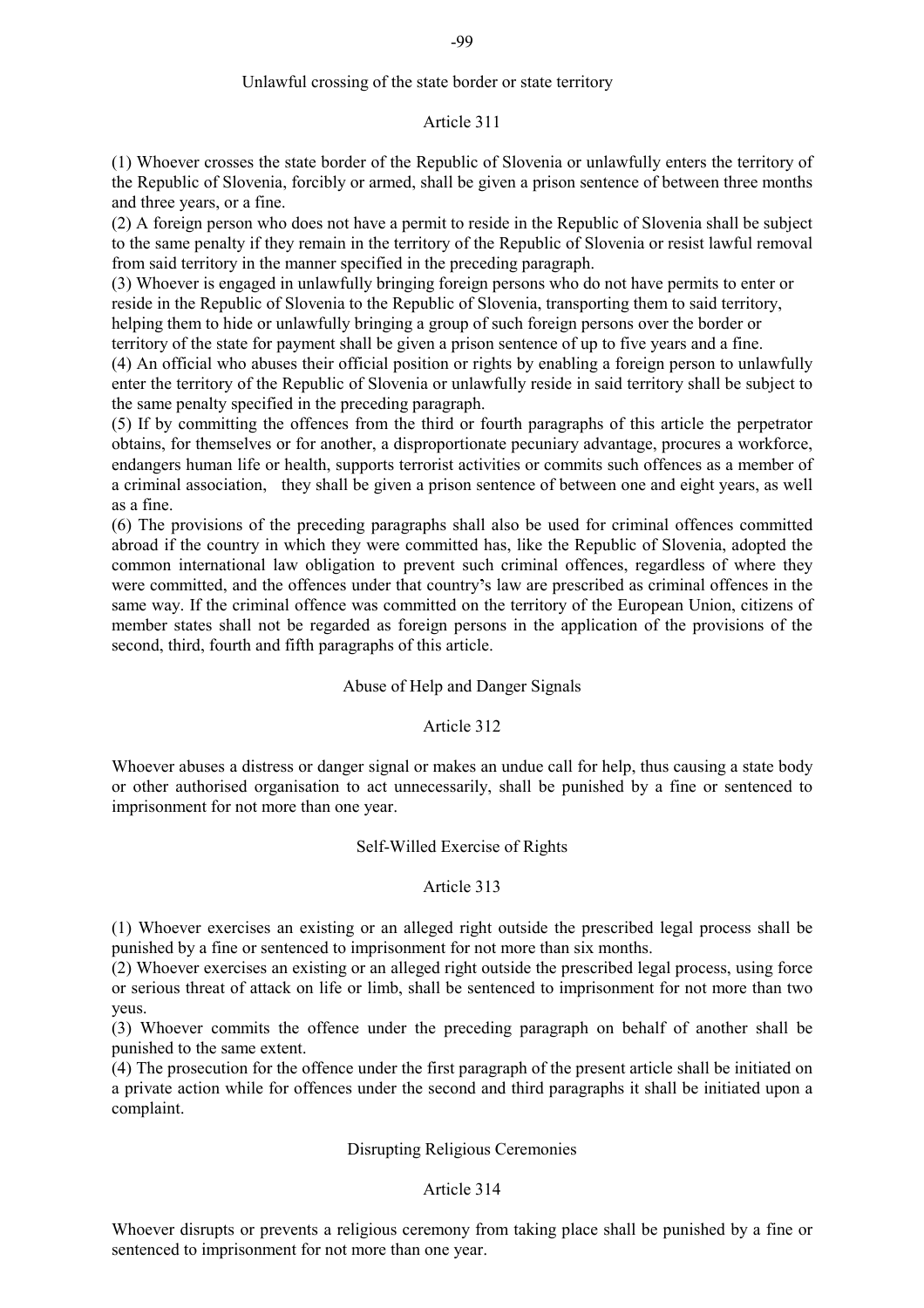# Desecration of Grave

# Article 315

(1) Whoever without authority digs up or demolishes a grave or other place of interment or otherwise desecrates the same shall be sentenced to imprisonment for not more than one year.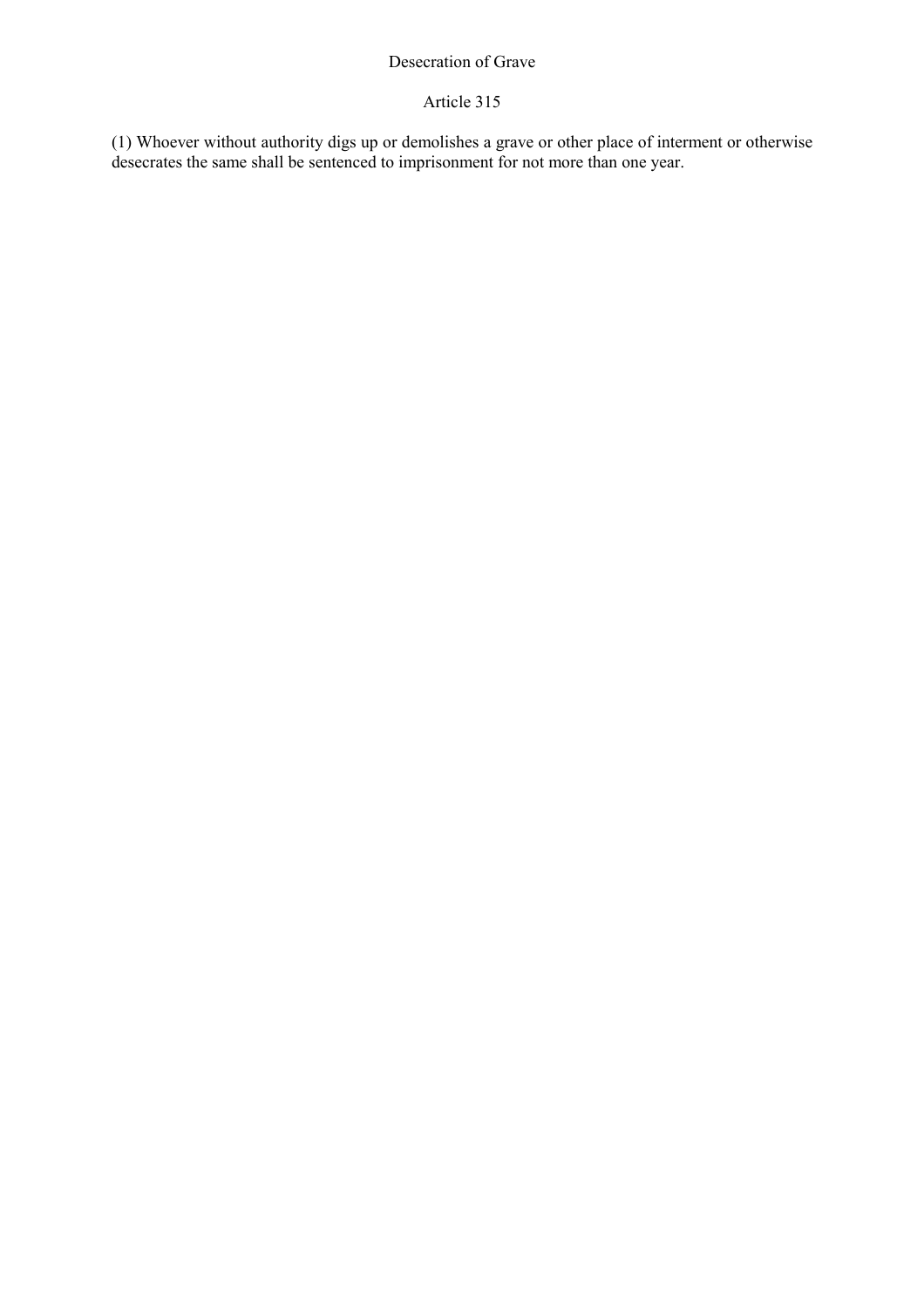(2) If the offence under the preceding paragraph has been committed by two or more persons, or if two or more graves have been desecrated by such an offence, the perpetrator shall be sentenced to imprisonment for not more than three years.

## Abuse of Corpse

## Article 316

Whoever without authority hides, removes, damages or otherwise abuses a corpse or any part thereof or abuses mortal remains shall be sentenced to imprisonment for not more than two years.

## Chapter Thirty

## CRIMINAL OFFENCES AGAINST GENERAL SAFETY OF PEOPLE AND PROPERTY

## Causing Public Danger

# Article 317

(1) Whoever endangers human life or property of substantial value by means of fire, flood, explosion, poison or poisonous gas, ionising radiation, mechanical force, electricity or other forms of energy, or by other means of causing public danger, or by an act capable of causing public danger, or by the omission of an act he was obliged to perform in order to protect the general safety of people and property, shall be sentenced to imprisonment for not more than three years.

(2) If the offence under the preceding garagraph is committed through negligence the perpetrator hall be punished by a fine or sentenced to imprisonment for not more than one year.

(3) If the offence under the first or second paragraphs of the present article entails grievous bodily harm to one or more persons or a substanGal loss of property, the perpetrator shall be sentenced to imprisonment for not more than five years for the offence under the first paragraph, while for the offence under the second paragraph he shall be sentenced to imprisonment for not more than three years.

(4) If the offence under the first or second paragraphs of the present article entails the death of one or more persons, the perpetrator shalt be sentenced to imprisonment for not less than one and not more than twelve years for the offence under the first paragraph, while for the offence under the second paragraph he shall be sentenced to imprisonment for not less than one and not more than eight years.

Causing Danger in Building Works

# Article 318

(1) A person responsible for the design and supervision of projects conceming thg. preparation and execution of building or construction works who, in exercising his responsibilities, fails to comply with regulations or with the generally recognised technical rules, thereby endangering human life or property of substantial value, shalt be sentenced to imprisonment for not more than three years.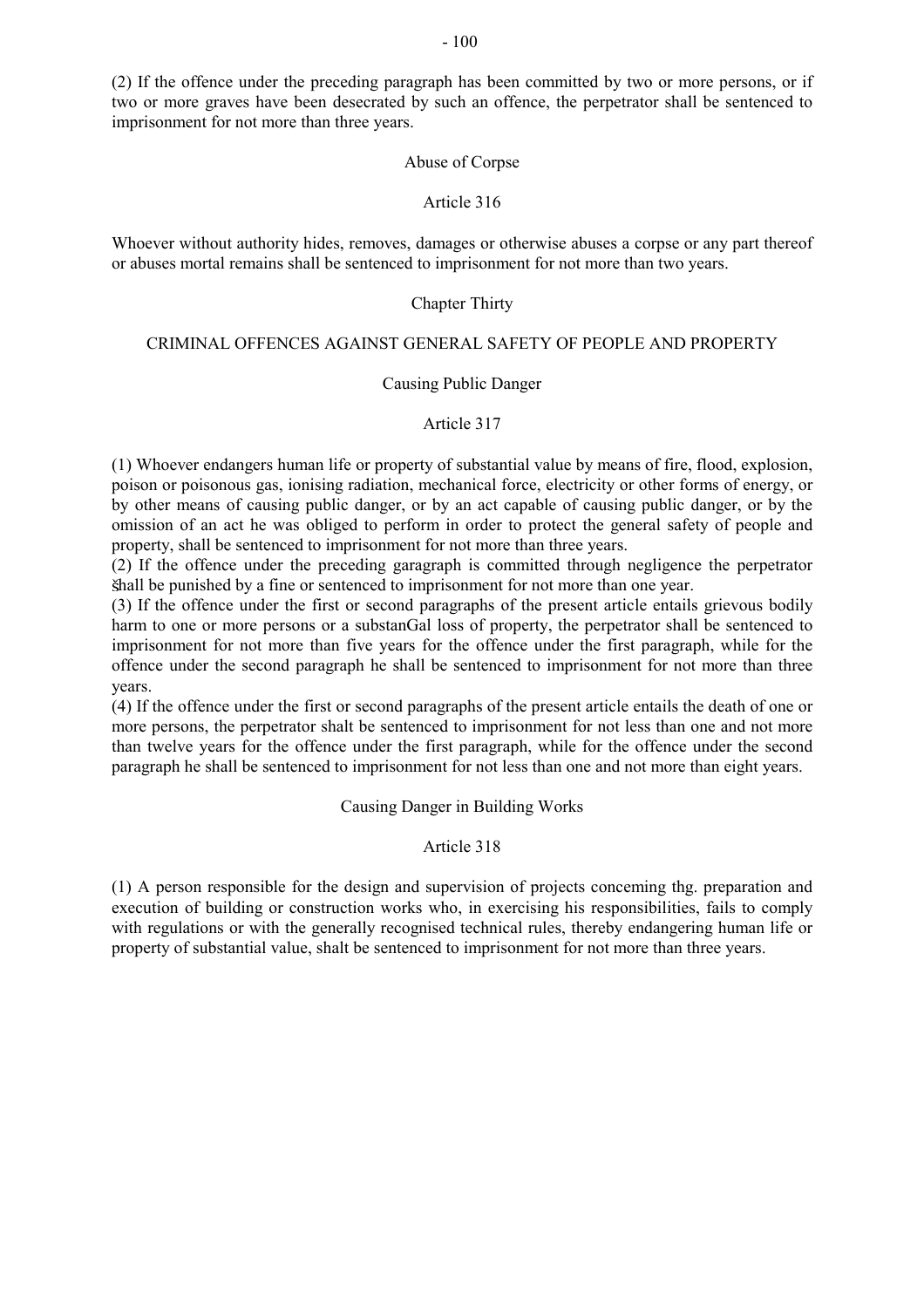(2) If the offence under the preceding paragraph is committed through negligence, the perpetrator shall be punished by a fine or sentenced to imprisonment for not more than one year.

(3) If the offence under the first or second paragraphs of the present article entails grievous bodily harm to one or more persons or a substantial loss of property, the perpetrator shall be sentenced to imprisonment for not more than five years for the offence under the first paragraph, while for the offence under the second paragraph he shall be sentenced to imprisonment for not more than three years,

(4) If the offence under the first or second paragraphs of the present article entails the death of one or more persons, the perpetrator shall be sentenced to imprisonment for not less than one and not more than twelve years for the offence under the first paragraph, while for the offence under the second paragraph he shall be sentenced to imprisonment for not less than one and not more than eight years.

## Causing Danger Through Nuclear Materials

# Article 319

(1) Whoever possesses, uses, deposits, transports or otherwise disposes of nuclear materials contrary to regulations or the technical rules concerning safety measures shall be sentenced to imprisonment for not more than three years.

(2) If the offence under the preceding paragraph is committed through negligence, the perpetrator shall be punished by a fine or sentenced to imprisonment for not more than one year.

(3) Whoever unlawfully acquires nuclear materials and possesses, deposits, uses, transports, conveys them to another or makes them available to another shall be sentenced to imprisonment for not more than five years.

(4) If the offence under the first, second or third paragraphs of the present article entails grievous bodily harm to one or more persons or a substantial loss of property, the perpetrator shall be sentenced to imprisonment for not more than five years for the offence under the first paragraph; for the offence under the second paragraph he shall be sentenced to imprisonment for not more than three years; for the offence under the third paragraph he shall sentenced to imprisonment for not less than one and not more than eight years.

(4) If the offence under the first, second or third paragraphs of the present article entails the death of one or more persons, the perpetrator shall be sentenced to imprisonment for not less than one and not more than twelve years for the offence under the first garagraph; for the offence under the second paragraph he shall be sentenced to imprisonment for not less than one and not more than eight years; for the offence under the third paragraph he shall sentenced to imprisonment for not less than three years.

# Damaging or Destroying Public Installations

# Article 320

(1) Whoever damages, destroys or removes electrical wires, gas pipes, water supply installations, heating installations, pipelines, means of telecommunications, submarine cables sewerage installations, means of environmental protection ow other similar public installations, thus causing disturbance to the supply to the population and to industry, shall be sentenced to imprisonment for not more than five years.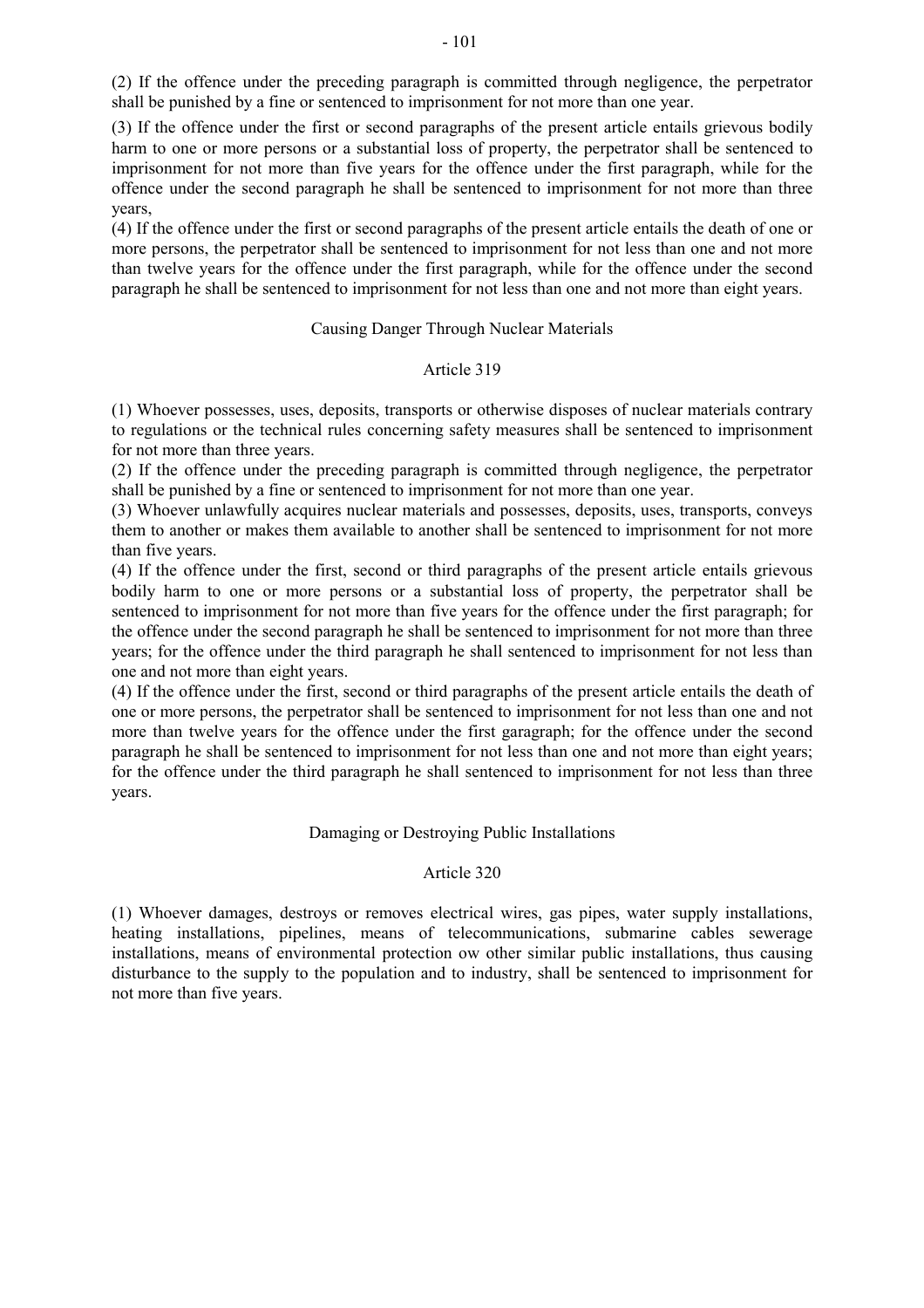-102

(2) If the offence under the preceding paragraph is committed through negligence, the perpetrator hall be punished by a fine or sentenced to imprisonment for not more than one year.

# Improper Transportation of Explosive and Other Dangerous Materials

## Article 321

Whoever, in non-compliance with regulations on the transport of explosive and other highlyinflammable materials or other dangerous substances and waste, transports such materials and substances or hands them over for shipment by any means of public transport or carries them himself by using any means of public transport, shall be punished by a fine or sentenced to imprisonment for not more than one year.

## Abuse of Telecommunication Signals

# Article 322

Whoever knowingly and unnecessarily transmits an internationally agreed signal denoting a call for help or warning of a dangerous situation, or whoever by transmission of a telecommunication signal deceives the addressee in believing that the situation in fact poses no danger, or whoever otherwise misuses an internationally agreed telecommunication signal, shall be punished by a fine or sentenced to imprisonment for not more than one year.

## Failure to Avert Danger

## Article 323

(1) Whoever fails to inform the competent authority or organisation about danger of fire, flood, explosion, traffic accident, ecological catastrophe or any other danger to human life, the natural environment or property of substantial value, or else fails to take measures necessary for averting such dangers, though he could have done it without exposing himself or another person to danger, shall be punished by a fine or sentenced to imprisonment for not more than one year.

(2) Whoever, by use of force, threat or deception, prevents another from talang measures necessary for averting danger to human life the natural environment or property of substantial value, shall be sentenced to imprisonment for not more than two years.

# Refusal to Co-operate in Averting Public Danger

### Article 324

Whoever, contrary to an order issued by the competent authority or organisation and without a justified reason, fails to co-operate in averting public danger by removing the consequences thereof shall be punished by a fine or sentenced to imprisonment for not more than six months.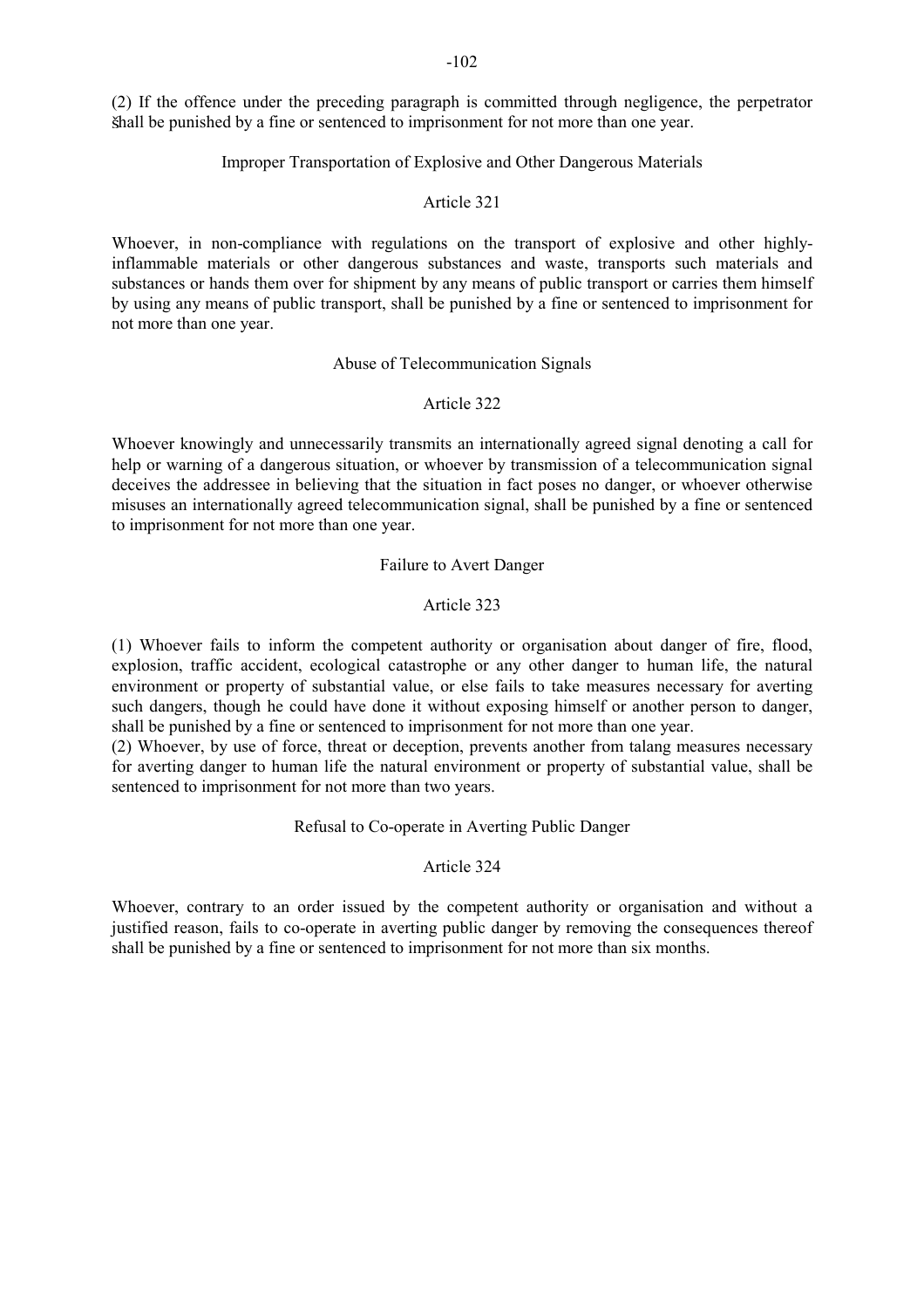# Chapter Thirty-One

# CRIMINAL OFFENCES AGAINST SAFETY OF PUBLIC TRAFFIC

# Causing of Traffic Accident Through Negligence

# Article 325

(1) A person participating in public traffic who, by negligent violation of the regulations on road safety, causes a traffic accident whereby another person is seriously injured, shall be punished by a fine or sentenced to imprisonment for not more than three years.

(2) If the offence under the preceding paragraph entails the death of one or more persons, the perpetrator shall be sentenced to imprisonment for not less than one and not more than eight years.

## Endangering Special Types of Public Traffic

## Article 326

(1) Whoever, by negligent violation of safety regulations, causes a bus, railway, shipping or air accident, or does so in the course of cable railway transportation, shall be punished by a fine or sentenced to imprisonment for not more than two years.

(2) If the offence under the preceding paragraph entails serious injury to another, the perpetrator shall be sentenced to imprisonment for not more than five yeačs.

(3) If the offence under the preceding paragraph entails the death of one or more persons, the perpetrator shall be sentenced to imprisonment for not less than one and not more than eight years.

## Endangering of Public Traffic by Dangerous Act or Means

# Article 327

(1) Whoever destroys or damages traffic installations, means of communication, traffic signs and signalling devices or safety installations, or whoever transmits false signals or signs, creates obstacles on streets, roads or other traffic areas, or acts in any similar way, thereby endangering human life or property of substant3al value, shall be sentenced to imprisonment for not more than three years.

(2) If the offence under the preceding paragraph is committed through negligence, the perpetrator shall be sentenced to imprisonment for not more than one year.

(3) If the offence under the first or the second paragraph of the present article entails serious injury to one or more persons or a substantial loss of property, the perpetrator shall be sentenced to imprisonment for not more than five years for the offence under the first paragraph, while for the offence under the second paragraph he shall be sentenced to imprisonment for not more than three years.

(4) If the offence under the first or second paragraphs of the present article entails the death of one or more persons, the perpetrator shall be sentenced to imprisonment for not less than one and not more than twelve years for the offence under the first paragraph, while for the offence under the second paragraph he shall be sentenced to imprisonment for not less than one and not more than eight years.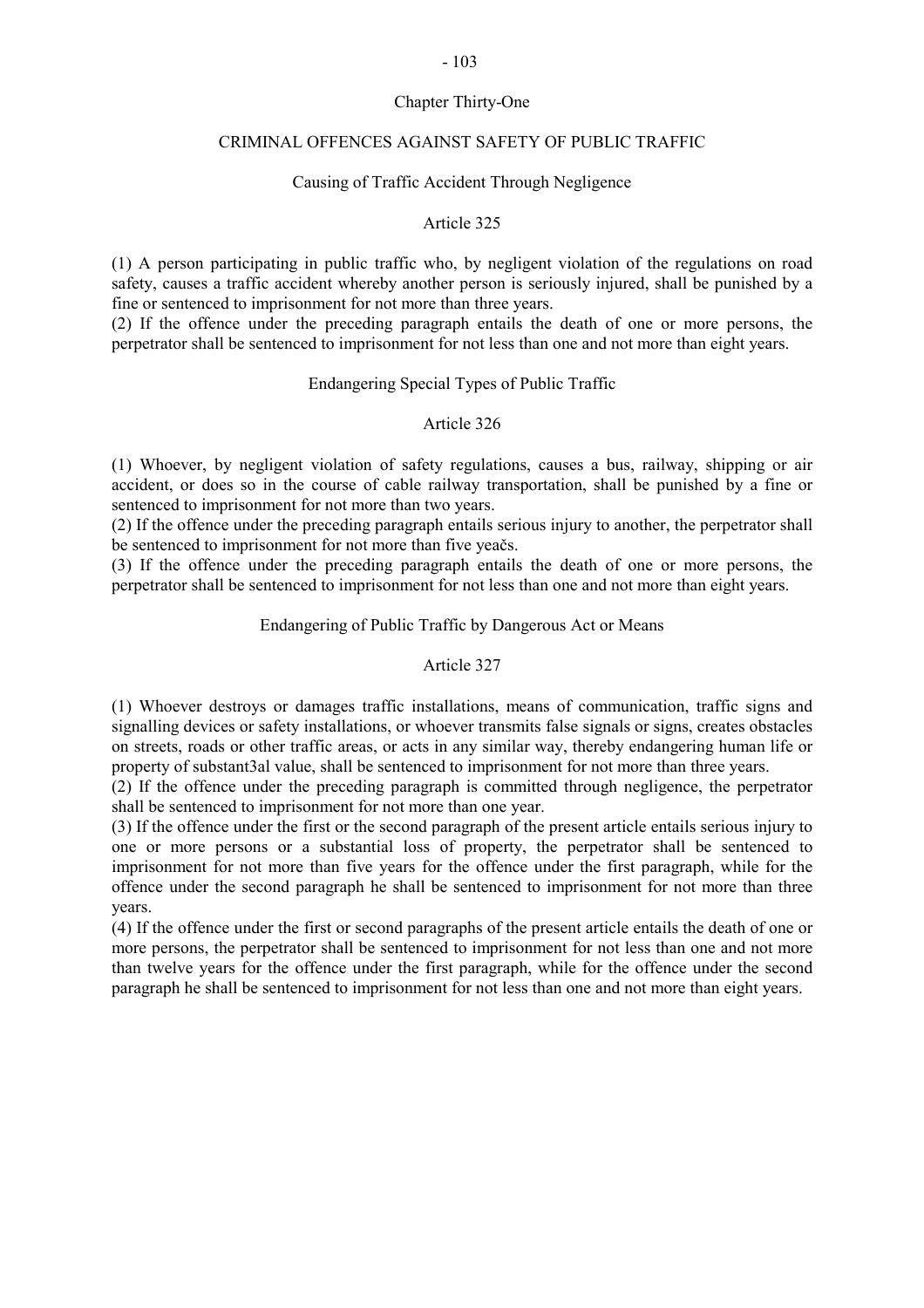# Failure to Exercise Supervision Over Public Traffic

### Article 328

(1) A person entrusted with the supervision and maintenance of roads and bridges, means of communication or public traffic, or a person entrusted with directing the traffic who, by breaching his duties, causes danger to human life or property of substantial value, shall be sentenced to imprisonment for not more than three years.

(2) The same sentence shall be imposed on whoever, in the latowledge that the driver is not capable of driving owing to tiredness or any other reason or that the vehicle in question is not technically perfect, issues a transport order and thus endangers human life or property of substantial value.

(3) If the offence under the first or second paragraphs is committed through negligence, the perpetrator shall be sentenced to imprisonment for not more than one year.

(4) If the offence under the first or second paragraphs of the present article entails serious injury to one or more persons or a substantial loss of property, the perpetrator shall be sentenced to, imprisonment for not more than five years for the offence under the first or second paragraphs, while for the offence under the third paragraph he shall be sentenced to imprisonment for not more than three years.

(4) If the offence under the first, second or third paragraphs of the present article entails the death of one or more persons, the perpetrator shall be senfenced to imprisonment for not less than one and not more than twelve years for the offence under the first and second paragraphs, while for the offence under the third paragraph he shall be sentenceci to imprisonment for not less than one and not more than eight years.

## Failure to Render Aid to Person Injured in Traffic Accident

# Article 329

(1) The driver of a motor vehicle or other means of transport who fails to render aid a to person who has been injured by or owing to such means of transport shall be sentenced to imprisonment for not more than one year.

(2) If the offence under the preceding paragraph entails serious injury or the death of the injured person, the perpetrator shall be sentenced to imprisonment for not less than three months and not more than five years.

## Hijaclting

# Article 330

Whoever, by force or serious threat of force, takes over command of an aircraft or of a sea vessel shall be sentenced to imprisonment for not less one year.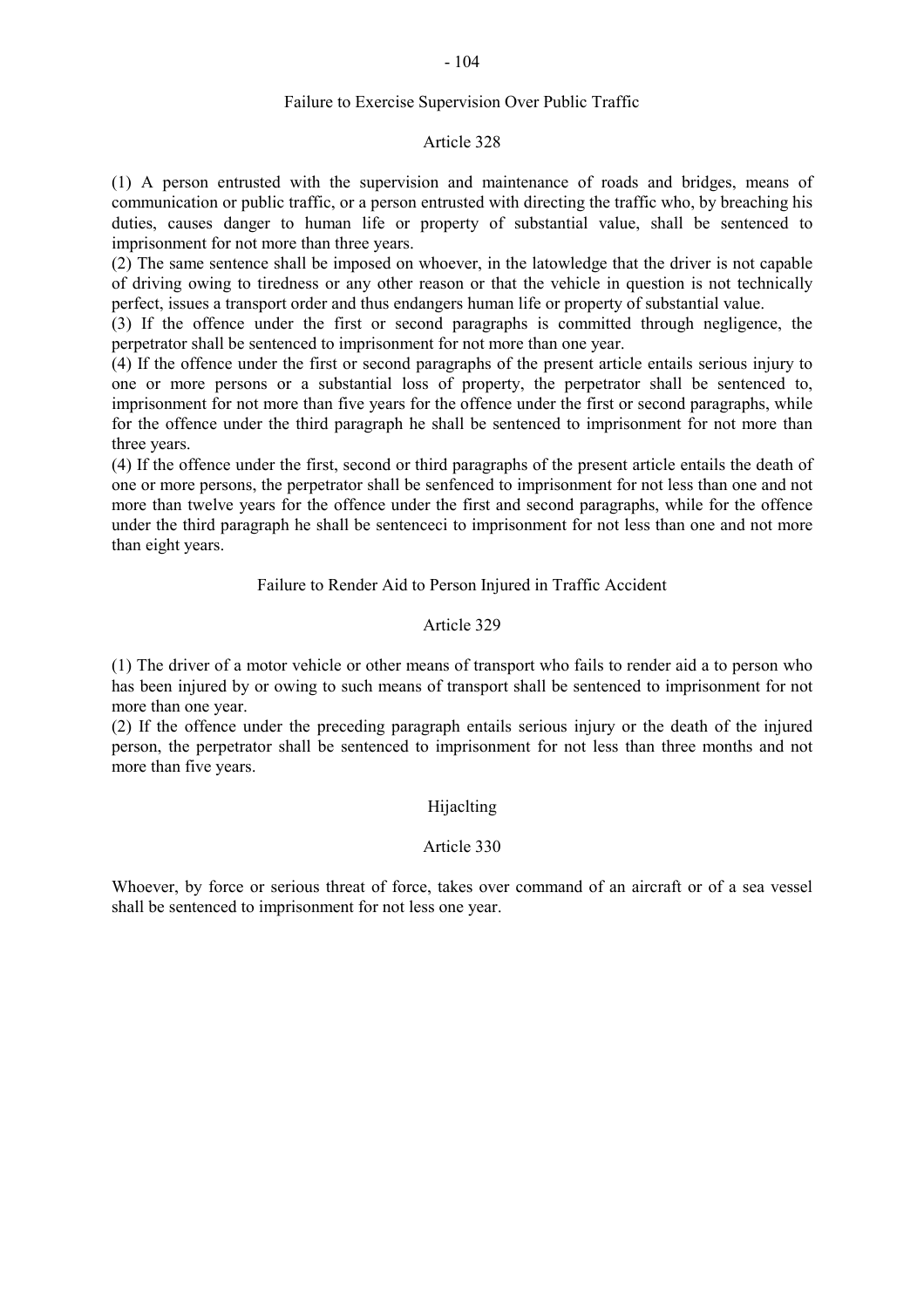# Placing Air Traffic in Jeopardy

## Article 331

(1) Whoever endangers the safety of an aircraft by placing or bringing explosive or other similar devices aboard, by damaging or destroying navigational instruments, by causing other damage to the airplane, or by giving false information regarding the flight shall be sentenced to imprisonment for not less than one and not more than ten years.

(2) The same sentence shall be imposed on whoever, by use of force or threat of force, coerces the personnel of an airport to discontinue operations conceming the flight schedule, or whoever, by means of explosive or other similar devices, destroys or damages an aircraft or installations designed to secure the safety of air traffic, thus endangering the safety ofthe airport.

(3) If the offence under the first or second paragraphs of the present article entails the death of one or more persons or the demolition of an aireraft or airport, the perpetrator shall be sentenced to imprisonment for not less than three years.

# Destruction and Removal of Markings Intended for Protection of Air Traffic

## Article 332

Whoever destroys, damages or removes markings intended to protect the safety of air traffic shall be sentenced to imprisonment for not more than two years.

# Chapter Thirty-Two

# CRIMINAL OFFENCES AGAINST ENVIRONMENT AND NATURAL RESOURCES

## Pollution and Destruction of Environment

#### Article 333

(1) Whoever, in breach of regulations, causes excessive pollution of the environment, the denigration of the environment or the excessive use and exploitation of natural resources, thereby jeopardising the health of a considerable number of people,or allowing the possibility, in whole or in part, of the destruction of the environment, shall be sentenced to imprisonment for not more than two years.

(2) If the offence under the preceding paragraph is committed through negligence, the perpetrator shall be punished by a fine or sentenced to imprisonment for not more than one year.

(3) If the offence under the first or the second paragraphs of the present article entails the impairment of health of a considerable number of people, the destruction, in whole or in part, of flora or fauna or reservoirs of drinking water or any other damage to the environment resulting in serious consequences, continuing pollution at a critical level,of. critical damage to water, the perpetrator shall be sentenced to imprisonment for not `more than three years for the offence under the first paragraph, while for the offence under the second paragraph he shall be sentenced to imprisonment for not more than two years.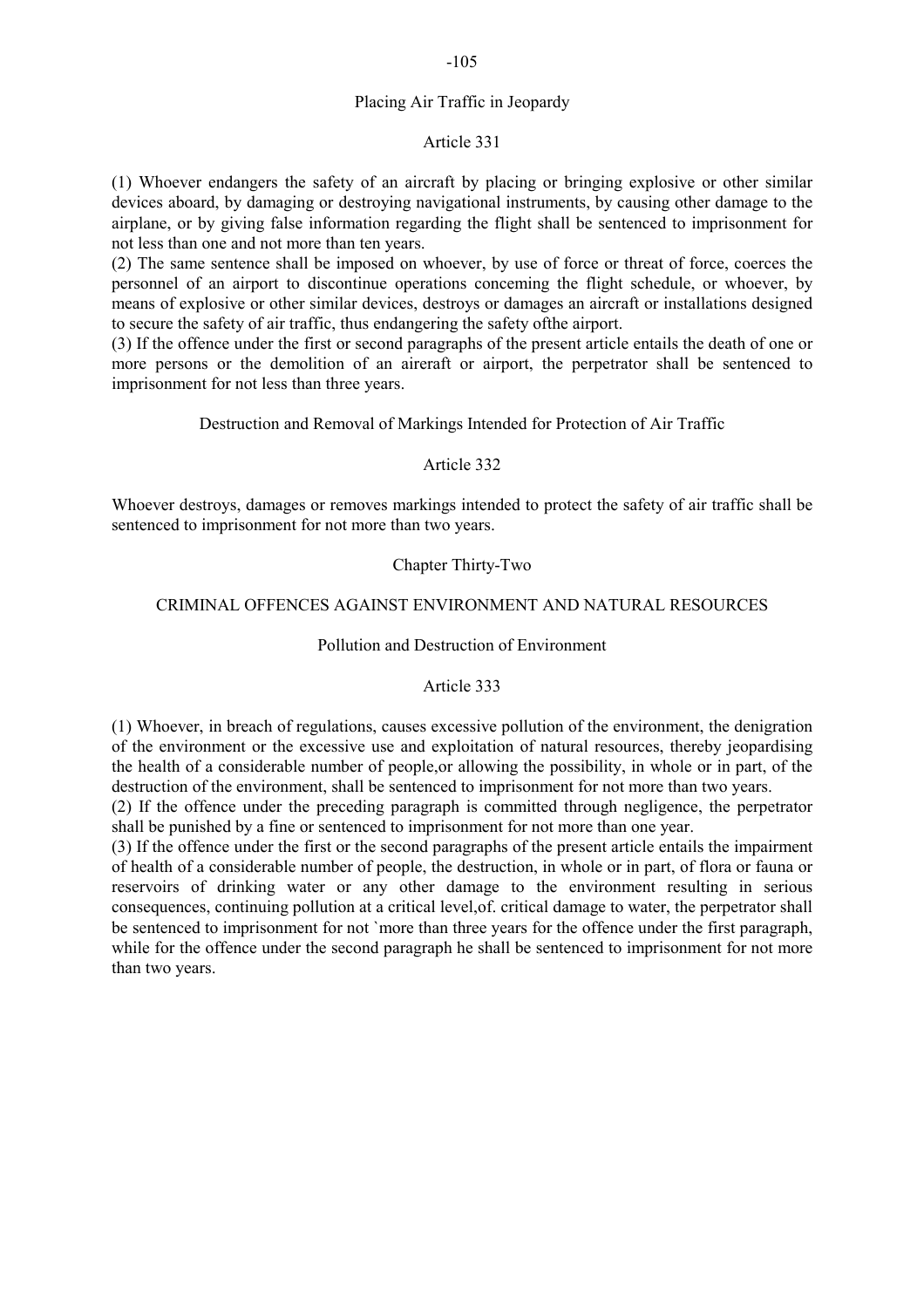(4) If the offence under the first or second paragraphs of the present article entails irreparable damage or destruction of the environment or protected natural resources, the perpetrator shalt be sentenced to imprisonment for not more than eight years for the offence under the first paragraph, while for the offence under the second paragraph he shall be sentenced to imprisonment for not more than five years.

## Damage to Environment by Motor Vehicle

### Article 334

Whoever without due permission drives a motor vehicle outside the publicly marked areas, organises a training or competitive race of motor vehicles in a manner which causes damage to the environment shall be sentenced to imprisonment for not more than three years.

# Bringing of Dangerous Substances into the Country

# Article 335

(1) Whoever, contrary to regulations, brings radioactive or other dangerous substances or waste into the country shall be sentenced to imprisonment for not more than three years.

(2) Whoever, by abuse of his office or authorisations, enables, contruy to regulations, the bringing of the above šubstances or waste into the country, shall be sentenced to imprisonment for not less  $\nu$ than six months and not more than five years.

# Unlawful Dumping of Dangerous Substances

# Article 336

Whoever, contrary to regulations, deposits, keeps or disposes of radioactive or other substances or waste hazardous to human life or health or to the environment shall be punished with a fine or sentenced to imprisonment for not more than one year.

#### Pollution of Drinking Water

# Article 337

(1) Whoever pollutes water used by people for drinking purposes with any noxious agent, thereby endangering human life and health, shall be sentenced to imprisonment for not more than three years.

(2) If the offence under the preceding paragraph is committed through negligence, the perpetrator shall be punished by a fine or sentenced to imprisonment for not more than one year.

(3) If the offence under the first or second paragraphs of the present article entails serious injury to one or more persons, the perpetrator shall be sentenced to imprisonment for not more than five years for the offence under the first paragraph, while for the offence under the second paragraph he shall be sentenced to imprisonment for not more than three years.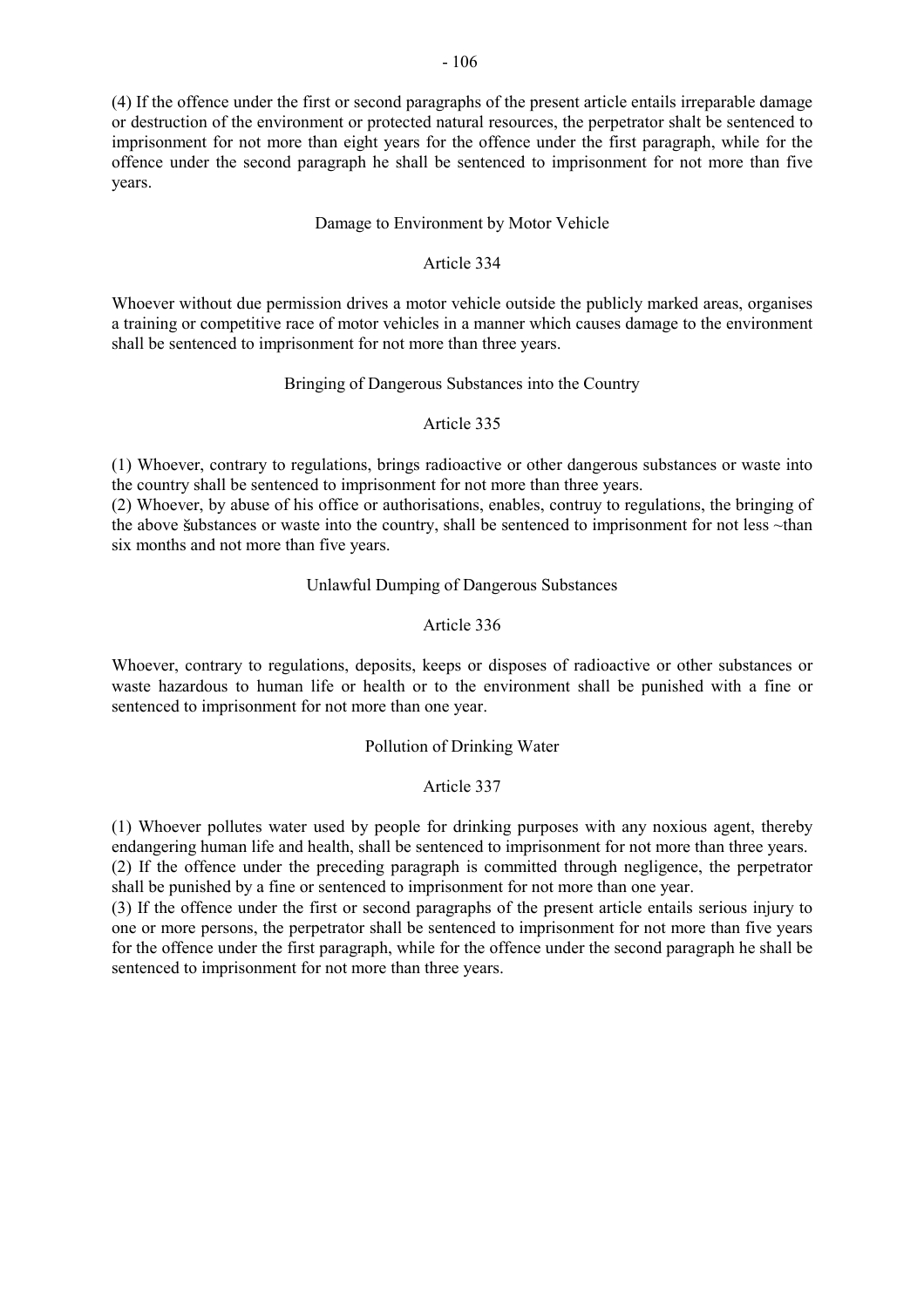(5) Whoever pollutes water intended for the watering of animals with any noxious agent, thereby causing danger to the lives and health of animals, the perpetrator shall be punished by a fine or sentenced to imprisonment for not more than one year.

(6) If the offence under the fifth paragraph of the present article entails the death of animal of considerable value or the death of a large number of animals, the perpetrator shall be sentenced to imprisonment for not more than three years.

# Tainting of Foodstuffs or Fodder

# Article 338

(1) Whoever taints foodstuffs with any noxious substance, thereby endangering human life and health,-shall be sentenced to imprisonment for not more than three years.

(2) Tf the offence under the preceding paragraph is committed through qegligence, the perpetrator shall be punished by a fine or sentenced to imprisonment for not more than one year.

(3) If the offence under the first or second paragraphs of the present article entails serious injury to one or more persons, the perpetrator shall be sentenced to imprisonment for not more than five years for the offence under the first paragraph, while for the offence under the second paragraph he shall be sentenced to imprisonment for not more than three years.

(4) If the offence under the first or second paragraphs of the present articie entails the death of one or more persons, the perpetrator shall be sentenced to imprisonment for not less than one and not more than twelve years for the offence under the first paragraph, while for the offence under the second paragraph he shall be sentenced to imprisonment for not less than one and not more than eight years.

(5) Whoever taints animal fodder or other feed intended for the nutrition of animals with any noxious agent, thereby causing danger to the lives and health of artimals, the perpetrator shall be punished by a fine or sentenced to imprisonment for not more than one year.

(6) If the offence under the fifth paragraph of the present article entails the death\_ of animal of considerable value or the death of a considerable number of animals, the perpetrator shall be sentenced to imprisonment for not more than three years.

# Unlawful Occupation of Real Property

# Article 339

(1) Whoever occupies another's land set aside by regulations as protected land, a protected area, an outstanding natural feature or a public resource shall be given a fine or a prison sentence of up to one year.

(2) Whoever occupies a land belonging to another in order to use as a site for construction shall be punished to the same extent.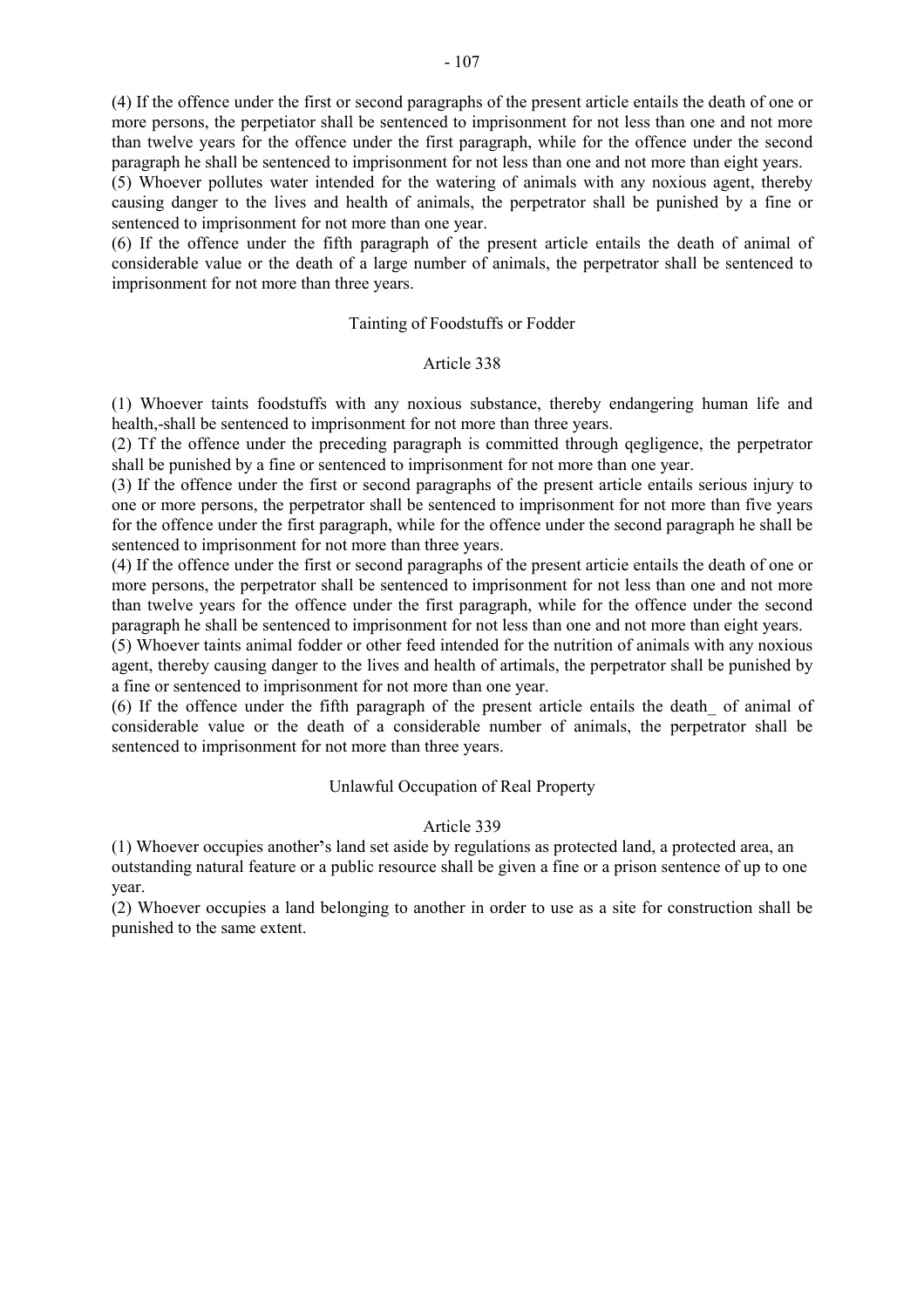### Destruction of Plantations by Noxious Agents

#### Article 340

Whoever causes the destruction of plants, fruit trees or other plantations belonging to another by means of a noxious agent, thus causing substanfial damage to such plantations, shall be punished by a fine or sentenceci to imprisonment for not more than one year.

# Depletion of Forests

# Article 341

(1) Whoever knowingly and contrary to regulafions and orders issued by competent agencies, reduces or clear fells a forest or otherwise depletes the forest, and where no other criminal offence is constituted by such conduct, shall be sentenced to imprisonment for not more than one year.

(2) Whoever commits the offence under the preceding paragraph in a specially protected forest shall be sentenced to imprisonment for not more than three years.

#### Cruelty to Animals

# Article 342

Whoever treats an animal cruelly or causes it unnecessary suffering shall be punished by a fine or sentenced to imprisonment for not more than three months.

### Game Poaching

#### Article 343

(1) Whoever, without permission or other authorisation, hunts or kills a wild animal or traps it alive shall be punished by a fine or sentenced to imprisonment for not more than six months.

(2j If the offence under the preceding paragraph is committed against game of considerable value or of importance according to hunting regulations, during the closed season or in a group, the perpetrator shall be punished by a fine or sentenced to imprisonment for not more than one year.

(3) Whoever hunts endangered or rare species of game, the hunting of which is prohibited, or whoever hunts particular game without being duly licensed to hunt such species of game., or whoever hunts by employing methods or means of mass extermination or by using a motor vehicle or spotlight, shall be punished by a fine or sentenced to imprisonment for not more than two years.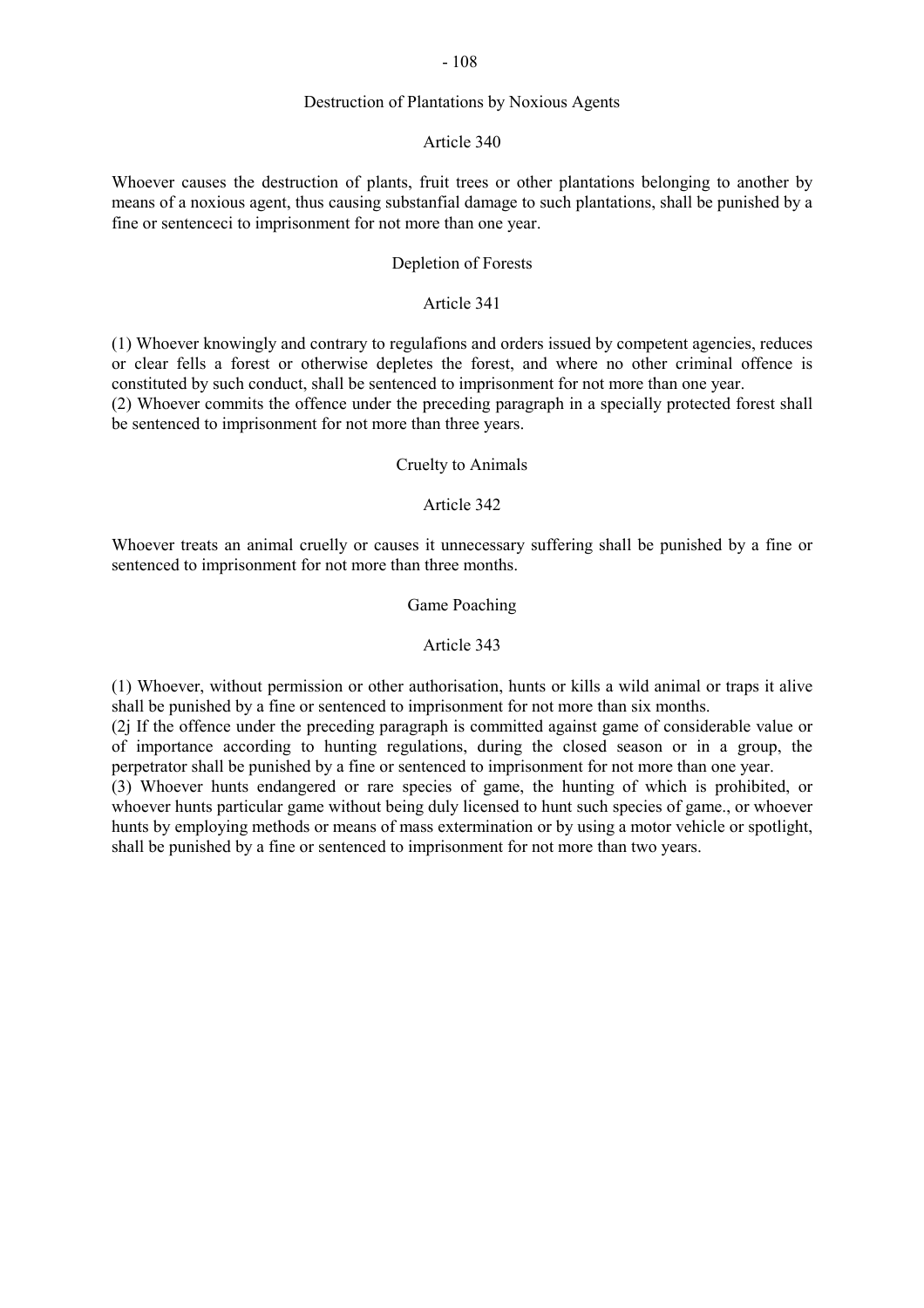#### Pish Poaching

# Article 344

Whoever fishes using an explosive, electricity, poison or a narcotic agent, thereby causing the death of fish, or whoever fishes in a way harmful to the propagafion of fish stocks, shall be punished by a fine or sentenced to imprisonment for not more than one year.

# Spreading of Contagious Diseases in Animals or Plants

# Article 345

(1) Whoever, during an epidemic of a contagious disease among animals capable of endangering breeding throughout the territory of the state, fails to comply with regulations specifying the measures to be taken in order to suppress and prevent such disease, shall be punished by a fine or sentenced to imprisonment for not more than one year.

(2) Whoever, during the period of risk relating to a disease or pest capable of jeopardising the fauna throughout the entire territory of the state, fails to comply with regulations specifying the measures to be taken in order to suppress and prevent the disease or to control the pest shail be punished to the same extent.

(3) If the offence under the first or second paragraphs of the present article has entailed the spreading of a contagious disease or pest on a larger scale, the perpetrator shall be sentenced to imprisonment for not more than two years. . \_

(4) If the offence under the first, second or third paragraphs of the present article has been committed through negligence, the perpetrator shall be punished by a fine or sentenced to imprisonment for not more than six months.

# Preparation of Injurious Remedies for Treatment of Animals

# Article 346

(1) Whoever prepares or distributes for sale substances which are designated as remedies for the treatment or suppression of contagious diseases in animals and which are, in fact, dangerous to the lives and health of animals and if the death of an animal of considerable value or the death of a large number of animals or the spreading of a contagious disease is incurred as a result of such conduct, he shall be punished by a fine or sentenced to imprisonment for not more than one year. (2) Substances under the above paragraph shall be seized.

# Veterinary Aid Without Due Care and Attention

# Article 347

A veterinary surgeon or any other veterinary worker who, in the performance of veterinary service, acts in a way that is obviously contrary to the rules of veterinary science and of the profession by through negligence, thereby causing the death of a considerable number of animals, shall be punished by a fine or sentenced to imprisonment for not more than one year.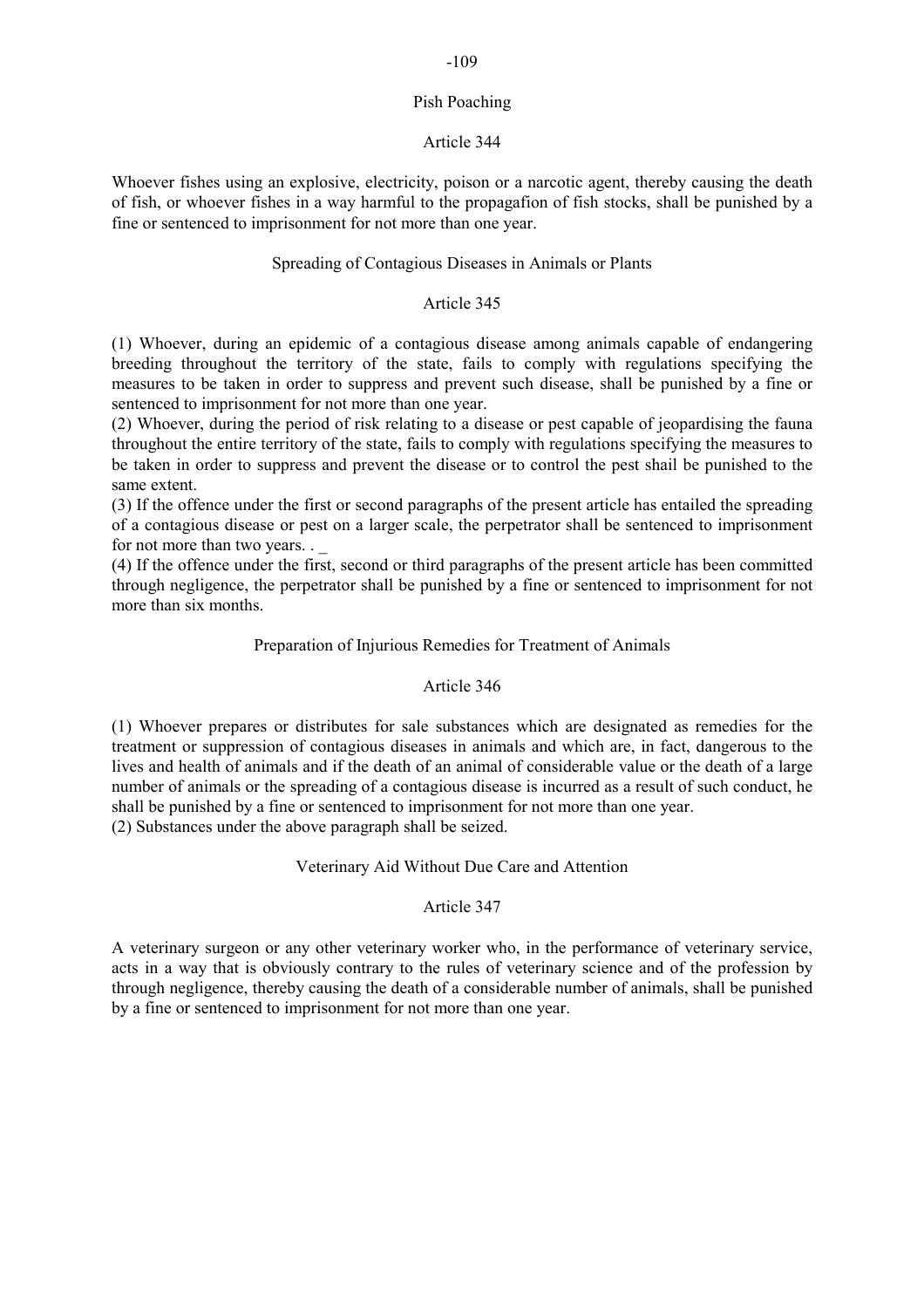### Chapter Thirty Three

# CRIMINAL OFFENCES AGAINST THE SECURTTY OF THE REPUBLIC OF SLOVENIA AND ITS CONSTITUTIONAL ORDER

#### Treason

# Article 348

Whoever, by force or by threat of force, threatens the existence of the Republic of Slovenia or attempts to alter its constitutional order or to overthrow its principal state bodies shall be sentenced to imprisonment for not less than one and not more than ten years.

#### Attack on Territorial Integrity

# Article 349

Whoever attempts to detach any part of the territory of the Republic of Slovenia or to attach the same to a foreign country by using or threatening force shall be sentenced to imprisonment for not less than one and not more than ten years.

### Attack on the State's Independence

#### Article 350

A citizen of the Republic of Slovenia who attempts to bring the Republic of Slovenia into a position of subordination to or dependence on a foreign country shall be sentenced to imprisonment for not less than one and not more than ten years.

#### Encroachment upon Territorial Inviolability

# Article 351

Whoever enters the territory of the Republic of Slovenia in order to encroach upon its territorial inviolability shall be sentenced to imprisonment for not less than one and not more than ten years.

### Assassination of the Highest Representatives of the State

# Article 352

(1) Whoever, with the intention of jeopardising the constitutional order or security of the Republic of Slovenia, murders the President of the Republic of Slovenia, the President of the National Assembly, the President of the National Council, the Prime Minister, the President of the Constitutional Court, or the President of the Supreme Court shall be sentenced to imprisonment for not less than ten years or to thirty years.

(2) Whoever, with the intention of jeopardising the constitutional order or security of the Republic of Slovenia, murders a member of the National Assembly, a member of the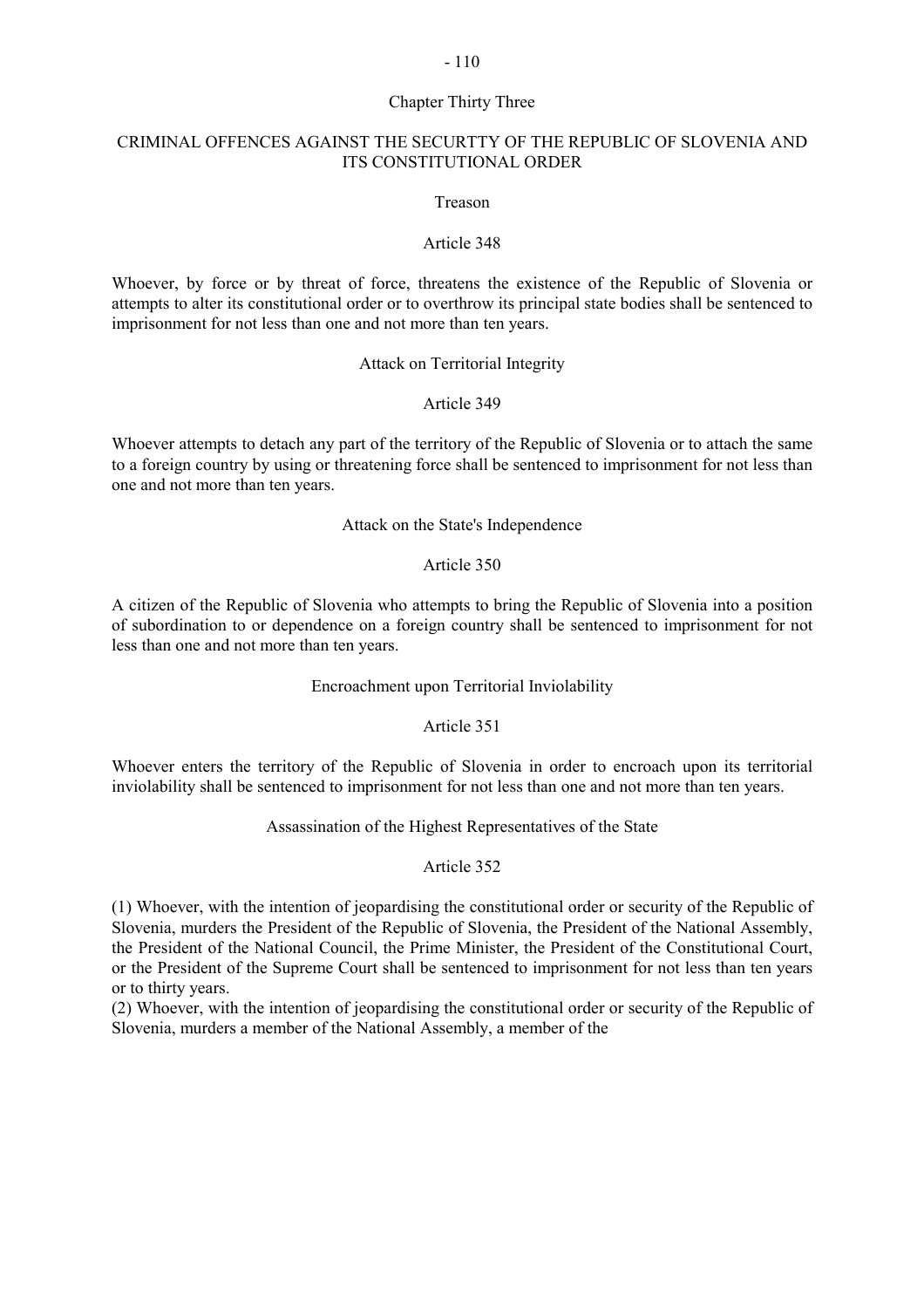National Council, a member of the Government, a judge of the Constitutional Court or a judge of the Supreme Court shall be sentenced to imprisonment for not less than seven years or to fifteen years.

# Violence Against the Aighest Representatives of the State

#### Article 353

Whoever, with the intention of jeopardising the constitutional order or security of the Republic of Slovenia, kidnaps any of the highest representatives of the state (Article 352 of the present Code), or commits any other act of violence against him or a. member of his family or retinue, or violates his official or residential premises or means of transport, shall be punished to imprisonment for not less than three years.

## Armed Rebellion

# Article 354

(1) Whoever organises or leads an armed rebellion with the intention of threatening the existence of the Republic of Slovenia, altering its consfitutional order, or overthrowing its principal state bodies, shall be sentenced to imprisonment for not less than three years.

(2) Whoever participates in the armed rebellion under the preceding paragraph shall be sentenced to imprisonment for not more than five years.

#### Terrorism

# Article 355

Whoever, with the intention of jeopardising the constitutional order or security of the Republic of Slovenia, causes an explosion or fire, or commits any other act of violence endangering public safety, or threatens the use of nuclear materials or means of mass slaughter, thereby arousing fright and uncertainty among the people, shall be punished to imprisonment for not.less than three years.

#### Diversion

#### Article 356

Whoever, with the intention of jeopardising the constitutional order or security of the Republic of Slovenia, destroys, burns or otherwise demolishes any commercial building, means of communication or traffic installation, the communication network or any part thereof, public installations for conveyance of water or energy, or any other object relevant to the security or supply of the people or economy, shall be punished to imprisonment for not less than three years.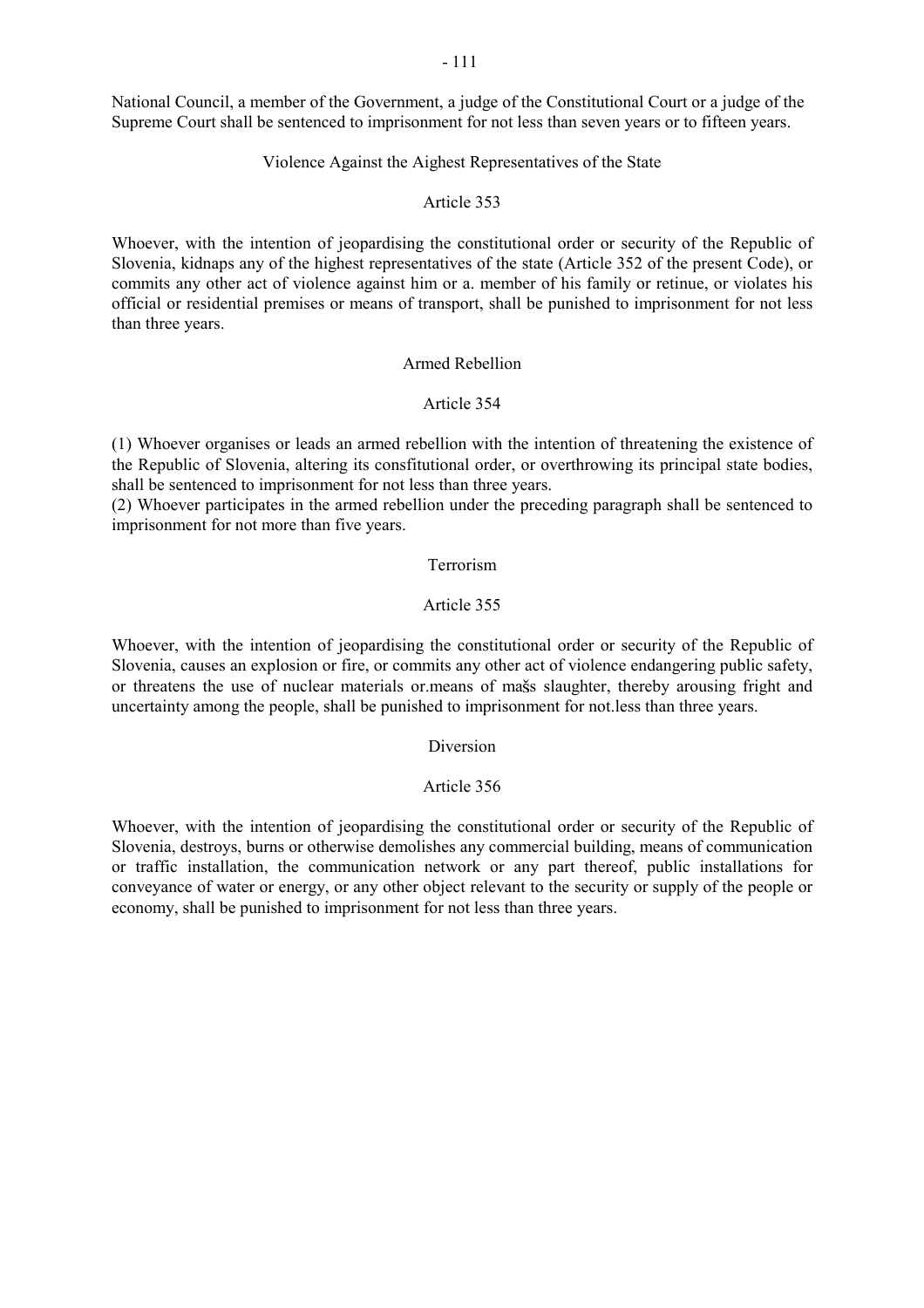#### Sabotage

## Article 357

Whoever, in the performance of his work duties, causes substantial damage to the state body or organisation where he is employed or to any other state body or organisation in a malicious, pe~dious or similar manner, with the intention of jeopardising the constitutional order or security of the Republic of Slovenia, shall be sentenced to imprisonment for not less than one and not more than ten years.

# Espionage

# Article 358

(1) Whoever serves as an agent for a foreign country or organisation by collecting military, economic or official information or confidential documents, or by informing them of or providing them with access to such information or documents, shall be sentenced to imprisonment for not less than one and not more than eight years.

(2) Whoever, to the detriment of the Republic of Slovenia, establishes or directs an intelligence service for a foreign country or organisation, shall be sentenced to imprisonment for not less than three years.

(3) Whoever joins a foreign intelligence service under the preceding paragraph or supports its operations, shall be sentenced to imprisonment for not le\$s than six months and not more than five years.

# Imparting State Secrets

# Article 359

(1) Whoever, in non-compliance with his duties to protect state secrets, communicates or conveys information or documents designated a state secret to another person or otherwise provides him with access to such information or with the possibility of collecting such information in order to convey the same to an unauthorised person, shall be sentenced to imprisonment for not less than one and not more than eight years.

(2) Whoever communicates to another information or documents which he knows to constitute a state secret and which he has unlawfully procured shall be sentenced to imprisonment for not more than five years.

(3) If the offence under the first paragraph of the present article has been committed through negligence, the perpetrator shall be sentenced to imprisonment for not more than three years.

(5) A state secret shall consist of any document and information which is declared secret by the statute or other regulation or decree issued by the competent authority pursuant to the statute, and which is oC such importance that its disclosure has involved or obviously would invotve the occurrence of consequences prejudicial to the security of the state or its political or economic interests. A state secret shall also be understood to cover any information and document which is accessible and entrusted only to specially designated persons and which owing to their extreme importance for state security, have to remain secret.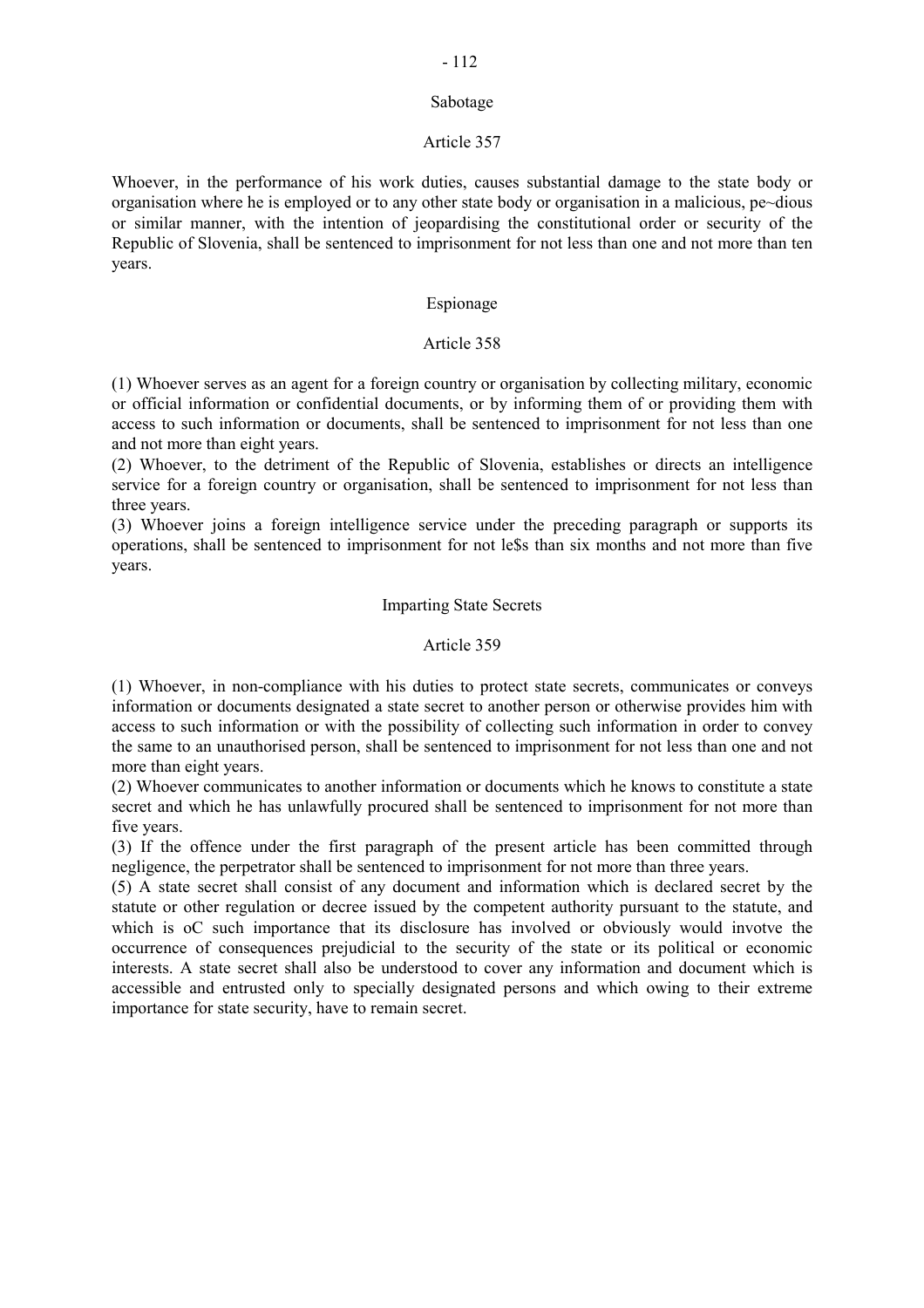## Incitement to Violent Change of the Constitufional Order

#### Article 360

(1) Whoever, with the intention of threatening the existence, constitutional order or security of the Republic of Slovenia, incites or instigates the immediate execution of criminal offences under Articles 347 to 357 of the present Code, shall be sentenced to imprisonment for not more ihan five years.

(2) Whoever commits the offence under the preceding.paragraph with financial or other support from abroad, shall be sentenced to imprisonment for not less than six months and not more than five years.

(3) Whoever manufactures or reproduces material serving to incite or instigate the execution of criminal offences under the first paragraph of the present article with intention that such material be disseminated by him or by a third person, or whoever keeps a larger quantity of such material with the same intention or disseminates such material, shall be sentenced to imprisonment for not more than three years.

#### Punishment for the Gravest Types of Criminal Offences

#### Article 362

(1) For the offenees under Articles 347 to 351 and 353 to 357 of the present Code which have entailed the death of one or more persons, severe violence or great devastation, the perpetrator shall be sentenced to imprisonment for not less than ten years.

(2) If the perpetrator, in committing any of the criminal offences under the preceding paragraph, intentionafly takes the lives of one or more persons, he shall be sentenced to imprisonment for not less than ten years or to thirty years.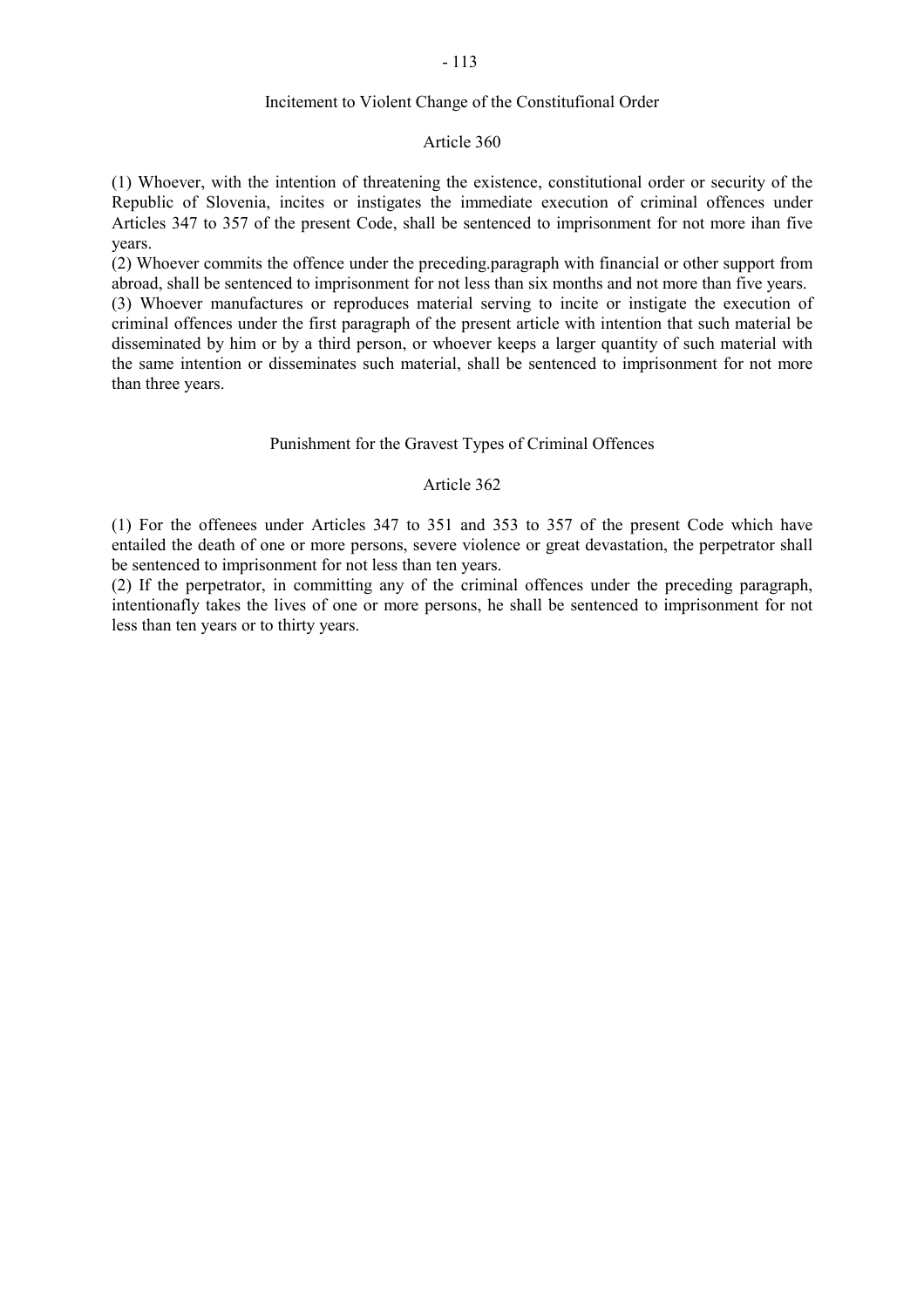# Chapter Thirty-Four

# CRIMINAL OFFENCES AGAINST DEFENCE OF THE STATE

## Evasion of Defence Obligafions

#### Article 363

(1) Whoever *goes* into hiding in order to evade military conscription, military service, military training or any other defence obligation, though he was summoned by a personal or general call-up, shall be punished by a fine or sentenced to imprisonment for not more than one year.

(2) The same punishment shall be imposed on whoever fails to obey a summons to military service or military training.

(3) Whoever leaves the country or remains abroad with a view to evading obligations under the first and second paragraphs of the present article shall be sentenced to imprisonment for not more than three years.

(4) If the perpetrator of the offence under the first, second or third paragraphs of the present article has voluntarily reported to the competent authority, his punishment may be reduced or even remitted.

## Evasion of Defence Obligations by Deception

### Article 364

(1) Whoever, with the intention of evading military service or any other defence obl'igation, simulates a disease, uses a forged document or deceives a competent authority in any other way, thereby inducing it to declare him unfit for military service or duty, shall be sentenced to imprisonment for not more than three years.

(2) The same punishment shall be imposed on whoever, with the intention either of evading services or obligations under the preceding paragraph or of being assigned to a less demanding service or duty, inflicts injury upon himself or otherwise incapacitates himself for military service or allows another person to do so.

(3) Whoever, with the intention of making another person evade military service or military duties, inflicts bodily harm upon him, with or without his permission, or otherwise incapacitates him for military service, shall be sentenced to imprisonment for not less than six months and not more than five years.

# Use of Force Against Member of the Military on Duty

# Article 365

(1) Whoever, using force or threatening imminent use of force, prevents a member of the military fro.m performing military duty or in the same manner compels him to perform such duty, shall be sentenced to imprisonment for not more than two years.

(2) Any attempt to commit such an offence shall be punishable.

#### - 114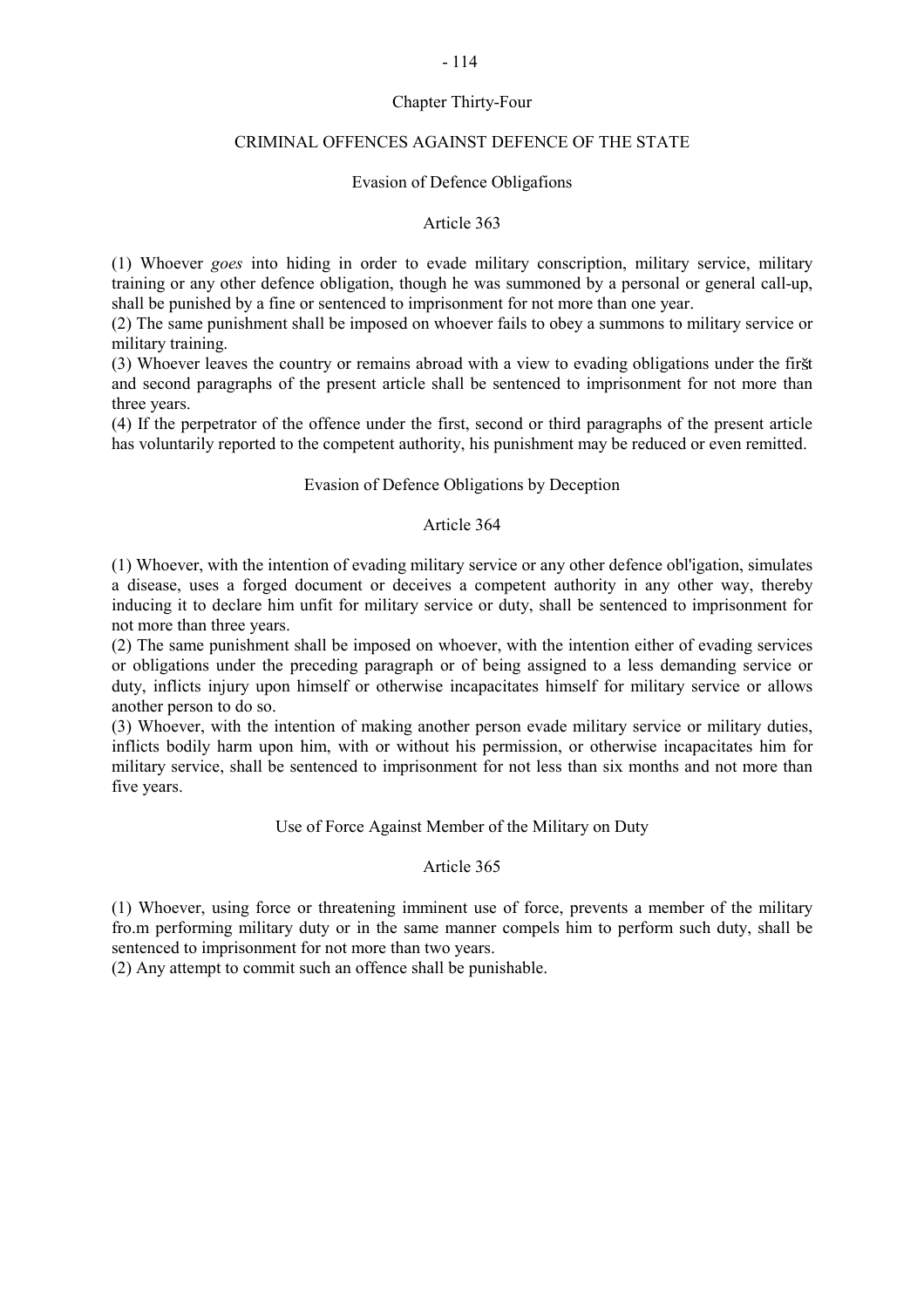(3) If the perpetrator under the first paragraph of the present article, in committing the offence, insults a member of the military, or treats him badly, or inflicts actual bodily harm upon him, or threatens him with the use of arms, he shall be sentenced to imprisonment for not more than three years.

(4) If the perpetrator of the offence under the first paragraph of the present article had been provoked by unlawful or brutal conduct on the part of the member of the military, he shall be punished by a fine or sentenced to imprisonment for not more than six months or his punishment may be remitted.

#### Attack on Member of the Military on Duty

### Article 366

(1) Whoever attacks or seriously threatens to attack a member of the military on duty, shall be sentenced to imprisonment for not more than two years.

(2) If the perpetrator under the first paragraph of the present article, in committing the offence, insults, a member of the military, or treats him badly, or inflicts actual bodily harm upon him, he shall be sentenced to imprisonment for not more than three years.

(3) Whoever commits the offence under the first paragraph against two or more members of the military shall be punished in accordance with the provision of the second paragraph of the present article.

### Careless Handling of Means of Defence

## Article 367

Whoever handles weapons, ammunition, explosives, combat devices or other facilities intended foc the defence of the country and entrusted to him in storage, for repair, maintenance or use contrary to the regulations, though he anticipates or should and could anticipate that such means of defence may be lost, destroyed or damaged, and if his conduct entails a substantial loss of property, shall be sentenced to imprisonment for not more than two years.

# Undermining of Defence Measures

# Article 368

Whoever destroys defence devices, defence construc6ons, defence positians, weapons or other means of defence, or renders the same unserviceable, or otherwise hinders or omits the performance of measures for the defence of the country, shall be sentenced to imprisonment for not less than one and not more than ten years.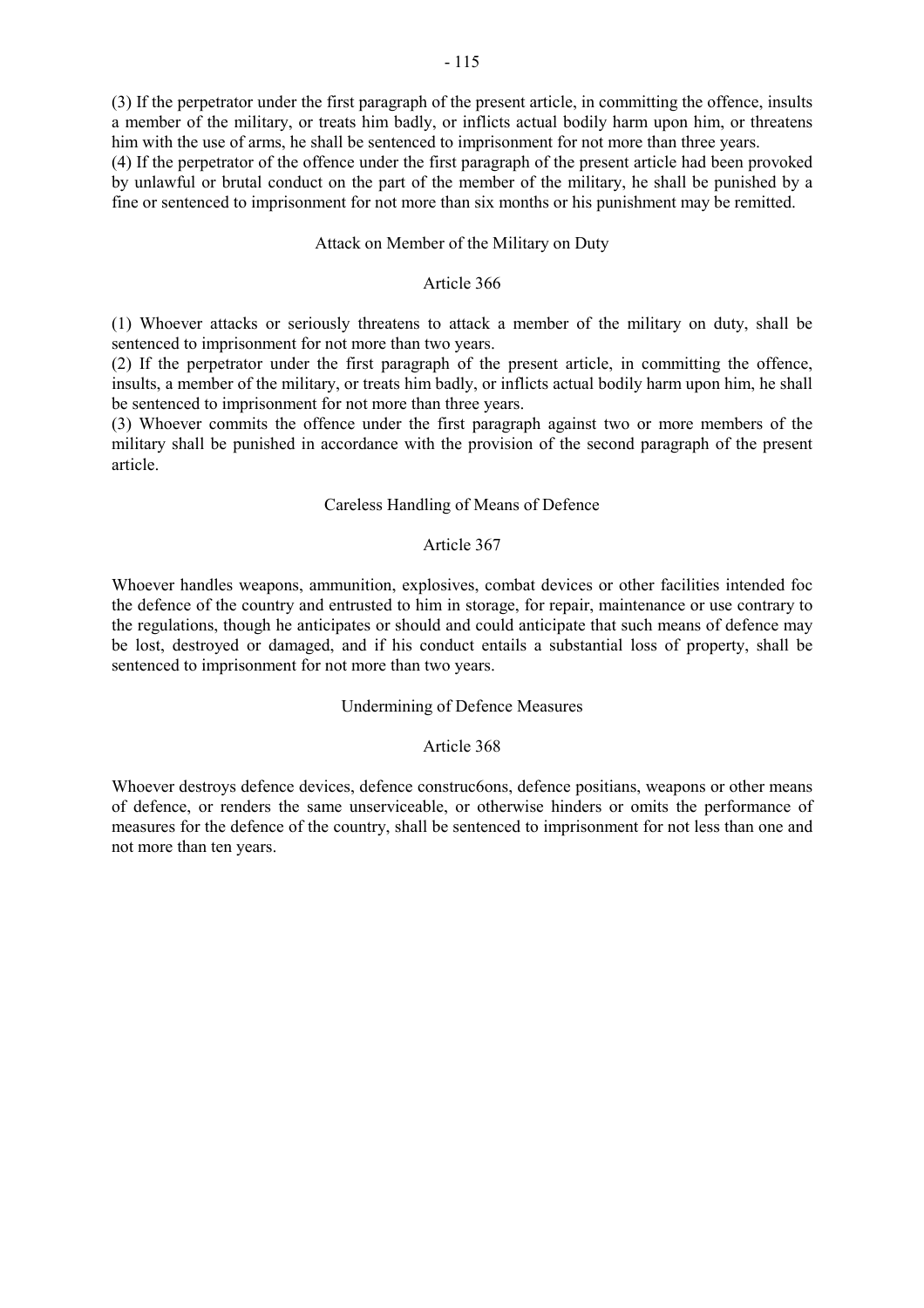#### Preventing Combat of Enemy

#### Article 369

A citizen of the Republic of Slovenia who, during war or armed combat, prevents citizens of the Republic of Slovenia or citizens of its allies from combatting the enemy, shall be sentenced to imprisonment for not less than one and not more than ten years.

# Service in the Army of the Enemy

# Article 370

A citizen of the Republic of Slovenia who, during war or armed combat, serves in the army of the enemy or his other armed formations, or who participates in war agaiitst the Republic of Slovenia or its allies, shall be sentenced to imprisonment for not more than eight years.

### Recruiting for Foreign Army

#### Article 371

(1) Whoever recruits citizens of the Republic of Slovenia for service in the army or other armed formations of a foreign country or power, shall be sentenced to imprisonment for not less than three months and not more than five years.

(2) Whoever recruits citizens of the Republic of Slovenia for service in the army or other armed formations of the enemy or for participation in war or armed combat against the Republic of Slovenia or its allies, shall be sentenced to imprisonment for not less than one and not more than ten years.

#### Assisting the Enemy

#### Article 372

(1) A citizen of the Republic of Slovenia who, during war, aids the enemy in confiscation, taking away of food or other goods or implementing of any other measures against the general population, shall be sentenced to imprisonment for not more than five years.

(2) The same sentence shall be imposed on a citizen of the Republic of Slovenia who, during war, collaborates with the enemy in the field of politics or economy.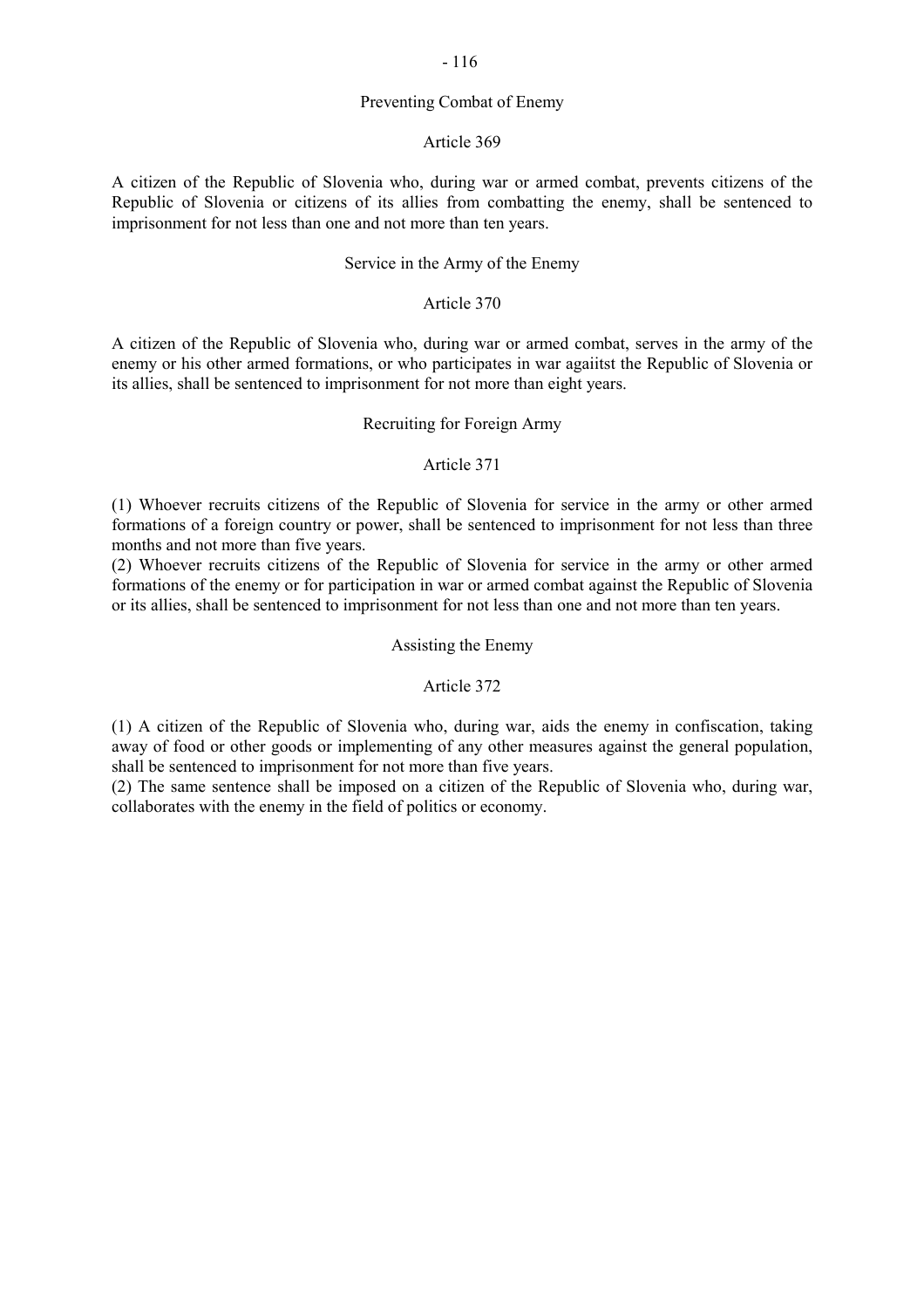# Chapter Thirty-Five

# CRIMINAL OFFENCES AGAINST HUMANITY AND INTERNATIONAL LAW

#### Genocide

#### Article 373

(1) Whoever, with the intention of destroying, in whole or in part, a national, ethnic, racial or religious group, gives orders to kill members of the group or inflict severe injury upon them, to cause serious bodily or mental harm to members of the group, to forcibly displace the population, to inflict on the group conditions of life calculated to bring about its physical destruction in whole or in part, to impose measures to prevent births within the group, or to forcibly transfer children of the group to another group, or whoever, with the same intention, commits any of the above acts, shall be sentence, d to imprisonment for not less than ten years or to thirty years' imprisonment.

(2) The sa.me punishment shall be imposed on whoever commits any of the acts under the previous paragraph against a social or political group.

(3) Whoever incites or calls for the direct commission of criminal offences from this article shall be subject to the same penalty.

#### Crimes against the civilian population

#### Article 374

(1) Whoever orders or carries out the following acts against the civilian population in contravention of the rules of international law during wartime, armed conflict or occupation, or when carrying out or supporting the policy of a state or organisation as part of a larger systematic attack, shall be given a prison sentence of not less than ten years or of thirty years: an attack on the civilian population, a built-up area, individual civilians or persons unable to fight which causes death, serious physical injury or serious harm to health; use of the presence of civilian or other protected persons to avert military operations; a random attack that causes injury to civilians; slaughter, torture, inhumane treatment, biological, medical or other scientific experiments, the removal of tissue or organs for transplant, the infliction of great suffering or the violation of physical integrity or health; deportation, displacement, forced removal of citizenship or forced religious conversion; rape, forced prostitution, forced pregnancy, forced sterilisation and other forms of sexual violence that constitute a serious violation of international law; intimidation or terrorism, hostage-taking, collective punishment, unlawful removal to a concentration camp and other unlawful incarceration, and removal of the right to a fair trial; forced service in the armed forces of the aggressor or in the aggressor's intelligence service or administration; forced labour; starvation of the population; the confiscation of property, pillage, unlawful and wilful destruction or large-scale appropriation of property not justified by military needs, and the imposition of unlawful and disproportionately high contributions and requisitions; devaluation of the value of the domestic currency or the unlawful issuing of currency.

(2) Whoever orders the following acts against the civilian population in contravention of the rules of international law during wartime, armed conflict or occupation or when carrying out or supporting the policy of a state or organisation as part of a larger systematic attack, or carries out any of these acts, shall be subject to the same penalty: an attack on buildings given special protection under international law and on buildings and facilities an attack on which would be particularly dangerous, such as dams, levees and nuclear power plants; a random attack on civilian buildings given special protection under international law, or on defenceless or demilitarised areas; an attack deliberately targeted at staff, buildings, materials, units and vehicles participating in the provision of humanitarian aid or peacekeeping missions in accordance with the Founding Charter of the United Nations, as long as these are, in accordance with international law, entitled to the same protection as civilians or civilian buildings; the infliction of long-term and large-scale damage to the environment which may endanger the health or survival of the population.

(3) Whoever, as an occupier, violates the rules of international law during wartime, armed conflict or occupation by ordering or carrying out the deportation of sections of the civilian population to an occupied area shall be given a prison sentence of at least five years.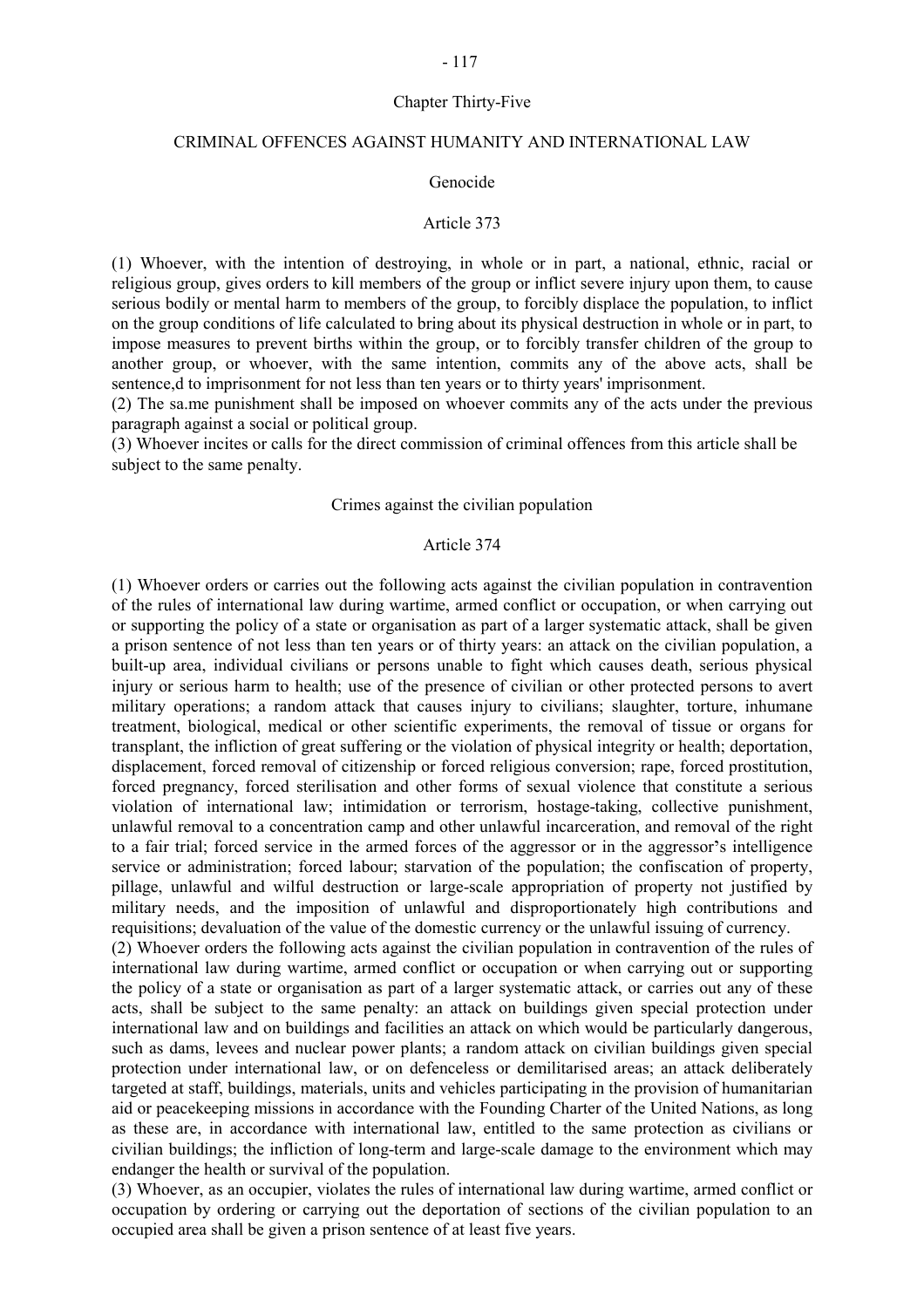## Crimes against the wounded and sick

#### Article 375

(1) Whoever orders or commits, in time of war or armed conflict or when carrying out or supporting the policy of a state or organisation as part of a larger systematic attack, and in violafion of international law, the following acts against the wounded, the sick, and the shipwrecked, or against nursing and clerical staff, shall be sentenced to imprisonment for not less than ten years or to thirty years: slaughter, torture, inhuman treatment, biological, medical and other scientific experiments, removal of tissue or organs for transplants, infliction of great suffering, impairment of physical integrity or health, or the unlawful and arbitrary large-scale destruction and appropriation of sanitary products, sanitary transport facilities and supplies to sanitary institutions or units which is not justified by military needs.

(2) Whoever violates the rules of international law during wartime, armed conflict or occupation by ordering or carrying out a deliberate attack on buildings, medical units or staff that are using markings recognised by the Geneva Conventions, pursuant to international law.

### War Crimes Against Prisoners of War

### Article 376

Whoever, in violation of international law, orders or commits against prisoners of war the following acts shall be sentenced to imprisonment for not less than ten years or to thirty years: slaughter, torture, inhuman treatment, biological, medical or other scientific experiments, removal of tissue or organs for transplants, infliction of great suffering, impairment of physical integrity or health, coercion into service in the aggressor's armed forces, or deprivation of the right to correct and fair trial.

# War Crimes of Use of Unlawful Weapons

#### Article 377

(1) Whoever orders the use of weapons or practices of warfare prohibited under international law in time of war and armed conflict, or whoever makes use of such weapons and practices, shall be sentenced to imprisonment for not less than ten years or to thirty years.

(2) The same punishment shall be imposed on whoever orders, in time of war or armed conflict and in violation of international law, that there be no survivors among the aggressor's soldiers, or on whoever wages war against the aggressor on this basis.

#### Conscripting persons under 18 years of age

# Article 378

Whoever, during wartime, armed conflict or occupation or when carrying out or supporting the policy of a state or organisation as part of a larger systematic attack, orders or carries out the conscription of persons under 18 years of age into national or other armed forces and their exploitation for active participation in hostilities shall be given a prison sentence of at least ten years.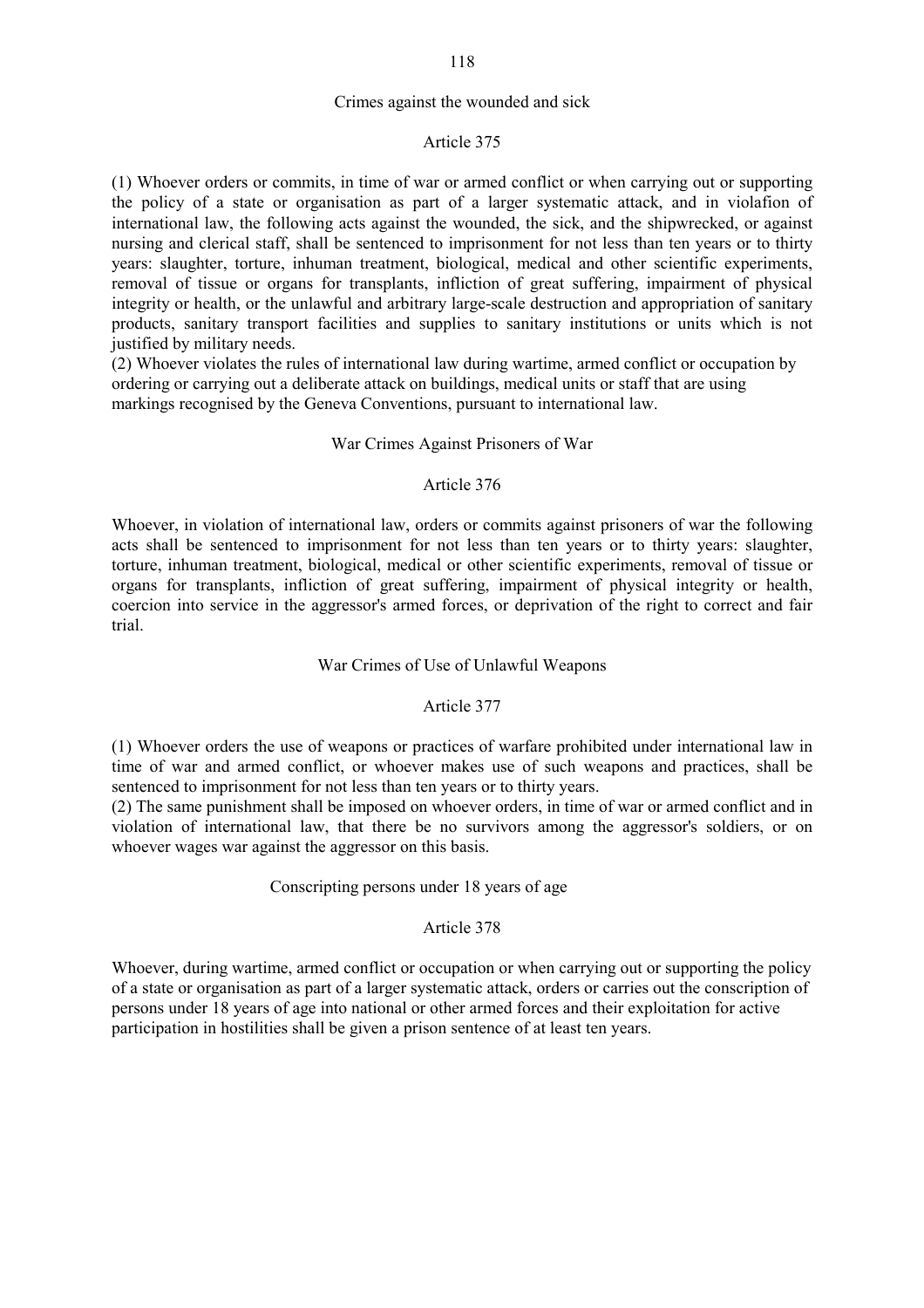#### Unlawful Slaughtering and Wounding of the Enemy

# Article 379

(1) Whoever, in time of war or armed conflict and in violation of intemational law, kills or wounds an enemy who has laid down arms or surrendered unconditionally or who is defenceless, shall be sentenced to imprisonment for not more than one year.

(2) If the killing under the previous paragraph is executed in a cruel or perfidious way, out of greed or other vile motives, or if several persons are lalled, the perpetrator shall be sentenced to imprisonment for not less than ten years or to thirty years.

#### Unlawful Plundering on the Battlefield

#### Article 380

(1) Whoever orders the plundering of the belongings of casualties on the battlefield, or whoever plunders them himself, shall be sentenced to imprisonment for not less than one and not more than five years.

(2) If ihe criminal offence under the preceding paragraph is committed in a cruel way, the perpetrator shall be sentenced to imprisonment for not less than one and not more than ten years.

#### Infringement of Parliamentary Rights

# Article 381

Whoever, in time of war or armed conflict and in violation of intemational law, insults a parliamentarian or his retinue, maltreats or detains him, prevenu his retum or otherwise infringes upon his inviolability, shall be sentenced to imprisonment for not less than six months and not more than five years.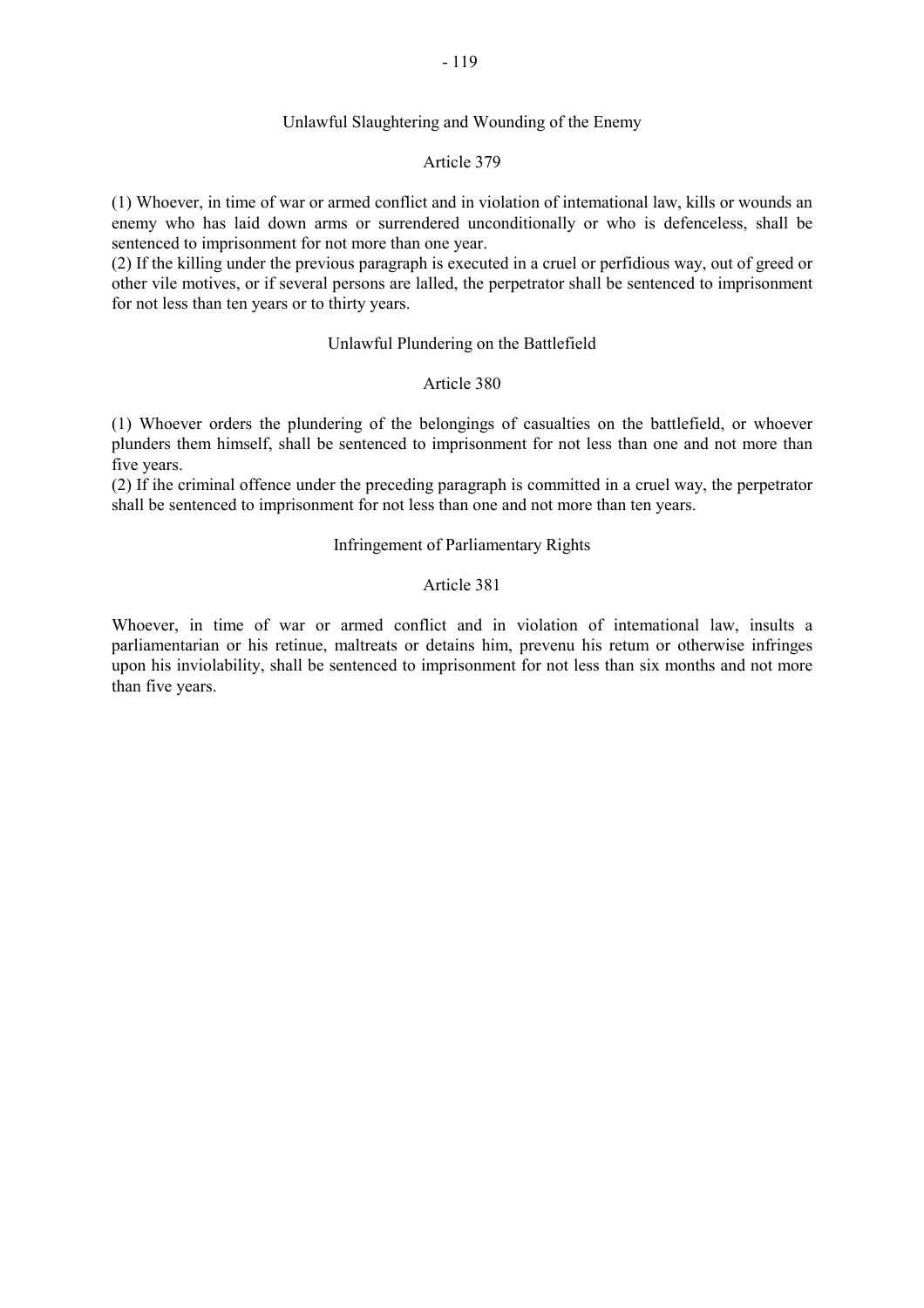# Maltreatment of the Sick and Wounded and of Prisoners of War

# Article 382

Whoever, in violation of international law, maltreats the sick and wounded or prisoners of war, or prevents them asserting rights conferred on them under international law, shall be sentenced to imprisonment for not less than six months and not more than five years.

# Unjustified Postponement of Repatriation of Prisoners of War

# Article 383

Whoever, at the end of war or armed conflict and in violation of intemational law, orders the postponement of the repatriation of prisoners of war or civilians, or postpones it himself, shall be sentenced to imprisonment for not less than six months and not more than five years. .

# Destruction of Cultural and Historical Monuments and Natural Sites

# Article 384

(1) Whoever, in time of war or armed conflict and in violation of the rules of international law, destroys cultural or historical monuments and buildings, institutions designed for scientific, cultural, educational or humanitarian purposes, natural sites or other protected natural resources shall be sentenced to imprisonment for not less than one and not more than ten years.

(2) If the criminal offence under the preceding paragraph has resulted in the destruction of an entity specially protected by international law as a site of national, cultural, spiritual or natural heritage the perpetrator shall be sentenced to imprisonment for not less than three years.

# Warmongering

# Article 385

Whoever warmongers or incites others to do so shall be sentenced to imprisonment for not less than one and not more than ten years.

# Abuse of Intemational Symbols

# Article 386

(1) Whoever abuses or carries without authorisation the flag or emblem of the United Nations Organisation, the emblems or flag of the Red Cross, or corresponding symbols an~iother internationally recognised symbols used for the protection of certain buildings from military operations, shall be sentenced to imprisonment for not more than three years.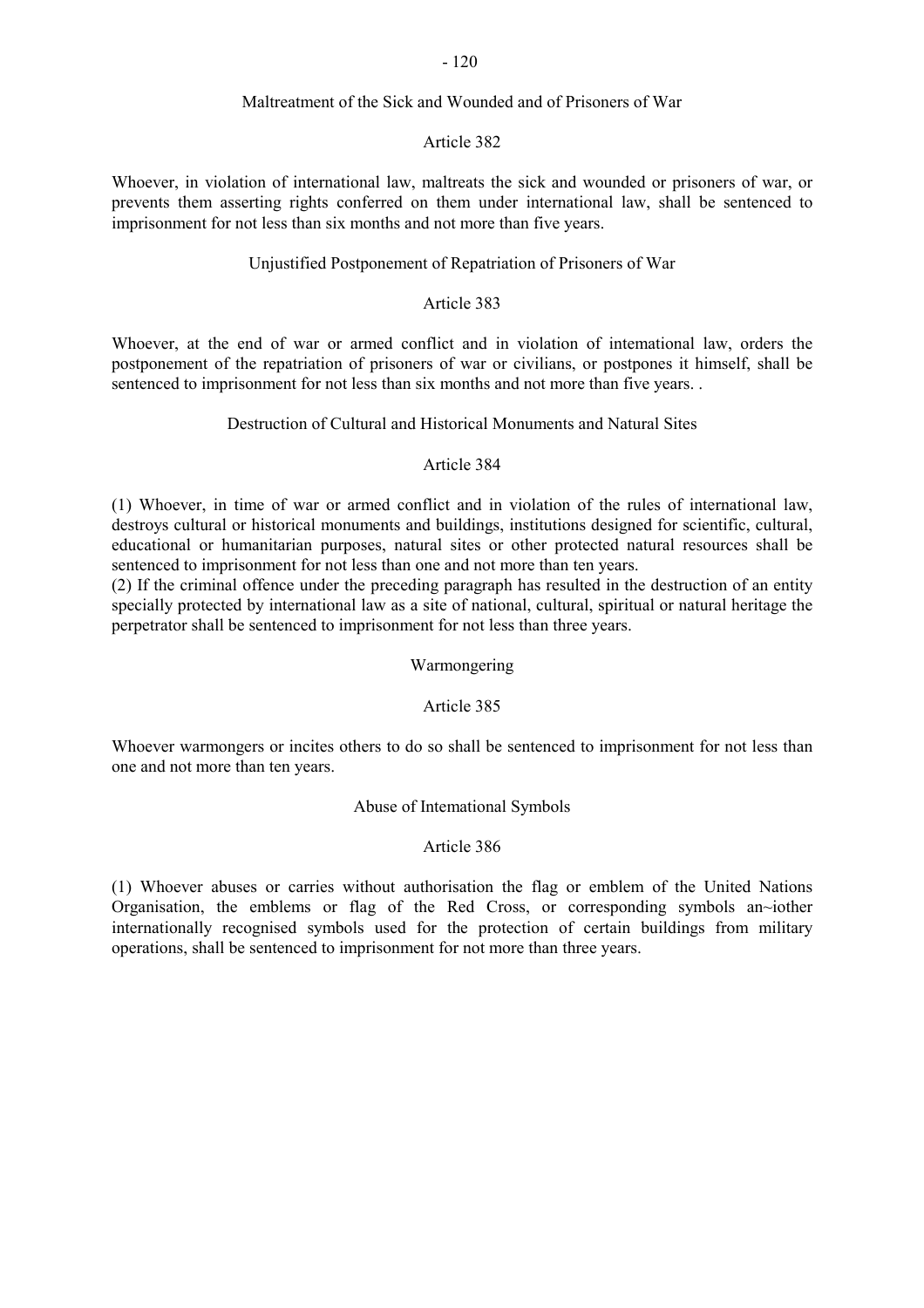(2) Whoever commits a criminal offence specified in the previous paragraph in the theatre of war shall be sentenced to imprisonment for not less than six months and not more than five years.

# Enslavement

# Article 387

(1) Whoever, in violation of international law, brings another person into slavery or a similar condition, or keeps another person in such a condition, or buys, sells or delivers another person to a third party, or brokers the buying, selling or delivery of another person, or urges another person to sell his freedom or the freedom of the person he supports or looks after, shall be sentenced to imprisonment for not less than one and not more than ten years.

(2) Whoever transports persons held in the condition of slavery or in-similar condition from one country to another, shall be sentenced to imprisonment for not less than six months and not more than five years.

(3) Whoever commits the offence under in the first and the second paragraphs of the present article against a minor shall be sentenced to imprisonment for not more than three years.

## Trafficking in human beings

# Article 387a

(1) Whoever purchases another person, takes possession of them, accommodates them, transports them, sells them, delivers them or uses them in any other way, or acts as a broker in such operations, for the purpose of prostitution or another form of sexual exploitation, forced labour, enslavement, service or trafficking in organs, human tissue or blood shall be given a prison sentence of between one and ten years.

(2) If an offence from the preceding paragraph was committed against a minor or with force, threats, deception, kidnapping or exploitation of a subordinate or dependent position, or in order to force a victim to become pregnant or be artificially inseminated, shall be given a prison sentence of at least three years.

(3) Whoever carries out an offence from the first or second paragraphs of this article as a member of a criminal association for the commission of such offences, or if a large pecuniary benefit was gained through commission of the offence, the perpetrator shall be subject to the same penalty as specified in the preceding paragraph.

#### Iternational Terrorism

#### Article 388

(1) Whoever, with the intent of inflicting damage on a foreign country or art international organisation, kidnaps a person or commits some other act of violence, or causes an explosion or a fire, or endangers human life or property of substantial value by acts or means capable of causing danger to the public, shall be sentenced to imprisonment for not less than one and not more than ten years.

(2) Whoever, with the intention of compelling a legal person, intemational organisation or state to perform or to omit to perform a certain act, threatens to endanger or harm human life or property of substantial value by the use of nuclear force or other means of mass extermination shall be sentenced to imprisonment of not less than one year.

(3) If a criminal offence under the first and the second paragraphs of the present article entails the death of one or more persons, the perpetrator shall be sentenced to imprisonment for not less than five years.

(4) If the perpetrator, in the committing of a criminal offence under the first or second paragraphs of the present article, deliberately takes the lives of one or more persons, he shall be sentenced to imprisonment for not less than ten years or to thirty years.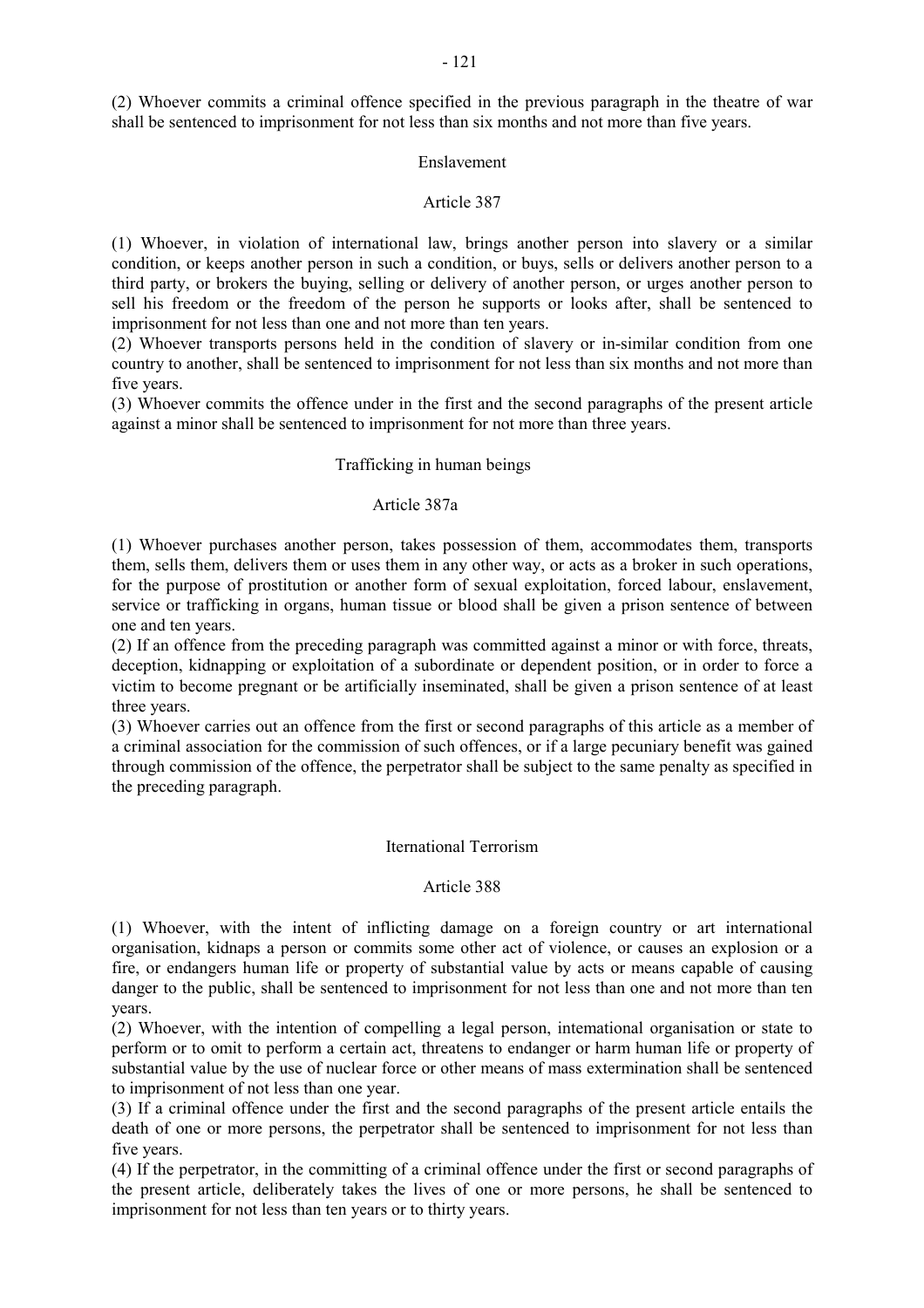# Financing of terrorist activities

# Article 388a

(1) Whoever provides or collects money or property in order to partly or wholly finance commission of the criminal offences from Articles 144, 330, 331, 352, 353, 354, 355, 360, 388, 389 or 390 of this Code, or any other violent act whose objective is to destroy the constitutional order of the Republic of Slovenia, cause serious disruption to public life or the economy, cause death or serious physical injury to persons not actively involved in armed conflict, to intimidate people or force the state or an international organisation to carry out an act or not to carry out an act shall be given a prison sentence of between one and ten years.

(2) Whoever commits an offence from the preceding paragraph shall be subject to the same penalty even if the money or property provided or collected was not used for commission of criminal offences specified in the preceding paragraph.

(3) If an offence from the preceding paragraphs was committed within a criminal association, the perpetrator shall be given a prison sentence of at least three years.

(4) Money and property from the preceding paragraphs shall be seized.

# Endangering Persons under International Protection

# Article 389

(1) Whoever endangers the safety of a person under intemational protection by seriously threatening to attack him, his official or residential premises or his means of transport shall be sentenced to imprisonment for not less than one and not more than ten years.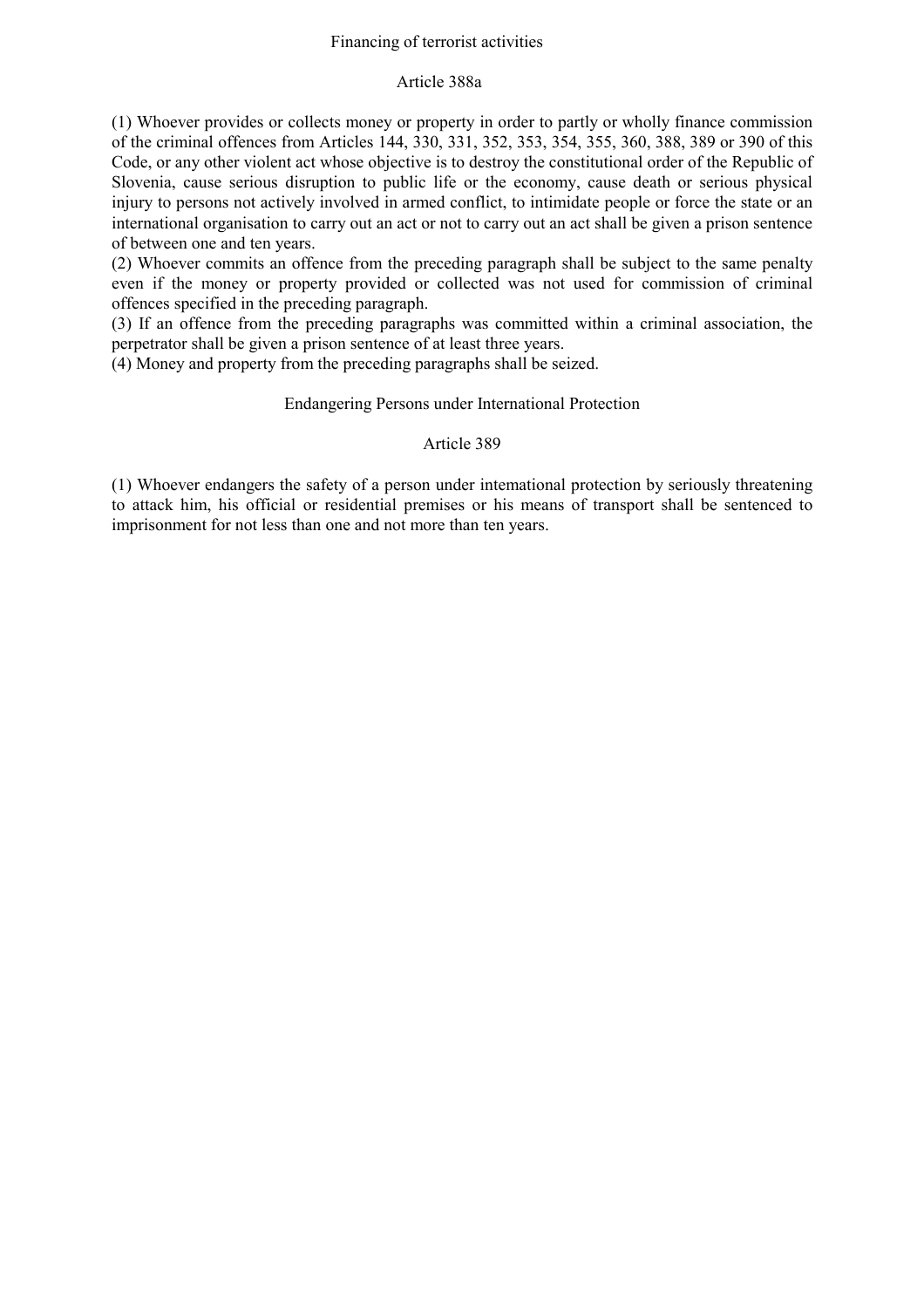(2) Whoever kidnaps a person under international protection or commits any other act of violence against him, or attacks his official or residential premises or his means of transport, shall be sentenced to imprisonment for not less than one year.

(3) If the offence under the first or second paragraphs of the present article entails the death of one or more persons, the perpetrator shall be sentenced to imprisonment for not less than five years.

(4) If the perpetrator, in the committing of a criminal offence under the first and second paragraphs of the present article, deliberately takes the lives of one or more persons, he shall be sentericed to imprisonment for not less than ten years or to thirty years.

# Taking of Hostages

#### Article 390

(1) Whoever kidnaps a person and threatens to kill or harm him or take him hostage with the intention of forcing a state or an intemational organisation to perform or omit to perform a certain act, which constitutes an expressed or implied condition for the release of the hostage, shall be sentenced to imprisonment for not less than one year.

(2) If the offence under the preceding paragraph entails the death of one or more gersons, the perpetrator shall be sentenced to imprisonment for not less than five years.

(3) If the perpetrator, in the committing of the criminal offence under the first paragraph of the present article, deliberately takes the lives of one or more persons, he shall be sentenced to imprisonment for not less than ten years or to thirty years.

#### Piracy

# Article 391

(1) The member of a crew or the passenger of a ship or aircraft, except for a warship or military aircraft or a public ship or aircraft, who, in violation of internafional law and with the intent of gaining a property or non-property benefit for himself or another person or with the intention of causing loss to the property of another person, commits an unlawful act of violence against another ship or aircraft and against the persons and goods they are carrying, in the open sea or on territory not under the jurisdiction of any one country, shall be sentenced to imgrisonment for not less than one and not more than ten years.

(2) The piracy under the previous paragraph also refers to instances where the criminal offence is committed by a member of the crew of a warship or a public ship or aircraft who has mutinied and seized control of the ship or aircraft.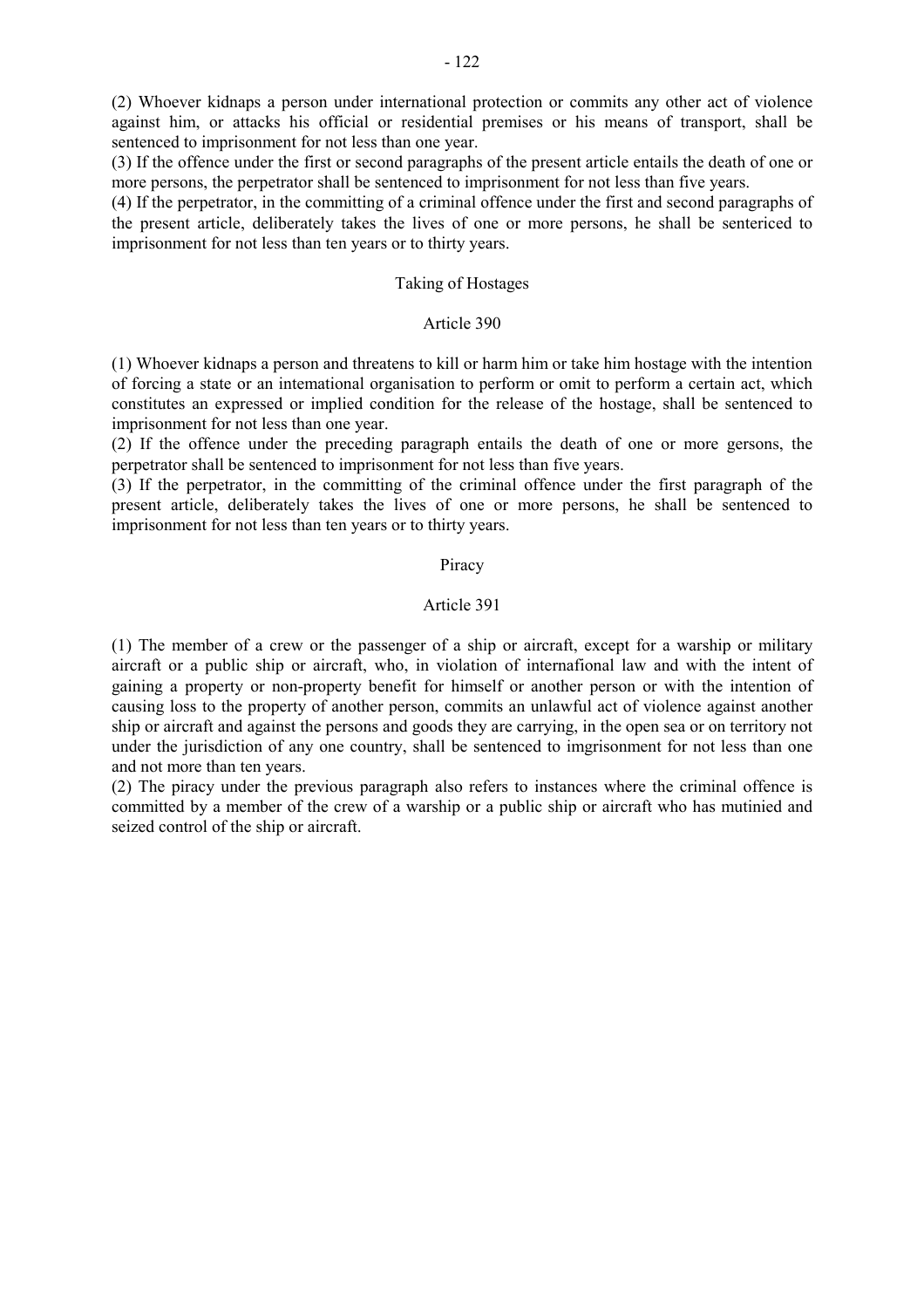# Chapter Thirty-Six

## TRANSITORY AND CONCLUDING PROVISIONS

#### Article 392

The provisions of the Criminal Code of the Republic of Slovenia (Official Gazette of the SRS nos. 12/77, 3/78, 19184, 47/87, 33/89 and 5/90) referting to the following criminal offences: mismanagement (Article 127); causing of banlauptcy (Article 128); careless management of the entrusted social progerty (Article 129); conclusion of prejudicial contract (Article 130); misuse of authorisations (Article 132); and profligacy to the detriment of social property (Article 139), as well the provision of the third paragraph of Article 45 of the same Code shall constitute component parts of the present Penal Code.

Provisions from the preceding paragraph shall apply in cases where a criminal offence is committed in the management of social assets or to the detriment of social property or capital.

#### Article 393

Provisions applicable until the enforcement of the present Code shall apply to the assessment of legality on the basis of extraordinary legal remedies filed prior to the enforcement of the present Code, if not otherwise provided by the statute.

#### Article 394

(1) A criminal sanction imposed by a judgement passed prior to the enforcement of the present Code shall not be implemented if the offence under the judgement does not constitute a criminal offence under the present Code or if such type of criminal offence is not prescribed therein.

(2) Tn the event of a safety measure being imposed by the judgement passed prior to the enforcement of the present Code, it shall be implemented according to the following rules: - compulsory psychiatric treatment and custody in a health institution may be applied for not more than ten years;

- the revoking of a driving licence shall be substituted by the revolang of a driving licence for a term not exceeding one year; \_

- prohibition from exercising occupation may be applied for not more than five years; - permanent banishment of a foreign citizen from the country shall be substituted by banishment of a foreign citizen from the country for a term of ten years.

Article 395

On the day the present Code comes into force, the Criminal Code of the Republic of Slovenia (Official Gazette of the SRS nos. *12I77,* 3/78, 19/84, 47/87, 33189 and 5/90) as well as Articles 16, 17(1) and 18 of the Parliamentary Investigation Act (Official Gazette of the Republic of Slovenia no. 63/93) shall cease to be valid.

On the day: the present Code comes into fotce, the Caminal Code of the SFRY (Official Gazette of the SFRY nos. 44/76, 34/84, 74/87, 57189, 3/90 and 38/90) shall cease to be